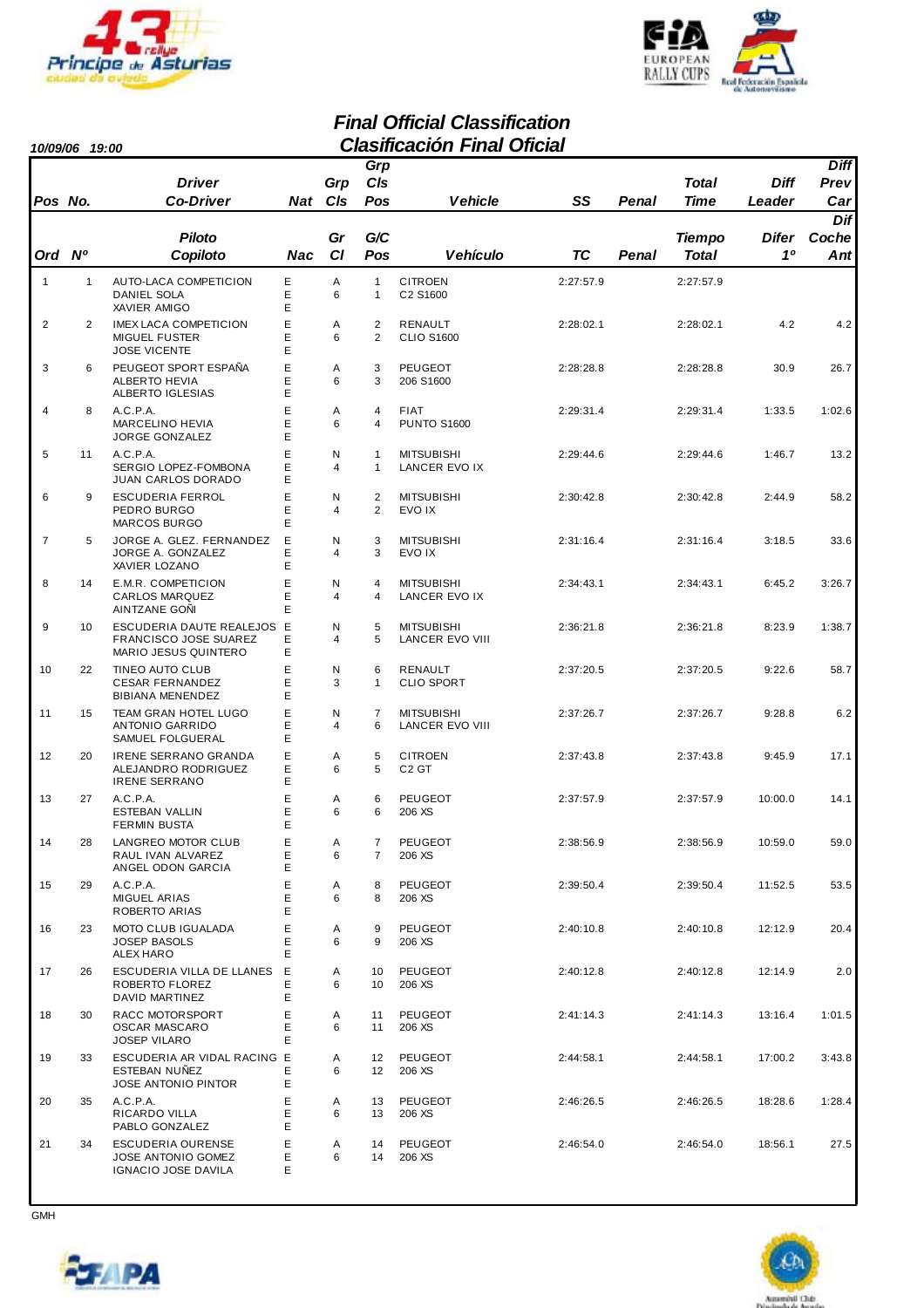



#### *Final Official Classification 10/09/06 19:00 Clasificación Final Oficial*

| 10/03/00 | 19.UU |                                                                          |             |                     |                                   | лаэтсастон гипаг                  |           |       |                               |             |                                |
|----------|-------|--------------------------------------------------------------------------|-------------|---------------------|-----------------------------------|-----------------------------------|-----------|-------|-------------------------------|-------------|--------------------------------|
|          |       | <b>Driver</b>                                                            |             | Grp                 | Grp<br>CIs                        |                                   |           |       | Total                         | <b>Diff</b> | <b>Diff</b><br>Prev            |
| Pos No.  |       | <b>Co-Driver</b>                                                         | Nat         | CIs                 | Pos                               | <b>Vehicle</b>                    | SS        | Penal | <b>Time</b>                   | Leader      | Car                            |
| Ord Nº   |       | Piloto<br>Copiloto                                                       | Nac         | Gr<br><b>CI</b>     | G/C<br>Pos                        | Vehículo                          | <b>TC</b> | Penal | <b>Tiempo</b><br><b>Total</b> | Difer<br>10 | Dif<br>Coche<br>$\mathbf{Ant}$ |
| 22       | 31    | ESCUDERIA RIAS BAJAS<br><b>BRUNO MEIRA</b><br>LETICIA RODRIGUEZ          | E<br>E<br>E | Α<br>6              | 15<br>15                          | PEUGEOT<br>206 XS                 | 2:50:02.5 | 0:10  | 2:50:12.5                     | 22:14.6     | 3:18.5                         |
| 23       | 41    | <b>JEAN MARC POISSON</b><br>JEAN MARC POISSON<br><b>OLIVER LESIGNE</b>   | F<br>F<br>F | Α<br>$\overline{7}$ | 16<br>$\mathbf{1}$                | <b>HONDA</b><br><b>INTEGRA</b>    | 2:50:19.4 |       | 2:50:19.4                     | 22:21.5     | 6.9                            |
| 24       | 44    | <b>ESCUDERIA LUGONES</b><br>SERGIO GONZALEZ<br>ALVARO AUGUSTO            | Е<br>E<br>E | Α<br>6              | 17<br>16                          | <b>PEUGEOT</b><br>206 XS          | 2:52:19.9 |       | 2:52:19.9                     | 24:22.0     | 2:00.5                         |
| 25       |       | 43 JR A.C.P.A.<br><b>FRANCISCO CIMA</b><br><b>GABRIEL SUAREZ</b>         | E<br>E<br>E | A<br>6              | 18<br>17                          | <b>PEUGEOT</b><br>206 XS          | 2:53:04.2 |       | 2:53:04.2                     | 25:06.3     | 44.3                           |
| 26       | 36    | JOSE LUIS GONZALEZ CONDE<br><b>JOSE LUIS GONZALEZ</b><br>VICTOR GONZALEZ | Е<br>Е<br>E | Α<br>6              | 19<br>18                          | <b>PEUGEOT</b><br>206 XS          | 2:53:17.9 |       | 2:53:17.9                     | 25:20.0     | 13.7                           |
| 27       | 51    | ESCUDERIA VILLA DE LLANES<br>LUIS ARENAS<br><b>JUAN LUIS GARCIA</b>      | E<br>Е<br>E | A<br>6              | 20<br>19                          | <b>PEUGEOT</b><br>206 XS          | 2:54:26.3 |       | 2:54:26.3                     | 26:28.4     | 1:08.4                         |
| 28       | 48    | <b>ESCUDERIA FERROL</b><br><b>OSCAR LOPEZ</b><br><b>IVAN GOMEZ</b>       | E<br>E<br>Е | Α<br>6              | 21<br>20                          | <b>PEUGEOT</b><br>206 XS          | 2:54:30.0 |       | 2:54:30.0                     | 26:32.1     | 3.7                            |
| 29       | 59    | C.A.S.<br>JAVIER ANTONIO DIAZ<br>SALUSTIANO GARCIA                       | E<br>E<br>E | N<br>2              | 8<br>$\mathbf{1}$                 | <b>CITROEN</b><br><b>SAXO VTS</b> | 2:55:08.5 |       | 2:55:08.5                     | 27:10.6     | 38.5                           |
| 30       | 54    | ARJ MOTORSPORT<br>JONATHAN MENENDEZ<br>MANUEL ANTONIO MARTINEZ           | E<br>E<br>Ε | N<br>2              | 9<br>$\overline{2}$               | <b>PEUGEOT</b><br>106 RALLYE      | 2:55:11.7 |       | 2:55:11.7                     | 27:13.8     | 3.2                            |
| 31       | 47    | ESCUDERIA VILLA DE LLANES<br>ALFREDO TAMES<br><b>IVAN GARRIDO</b>        | E<br>Е<br>E | A<br>6              | 22<br>21                          | <b>PEUGEOT</b><br>206 XS          | 2:57:16.2 |       | 2:57:16.2                     | 29:18.3     | 2:04.5                         |
| 32       | 53    | <b>TURON ARRASS</b><br><b>JAIRO ALVAREZ</b><br>ANGELA LARUELO            | E<br>E<br>Е | N<br>2              | 10<br>3                           | <b>PEUGEOT</b><br>106 RALLYE      | 2:57:36.8 |       | 2:57:36.8                     | 29:38.9     | 20.6                           |
| 33       | 52    | <b>ESCUDERIA FERROL</b><br><b>OSCAR SOTO</b><br>SAMUEL FERNANDEZ         | E<br>E<br>E | A<br>6              | 23<br>22                          | <b>PEUGEOT</b><br>206 XS          | 2:58:36.3 |       | 2:58:36.3                     | 30:38.4     | 59.5                           |
| 34       | 57    | <b>BIMENES MOTORSPORT</b><br><b>IGNACIO HUERTA</b><br>ROBERTO GARCIA     | E<br>E<br>E | Ν<br>2              | 11<br>4                           | PEUGEOT<br>106 RALLYE             | 2:59:35.5 |       | 2:59:35.5                     | 31:37.6     | 59.2                           |
| 35       | 37    | ESCUDERIA JARAMA SPORT<br><b>JOSE LUIS PRIETO</b><br>MARCOS EXEREZ       | E<br>Ε<br>E | Α<br>$\overline{7}$ | 24<br>2                           | <b>FIAT</b><br>PUNTO HGT          | 3:01:10.9 | 0:10  | 3:01:20.9                     | 33:23.0     | 1:45.4                         |
| 36       | 49    | <b>ESCUDERIA FERROL</b><br>ANTONIO JOSE LOPEZ<br><b>JUAN ALONSO</b>      | E<br>E<br>Е | Α<br>6              | 25<br>23                          | PEUGEOT<br>206 XS                 | 3:01:37.1 |       | 3:01:37.1                     | 33:39.2     | 16.2                           |
| 37       | 63    | <b>ESCUDERIA RIAS BAJAS</b><br>JOSE ANTONIO MARTINEZ<br>DIANA BERNARDEZ  | Ε<br>Е<br>Е | N<br>$\mathbf{1}$   | $12 \overline{ }$<br>$\mathbf{1}$ | <b>FIAT</b><br>SEICENTO SPORT.    | 3:02:21.2 |       | 3:02:21.2                     | 34:23.3     | 44.1                           |
| 38       | 62    | <b>BIMENES MOTORSPORT</b><br><b>MIGUEL GARCIA</b><br>ALEJANDRO ANTUÑA    | Ε<br>E<br>Е | N<br>$\overline{2}$ | 13<br>5                           | PEUGEOT<br>106 RALLYE             | 3:03:14.9 |       | 3:03:14.9                     | 35:17.0     | 53.7                           |

A las 19:00 horas del día 10 Septiembre de 2006 Signed the Stewards of the Meeting / Firmado los Comisarios Deportivos



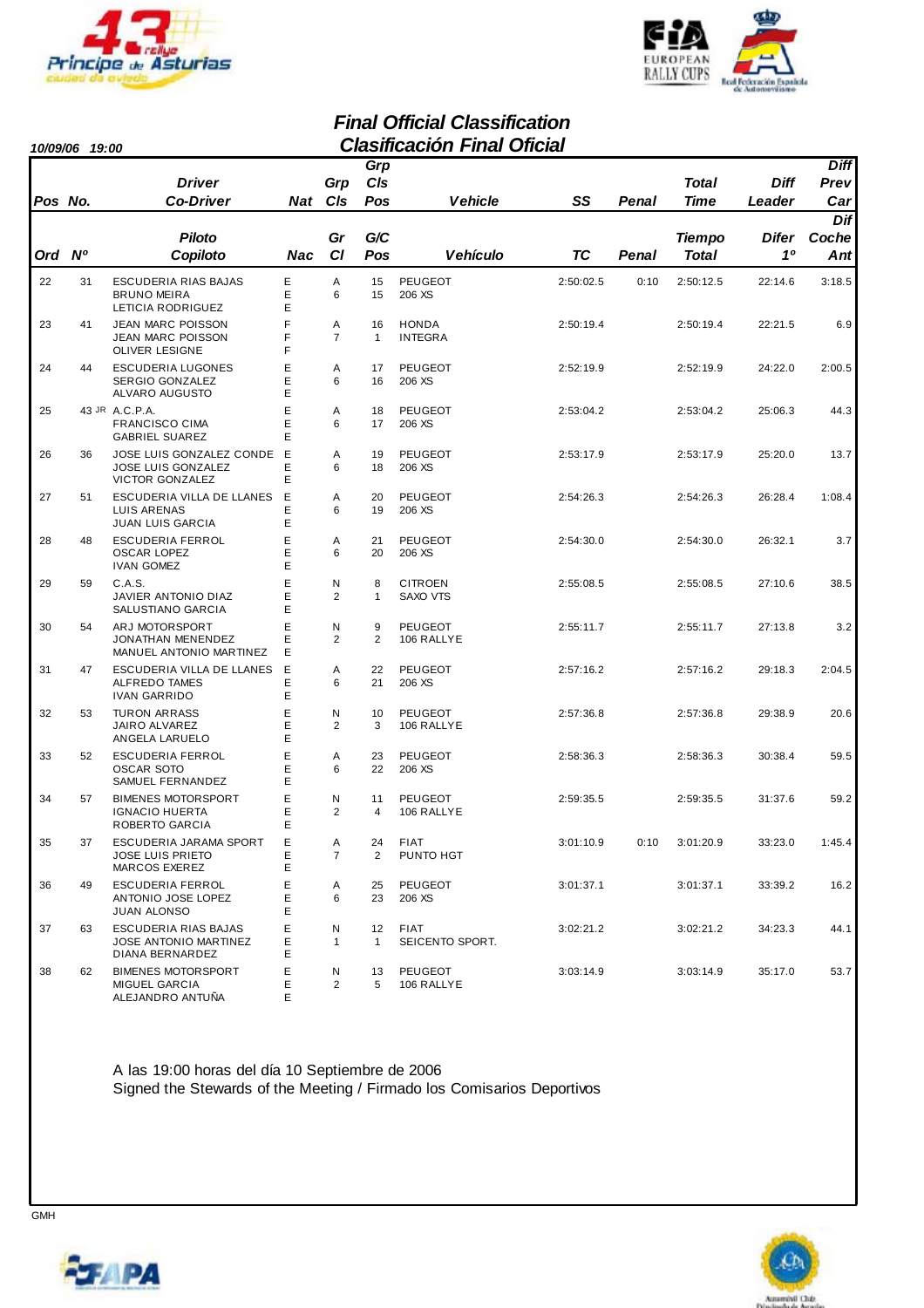



#### *Penalties 10/09/2006 18:07 Penalizaciones*

|           |                    |            | Group |                        |       | Leg          |              |
|-----------|--------------------|------------|-------|------------------------|-------|--------------|--------------|
| No.       | Driver/Co-Driver   | <b>Nat</b> | Class | <b>Remarks/Control</b> | Penal | Total        | <b>Total</b> |
|           |                    |            | Grupo |                        |       | <b>Total</b> |              |
| <b>N°</b> | Piloto / Copiloto  | <b>Nac</b> | Clase | <b>Motivo/Control</b>  | Penal | Etapa        | Total        |
| 3         | VALLEJO / VALLEJO  | E/E        | A/6   | 10 MIN. RETRASO CH-6B  | 1:40  | 1:40         | 1:40         |
| 19        | DOMENECH / LOPEZ   | E/E        | N/4   | 13 MIN. RETRASO CH-2   | 2:10  |              |              |
|           |                    |            |       | 1 MIN. RETRASO CH-4    | 0:10  | 2:20         | 2:20         |
| 25        | SEGURA / VARON     | E/E        | A/6   | 1 MIN. ADELANTO CH-11  | 1:00  | 1:00         | 1:00         |
| 31        | MEIRA / RODRIGUEZ  | E/E        | A/6   | 1 MIN. RETRASO CH-3    | 0:10  | 0:10         | 0:10         |
| 37        | PRIETO / EXEREZ    | E/E        | A/7   | 1 MIN. RETRASO CH-3D   | 0:10  | 0:10         | 0:10         |
| 40        | SANTIRSO / ALVAREZ | E/E        | A/7   | 1 MIN. RETRASO CH-3A   | 0:10  | 0:10         | 0:10         |



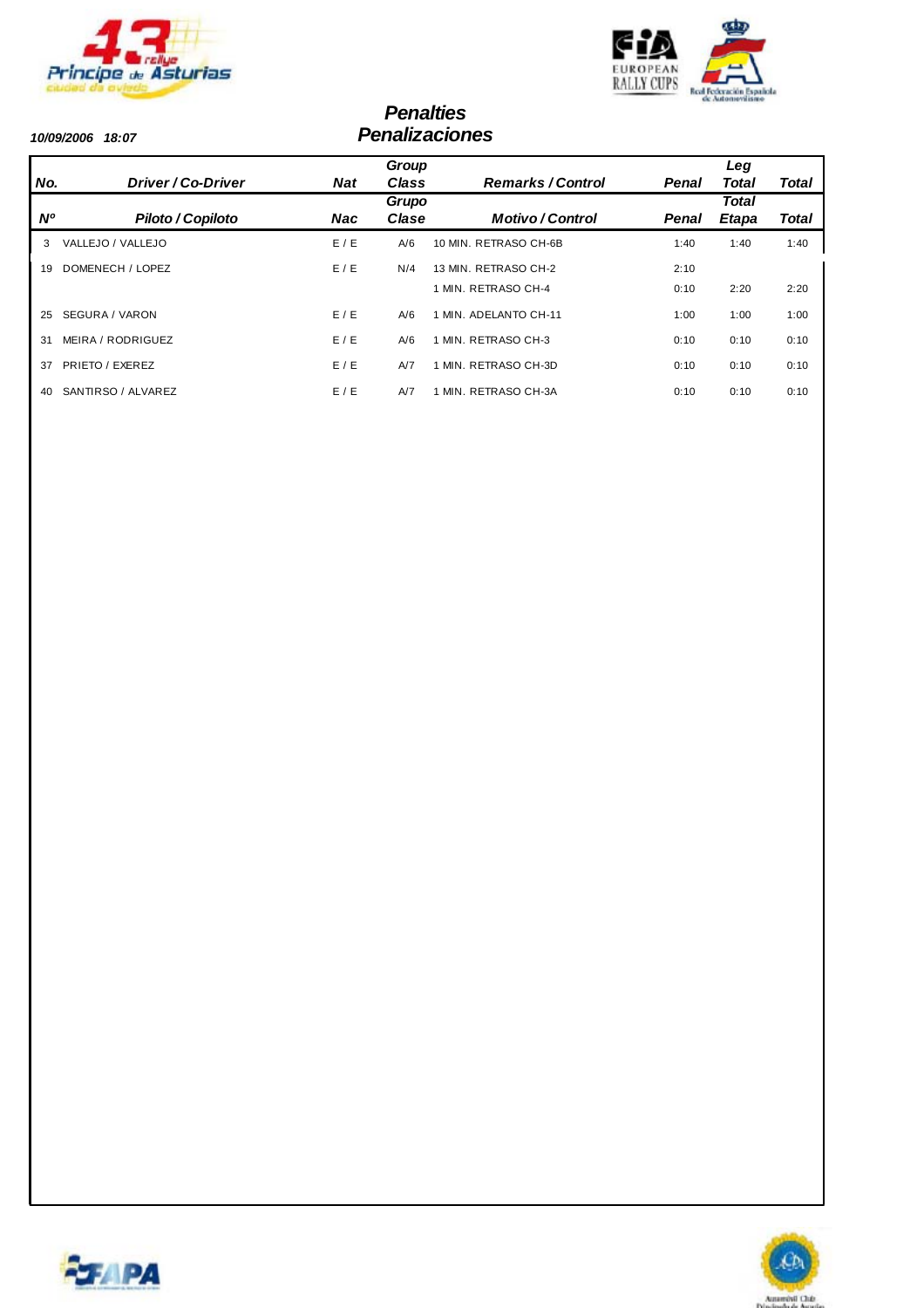



# *Retirements*

*Retirados 10/09/2006 19:00*

| No.            | Driver / Co-Driver                    | <b>Nat</b> | Group<br><b>Class</b> | <b>Vehicle</b>          | SS              | <b>Remarks</b>                   |
|----------------|---------------------------------------|------------|-----------------------|-------------------------|-----------------|----------------------------------|
| N <sup>o</sup> | Piloto / Copiloto                     | Nac        | Grupo<br>Clase        | <b>Vehículo</b>         | <b>TC</b>       | Motivo                           |
|                | Retirements leg 1 - Retirados etapa 1 |            |                       |                         |                 |                                  |
|                | 4 RUEDA / ROZADA                      | E / E      | A/6                   | RENAULT CLIO S1600      | C <sub>3</sub>  | ABAND. ENLACE<br>RT.ROAD SECTION |
|                | 12 MARTIN / BELLO                     | E/E        | A/6                   | CITROEN C2 GT           | C <sub>3</sub>  | AVERIA<br><b>BREAKDOWN</b>       |
|                | 16 SANCHEZ / SANCHEZ                  | E/E        | N/4                   | MITSUBISHI LANCER EVO V | A 7             | SALIDA CTRA.<br>OFF THE TRACK    |
|                | 17 GONZALEZ / CUE                     | E/E        | A/6                   | FIAT PUNTO S1600        | A 4             | AVERIA<br><b>BREAKDOWN</b>       |
|                | 21 LEMES / PEÑATE                     | E/E        | A/6                   | CITROEN C2 GT           | <b>B</b> 8      | AVERIA<br><b>BREAKDOWN</b>       |
|                | 24 ENTRECANALES / ODRIOZOLA           | E / E      | A/6                   | PEUGEOT 206 XS          | <b>B</b> 5      | SALIDA CTRA.<br>OFF THE TRACK    |
|                | 39 MARTINEZ / MARTINEZ                | E / E      | N/4                   | SUBARU IMPREZA          | A 1             | ABAND. ENLACE<br>RT.ROAD SECTION |
|                | 40 SANTIRSO / ALVAREZ                 | E/E        | A/7                   | RENAULT CLIO 16S        | A 4             | AVERIA<br><b>BREAKDOWN</b>       |
|                | 42 ENTRECANALES / GARCIA              | E / E      | A/6                   | PEUGEOT 206 XS          | C <sub>6</sub>  | SALIDA CTRA.<br>OFF THE TRACK    |
|                | 45 DEL OSO / SUAREZ                   | E/E        | A/6                   | PEUGEOT 206 XS          | C <sub>6</sub>  | SALIDA CTRA.<br>OFF THE TRACK    |
|                | 50 SANCHEZ / MATEOS                   | E / E      | A/6                   | PEUGEOT 206 XS          | C <sub>3</sub>  | SALIDA CTRA.<br>OFF THE TRACK    |
|                | 55 CARRETE / FERNANDEZ                | E/E        | N/1                   | PEUGEOT 106 RALLYE      | C <sub>6</sub>  | AVERIA<br><b>BREAKDOWN</b>       |
|                | 56 PALACIO / ALVAREZ                  | E / E      | N/2                   | CITROEN SAXO VTS        | C <sub>3</sub>  | AVERIA<br><b>BREAKDOWN</b>       |
|                | 58 GRANDA / RAMOS                     | E/E        | N/2                   | CITROEN SAXO VTS        | B 2             | SALIDA CTRA.<br>OFF THE TRACK    |
|                | 60 FERNANDEZ / GARCIA                 | E / E      | N/2                   | CITROEN SAXO VTS        | <b>B2</b>       | AVERIA<br><b>BREAKDOWN</b>       |
|                | 61 ANDRES / ANDRES                    | E / E      | N/2                   | CITROEN SAXO VTS        | C <sub>3</sub>  | SALIDA CTRA.<br>OFF THE TRACK    |
|                | Retirements leg 2 - Retirados etapa 2 |            |                       |                         |                 |                                  |
|                | 3 VALLEJO / VALLEJO                   | E/E        | A/6                   | RENAULT CLIO S1600      | E14             | AVERIA<br><b>BREAKDOWN</b>       |
|                | 18 GARCIA / GARCIA                    | E/E        | N/4                   | SEAT LEON CUPRA R       | F <sub>15</sub> | AVERIA<br><b>BREAKDOWN</b>       |
|                | 19 DOMENECH / LOPEZ                   | E / E      | N/4                   | SUBARU IMPREZA          | D10             | AVERIA<br><b>BREAKDOWN</b>       |
|                | 25 SEGURA / VARON                     | E / E      | A/6                   | PEUGEOT 206 XS          | F12             | AVERIA<br><b>BREAKDOWN</b>       |
|                | 32 GENE / ASTUDILLO                   | E / E      | A/6                   | PEUGEOT 206 XS          | D <sub>10</sub> | SALIDA CTRA.<br>OFF THE TRACK    |
|                | 38 BARREIRO / GARCIA                  | E / E      | A/7                   | <b>FIAT PUNTO HGT</b>   | D <sub>10</sub> | AVERIA<br><b>BREAKDOWN</b>       |
|                | 46 GARCIA / GOMEZ                     | E/E        | A/6                   | PEUGEOT 206 XS          | D <sub>10</sub> | AVERIA<br><b>BREAKDOWN</b>       |



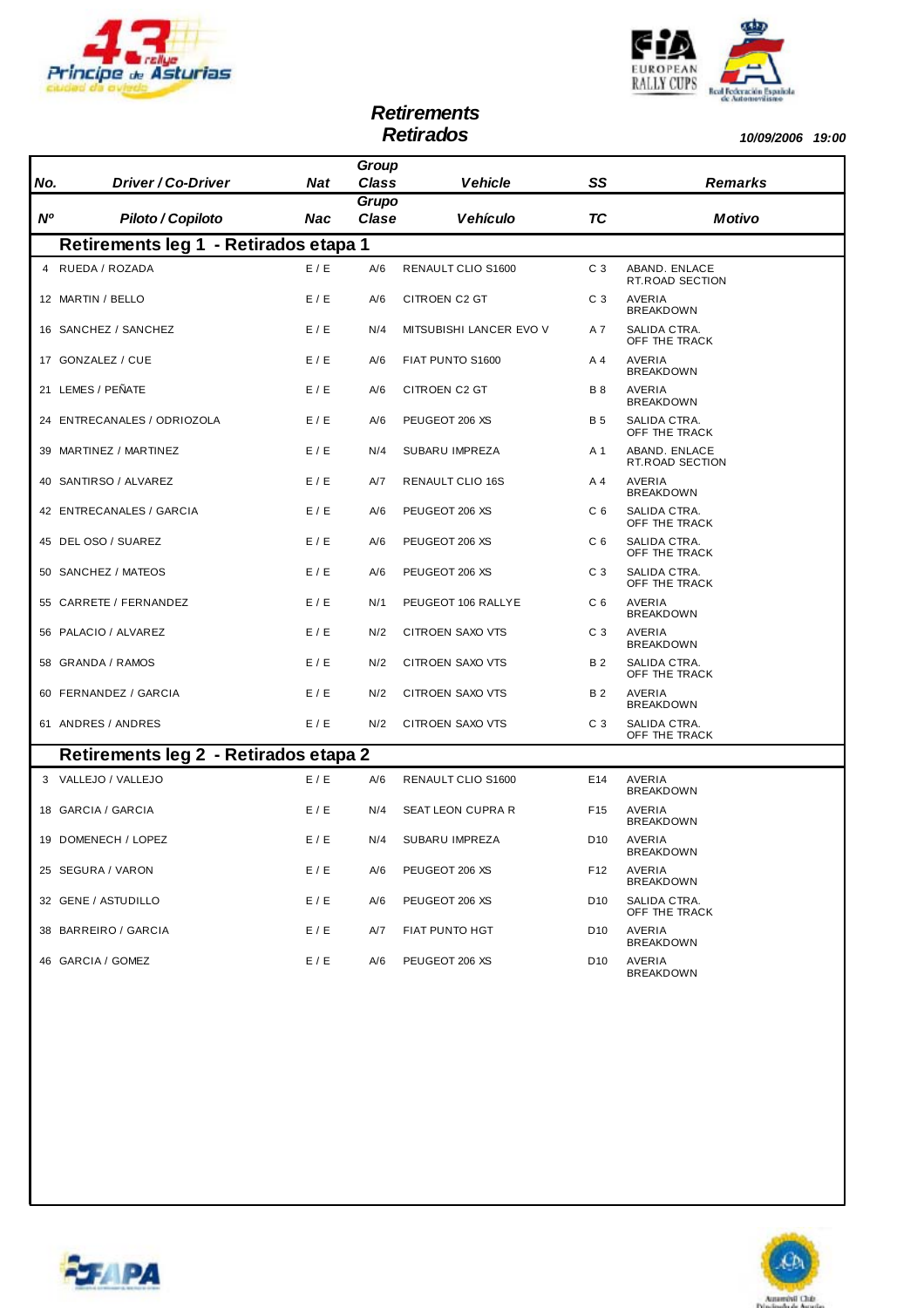



### *Final Classification - by Group Clasificación Final - por Grupo 10/09/06 19:00*

|  | 0/09/06 | 19:00 |
|--|---------|-------|
|--|---------|-------|

| 1 <i>0/09/0</i> 0 |              | 19.UU                                                                        |             |                     |                                  |                                     |           |       |               |             |                     |
|-------------------|--------------|------------------------------------------------------------------------------|-------------|---------------------|----------------------------------|-------------------------------------|-----------|-------|---------------|-------------|---------------------|
|                   |              | <b>Driver</b>                                                                |             | Grp                 | Grp<br>CIs                       |                                     |           |       | <b>Total</b>  | <b>Diff</b> | <b>Diff</b><br>Prev |
| Pos No.           |              | <b>Co-Driver</b>                                                             |             | Nat Cls             | Pos                              | <b>Vehicle</b>                      | SS        | Penal | Time          | Leader      | Car                 |
|                   |              |                                                                              |             |                     |                                  |                                     |           |       |               |             | Dif                 |
|                   |              | <b>Piloto</b>                                                                |             | Gr                  | G/C                              |                                     |           |       | <b>Tiempo</b> | Difer       | Coche               |
| Ord Nº            |              | Copiloto                                                                     | Nac         | <b>CI</b>           | Pos                              | <b>Vehículo</b>                     | <b>TC</b> | Penal | <b>Total</b>  | 10          | Ant <sub>1</sub>    |
|                   |              | <b>GROUP / GRUPO A</b>                                                       |             |                     |                                  |                                     |           |       |               |             |                     |
| $\mathbf{1}$      | $\mathbf{1}$ | AUTO-LACA COMPETICION<br><b>DANIEL SOLA</b><br>XAVIER AMIGO                  | Ε<br>E<br>E | Α<br>6              | $\mathbf{1}$<br>$\mathbf{1}$     | <b>CITROEN</b><br>C2 S1600          | 2:27:57.9 |       | 2:27:57.9     |             |                     |
| 2                 | 2            | <b>IMEX LACA COMPETICION</b><br><b>MIGUEL FUSTER</b><br><b>JOSE VICENTE</b>  | Ė<br>E<br>E | Α<br>6              | $\overline{2}$<br>$\overline{2}$ | RENAULT<br><b>CLIO S1600</b>        | 2:28:02.1 |       | 2:28:02.1     | 4.2         | 4.2                 |
| 3                 | 6            | PEUGEOT SPORT ESPAÑA<br><b>ALBERTO HEVIA</b><br>ALBERTO IGLESIAS             | E<br>E<br>E | A<br>6              | 3<br>3                           | <b>PEUGEOT</b><br>206 S1600         | 2:28:28.8 |       | 2:28:28.8     | 30.9        | 26.7                |
| 4                 | 8            | A.C.P.A.<br><b>MARCELINO HEVIA</b><br>JORGE GONZALEZ                         | E<br>E<br>E | Α<br>6              | 4<br>4                           | <b>FIAT</b><br><b>PUNTO S1600</b>   | 2:29:31.4 |       | 2:29:31.4     | 1:33.5      | 1:02.6              |
| 5                 | 20           | <b>IRENE SERRANO GRANDA</b><br>ALEJANDRO RODRIGUEZ<br><b>IRENE SERRANO</b>   | E<br>E<br>E | Α<br>6              | 5<br>5                           | <b>CITROEN</b><br>C <sub>2</sub> GT | 2:37:43.8 |       | 2:37:43.8     | 9:45.9      | 8:12.4              |
| 6                 | 27           | A.C.P.A.<br><b>ESTEBAN VALLIN</b><br><b>FERMIN BUSTA</b>                     | E<br>E<br>E | Α<br>6              | 6<br>6                           | <b>PEUGEOT</b><br>206 XS            | 2:37:57.9 |       | 2:37:57.9     | 10:00.0     | 14.1                |
| $\overline{7}$    | 28           | <b>LANGREO MOTOR CLUB</b><br>RAUL IVAN ALVAREZ<br>ANGEL ODON GARCIA          | E<br>E<br>E | A<br>6              | $\overline{7}$<br>$\overline{7}$ | <b>PEUGEOT</b><br>206 XS            | 2:38:56.9 |       | 2:38:56.9     | 10:59.0     | 59.0                |
| 8                 | 29           | A.C.P.A.<br><b>MIGUEL ARIAS</b><br>ROBERTO ARIAS                             | E<br>E<br>E | Α<br>6              | 8<br>8                           | <b>PEUGEOT</b><br>206 XS            | 2:39:50.4 |       | 2:39:50.4     | 11:52.5     | 53.5                |
| 9                 | 23           | <b>MOTO CLUB IGUALADA</b><br><b>JOSEP BASOLS</b><br>ALEX HARO                | E<br>E<br>E | A<br>6              | 9<br>9                           | <b>PEUGEOT</b><br>206 XS            | 2:40:10.8 |       | 2:40:10.8     | 12:12.9     | 20.4                |
| 10                | 26           | ESCUDERIA VILLA DE LLANES<br>ROBERTO FLOREZ<br>DAVID MARTINEZ                | E<br>E<br>E | A<br>6              | 10<br>10                         | <b>PEUGEOT</b><br>206 XS            | 2:40:12.8 |       | 2:40:12.8     | 12:14.9     | 2.0                 |
| 11                | 30           | <b>RACC MOTORSPORT</b><br><b>OSCAR MASCARO</b><br><b>JOSEP VILARO</b>        | E<br>E<br>E | A<br>6              | 11<br>11                         | <b>PEUGEOT</b><br>206 XS            | 2:41:14.3 |       | 2:41:14.3     | 13:16.4     | 1:01.5              |
| 12                | 33           | ESCUDERIA AR VIDAL RACING E<br>ESTEBAN NUÑEZ<br>JOSE ANTONIO PINTOR          | E<br>E      | Α<br>6              | 12<br>12                         | PEUGEOT<br>206 XS                   | 2:44:58.1 |       | 2:44:58.1     | 17:00.2     | 3:43.8              |
| 13                | 35           | A.C.P.A.<br>RICARDO VILLA<br>PABLO GONZALEZ                                  | E<br>E<br>E | A<br>6              | 13<br>13                         | <b>PEUGEOT</b><br>206 XS            | 2:46:26.5 |       | 2:46:26.5     | 18:28.6     | 1:28.4              |
| 14                | 34           | ESCUDERIA OURENSE<br><b>JOSE ANTONIO GOMEZ</b><br><b>IGNACIO JOSE DAVILA</b> | Ε<br>Ε<br>Ε | Α<br>6              | 14<br>14                         | PEUGEOT<br>206 XS                   | 2:46:54.0 |       | 2:46:54.0     | 18:56.1     | 27.5                |
| 15                | 31           | ESCUDERIA RIAS BAJAS<br><b>BRUNO MEIRA</b><br>LETICIA RODRIGUEZ              | E<br>E<br>Ε | Α<br>6              | 15<br>15                         | PEUGEOT<br>206 XS                   | 2:50:02.5 | 0:10  | 2:50:12.5     | 22:14.6     | 3:18.5              |
| 16                | 41           | JEAN MARC POISSON<br>JEAN MARC POISSON<br>OLIVER LESIGNE                     | F<br>F<br>F | Α<br>$\overline{7}$ | 16<br>$\mathbf{1}$               | HONDA<br><b>INTEGRA</b>             | 2:50:19.4 |       | 2:50:19.4     | 22:21.5     | 6.9                 |
| 17                | 44           | ESCUDERIA LUGONES<br><b>SERGIO GONZALEZ</b><br>ALVARO AUGUSTO                | E<br>E<br>E | Α<br>6              | 17<br>16                         | PEUGEOT<br>206 XS                   | 2:52:19.9 |       | 2:52:19.9     | 24:22.0     | 2:00.5              |
| 18                |              | 43 JR A.C.P.A.<br><b>FRANCISCO CIMA</b><br><b>GABRIEL SUAREZ</b>             | E<br>E<br>E | Α<br>6              | 18<br>17                         | PEUGEOT<br>206 XS                   | 2:53:04.2 |       | 2:53:04.2     | 25:06.3     | 44.3                |
| 19                | 36           | JOSE LUIS GONZALEZ CONDE E<br><b>JOSE LUIS GONZALEZ</b><br>VICTOR GONZALEZ   | E<br>E      | Α<br>6              | 19<br>18                         | PEUGEOT<br>206 XS                   | 2:53:17.9 |       | 2:53:17.9     | 25:20.0     | 13.7                |
| 20                | 51           | ESCUDERIA VILLA DE LLANES E<br>LUIS ARENAS<br><b>JUAN LUIS GARCIA</b>        | E<br>Е      | Α<br>6              | 20<br>19                         | PEUGEOT<br>206 XS                   | 2:54:26.3 |       | 2:54:26.3     | 26:28.4     | 1:08.4              |
| 21                | 48           | <b>ESCUDERIA FERROL</b><br>OSCAR LOPEZ<br><b>IVAN GOMEZ</b>                  | E<br>Ε<br>E | Α<br>6              | 21<br>20                         | PEUGEOT<br>206 XS                   | 2:54:30.0 |       | 2:54:30.0     | 26:32.1     | 3.7                 |

**CMH** 



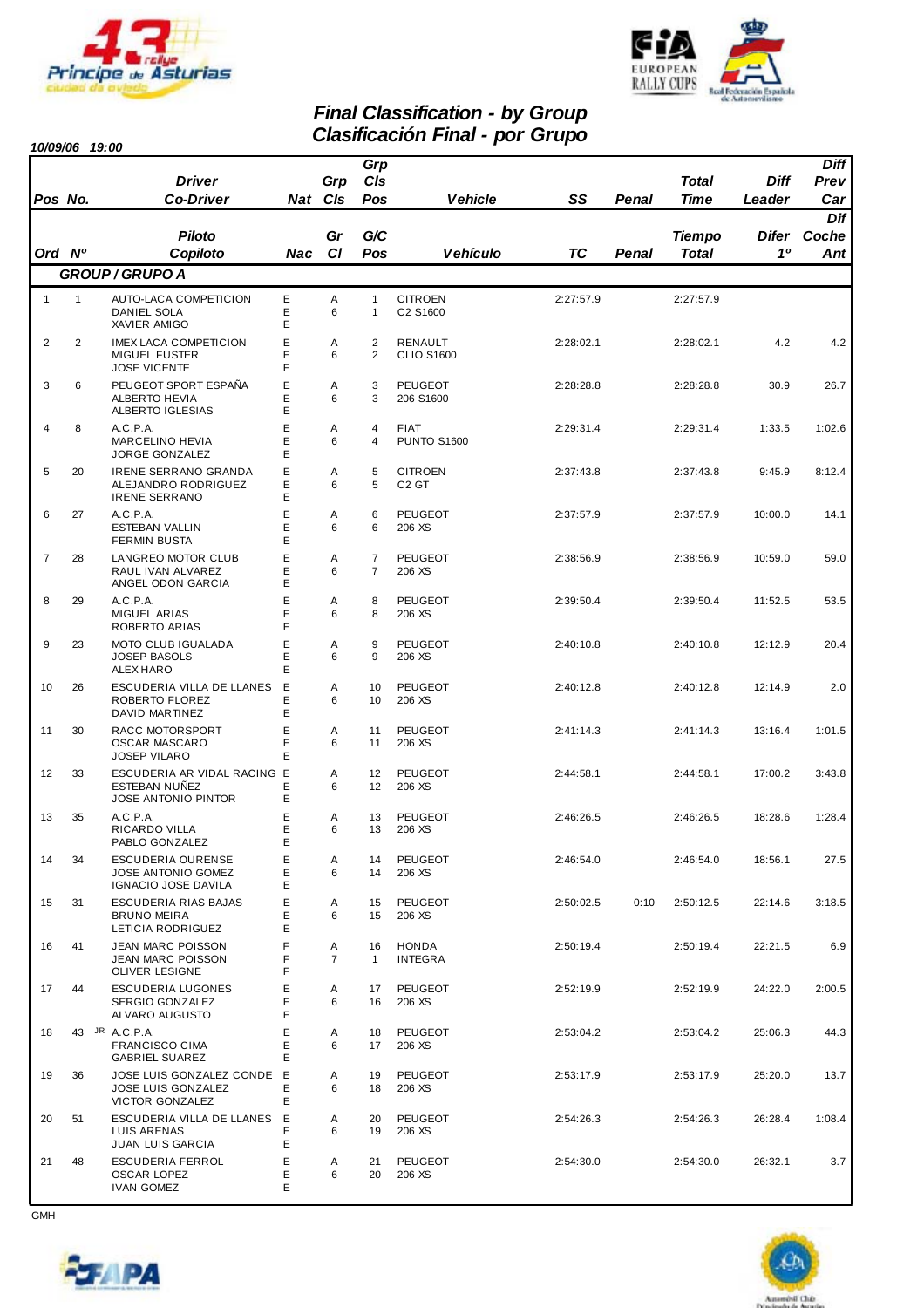



*Prev Diff* 

### *Final Classification - by Group Clasificación Final - por Grupo 10/09/06 19:00*

*Grp*

| Pos No.        |           | <b>Driver</b><br><b>Co-Driver</b>                                           |             | Grp<br>Nat Cls      | CIs<br>Pos                   | <b>Vehicle</b>                       | SS        | Penal | <b>Total</b><br><b>Time</b> | <b>Diff</b><br>Leader | Prev<br>Car  |
|----------------|-----------|-----------------------------------------------------------------------------|-------------|---------------------|------------------------------|--------------------------------------|-----------|-------|-----------------------------|-----------------------|--------------|
|                |           | Piloto                                                                      |             | Gr                  | G/C                          |                                      |           |       | <b>Tiempo</b>               | Difer                 | Dif<br>Coche |
| Ord            | <b>N°</b> | Copiloto                                                                    | Nac         | <b>CI</b>           | Pos                          | <b>Vehículo</b>                      | <b>TC</b> | Penal | Total                       | 10                    | Ant          |
| 22             | 47        | ESCUDERIA VILLA DE LLANES<br>ALFREDO TAMES<br><b>IVAN GARRIDO</b>           | E<br>E<br>E | Α<br>6              | 22<br>21                     | PEUGEOT<br>206 XS                    | 2:57:16.2 |       | 2:57:16.2                   | 29:18.3               | 2:46.2       |
| 23             | 52        | <b>ESCUDERIA FERROL</b><br><b>OSCAR SOTO</b><br>SAMUEL FERNANDEZ            | E<br>E<br>E | Α<br>6              | 23<br>22                     | PEUGEOT<br>206 XS                    | 2:58:36.3 |       | 2:58:36.3                   | 30:38.4               | 1:20.1       |
| 24             | 37        | ESCUDERIA JARAMA SPORT<br><b>JOSE LUIS PRIETO</b><br>MARCOS EXEREZ          | E<br>E<br>E | Α<br>$\overline{7}$ | 24<br>2                      | FIAT<br>PUNTO HGT                    | 3:01:10.9 | 0:10  | 3:01:20.9                   | 33:23.0               | 2:44.6       |
| 25             | 49        | <b>ESCUDERIA FERROL</b><br>ANTONIO JOSE LOPEZ<br><b>JUAN ALONSO</b>         | E<br>E<br>E | Α<br>6              | 25<br>23                     | PEUGEOT<br>206 XS                    | 3:01:37.1 |       | 3:01:37.1                   | 33:39.2               | 16.2         |
|                |           | <b>GROUP / GRUPO N</b>                                                      |             |                     |                              |                                      |           |       |                             |                       |              |
| $\mathbf{1}$   | 11        | A.C.P.A.<br>SERGIO LOPEZ-FOMBONA<br><b>JUAN CARLOS DORADO</b>               | E<br>E<br>E | Ν<br>4              | $\mathbf{1}$<br>$\mathbf{1}$ | <b>MITSUBISHI</b><br>LANCER EVO IX   | 2:29:44.6 |       | 2:29:44.6                   |                       |              |
| 2              | 9         | <b>ESCUDERIA FERROL</b><br>PEDRO BURGO<br>MARCOS BURGO                      | E<br>Е<br>E | N<br>4              | 2<br>2                       | <b>MITSUBISHI</b><br>EVO IX          | 2:30:42.8 |       | 2:30:42.8                   | 58.2                  | 58.2         |
| 3              | 5         | JORGE A. GLEZ. FERNANDEZ<br>JORGE A. GONZALEZ<br>XAVIER LOZANO              | Е<br>E<br>E | N<br>4              | 3<br>3                       | <b>MITSUBISHI</b><br>EVO IX          | 2:31:16.4 |       | 2:31:16.4                   | 1:31.8                | 33.6         |
| 4              | 14        | E.M.R. COMPETICION<br><b>CARLOS MARQUEZ</b><br>AINTZANE GONI                | E<br>Е<br>E | Ν<br>4              | 4<br>$\overline{4}$          | <b>MITSUBISHI</b><br>LANCER EVO IX   | 2:34:43.1 |       | 2:34:43.1                   | 4:58.5                | 3:26.7       |
| 5              | 10        | ESCUDERIA DAUTE REALEJOS E<br>FRANCISCO JOSE SUAREZ<br>MARIO JESUS QUINTERO | E<br>E      | Ν<br>4              | 5<br>5                       | <b>MITSUBISHI</b><br>LANCER EVO VIII | 2:36:21.8 |       | 2:36:21.8                   | 6:37.2                | 1:38.7       |
| 6              | 22        | TINEO AUTO CLUB<br><b>CESAR FERNANDEZ</b><br><b>BIBIANA MENENDEZ</b>        | E<br>E<br>E | Ν<br>3              | 6<br>$\mathbf{1}$            | RENAULT<br><b>CLIO SPORT</b>         | 2:37:20.5 |       | 2:37:20.5                   | 7:35.9                | 58.7         |
| $\overline{7}$ | 15        | TEAM GRAN HOTEL LUGO<br>ANTONIO GARRIDO<br>SAMUEL FOLGUERAL                 | E<br>E<br>E | Ν<br>4              | $\overline{7}$<br>6          | <b>MITSUBISHI</b><br>LANCER EVO VIII | 2:37:26.7 |       | 2:37:26.7                   | 7:42.1                | 6.2          |
| 8              | 59        | C.A.S.<br>JAVIER ANTONIO DIAZ<br>SALUSTIANO GARCIA                          | E<br>E<br>E | Ν<br>2              | 8<br>$\mathbf{1}$            | <b>CITROEN</b><br>SAXO VTS           | 2:55:08.5 |       | 2:55:08.5                   | 25:23.9               | 17:41.8      |
| 9              | 54        | ARJ MOTORSPORT<br>JONATHAN MENENDEZ<br>MANUEL ANTONIO MARTINEZ              | E<br>E<br>Е | Ν<br>2              | 9<br>2                       | PEUGEOT<br>106 RALLYE                | 2:55:11.7 |       | 2:55:11.7                   | 25:27.1               | 3.2          |
| 10             | 53        | TURON ARRASS<br>JAIRO ALVAREZ<br>ANGELA LARUELO                             | Ε<br>Ε<br>E | N<br>2              | 10<br>3                      | PEUGEOT<br>106 RALLYE                | 2:57:36.8 |       | 2:57:36.8                   | 27:52.2               | 2:25.1       |
| 11             | 57        | <b>BIMENES MOTORSPORT</b><br><b>IGNACIO HUERTA</b><br>ROBERTO GARCIA        | E<br>E<br>E | N<br>2              | 11<br>4                      | PEUGEOT<br>106 RALLYE                | 2:59:35.5 |       | 2:59:35.5                   | 29:50.9               | 1:58.7       |
| 12             | 63        | ESCUDERIA RIAS BAJAS<br>JOSE ANTONIO MARTINEZ<br>DIANA BERNARDEZ            | E<br>E<br>E | N<br>$\mathbf{1}$   | 12<br>$\mathbf{1}$           | <b>FIAT</b><br>SEICENTO SPORT.       | 3:02:21.2 |       | 3:02:21.2                   | 32:36.6               | 2:45.7       |
| 13             | 62        | <b>BIMENES MOTORSPORT</b><br>MIGUEL GARCIA<br>ALEJANDRO ANTUÑA              | E<br>E<br>E | N<br>2              | 13<br>5                      | PEUGEOT<br>106 RALLYE                | 3:03:14.9 |       | 3:03:14.9                   | 33:30.3               | 53.7         |



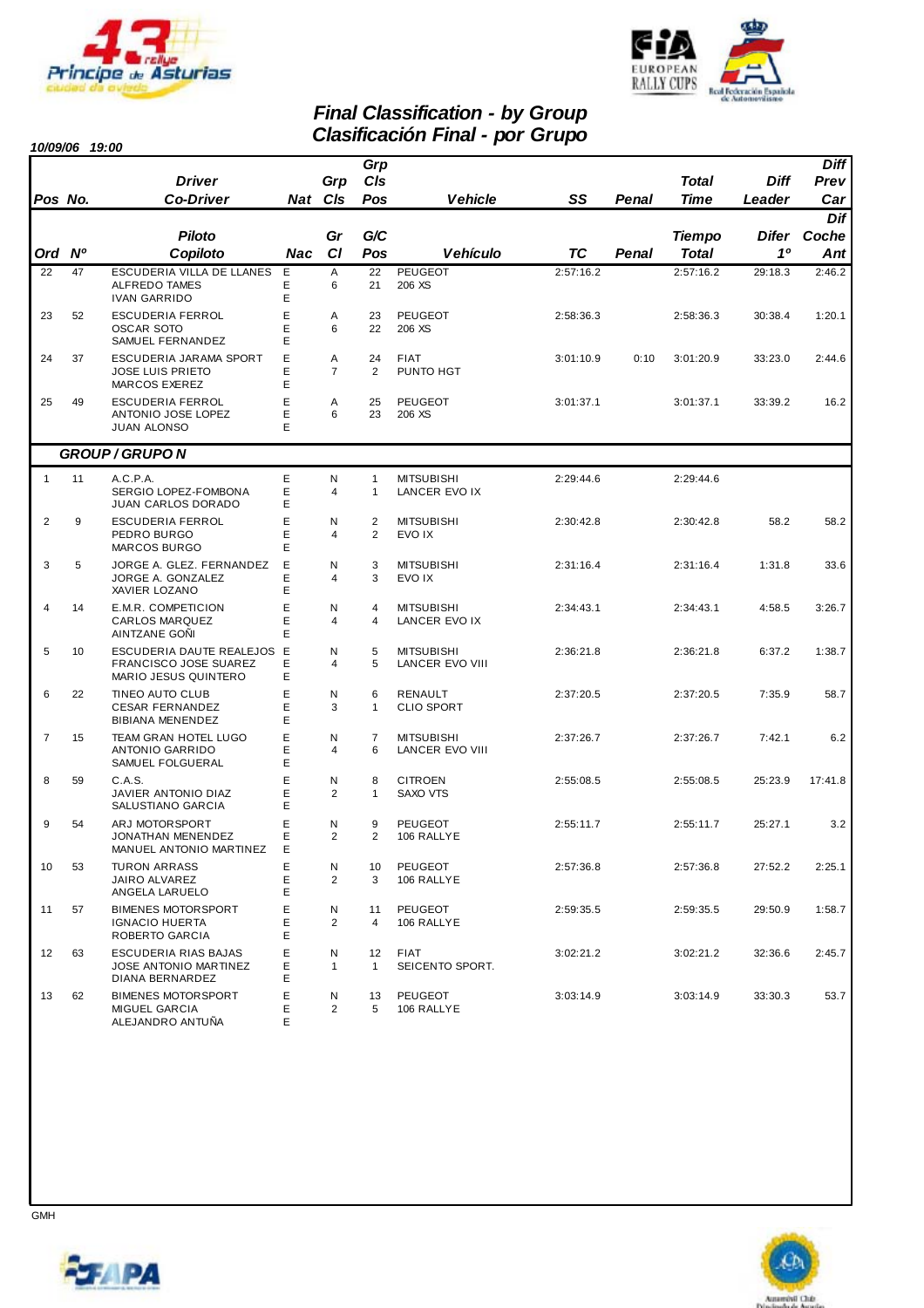



# *Final Classification - by Class*

|                | 10/09/06 19:00 |                                                                                    |             |                     |                                  | <b>Clasificación Final - por Clase</b>      |           |              |                        |                       |                            |
|----------------|----------------|------------------------------------------------------------------------------------|-------------|---------------------|----------------------------------|---------------------------------------------|-----------|--------------|------------------------|-----------------------|----------------------------|
| Pos No.        |                | <b>Driver</b><br><b>Co-Driver</b>                                                  |             | Grp<br>Nat CIs      | Grp<br>CIs<br>Pos                | <b>Vehicle</b>                              | SS        | <b>Penal</b> | <b>Total</b><br>Time   | <b>Diff</b><br>Leader | <b>Diff</b><br>Prev<br>Car |
| Ord Nº         |                | <b>Piloto</b><br>Copiloto                                                          | Nac         | Gr<br><b>CI</b>     | G/C<br>Pos                       | <b>Vehículo</b>                             | <b>TC</b> | Penal        | <b>Tiempo</b><br>Total | Difer<br>10           | Dif<br>Coche<br>Ant        |
|                |                | CLASS/CLASE 1                                                                      |             |                     |                                  |                                             |           |              |                        |                       |                            |
| $\mathbf{1}$   | 63             | ESCUDERIA RIAS BAJAS<br><b>JOSE ANTONIO MARTINEZ</b><br>DIANA BERNARDEZ            | Ε<br>Ε<br>Е | Ν<br>$\mathbf{1}$   | $\mathbf{1}$<br>$\mathbf{1}$     | <b>FIAT</b><br>SEICENTO SPORT.              | 3:02:21.2 |              | 3:02:21.2              |                       |                            |
|                |                | CLASS/CLASE 2                                                                      |             |                     |                                  |                                             |           |              |                        |                       |                            |
| $\mathbf{1}$   | 59             | C.A.S.<br>JAVIER ANTONIO DIAZ<br>SALUSTIANO GARCIA                                 | Ε<br>Ε<br>E | N<br>$\overline{2}$ | $\mathbf{1}$<br>$\mathbf{1}$     | <b>CITROEN</b><br><b>SAXO VTS</b>           | 2:55:08.5 |              | 2:55:08.5              |                       |                            |
| $\overline{2}$ | 54             | ARJ MOTORSPORT<br><b>JONATHAN MENENDEZ</b><br>MANUEL ANTONIO MARTINEZ              | E<br>E<br>E | N<br>2              | $\overline{2}$<br>$\overline{2}$ | <b>PEUGEOT</b><br>106 RALLYE                | 2:55:11.7 |              | 2:55:11.7              | 3.2                   | 3.2                        |
| 3              | 53             | <b>TURON ARRASS</b><br>JAIRO ALVAREZ<br>ANGELA LARUELO                             | E<br>Ε<br>E | N<br>$\overline{2}$ | 3<br>3                           | <b>PEUGEOT</b><br>106 RALLYE                | 2:57:36.8 |              | 2:57:36.8              | 2:28.3                | 2:25.1                     |
| 4              | 57             | <b>BIMENES MOTORSPORT</b><br><b>IGNACIO HUERTA</b><br>ROBERTO GARCIA               | E<br>Ε<br>E | N<br>$\overline{2}$ | 4<br>$\overline{4}$              | PEUGEOT<br>106 RALLYE                       | 2:59:35.5 |              | 2:59:35.5              | 4:27.0                | 1:58.7                     |
| 5              | 62             | <b>BIMENES MOTORSPORT</b><br><b>MIGUEL GARCIA</b><br>ALEJANDRO ANTUÑA              | E<br>Ε<br>E | N<br>2              | 5<br>5                           | <b>PEUGEOT</b><br>106 RALLYE                | 3:03:14.9 |              | 3:03:14.9              | 8:06.4                | 3:39.4                     |
|                |                | CLASS/CLASE 3                                                                      |             |                     |                                  |                                             |           |              |                        |                       |                            |
| $\mathbf{1}$   | 22             | <b>TINEO AUTO CLUB</b><br><b>CESAR FERNANDEZ</b><br><b>BIBIANA MENENDEZ</b>        | E<br>Ε<br>Ε | $\mathsf{N}$<br>3   | $\mathbf{1}$<br>$\mathbf{1}$     | <b>RENAULT</b><br><b>CLIO SPORT</b>         | 2:37:20.5 |              | 2:37:20.5              |                       |                            |
|                |                | CLASS/CLASE 4                                                                      |             |                     |                                  |                                             |           |              |                        |                       |                            |
| $\mathbf{1}$   | 11             | A.C.P.A.<br>SERGIO LOPEZ-FOMBONA<br>JUAN CARLOS DORADO                             | Ε<br>Ε<br>E | Ν<br>4              | $\mathbf{1}$<br>$\mathbf{1}$     | <b>MITSUBISHI</b><br>LANCER EVO IX          | 2:29:44.6 |              | 2:29:44.6              |                       |                            |
| $\overline{2}$ | 9              | <b>ESCUDERIA FERROL</b><br>PEDRO BURGO<br>MARCOS BURGO                             | E<br>Ε<br>E | N<br>4              | $\overline{2}$<br>2              | <b>MITSUBISHI</b><br>EVO IX                 | 2:30:42.8 |              | 2:30:42.8              | 58.2                  | 58.2                       |
| 3              | 5              | JORGE A. GLEZ. FERNANDEZ<br>JORGE A. GONZALEZ<br>XAVIER LOZANO                     | E<br>Ε<br>Ε | N<br>4              | 3<br>3                           | <b>MITSUBISHI</b><br>EVO IX                 | 2:31:16.4 |              | 2:31:16.4              | 1:31.8                | 33.6                       |
| 4              | 14             | E.M.R. COMPETICION<br><b>CARLOS MARQUEZ</b><br>AINTZANE GONI                       | E<br>Е<br>E | N<br>4              | 4<br>4                           | <b>MITSUBISHI</b><br>LANCER EVO IX          | 2:34:43.1 |              | 2:34:43.1              | 4:58.5                | 3:26.7                     |
| 5              | 10             | ESCUDERIA DAUTE REALEJOS E<br><b>FRANCISCO JOSE SUAREZ</b><br>MARIO JESUS QUINTERO | Е<br>Е      | N<br>4              | 5<br>5                           | <b>MITSUBISHI</b><br><b>LANCER EVO VIII</b> | 2:36:21.8 |              | 2:36:21.8              | 6:37.2                | 1:38.7                     |
| 6              | 15             | TEAM GRAN HOTEL LUGO<br>ANTONIO GARRIDO<br>SAMUEL FOLGUERAL                        | E<br>Ε<br>E | N<br>4              | 6<br>6                           | <b>MITSUBISHI</b><br>LANCER EVO VIII        | 2:37:26.7 |              | 2:37:26.7              | 7:42.1                | 1:04.9                     |
|                |                | CLASS/CLASE 6                                                                      |             |                     |                                  |                                             |           |              |                        |                       |                            |
| $\mathbf{1}$   | $\mathbf{1}$   | AUTO-LACA COMPETICION<br>DANIEL SOLA<br>XAVIER AMIGO                               | Е<br>E<br>Ε | Α<br>6              | 1<br>$\mathbf{1}$                | <b>CITROEN</b><br>C2 S1600                  | 2:27:57.9 |              | 2:27:57.9              |                       |                            |
| 2              | 2              | <b>IMEX LACA COMPETICION</b><br><b>MIGUEL FUSTER</b><br><b>JOSE VICENTE</b>        | Ε<br>Ε<br>Ε | Α<br>6              | 2<br>2                           | RENAULT<br><b>CLIO S1600</b>                | 2:28:02.1 |              | 2:28:02.1              | 4.2                   | 4.2                        |
| 3              | 6              | PEUGEOT SPORT ESPAÑA<br>ALBERTO HEVIA<br>ALBERTO IGLESIAS                          | E<br>Ε<br>Е | Α<br>6              | 3<br>3                           | PEUGEOT<br>206 S1600                        | 2:28:28.8 |              | 2:28:28.8              | 30.9                  | 26.7                       |
| 4              | 8              | A.C.P.A.<br>MARCELINO HEVIA<br>JORGE GONZALEZ                                      | E<br>Ε<br>Ε | Α<br>6              | 4<br>4                           | <b>FIAT</b><br><b>PUNTO S1600</b>           | 2:29:31.4 |              | 2:29:31.4              | 1:33.5                | 1:02.6                     |
| 5              | 20             | <b>IRENE SERRANO GRANDA</b><br>ALEJANDRO RODRIGUEZ<br><b>IRENE SERRANO</b>         | Е<br>Е<br>Е | Α<br>6              | 5<br>5                           | <b>CITROEN</b><br>C <sub>2</sub> GT         | 2:37:43.8 |              | 2:37:43.8              | 9:45.9                | 8:12.4                     |

**GMH** 



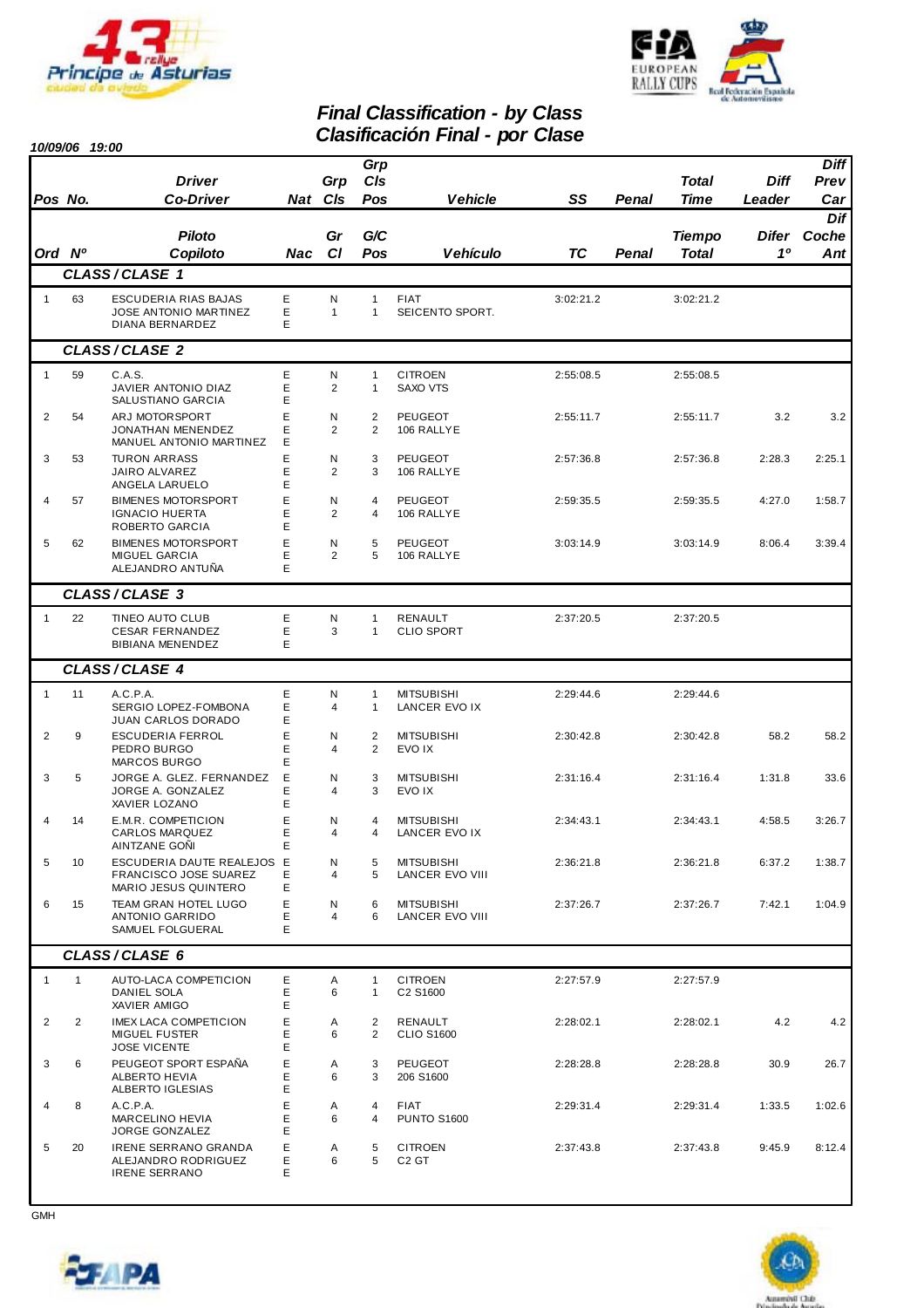



# *Final Classification - by Class*

|                   | 10/09/06 19:00 |                                                                              |             |                     |                                  | <b>Clasificación Final - por Clase</b> |                 |                |                                |                       |                            |
|-------------------|----------------|------------------------------------------------------------------------------|-------------|---------------------|----------------------------------|----------------------------------------|-----------------|----------------|--------------------------------|-----------------------|----------------------------|
|                   |                | <b>Driver</b>                                                                |             | Grp                 | Grp<br>CIs                       |                                        |                 |                | <b>Total</b>                   | Diff                  | <b>Diff</b><br>Prev        |
| Pos No.<br>Ord Nº |                | <b>Co-Driver</b><br>Piloto<br>Copiloto                                       | Nac         | Nat CIs<br>Gr<br>C1 | Pos<br>G/C<br>Pos                | <b>Vehicle</b><br>Vehículo             | SS<br><b>TC</b> | Penal<br>Penal | Time<br><b>Tiempo</b><br>Total | Leader<br>Difer<br>10 | Car<br>Dif<br>Coche<br>Ant |
| 6                 | 27             | A.C.P.A.                                                                     | E           | Α                   | 6                                | <b>PEUGEOT</b>                         | 2:37:57.9       |                | 2:37:57.9                      | 10:00.0               | 14.1                       |
|                   |                | ESTEBAN VALLIN<br><b>FERMIN BUSTA</b>                                        | Ε<br>E      | 6                   | 6                                | 206 XS                                 |                 |                |                                |                       |                            |
| $\overline{7}$    | 28             | LANGREO MOTOR CLUB<br>RAUL IVAN ALVAREZ<br>ANGEL ODON GARCIA                 | E<br>Е<br>Е | Α<br>6              | $\overline{7}$<br>$\overline{7}$ | PEUGEOT<br>206 XS                      | 2:38:56.9       |                | 2:38:56.9                      | 10:59.0               | 59.0                       |
| 8                 | 29             | A.C.P.A.<br><b>MIGUEL ARIAS</b><br>ROBERTO ARIAS                             | E<br>E<br>E | Α<br>6              | 8<br>8                           | <b>PEUGEOT</b><br>206 XS               | 2:39:50.4       |                | 2:39:50.4                      | 11:52.5               | 53.5                       |
| 9                 | 23             | MOTO CLUB IGUALADA<br><b>JOSEP BASOLS</b><br>ALEX HARO                       | E<br>E<br>E | Α<br>6              | 9<br>9                           | <b>PEUGEOT</b><br>206 XS               | 2:40:10.8       |                | 2:40:10.8                      | 12:12.9               | 20.4                       |
| 10                | 26             | ESCUDERIA VILLA DE LLANES<br>ROBERTO FLOREZ<br>DAVID MARTINEZ                | E<br>Е<br>Е | A<br>6              | 10<br>10                         | <b>PEUGEOT</b><br>206 XS               | 2:40:12.8       |                | 2:40:12.8                      | 12:14.9               | 2.0                        |
| 11                | 30             | RACC MOTORSPORT<br><b>OSCAR MASCARO</b><br><b>JOSEP VILARO</b>               | E<br>Е<br>Е | A<br>6              | 11<br>11                         | PEUGEOT<br>206 XS                      | 2:41:14.3       |                | 2:41:14.3                      | 13:16.4               | 1:01.5                     |
| 12                | 33             | ESCUDERIA AR VIDAL RACING E<br><b>ESTEBAN NUÑEZ</b><br>JOSE ANTONIO PINTOR   | Е<br>E      | Α<br>6              | 12<br>12                         | <b>PEUGEOT</b><br>206 XS               | 2:44:58.1       |                | 2:44:58.1                      | 17:00.2               | 3:43.8                     |
| 13                | 35             | A.C.P.A.<br>RICARDO VILLA<br>PABLO GONZALEZ                                  | Е<br>Е<br>Е | Α<br>6              | 13<br>13                         | <b>PEUGEOT</b><br>206 XS               | 2:46:26.5       |                | 2:46:26.5                      | 18:28.6               | 1:28.4                     |
| 14                | 34             | <b>ESCUDERIA OURENSE</b><br><b>JOSE ANTONIO GOMEZ</b><br>IGNACIO JOSE DAVILA | E<br>E<br>E | Α<br>6              | 14<br>14                         | PEUGEOT<br>206 XS                      | 2:46:54.0       |                | 2:46:54.0                      | 18:56.1               | 27.5                       |
| 15                | 31             | ESCUDERIA RIAS BAJAS<br><b>BRUNO MEIRA</b><br>LETICIA RODRIGUEZ              | E<br>Е<br>Е | Α<br>6              | 15<br>15                         | <b>PEUGEOT</b><br>206 XS               | 2:50:02.5       | 0:10           | 2:50:12.5                      | 22:14.6               | 3:18.5                     |
| 16                | 44             | ESCUDERIA LUGONES<br>SERGIO GONZALEZ<br>ALVARO AUGUSTO                       | E<br>Е<br>E | Α<br>6              | 16<br>16                         | <b>PEUGEOT</b><br>206 XS               | 2:52:19.9       |                | 2:52:19.9                      | 24:22.0               | 2:07.4                     |
| 17                |                | 43 JR A.C.P.A.<br><b>FRANCISCO CIMA</b><br><b>GABRIEL SUAREZ</b>             | E<br>Е<br>E | A<br>6              | 17<br>17                         | <b>PEUGEOT</b><br>206 XS               | 2:53:04.2       |                | 2:53:04.2                      | 25:06.3               | 44.3                       |
| 18                | 36             | JOSE LUIS GONZALEZ CONDE<br><b>JOSE LUIS GONZALEZ</b><br>VICTOR GONZALEZ     | E<br>Е<br>Е | A<br>6              | 18<br>18                         | <b>PEUGEOT</b><br>206 XS               | 2:53:17.9       |                | 2:53:17.9                      | 25:20.0               | 13.7                       |
| 19                | 51             | ESCUDERIA VILLA DE LLANES<br>LUIS ARENAS<br><b>JUAN LUIS GARCIA</b>          | Ε<br>Ε<br>Е | A<br>6              | 19<br>19                         | <b>PEUGEOT</b><br>206 XS               | 2:54:26.3       |                | 2:54:26.3                      | 26:28.4               | 1:08.4                     |
| 20                | 48             | <b>ESCUDERIA FERROL</b><br><b>OSCAR LOPEZ</b><br><b>IVAN GOMEZ</b>           | E<br>Е<br>E | Α<br>6              | 20<br>20                         | <b>PEUGEOT</b><br>206 XS               | 2:54:30.0       |                | 2:54:30.0                      | 26:32.1               | 3.7                        |
| 21                | 47             | ESCUDERIA VILLA DE LLANES<br>ALFREDO TAMES<br><b>IVAN GARRIDO</b>            | Ε<br>E<br>Ε | Α<br>6              | 21<br>21                         | PEUGEOT<br>206 XS                      | 2:57:16.2       |                | 2:57:16.2                      | 29:18.3               | 2:46.2                     |
| 22                | 52             | <b>ESCUDERIA FERROL</b><br><b>OSCAR SOTO</b><br>SAMUEL FERNANDEZ             | E<br>Е<br>Е | Α<br>6              | 22<br>22                         | PEUGEOT<br>206 XS                      | 2:58:36.3       |                | 2:58:36.3                      | 30:38.4               | 1:20.1                     |
| 23                | 49             | <b>ESCUDERIA FERROL</b><br>ANTONIO JOSE LOPEZ<br><b>JUAN ALONSO</b>          | E<br>Е<br>E | Α<br>6              | 23<br>23                         | PEUGEOT<br>206 XS                      | 3:01:37.1       |                | 3:01:37.1                      | 33:39.2               | 3:00.8                     |
|                   |                | CLASS/CLASE 7                                                                |             |                     |                                  |                                        |                 |                |                                |                       |                            |
| $\mathbf{1}$      | 41             | <b>JEAN MARC POISSON</b><br>JEAN MARC POISSON<br><b>OLIVER LESIGNE</b>       | F<br>F<br>F | Α<br>$\overline{7}$ | 1<br>$\mathbf{1}$                | <b>HONDA</b><br>INTEGRA                | 2:50:19.4       |                | 2:50:19.4                      |                       |                            |
| 2                 | 37             | ESCUDERIA JARAMA SPORT<br><b>JOSE LUIS PRIETO</b><br>MARCOS EXEREZ           | Е<br>Е<br>E | Α<br>$\overline{7}$ | 2<br>2                           | <b>FIAT</b><br>PUNTO HGT               | 3:01:10.9       | 0:10           | 3:01:20.9                      | 11:01.5               | 11:01.5                    |



**GMH** 

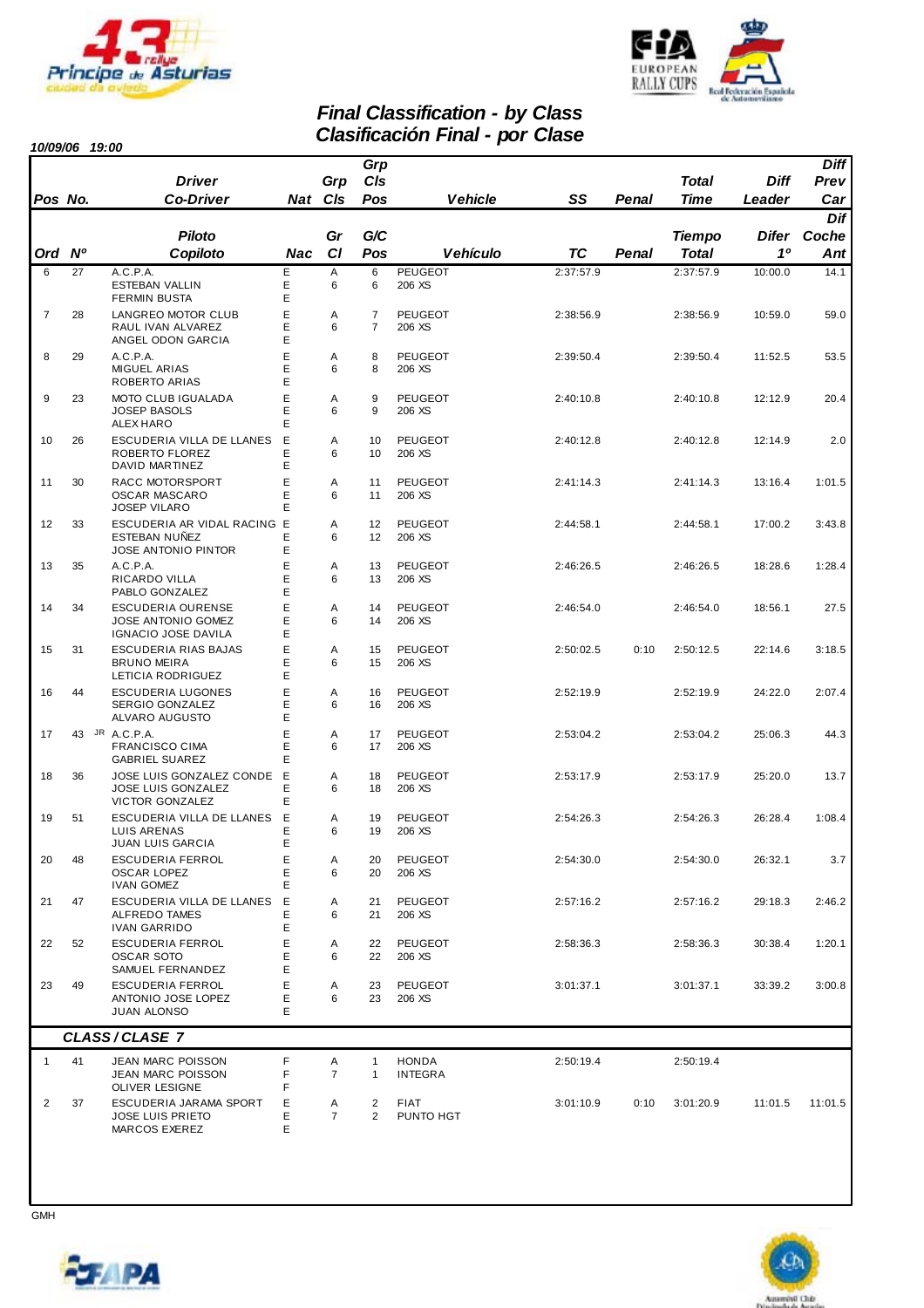



|                | 10/09/06 19:00 | <b>DESAFIO PEUGEOT 2006</b>                                                  |             |            |                                  | <b>Final Official Classification</b><br><b>Clasificación Final Oficial</b> |           |       |                               |                       |                            |
|----------------|----------------|------------------------------------------------------------------------------|-------------|------------|----------------------------------|----------------------------------------------------------------------------|-----------|-------|-------------------------------|-----------------------|----------------------------|
| Pos No.        |                | <b>Driver</b><br><b>Co-Driver</b>                                            | <b>Nat</b>  | Grp<br>CIs | Grp<br>CIs<br>Pos                | <b>Vehicle</b>                                                             | SS        | Penal | <b>Total</b><br><b>Time</b>   | <b>Diff</b><br>Leader | <b>Diff</b><br>Prev<br>Car |
| Ord            | N <sup>o</sup> | <b>Piloto</b><br>Copiloto                                                    | Nac         | Gr<br>C1   | G/C<br>Pos                       | <b>Vehículo</b>                                                            | TC        | Penal | <b>Tiempo</b><br><b>Total</b> | <b>Difer</b><br>10    | Dif<br>Coche<br>Ant        |
| $\mathbf{1}$   | 27             | A.C.P.A.<br><b>ESTEBAN VALLIN</b><br><b>FERMIN BUSTA</b>                     | Е<br>E<br>Ė | A<br>6     | $\mathbf{1}$<br>$\mathbf{1}$     | PEUGEOT<br>206 XS                                                          | 2:37:57.9 |       | 2:37:57.9                     |                       |                            |
| 2              | 28             | LANGREO MOTOR CLUB<br>RAUL IVAN ALVAREZ<br>ANGEL ODON GARCIA                 | E<br>Ė<br>E | A<br>6     | 2<br>$\overline{2}$              | <b>PEUGEOT</b><br>206 XS                                                   | 2:38:56.9 |       | 2:38:56.9                     | 59.0                  | 59.0                       |
| 3              | 29             | A.C.P.A.<br><b>MIGUEL ARIAS</b><br>ROBERTO ARIAS                             | E<br>E<br>E | A<br>6     | 3<br>3                           | <b>PEUGEOT</b><br>206 XS                                                   | 2:39:50.4 |       | 2:39:50.4                     | 1:52.5                | 53.5                       |
| $\overline{4}$ | 23             | <b>MOTO CLUB IGUALADA</b><br><b>JOSEP BASOLS</b><br>ALEX HARO                | Ė<br>E<br>E | A<br>6     | 4<br>4                           | <b>PEUGEOT</b><br>206 XS                                                   | 2:40:10.8 |       | 2:40:10.8                     | 2:12.9                | 20.4                       |
| 5              | 26             | ESCUDERIA VILLA DE LLANES<br>ROBERTO FLOREZ<br><b>DAVID MARTINEZ</b>         | E<br>E<br>E | A<br>6     | 5<br>5                           | <b>PEUGEOT</b><br>206 XS                                                   | 2:40:12.8 |       | 2:40:12.8                     | 2:14.9                | 2.0                        |
| 6              | 30             | RACC MOTORSPORT<br><b>OSCAR MASCARO</b><br><b>JOSEP VILARO</b>               | E<br>Ė<br>F | A<br>6     | 6<br>6                           | <b>PEUGEOT</b><br>206 XS                                                   | 2:41:14.3 |       | 2:41:14.3                     | 3:16.4                | 1:01.5                     |
| $\overline{7}$ | 33             | ESCUDERIA AR VIDAL RACING E<br>ESTEBAN NUÑEZ<br><b>JOSE ANTONIO PINTOR</b>   | E<br>E      | Α<br>6     | $\overline{7}$<br>$\overline{7}$ | PEUGEOT<br>206 XS                                                          | 2:44:58.1 |       | 2:44:58.1                     | 7:00.2                | 3:43.8                     |
| 8              | 35             | A.C.P.A.<br>RICARDO VILLA<br>PABLO GONZALEZ                                  | Е<br>E<br>E | A<br>6     | 8<br>8                           | <b>PEUGEOT</b><br>206 XS                                                   | 2:46:26.5 |       | 2:46:26.5                     | 8:28.6                | 1:28.4                     |
| 9              | 34             | <b>ESCUDERIA OURENSE</b><br><b>JOSE ANTONIO GOMEZ</b><br>IGNACIO JOSE DAVILA | Ė<br>E<br>E | A<br>6     | 9<br>9                           | <b>PEUGEOT</b><br>206 XS                                                   | 2:46:54.0 |       | 2:46:54.0                     | 8:56.1                | 27.5                       |
| 10             | 31             | <b>ESCUDERIA RIAS BAJAS</b><br><b>BRUNO MEIRA</b><br>LETICIA RODRIGUEZ       | Ė<br>Ė<br>E | A<br>6     | 10<br>10 <sup>1</sup>            | <b>PEUGEOT</b><br>206 XS                                                   | 2:50:02.5 | 0:10  | 2:50:12.5                     | 12:14.6               | 3:18.5                     |

11 36 JOSE LUIS GONZALEZ CONDE E A 11 2:53:17.9 2:53:17.9 3:05.4 PEUGEOT 15:20.0

JOSE LUIS GONZALEZ 11 E 6 206 XS

VICTOR GONZALEZ E



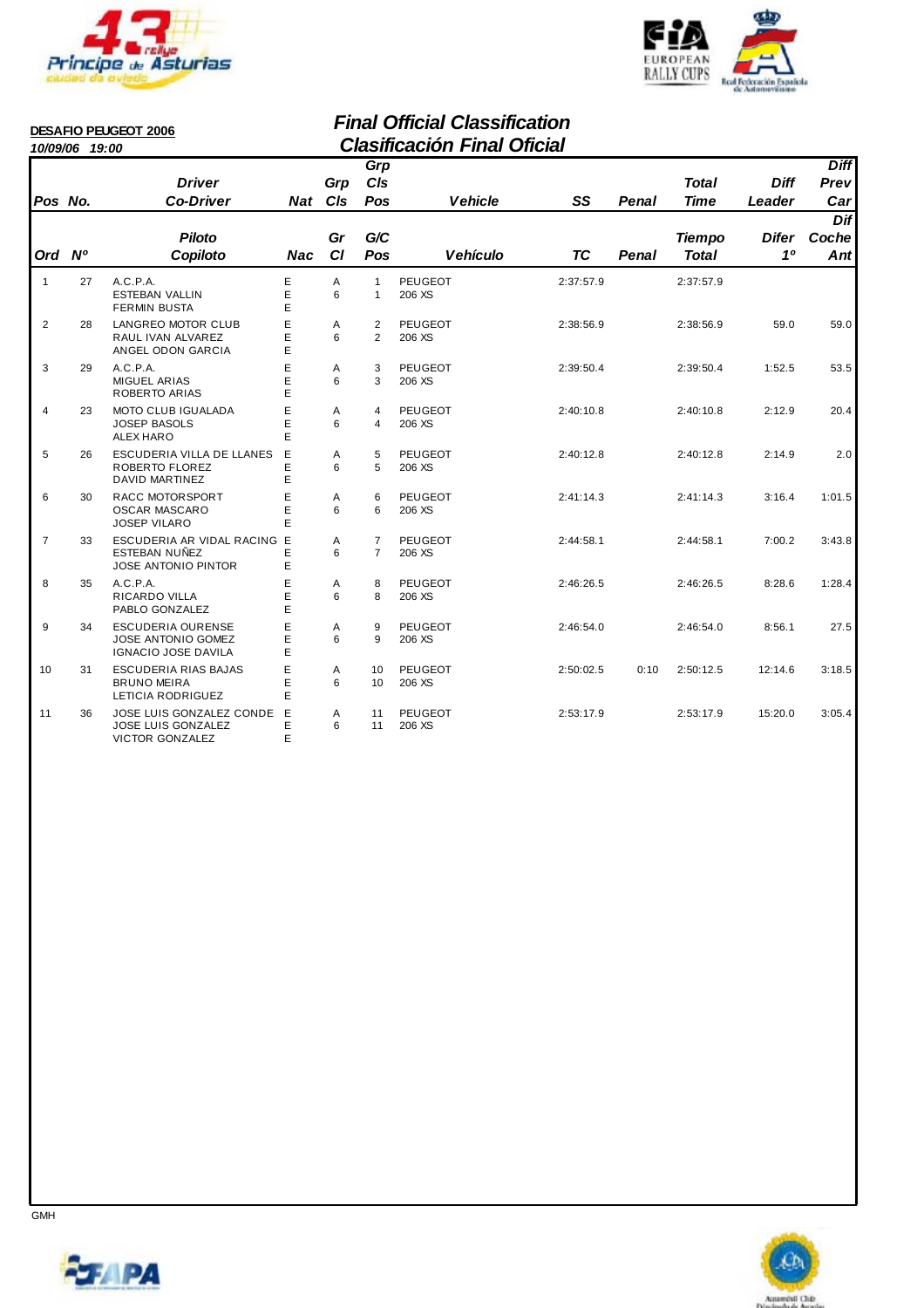



#### **MITSUBISHI EVO CUP**

#### *Final Official Classification 10/09/06 19:00 Clasificación Final Oficial*

|                |    | <b>Driver</b>                                                                    |             | Grp                 | Grp<br>C/s                       |                                             |           |       | Total           | <b>Diff</b> | <b>Diff</b><br><b>Prevl</b> |
|----------------|----|----------------------------------------------------------------------------------|-------------|---------------------|----------------------------------|---------------------------------------------|-----------|-------|-----------------|-------------|-----------------------------|
| Pos No.        |    | <b>Co-Driver</b>                                                                 |             | Nat C <sub>IS</sub> | Pos                              | <b>Vehicle</b>                              | SS        | Penal | Time            | Leader      | Car <sub>l</sub>            |
| Ord Nº         |    | <b>Piloto</b><br>Copiloto                                                        | Nac         | Gr<br><b>CI</b>     | G/C<br>Pos                       | <b>Vehículo</b>                             | ТC        | Penal | Tiempo<br>Total | Difer<br>10 | <b>Dif</b><br>Coche<br>Ant  |
| 1              | 11 | A.C.P.A.<br>SERGIO LOPEZ-FOMBONA<br>JUAN CARLOS DORADO                           | E<br>E<br>E | N<br>4              |                                  | <b>MITSUBISHI</b><br><b>LANCER EVO IX</b>   | 2:29:44.6 |       | 2:29:44.6       |             |                             |
| 2              | 9  | <b>ESCUDERIA FERROL</b><br>PEDRO BURGO<br><b>MARCOS BURGO</b>                    | E<br>E<br>E | N<br>4              | $\overline{2}$<br>$\overline{2}$ | <b>MITSUBISHI</b><br>EVO IX                 | 2:30:42.8 |       | 2:30:42.8       | 58.2        | 58.2                        |
| 3              | 5  | JORGE A. GLEZ. FERNANDEZ<br>JORGE A. GONZALEZ<br>XAVIER LOZANO                   | E<br>Е<br>E | N<br>4              | 3<br>3                           | <b>MITSUBISHI</b><br>EVO IX                 | 2:31:16.4 |       | 2:31:16.4       | 1:31.8      | 33.6                        |
| $\overline{4}$ | 14 | E.M.R. COMPETICION<br>CARLOS MARQUEZ<br>AINTZANE GOÑI                            | E<br>E      | N<br>4              | 4<br>4                           | <b>MITSUBISHI</b><br><b>LANCER EVO IX</b>   | 2:34:43.1 |       | 2:34:43.1       | 4:58.5      | 3:26.7                      |
| 5              | 10 | ESCUDERIA DAUTE REALEJOS<br><b>FRANCISCO JOSE SUAREZ</b><br>MARIO JESUS QUINTERO | Е<br>E<br>E | N<br>4              | 5<br>5                           | <b>MITSUBISHI</b><br><b>LANCER EVO VIII</b> | 2:36:21.8 |       | 2:36:21.8       | 6:37.2      | 1:38.7                      |
| 6              | 15 | <b>TEAM GRAN HOTEL LUGO</b><br><b>ANTONIO GARRIDO</b><br>SAMUEL FOLGUERAL        | Е<br>F      | N<br>4              | 6<br>6                           | <b>MITSUBISHI</b><br><b>LANCER EVO VIII</b> | 2:37:26.7 |       | 2:37:26.7       | 7:42.1      | 1:04.9                      |



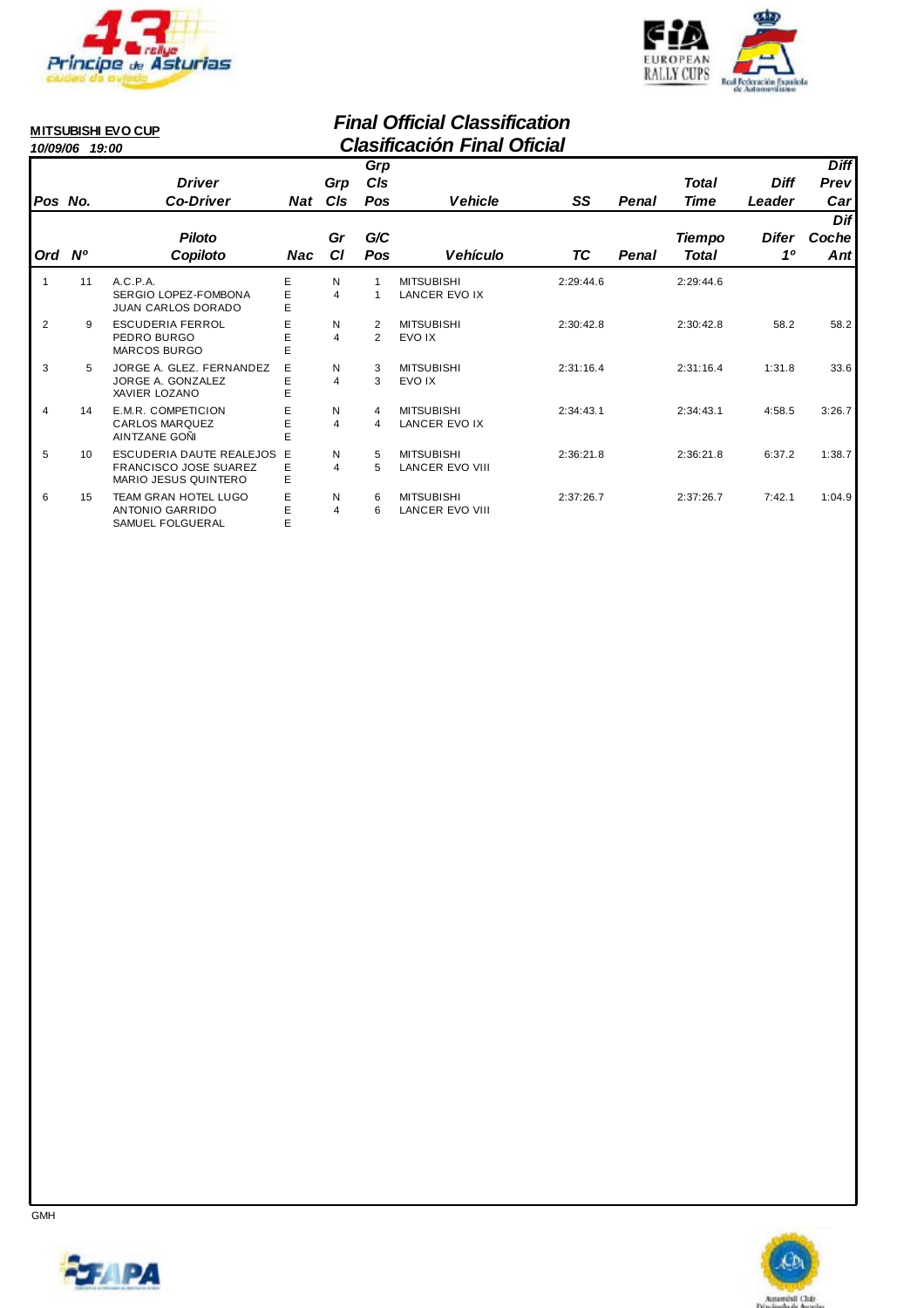



| 10/09/06   | <b>TROFEO DE ESPAÑA JUNIOR</b><br>19:00 |                       |            |     | <b>Final Official Classification</b><br><b>Clasificación Final Oficial</b> |                 |           |       |               |              |             |
|------------|-----------------------------------------|-----------------------|------------|-----|----------------------------------------------------------------------------|-----------------|-----------|-------|---------------|--------------|-------------|
|            |                                         |                       |            |     | Grp                                                                        |                 |           |       |               |              | <b>Diff</b> |
|            |                                         | <b>Driver</b>         |            | Grp | <b>CIs</b>                                                                 |                 |           |       | <b>Total</b>  | Diff         | Prev        |
| Pos No.    |                                         | <b>Co-Driver</b>      | <b>Nat</b> | CIs | Pos                                                                        | Vehicle         | SS        | Penal | Time          | Leader       | Car         |
|            |                                         |                       |            |     |                                                                            |                 |           |       |               |              | Dif         |
|            |                                         | <b>Piloto</b>         |            | Gr  | G/C                                                                        |                 |           |       | <b>Tiempo</b> | <b>Difer</b> | Coche       |
| <b>Ord</b> | N°                                      | Copiloto              | Nac        | СI  | <b>Pos</b>                                                                 | <b>Vehículo</b> | ТC        | Penal | Total         | 10           | Ant         |
|            | 43 JR A.C.P.A.                          |                       | E          | A   |                                                                            | PEUGEOT         | 2:53:04.2 |       | 2:53:04.2     |              |             |
|            |                                         | <b>FRANCISCO CIMA</b> | E          | 6   |                                                                            | 206 XS          |           |       |               |              |             |
|            |                                         | <b>GABRIEL SUAREZ</b> | E          |     |                                                                            |                 |           |       |               |              |             |



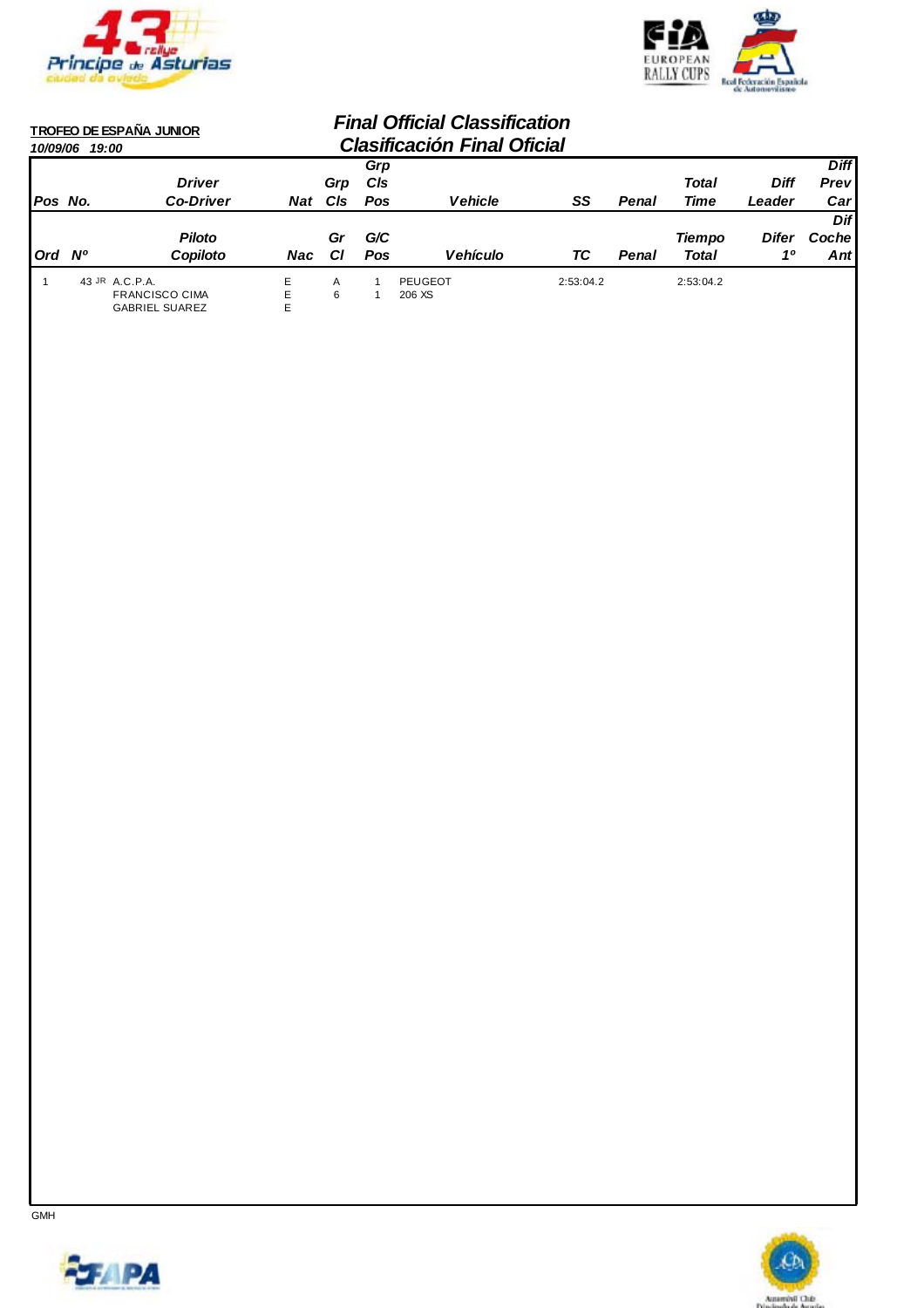

**JUAN ALONSO** 



*Diff Leader* 

> *Difer Coche 1º*

*Prev Diff* 

*Car* 

*Dif* 

*Ant* 

#### *Final Official Classification 10/09/06 19:00 Clasificación Final Oficial* **TROFEO AUTO NALON** *Pos No. Driver Co-Driver Grp Cls Nat Ord Nº Piloto Copiloto Gr Cl Vehicle SS Cls Pos Grp Penal Time* Pos Vehículo TC Penal Total *G/C Nac Total Tiempo* 1 44 ESCUDERIA LUGONES E A 1 PEUGEOT 2:52:19.9 2:52:19.9 SERGIO GONZALEZ 1 E 6 206 XS

|   |    | SERGIO GONZALEZ<br>ALVARO AUGUSTO                                        | E | 6      |        | 206 XS                   |           |           |        |        |
|---|----|--------------------------------------------------------------------------|---|--------|--------|--------------------------|-----------|-----------|--------|--------|
| 2 |    | 43 JR A.C.P.A.<br><b>FRANCISCO CIMA</b><br><b>GABRIEL SUAREZ</b>         |   | A<br>6 | 2<br>2 | <b>PEUGEOT</b><br>206 XS | 2:53:04.2 | 2:53:04.2 | 44.3   | 44.3   |
| 3 | 51 | ESCUDERIA VILLA DE LLANES<br>LUIS ARENAS<br><b>JUAN LUIS GARCIA</b>      | Е | A<br>6 | 3<br>3 | <b>PEUGEOT</b><br>206 XS | 2:54:26.3 | 2:54:26.3 | 2:06.4 | 1:22.1 |
| 4 | 48 | ESCUDERIA FERROL<br>OSCAR LOPEZ<br><b>IVAN GOMEZ</b>                     | E | A<br>6 | 4<br>4 | <b>PEUGEOT</b><br>206 XS | 2:54:30.0 | 2:54:30.0 | 2:10.1 | 3.7    |
| 5 | 47 | ESCUDERIA VILLA DE LLANES<br><b>ALFREDO TAMES</b><br><b>IVAN GARRIDO</b> | Е | A<br>6 | 5<br>5 | <b>PEUGEOT</b><br>206 XS | 2:57:16.2 | 2:57:16.2 | 4:56.3 | 2:46.2 |
| 6 | 52 | <b>ESCUDERIA FERROL</b><br>OSCAR SOTO<br>SAMUEL FERNANDEZ                |   | A<br>6 | 6<br>6 | <b>PEUGEOT</b><br>206 XS | 2:58:36.3 | 2:58:36.3 | 6:16.4 | 1:20.1 |
| 7 | 49 | ESCUDERIA FERROL<br>ANTONIO JOSE LOPEZ<br><b>JUAN ALONSO</b>             |   | A<br>6 |        | <b>PEUGEOT</b><br>206 XS | 3:01:37.1 | 3:01:37.1 | 9:17.2 | 3:00.8 |



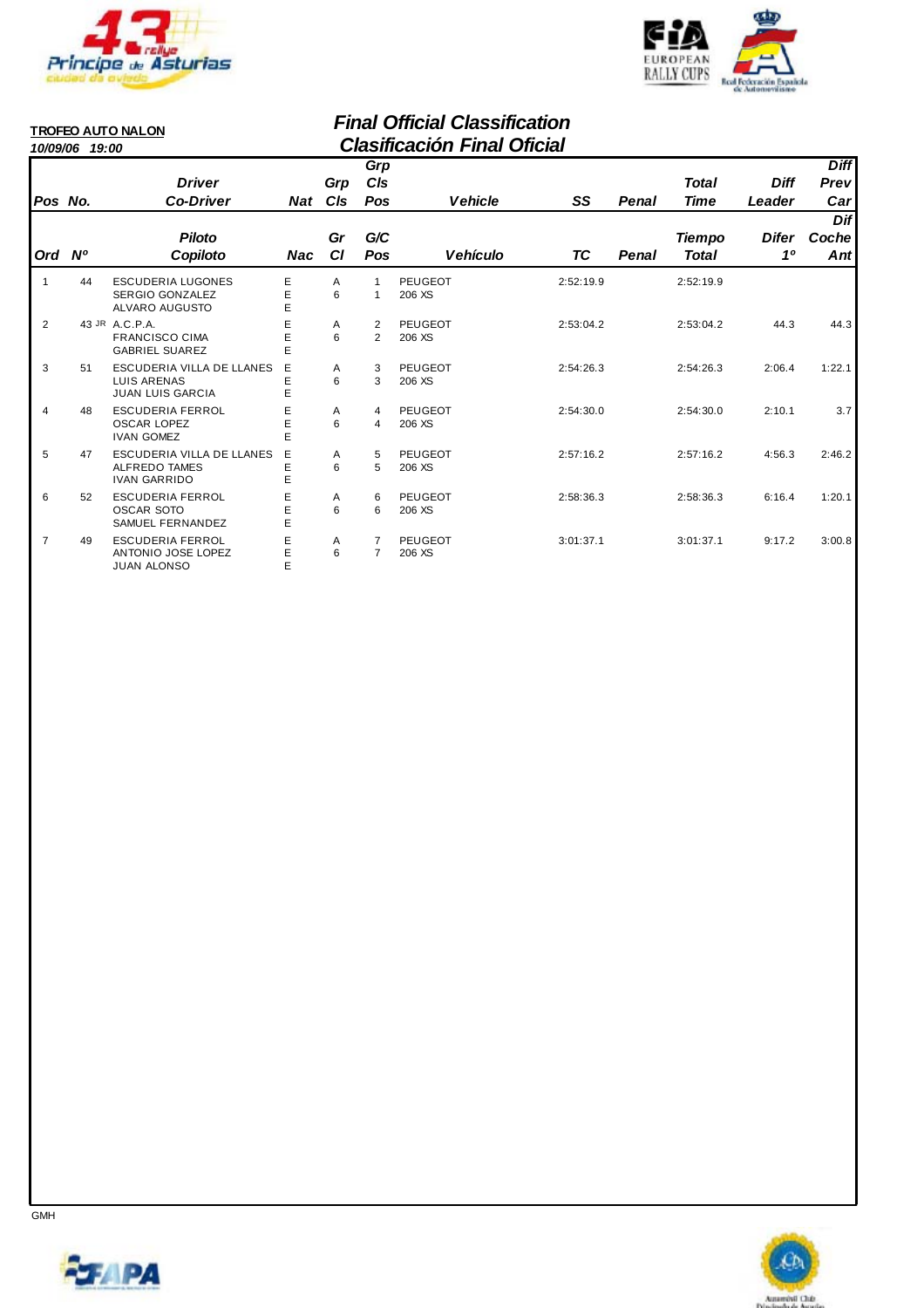

SAMUEL FERNANDEZ



#### *Final Official Classification 10/09/06 19:00 Clasificación Final Oficial* **TROFEO JUNIOR ASTURIAS** *Pos No. Driver Co-Driver Grp Cls Ord Nº Piloto Copiloto Gr Cl Vehicle SS Cls Pos Grp Penal Time Diff Leader Prev Diff Car*  Pos Vehículo TC Penal Total *G/C Difer Coche 1º Dif Ant Nat Nac Total Tiempo* 1 54 ARJ MOTORSPORT E N 1 PEUGEOT 2:55:11.7 2:55:11.7<br>JONATHAN MENENDEZ E 2 1 106 RALLYE JONATHAN MENENDEZ 1 E 2 106 RALLYE MANUEL ANTONIO MARTINEZ E 2 53 TURON ARRASS E N 2 2:57:36.8 2:57:36.8 2:25.1 PEUGEOT 2:25.1 JAIRO ALVAREZ 2 E 2 106 RALLYE ANGELA LARUELO 3 52 ESCUDERIA FERROL E A 1 PEUGEOT 2:58:36.3 2:58:36.3 3:24.6 59.5<br>OSCAR SOTO E 6 1 206 XS OSCAR SOTO<br>
SAMUEL FERNANDEZ
E
B
AMUEL FERNANDEZ
E



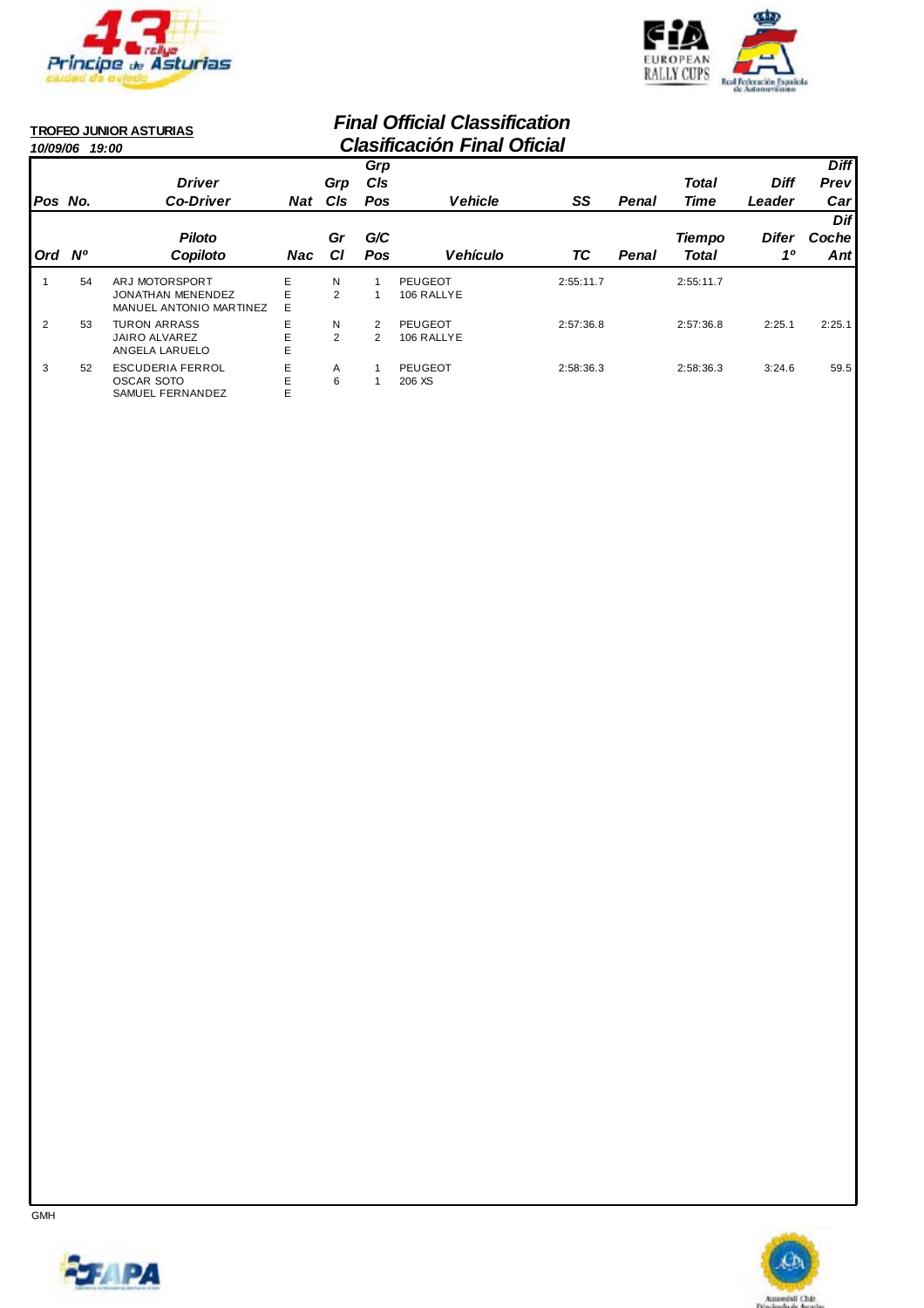



*08/09/06 20:00*

#### *Lista de la Ceremonia de Salida Start List for the Ceremonial Start*

| Ord            | No.          | <b>Entrant</b>               | Nat | Driver<br><b>Co-Driver</b>                           | <b>Nat</b> | <b>Vehicle</b>                       | Grp<br><b>CIs</b>   | Seed   | Start<br>Time |
|----------------|--------------|------------------------------|-----|------------------------------------------------------|------------|--------------------------------------|---------------------|--------|---------------|
| Ord            | <b>N°</b>    | <b>Concursante</b>           | Nac | <b>Piloto</b><br>Copiloto                            | Nac        | <b>Vehiculo</b>                      | Gr<br>СI            | Prio   | Salida        |
| $\mathbf{1}$   | $\mathbf{1}$ | AUTO-LACA COMPETICION        | E   | <b>DANIEL SOLA</b><br>XAVIER AMIGO                   | Ε<br>E     | <b>CITROEN</b><br>C2 S1600           | Α<br>6              | FIA-B  | 20:30:00      |
| 2              | 2            | <b>IMEX LACA COMPETICION</b> | Е   | <b>MIGUEL FUSTER</b><br><b>JOSE VICENTE</b>          | E<br>Е     | RENAULT<br><b>CLIO S1600</b>         | Α<br>6              | RFEA-A | 20:31:00      |
| 3              | 3            | ESCUDERIA OURENSE            | E   | <b>SERGIO VALLEJO</b><br>DIEGO VALLEJO               | E<br>E     | RENAULT<br><b>CLIO S1600</b>         | Α<br>6              | RFEA-A | 20:32:00      |
| 4              | 4            | <b>IMEX LACA COMPETICION</b> | E   | MANUEL RUEDA<br>BORJA ROZADA                         | Ε<br>E     | RENAULT<br><b>CLIO S1600</b>         | Α<br>6              | RFEA-A | 20:33:00      |
| 5              | 5            | JORGE A. GLEZ. FERNANDEZ     | E   | JORGE A. GONZALEZ<br>XAVIER LOZANO                   | Е<br>E     | <b>MITSUBISHI</b><br>EVO IX          | N<br>$\overline{4}$ | RFEA-A | 20:34:00      |
| 6              | 6            | PEUGEOT SPORT ESPAÑA         | Е   | <b>ALBERTO HEVIA</b><br>ALBERTO IGLESIAS             | Ε<br>E     | <b>PEUGEOT</b><br>206 S1600          | Α<br>6              | RFEA-A | 20:35:00      |
| $\overline{7}$ | 8            | A.C.P.A.                     | E   | <b>MARCELINO HEVIA</b><br>JORGE GONZALEZ             | Е<br>E     | <b>FIAT</b><br><b>PUNTO S1600</b>    | Α<br>6              | RFEA-B | 20:36:00      |
| 8              | 9            | <b>ESCUDERIA FERROL</b>      | Е   | PEDRO BURGO<br><b>MARCOS BURGO</b>                   | E<br>E     | <b>MITSUBISHI</b><br>EVO IX          | N<br>$\overline{4}$ | RFEA-B | 20:37:00      |
| 9              | 10           | ESCUDERIA DAUTE REALEJOS     | Е   | <b>FRANCISCO JOSE SUAREZ</b><br>MARIO JESUS QUINTERO | Е<br>Е     | <b>MITSUBISHI</b><br>LANCER EVO VIII | N<br>$\overline{4}$ | RFEA-B | 20:38:00      |
| 10             | 11           | A.C.P.A.                     | E   | SERGIO LOPEZ-FOMBONA<br><b>JUAN CARLOS DORADO</b>    | Ε<br>E     | <b>MITSUBISHI</b><br>LANCER EVO IX   | Ν<br>$\overline{4}$ |        | 20:39:00      |
| 11             | 12           | AUTO-LACA COMPETICION        | E   | ARMIDE MARTIN<br><b>GERMAN BELLO</b>                 | Ε<br>E     | <b>CITROEN</b><br>C <sub>2</sub> GT  | Α<br>6              |        | 20:40:00      |
| 12             | 14           | E.M.R. COMPETICION           | E   | <b>CARLOS MARQUEZ</b><br>AINTZANE GONI               | E<br>Е     | <b>MITSUBISHI</b><br>LANCER EVO IX   | N<br>$\overline{4}$ |        | 20:41:00      |
| 13             | 15           | TEAM GRAN HOTEL LUGO         | E   | ANTONIO GARRIDO<br>SAMUEL FOLGUERAL                  | E<br>E     | <b>MITSUBISHI</b><br>LANCER EVO VIII | Ν<br>$\overline{4}$ |        | 20:42:00      |
| 14             | 16           | ESC. VILLA DE LLANES         | Е   | <b>AQUILINO SANCHEZ</b><br>RAFAEL SANCHEZ            | Ε<br>Ε     | <b>MITSUBISHI</b><br>LANCER EVO V    | Ν<br>$\overline{4}$ |        | 20:43:00      |
| 15             | 17           | AUTOMOVIL C. DE ZARAGOZA     | E   | FERNANDO GONZALEZ<br><b>DANIEL CUE</b>               | Ε<br>E     | <b>FIAT</b><br><b>PUNTO S1600</b>    | Α<br>6              |        | 20:44:00      |
| 16             | 18           | ESCUDERIA TINEO AUTOCLUB     | Е   | <b>FELIX GARCIA</b><br>MIGUEL ANGEL GARCIA           | E<br>E     | <b>SEAT</b><br><b>LEON CUPRA R</b>   | N<br>$\overline{4}$ |        | 20:45:00      |
| 17             | 19           | A.D. ETCETERA                | Е   | ANGEL DOMENECH<br><b>RAMON LOPEZ</b>                 | Ε<br>E     | <b>SUBARU</b><br><b>IMPREZA</b>      | N<br>4              |        | 20:46:00      |
| 18             | 20 JR        | <b>IRENE SERRANO GRANDA</b>  | Е   | ALEJANDRO RODRIGUEZ<br><b>IRENE SERRANO</b>          | E<br>E     | <b>CITROEN</b><br>C <sub>2</sub> GT  | Α<br>6              |        | 20:47:00      |
| 19             | 21           | AUTO-LACA COMPETICION        | E   | YERAY LEMES<br>ROGELIO PEÑATE                        | Ε<br>E     | <b>CITROEN</b><br>C <sub>2</sub> GT  | Α<br>6              |        | 20:48:00      |
| 20             | 22           | TINEO AUTO CLUB              | E   | <b>CESAR FERNANDEZ</b><br>BIBIANA MENENDEZ           | Ε<br>Е     | RENAULT<br><b>CLIO SPORT</b>         | Ν<br>3              |        | 20:49:00      |
| 21             | 23           | MOTO CLUB IGUALADA           | Е   | <b>JOSEP BASOLS</b><br>ALEX HARO                     | Ε<br>Е     | <b>PEUGEOT</b><br>206 XS             | Α<br>6              |        | 20:50:00      |
| 22             | 24           | ELOY ENTRECANALES BARATEY    | E.  | <b>ELOY ENTRECANALES</b><br>BORJA ODRIOZOLA          | Ε<br>Е     | <b>PEUGEOT</b><br>206 XS             | Α<br>6              |        | 20:51:00      |
| 23             | 25           | A.C. CASTELLON               | Е   | <b>EMILIO SEGURA</b><br>MARIBEL VARON                | Ε<br>Ε     | <b>PEUGEOT</b><br>206 XS             | Α<br>6              |        | 20:52:00      |
| 24             | 26           | ESCUDERIA VILLA DE LLANES    | Е   | ROBERTO FLOREZ<br><b>DAVID MARTINEZ</b>              | Ε<br>Ε     | <b>PEUGEOT</b><br>206 XS             | Α<br>6              |        | 20:53:00      |
| 25             | 27           | A.C.P.A.                     | Е   | <b>ESTEBAN VALLIN</b><br><b>FERMIN BUSTA</b>         | Ε<br>Ε     | <b>PEUGEOT</b><br>206 XS             | Α<br>6              |        | 20:54:00      |
| 26             | 28           | LANGREO MOTOR CLUB           | E.  | RAUL IVAN ALVAREZ<br>ANGEL ODON GARCIA               | Ε<br>Е     | <b>PEUGEOT</b><br>206 XS             | Α<br>6              |        | 20:55:00      |
| 27             | 29           | A.C.P.A.                     | Е   | MIGUEL ARIAS<br>ROBERTO ARIAS                        | Ε<br>Ε     | <b>PEUGEOT</b><br>206 XS             | Α<br>6              |        | 20:56:00      |
| 28             | 30           | RACC MOTORSPORT              | E   | OSCAR MASCARO<br><b>JOSEP VILARO</b>                 | Ε<br>Ε     | <b>PEUGEOT</b><br>206 XS             | Α<br>6              |        | 20:57:00      |



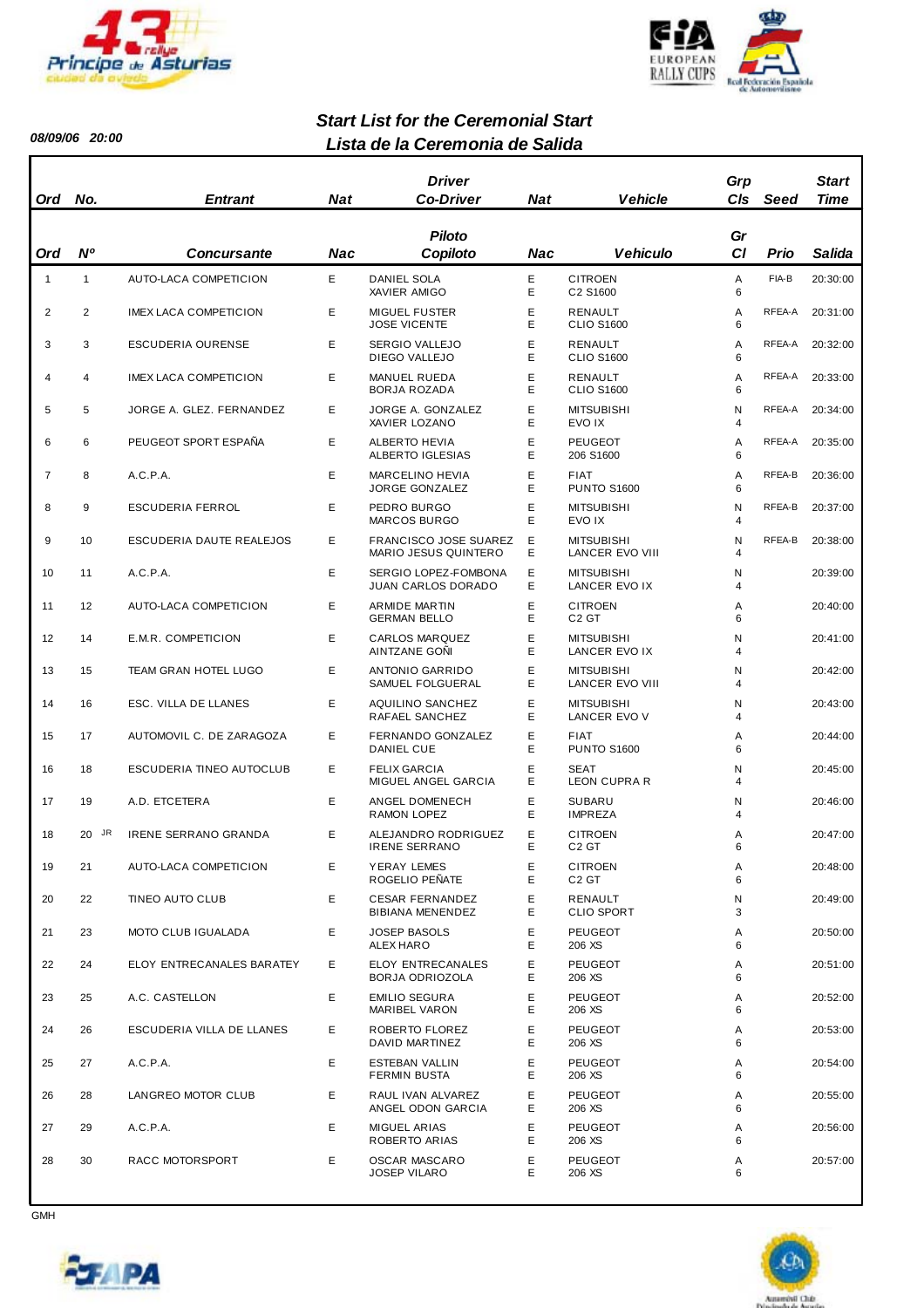



*08/09/06 20:00*

#### *Lista de la Ceremonia de Salida Start List for the Ceremonial Start*

| Ord | No.       | <b>Entrant</b>            | Nat | <b>Driver</b><br><b>Co-Driver</b>                       | <b>Nat</b> | <b>Vehicle</b>                  | Grp<br>C/s          | Seed | <b>Start</b><br>Time |
|-----|-----------|---------------------------|-----|---------------------------------------------------------|------------|---------------------------------|---------------------|------|----------------------|
| Ord | <b>N°</b> | <b>Concursante</b>        | Nac | <b>Piloto</b><br>Copiloto                               | Nac        | <b>Vehiculo</b>                 | Gr<br>CI            | Prio | Salida               |
| 29  | 31        | ESCUDERIA RIAS BAJAS      | E   | <b>BRUNO MEIRA</b><br>LETICIA RODRIGUEZ                 | Ε<br>Ε     | <b>PEUGEOT</b><br>206 XS        | Α<br>6              |      | 20:58:00             |
| 30  | 32        | RACC MOTORSPORT           | E   | <b>RAMON GENE</b><br>ALEIX ASTUDILLO                    | E<br>Ε     | <b>PEUGEOT</b><br>206 XS        | Α<br>6              |      | 20:59:00             |
| 31  | 33        | ESCUDERIA AR VIDAL RACING | E   | ESTEBAN NUÑEZ<br><b>JOSE ANTONIO PINTOR</b>             | Ε<br>E     | <b>PEUGEOT</b><br>206 XS        | Α<br>6              |      | 21:00:00             |
| 32  | 34        | ESCUDERIA OURENSE         | Е   | <b>JOSE ANTONIO GOMEZ</b><br><b>IGNACIO JOSE DAVILA</b> | E<br>Е     | <b>PEUGEOT</b><br>206 XS        | Α<br>6              |      | 21:01:00             |
| 33  | 35        | A.C.P.A.                  | Е   | RICARDO VILLA<br>PABLO GONZALEZ                         | Ε<br>E     | <b>PEUGEOT</b><br>206 XS        | Α<br>6              |      | 21:02:00             |
| 34  | 36        | JOSE LUIS GONZALEZ CONDE  | Е   | <b>JOSE LUIS GONZALEZ</b><br>VICTOR GONZALEZ            | E<br>Е     | <b>PEUGEOT</b><br>206 XS        | Α<br>6              |      | 21:03:00             |
| 35  | 37        | ESCUDERIA JARAMA SPORT    | Е   | <b>JOSE LUIS PRIETO</b><br>MARCOS EXEREZ                | Ε<br>E     | <b>FIAT</b><br>PUNTO HGT        | Α<br>$\overline{7}$ |      | 21:04:00             |
| 36  | 38        | ESCUDERIA RIAS BAJAS      | Е   | <b>SERGIO BARREIRO</b><br><b>JOSE LUIS GARCIA</b>       | E<br>Е     | <b>FIAT</b><br>PUNTO HGT        | Α<br>$\overline{7}$ |      | 21:05:00             |
| 37  | 39        | JUAN MANUEL MARTINEZ MON  | E   | <b>JUAN MANUEL MARTINEZ</b><br><b>SERGIO MARTINEZ</b>   | Ε<br>Е     | <b>SUBARU</b><br><b>IMPREZA</b> | Ν<br>4              |      | 21:06:00             |
| 38  | 40        | A.C.P.A.                  | E   | <b>ADRIAN SANTIRSO</b><br><b>JUAN MANUEL ALVAREZ</b>    | E<br>Е     | RENAULT<br>CLIO <sub>16S</sub>  | Α<br>$\overline{7}$ |      | 21:07:00             |
| 39  | 41        | <b>JEAN MARC POISSON</b>  | F   | <b>JEAN MARC POISSON</b><br>OLIVER LESIGNE              | F<br>F     | <b>HONDA</b><br><b>INTEGRA</b>  | Α<br>$\overline{7}$ |      | 21:08:00             |
| 40  | 42        | <b>TELMO ENTRECANALES</b> | E.  | <b>TELMO ENTRECANALES</b><br><b>MANUEL GARCIA</b>       | E<br>Е     | <b>PEUGEOT</b><br>206 XS        | Α<br>6              |      | 21:09:00             |
| 41  | 43 JR     | A.C.P.A.                  | E   | <b>FRANCISCO CIMA</b><br><b>GABRIEL SUAREZ</b>          | Ε<br>E     | <b>PEUGEOT</b><br>206 XS        | Α<br>6              |      | 21:10:00             |
| 42  | 44        | <b>ESCUDERIA LUGONES</b>  | Е   | SERGIO GONZALEZ<br>ALVARO AUGUSTO                       | Ε<br>E     | <b>PEUGEOT</b><br>206 XS        | Α<br>6              |      | 21:11:00             |
| 43  | 45        | ORBAYU COMPETICION        | Е   | JUAN CARLOS DEL OSO<br>ANGEL ANIBAL SUAREZ              | Ε<br>E     | <b>PEUGEOT</b><br>206 XS        | Α<br>6              |      | 21:12:00             |
| 44  | 46        | ESCUDERIA VILLA DE LLANES | Е   | <b>DANIEL GARCIA</b><br>LORENA GOMEZ                    | Ε<br>E     | <b>PEUGEOT</b><br>206 XS        | Α<br>6              |      | 21:13:00             |
| 45  | 47        | ESCUDERIA VILLA DE LLANES | E   | <b>ALFREDO TAMES</b><br><b>IVAN GARRIDO</b>             | Ε<br>E     | <b>PEUGEOT</b><br>206 XS        | Α<br>6              |      | 21:14:00             |
| 46  | 48        | <b>ESCUDERIA FERROL</b>   | E   | <b>OSCAR LOPEZ</b><br><b>IVAN GOMEZ</b>                 | E<br>Е     | <b>PEUGEOT</b><br>206 XS        | A<br>6              |      | 21:15:00             |
| 47  | 49        | <b>ESCUDERIA FERROL</b>   | E   | ANTONIO JOSE LOPEZ<br>JUAN ALONSO                       | Е<br>Е     | <b>PEUGEOT</b><br>206 XS        | Α<br>6              |      | 21:16:00             |
| 48  | 50        | ESCUDERIA VILLA DE LLANES | E   | <b>ANIBAL SANCHEZ</b><br>ARSENIO MATEOS                 | E<br>Е     | <b>PEUGEOT</b><br>206 XS        | Α<br>6              |      | 21:17:00             |
| 49  | 51        | ESCUDERIA VILLA DE LLANES | E   | LUIS ARENAS<br><b>JUAN LUIS GARCIA</b>                  | Ε<br>Ε     | <b>PEUGEOT</b><br>206 XS        | Α<br>6              |      | 21:18:00             |
| 50  | 52        | ESCUDERIA FERROL          | E.  | <b>OSCAR SOTO</b><br>SAMUEL FERNANDEZ                   | E<br>Е     | <b>PEUGEOT</b><br>206 XS        | Α<br>6              |      | 21:19:00             |
| 51  | 53        | <b>TURON ARRASS</b>       | E.  | JAIRO ALVAREZ<br>ANGELA LARUELO                         | Ε<br>E     | <b>PEUGEOT</b><br>106 RALLYE    | N<br>$\overline{c}$ |      | 21:20:00             |
| 52  | 54        | ARJ MOTORSPORT            | E.  | JONATHAN MENENDEZ<br>MANUEL ANTONIO MARTINEZ E          | E          | <b>PEUGEOT</b><br>106 RALLYE    | Ν<br>$\overline{2}$ |      | 21:21:00             |
| 53  | 55        | ESCUDERIA CAUSA           | Е   | MARIO S. CARRETE<br>ALEJANDRO FERNANDEZ                 | Е<br>Е     | <b>PEUGEOT</b><br>106 RALLYE    | N<br>1              |      | 21:22:00             |
| 54  | 56        | ARJ MOTORSPORT            | E.  | <b>CESAR PALACIO</b><br>PABLO ALVAREZ                   | Ε<br>Е     | <b>CITROEN</b><br>SAXO VTS      | Ν<br>$\overline{2}$ |      | 21:23:00             |
| 55  | 57        | <b>BIMENES MOTORSPORT</b> | Е   | <b>IGNACIO HUERTA</b><br>ROBERTO GARCIA                 | Ε<br>Е     | <b>PEUGEOT</b><br>106 RALLYE    | N<br>2              |      | 21:24:00             |
| 56  | 58        | BETETA COMPETICION        | E   | <b>MARCOS GRANDA</b><br><b>AGUSTIN RAMOS</b>            | Ε<br>Е     | <b>CITROEN</b><br>SAXO VTS      | N<br>$\overline{2}$ |      | 21:25:00             |



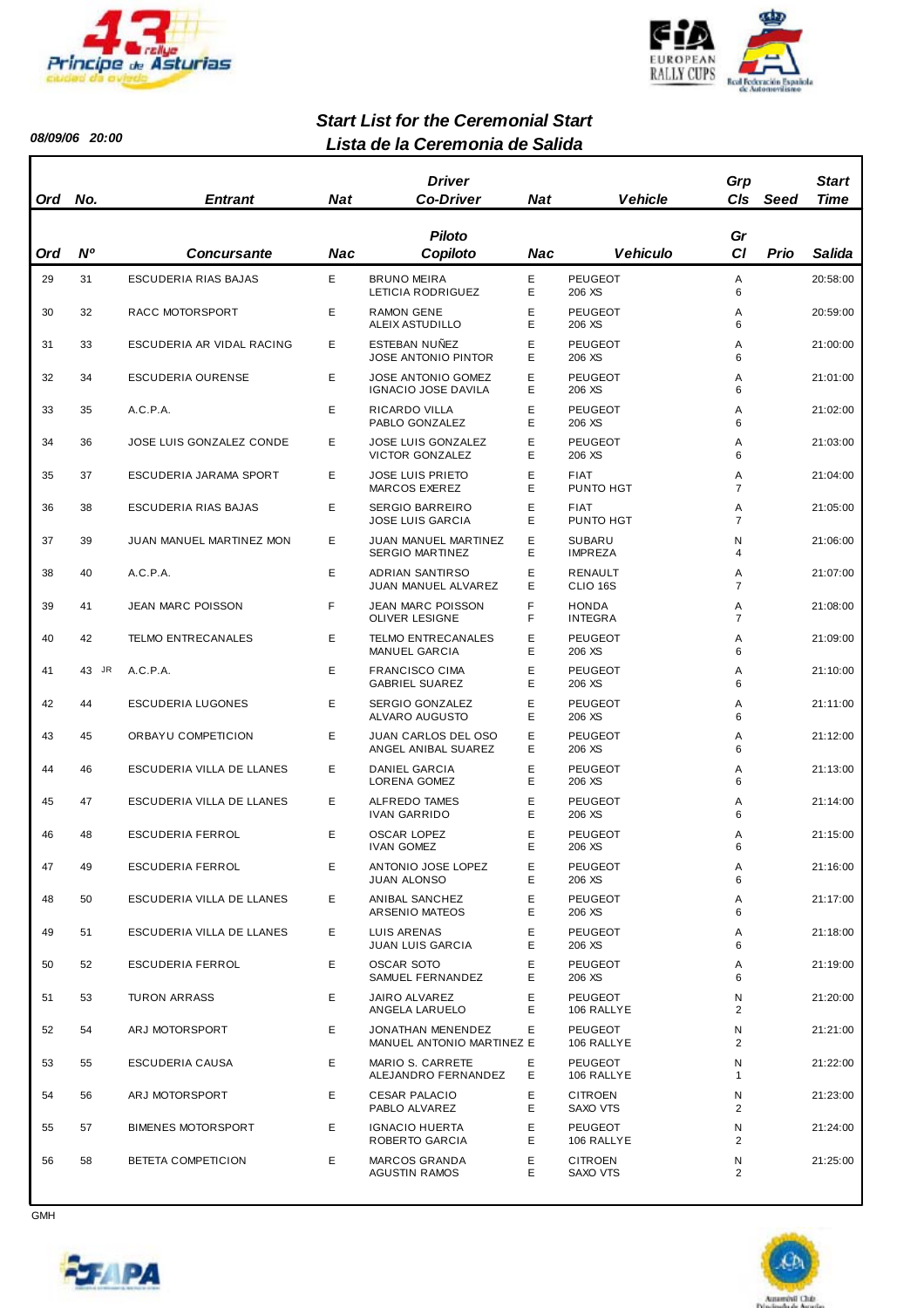



*08/09/06 20:00*

#### *Lista de la Ceremonia de Salida Start List for the Ceremonial Start*

|     |           |                           |            | <b>Driver</b>                                   |            |                                | Grp                 |             | <b>Start</b> |
|-----|-----------|---------------------------|------------|-------------------------------------------------|------------|--------------------------------|---------------------|-------------|--------------|
| Ord | No.       | <b>Entrant</b>            | <b>Nat</b> | <b>Co-Driver</b>                                | <b>Nat</b> | <b>Vehicle</b>                 | CIs                 | Seed        | Time         |
| Ord | <b>N°</b> | <b>Concursante</b>        | Nac        | <b>Piloto</b><br>Copiloto                       | <b>Nac</b> | <b>Vehiculo</b>                | Gr<br>СI            | <b>Prio</b> | Salida       |
| 57  | 59        | C.A.S.                    | E.         | JAVIER ANTONIO DIAZ<br>SALUSTIANO GARCIA        | E<br>E     | <b>CITROEN</b><br>SAXO VTS     | N<br>$\overline{2}$ |             | 21:26:00     |
| 58  | 60        | C.A.S.                    | E.         | <b>IVAN FERNANDEZ</b><br><b>CARLOS GARCIA</b>   | E<br>E     | <b>CITROEN</b><br>SAXO VTS     | N<br>$\overline{2}$ |             | 21:27:00     |
| 59  | 61        | S.I.F. MOTOR              | E.         | <b>RAMON ANDRES</b><br><b>JOSE RAMON ANDRES</b> | E<br>E     | <b>CITROEN</b><br>SAXO VTS     | N<br>$\overline{2}$ |             | 21:28:00     |
| 60  | 62        | <b>BIMENES MOTORSPORT</b> | E.         | <b>MIGUEL GARCIA</b><br>ALEJANDRO ANTUÑA        | E<br>Е     | <b>PEUGEOT</b><br>106 RALLYE   | N<br>$\overline{2}$ |             | 21:29:00     |
| 61  | 63        | ESCUDERIA RIAS BAJAS      | E.         | <b>JOSE ANTONIO MARTINEZ</b><br>DIANA BERNARDEZ | E.<br>E    | <b>FIAT</b><br>SEICENTO SPORT. | N                   |             | 21:30:00     |

A las 20:00 horas del día 8 Septiembre de 2006 Firmado el Director de Carrera / Signed the Clerk of the Course J.CARLOS A. TAMARGO DC-182-AS



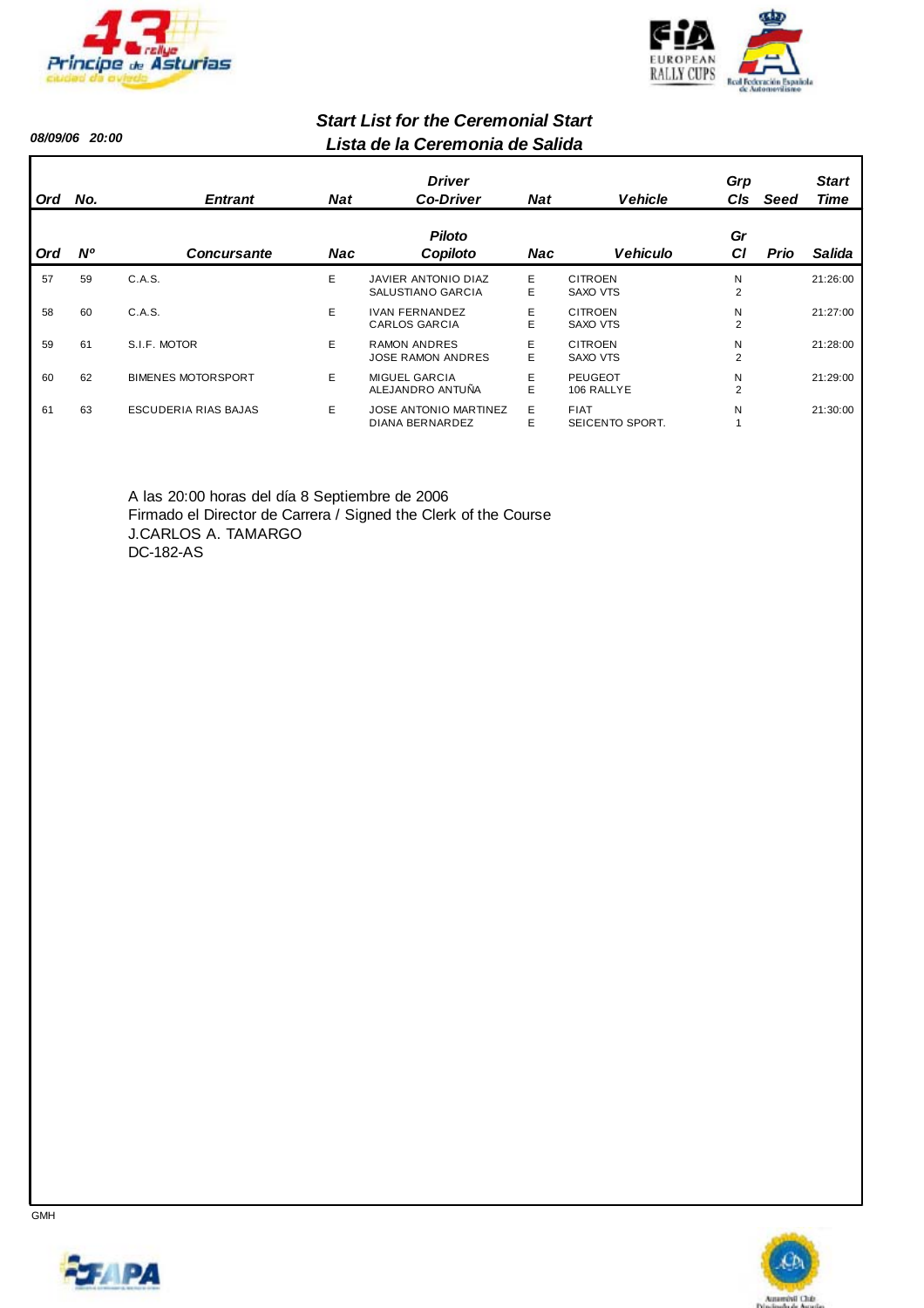



#### *Lista Oficial de Autorizados a tomar la Salida Official list of Crews authorised to Start*

| Ord          | No.            | <b>Entrant</b>               | <b>Nat</b> | <b>Driver</b><br><b>Co-Driver</b>                 | <b>Nat</b> | <b>Vehicle</b>                              | Grp<br>C <sub>ls</sub> | Seed   |
|--------------|----------------|------------------------------|------------|---------------------------------------------------|------------|---------------------------------------------|------------------------|--------|
| Ord          | N°             | Concursante                  | Nac        | <b>Piloto</b><br>Copiloto                         | Nac        | <b>Vehiculo</b>                             | Gr<br><b>CI</b>        | Prio   |
| $\mathbf{1}$ | $\mathbf{1}$   | AUTO-LACA COMPETICION        | Е          | <b>DANIEL SOLA</b><br><b>XAVIER AMIGO</b>         | Е<br>E     | <b>CITROEN</b><br>C2 S1600                  | Α<br>6                 | FIA-B  |
| 2            | 2              | <b>IMEX LACA COMPETICION</b> | Е          | <b>MIGUEL FUSTER</b><br><b>JOSE VICENTE</b>       | Е<br>E     | RENAULT<br><b>CLIO S1600</b>                | Α<br>6                 | RFEA-A |
| 3            | 3              | <b>ESCUDERIA OURENSE</b>     | E          | <b>SERGIO VALLEJO</b><br>DIEGO VALLEJO            | Е<br>E.    | RENAULT<br><b>CLIO S1600</b>                | Α<br>6                 | RFEA-A |
| 4            | $\overline{4}$ | <b>IMEX LACA COMPETICION</b> | E          | <b>MANUEL RUEDA</b><br>BORJA ROZADA               | E<br>E     | RENAULT<br><b>CLIO S1600</b>                | Α<br>6                 | RFEA-A |
| 5            | 5              | JORGE A. GLEZ. FERNANDEZ     | E          | JORGE A. GONZALEZ<br>XAVIER LOZANO                | E<br>E     | <b>MITSUBISHI</b><br>EVO IX                 | N<br>4                 | RFEA-A |
| 6            | 6              | PEUGEOT SPORT ESPAÑA         | Е          | <b>ALBERTO HEVIA</b><br>ALBERTO IGLESIAS          | Е<br>E     | PEUGEOT<br>206 S1600                        | Α<br>6                 | RFEA-A |
| 7            | 8              | A.C.P.A.                     | Е          | <b>MARCELINO HEVIA</b><br><b>JORGE GONZALEZ</b>   | Е<br>E     | FIAT<br><b>PUNTO S1600</b>                  | Α<br>6                 | RFEA-B |
| 8            | 9              | ESCUDERIA FERROL             | Е          | PEDRO BURGO<br><b>MARCOS BURGO</b>                | Е<br>E.    | <b>MITSUBISHI</b><br>EVO IX                 | Ν<br>4                 | RFEA-B |
| 9            | 10             | ESCUDERIA DAUTE REALEJOS     | E          | FRANCISCO JOSE SUAREZ<br>MARIO JESUS QUINTERO     | Ε<br>E.    | <b>MITSUBISHI</b><br><b>LANCER EVO VIII</b> | Ν<br>4                 | RFEA-B |
| 10           | 11             | A.C.P.A.                     | Е          | SERGIO LOPEZ-FOMBONA<br><b>JUAN CARLOS DORADO</b> | Е<br>E.    | <b>MITSUBISHI</b><br>LANCER EVO IX          | N<br>4                 |        |
| 11           | 12             | AUTO-LACA COMPETICION        | Е          | <b>ARMIDE MARTIN</b><br><b>GERMAN BELLO</b>       | Е<br>E     | <b>CITROEN</b><br>C <sub>2</sub> GT         | Α<br>6                 |        |
| 12           | 14             | E.M.R. COMPETICION           | E          | <b>CARLOS MARQUEZ</b><br>AINTZANE GONI            | Е<br>E     | <b>MITSUBISHI</b><br>LANCER EVO IX          | N<br>4                 |        |
| 13           | 15             | TEAM GRAN HOTEL LUGO         | E          | ANTONIO GARRIDO<br>SAMUEL FOLGUERAL               | Е<br>E     | <b>MITSUBISHI</b><br><b>LANCER EVO VIII</b> | N<br>4                 |        |
| 14           | 16             | ESC. VILLA DE LLANES         | Е          | <b>AQUILINO SANCHEZ</b><br>RAFAEL SANCHEZ         | Е<br>E     | <b>MITSUBISHI</b><br>LANCER EVO V           | N<br>4                 |        |
| 15           | 17             | AUTOMOVIL C. DE ZARAGOZA     | Е          | FERNANDO GONZALEZ<br>DANIEL CUE                   | Е<br>E.    | FIAT<br><b>PUNTO S1600</b>                  | Α<br>6                 |        |
| 16           | 18             | ESCUDERIA TINEO AUTOCLUB     | Е          | <b>FELIX GARCIA</b><br>MIGUEL ANGEL GARCIA        | E<br>E.    | <b>SEAT</b><br><b>LEON CUPRA R</b>          | N<br>4                 |        |
| 17           | 19             | A.D. ETCETERA                | E          | ANGEL DOMENECH<br><b>RAMON LOPEZ</b>              | Е<br>E.    | <b>SUBARU</b><br><b>IMPREZA</b>             | Ν<br>4                 |        |
| 18           | 20 JR          | <b>IRENE SERRANO GRANDA</b>  | Е          | ALEJANDRO RODRIGUEZ<br><b>IRENE SERRANO</b>       | E<br>Е     | <b>CITROEN</b><br>C <sub>2</sub> GT         | Α<br>6                 |        |
| 19           | 21             | AUTO-LACA COMPETICION        | Е          | YERAY LEMES<br>ROGELIO PEÑATE                     | Е<br>E     | <b>CITROEN</b><br>C <sub>2</sub> GT         | Α<br>6                 |        |
| 20           | 22             | TINEO AUTO CLUB              | Е          | <b>CESAR FERNANDEZ</b><br>BIBIANA MENENDEZ        | Е<br>E.    | RENAULT<br><b>CLIO SPORT</b>                | Ν<br>3                 |        |
| 21           | 23             | MOTO CLUB IGUALADA           | Е          | <b>JOSEP BASOLS</b><br>ALEX HARO                  | Е<br>E.    | PEUGEOT<br>206 XS                           | Α<br>6                 |        |
| 22           | 24             | ELOY ENTRECANALES BARATEY    | E.         | <b>ELOY ENTRECANALES</b><br>BORJA ODRIOZOLA       | Е<br>E.    | <b>PEUGEOT</b><br>206 XS                    | Α<br>6                 |        |
| 23           | 25             | A.C. CASTELLON               | E          | <b>EMILIO SEGURA</b><br>MARIBEL VARON             | Е<br>E.    | <b>PEUGEOT</b><br>206 XS                    | Α<br>6                 |        |
| 24           | 26             | ESCUDERIA VILLA DE LLANES    | E.         | ROBERTO FLOREZ<br>DAVID MARTINEZ                  | E<br>Е     | <b>PEUGEOT</b><br>206 XS                    | Α<br>6                 |        |
| 25           | 27             | A.C.P.A.                     | E          | ESTEBAN VALLIN<br><b>FERMIN BUSTA</b>             | E<br>E.    | <b>PEUGEOT</b><br>206 XS                    | Α<br>6                 |        |
| 26           | 28             | LANGREO MOTOR CLUB           | Е          | RAUL IVAN ALVAREZ<br>ANGEL ODON GARCIA            | E<br>E.    | PEUGEOT<br>206 XS                           | Α<br>6                 |        |
| 27           | 29             | A.C.P.A.                     | E.         | <b>MIGUEL ARIAS</b><br>ROBERTO ARIAS              | Е<br>E     | <b>PEUGEOT</b><br>206 XS                    | Α<br>6                 |        |
| 28           | 30             | RACC MOTORSPORT              | Е          | OSCAR MASCARO<br><b>JOSEP VILARO</b>              | Е<br>E.    | PEUGEOT<br>206 XS                           | Α<br>6                 |        |



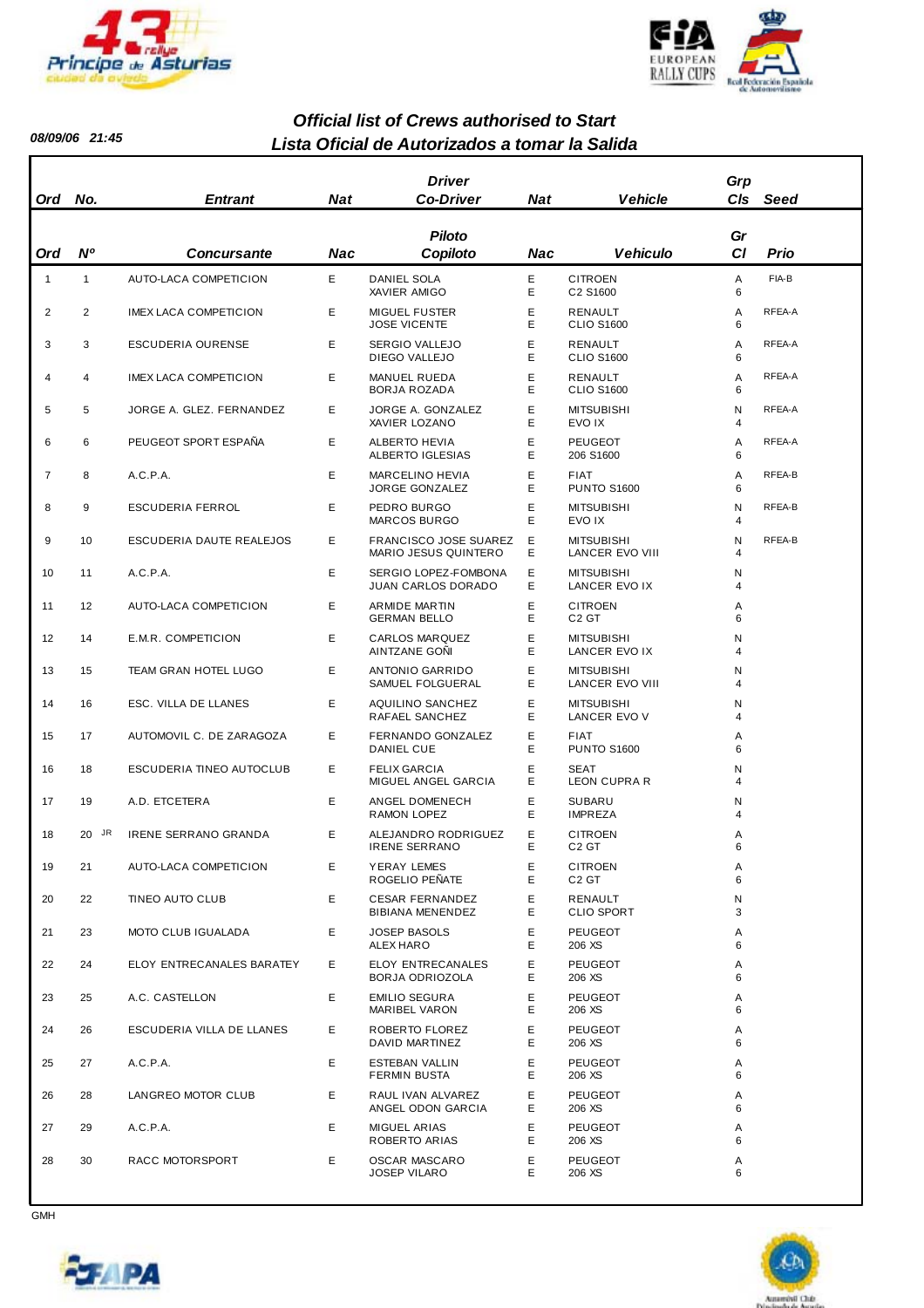



#### *Lista Oficial de Autorizados a tomar la Salida Official list of Crews authorised to Start*

| Ord | No.       | <b>Entrant</b>            | Nat | <b>Driver</b><br><b>Co-Driver</b>                     | <b>Nat</b> | <b>Vehicle</b>                  | Grp<br>CIs          | Seed |
|-----|-----------|---------------------------|-----|-------------------------------------------------------|------------|---------------------------------|---------------------|------|
|     |           |                           |     | Piloto                                                |            |                                 | Gr                  |      |
| Ord | <b>N°</b> | <b>Concursante</b>        | Nac | Copiloto                                              | Nac        | Vehiculo                        | <b>CI</b>           | Prio |
| 29  | 31        | ESCUDERIA RIAS BAJAS      | E   | <b>BRUNO MEIRA</b><br>LETICIA RODRIGUEZ               | E<br>Е     | PEUGEOT<br>206 XS               | Α<br>6              |      |
| 30  | 32        | RACC MOTORSPORT           | Е   | <b>RAMON GENE</b><br>ALEIX ASTUDILLO                  | E<br>Е     | PEUGEOT<br>206 XS               | Α<br>6              |      |
| 31  | 33        | ESCUDERIA AR VIDAL RACING | Е   | ESTEBAN NUÑEZ<br><b>JOSE ANTONIO PINTOR</b>           | Ε<br>E     | PEUGEOT<br>206 XS               | Α<br>6              |      |
| 32  | 34        | ESCUDERIA OURENSE         | E   | <b>JOSE ANTONIO GOMEZ</b><br>IGNACIO JOSE DAVILA      | Е<br>E     | PEUGEOT<br>206 XS               | Α<br>6              |      |
| 33  | 35        | A.C.P.A.                  | Е   | RICARDO VILLA<br>PABLO GONZALEZ                       | Е<br>E     | PEUGEOT<br>206 XS               | Α<br>6              |      |
| 34  | 36        | JOSE LUIS GONZALEZ CONDE  | Е   | <b>JOSE LUIS GONZALEZ</b><br>VICTOR GONZALEZ          | Е<br>E     | PEUGEOT<br>206 XS               | Α<br>6              |      |
| 35  | 37        | ESCUDERIA JARAMA SPORT    | Е   | <b>JOSE LUIS PRIETO</b><br>MARCOS EXEREZ              | Е<br>E     | <b>FIAT</b><br>PUNTO HGT        | Α<br>$\overline{7}$ |      |
| 36  | 38        | ESCUDERIA RIAS BAJAS      | Ε   | <b>SERGIO BARREIRO</b><br><b>JOSE LUIS GARCIA</b>     | E<br>E     | <b>FIAT</b><br>PUNTO HGT        | Α<br>$\overline{7}$ |      |
| 37  | 39        | JUAN MANUEL MARTINEZ MON  | Е   | <b>JUAN MANUEL MARTINEZ</b><br><b>SERGIO MARTINEZ</b> | Е<br>E     | <b>SUBARU</b><br><b>IMPREZA</b> | N<br>4              |      |
| 38  | 40        | A.C.P.A.                  | Е   | <b>ADRIAN SANTIRSO</b><br>JUAN MANUEL ALVAREZ         | E<br>Е     | RENAULT<br>CLIO 16S             | Α<br>$\overline{7}$ |      |
| 39  | 41        | JEAN MARC POISSON         | F   | <b>JEAN MARC POISSON</b><br>OLIVER LESIGNE            | F<br>F     | <b>HONDA</b><br><b>INTEGRA</b>  | Α<br>$\overline{7}$ |      |
| 40  | 42        | <b>TELMO ENTRECANALES</b> | E   | <b>TELMO ENTRECANALES</b><br><b>MANUEL GARCIA</b>     | Е<br>E     | PEUGEOT<br>206 XS               | Α<br>6              |      |
| 41  | 43 JR     | A.C.P.A.                  | E   | <b>FRANCISCO CIMA</b><br><b>GABRIEL SUAREZ</b>        | E<br>E     | PEUGEOT<br>206 XS               | Α<br>6              |      |
| 42  | 44        | ESCUDERIA LUGONES         | Е   | SERGIO GONZALEZ<br>ALVARO AUGUSTO                     | E<br>Е     | PEUGEOT<br>206 XS               | Α<br>6              |      |
| 43  | 45        | ORBAYU COMPETICION        | Е   | JUAN CARLOS DEL OSO<br>ANGEL ANIBAL SUAREZ            | Е<br>E     | PEUGEOT<br>206 XS               | Α<br>6              |      |
| 44  | 46        | ESCUDERIA VILLA DE LLANES | Е   | <b>DANIEL GARCIA</b><br>LORENA GOMEZ                  | Е<br>E     | <b>PEUGEOT</b><br>206 XS        | Α<br>6              |      |
| 45  | 47        | ESCUDERIA VILLA DE LLANES | Е   | ALFREDO TAMES<br><b>IVAN GARRIDO</b>                  | Е<br>E     | PEUGEOT<br>206 XS               | Α<br>6              |      |
| 46  | 48        | <b>ESCUDERIA FERROL</b>   | Е   | <b>OSCAR LOPEZ</b><br><b>IVAN GOMEZ</b>               | Ε<br>E     | PEUGEOT<br>206 XS               | Α<br>6              |      |
| 47  | 49        | <b>ESCUDERIA FERROL</b>   | Е   | ANTONIO JOSE LOPEZ<br><b>JUAN ALONSO</b>              | Е<br>E     | PEUGEOT<br>206 XS               | Α<br>6              |      |
| 48  | 50        | ESCUDERIA VILLA DE LLANES | Е   | ANIBAL SANCHEZ<br>ARSENIO MATEOS                      | E<br>Е     | PEUGEOT<br>206 XS               | Α<br>6              |      |
| 49  | 51        | ESCUDERIA VILLA DE LLANES | Е   | LUIS ARENAS<br><b>JUAN LUIS GARCIA</b>                | E<br>Е     | PEUGEOT<br>206 XS               | Α<br>6              |      |
| 50  | 52        | ESCUDERIA FERROL          | Е   | <b>OSCAR SOTO</b><br>SAMUEL FERNANDEZ                 | E<br>Е     | PEUGEOT<br>206 XS               | Α<br>6              |      |
| 51  | 53        | <b>TURON ARRASS</b>       | Е   | JAIRO ALVAREZ<br>ANGELA LARUELO                       | Е<br>Е     | PEUGEOT<br>106 RALLYE           | N<br>$\overline{2}$ |      |
| 52  | 54        | ARJ MOTORSPORT            | E   | JONATHAN MENENDEZ<br>MANUEL ANTONIO MARTINEZ E        | Е          | PEUGEOT<br>106 RALLYE           | N<br>$\overline{2}$ |      |
| 53  | 55        | ESCUDERIA CAUSA           | Е   | MARIO S. CARRETE<br>ALEJANDRO FERNANDEZ               | Е<br>Е     | PEUGEOT<br>106 RALLYE           | N<br>1              |      |
| 54  | 56        | ARJ MOTORSPORT            | Е   | <b>CESAR PALACIO</b><br>PABLO ALVAREZ                 | Е<br>Е     | <b>CITROEN</b><br>SAXO VTS      | N<br>2              |      |
| 55  | 57        | <b>BIMENES MOTORSPORT</b> | Е   | <b>IGNACIO HUERTA</b><br>ROBERTO GARCIA               | Е<br>E     | PEUGEOT<br>106 RALLYE           | N<br>$\overline{2}$ |      |
| 56  | 58        | BETETA COMPETICION        | Е   | MARCOS GRANDA<br><b>AGUSTIN RAMOS</b>                 | Е<br>E     | <b>CITROEN</b><br>SAXO VTS      | N<br>$\overline{2}$ |      |



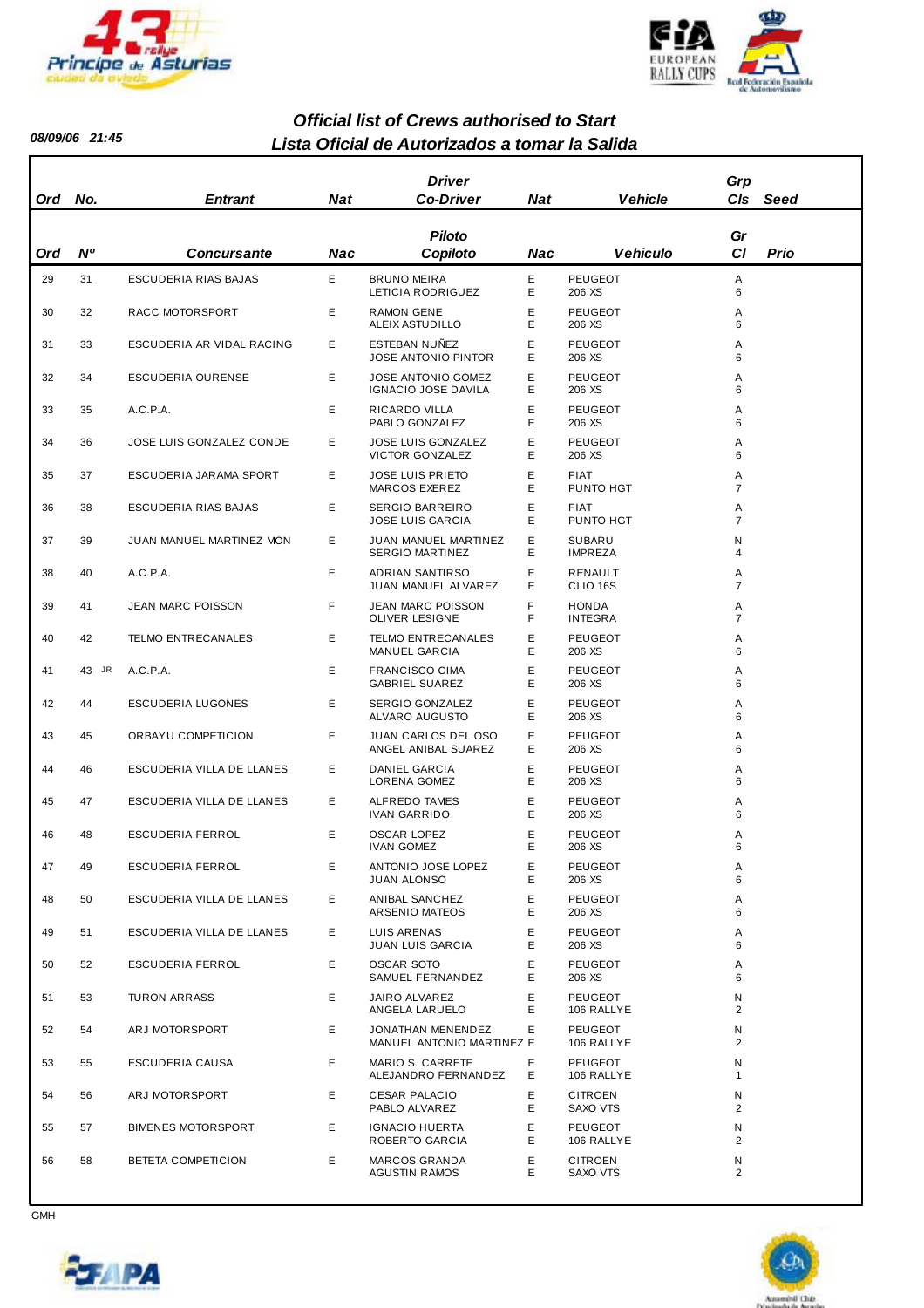



#### *Lista Oficial de Autorizados a tomar la Salida Official list of Crews authorised to Start*

| Ord        | No.       | <b>Entrant</b>            | <b>Nat</b> | <b>Driver</b><br><b>Co-Driver</b>               | <b>Nat</b> | <b>Vehicle</b>                 | Grp<br>CIs          | Seed        |
|------------|-----------|---------------------------|------------|-------------------------------------------------|------------|--------------------------------|---------------------|-------------|
| <b>Ord</b> | <b>N°</b> | <b>Concursante</b>        | Nac        | <b>Piloto</b><br>Copiloto                       | <b>Nac</b> | <b>Vehiculo</b>                | Gr<br>СI            | <b>Prio</b> |
| 57         | 59        | C.A.S.                    | E.         | JAVIER ANTONIO DIAZ<br>SALUSTIANO GARCIA        | E.<br>E    | <b>CITROEN</b><br>SAXO VTS     | N<br>$\overline{2}$ |             |
| 58         | 60        | C.A.S.                    | E.         | <b>IVAN FERNANDEZ</b><br><b>CARLOS GARCIA</b>   | E<br>E     | <b>CITROEN</b><br>SAXO VTS     | Ν<br>$\overline{2}$ |             |
| 59         | 61        | S.I.F. MOTOR              | E.         | <b>RAMON ANDRES</b><br><b>JOSE RAMON ANDRES</b> | E<br>E     | <b>CITROEN</b><br>SAXO VTS     | Ν<br>$\overline{2}$ |             |
| 60         | 62        | <b>BIMENES MOTORSPORT</b> | E.         | <b>MIGUEL GARCIA</b><br>ALEJANDRO ANTUÑA        | E<br>Е     | PEUGEOT<br>106 RALLYE          | N<br>$\overline{2}$ |             |
| 61         | 63        | ESCUDERIA RIAS BAJAS      | E.         | <b>JOSE ANTONIO MARTINEZ</b><br>DIANA BERNARDEZ | E.<br>E    | <b>FIAT</b><br>SEICENTO SPORT. | N                   |             |

A las 21:45 horas del día 8 Septiembre de 2006 Firmado el Director de Carrera / Signed the Clerk of the Course J.CARLOS A. TAMARGO DC-182-AS



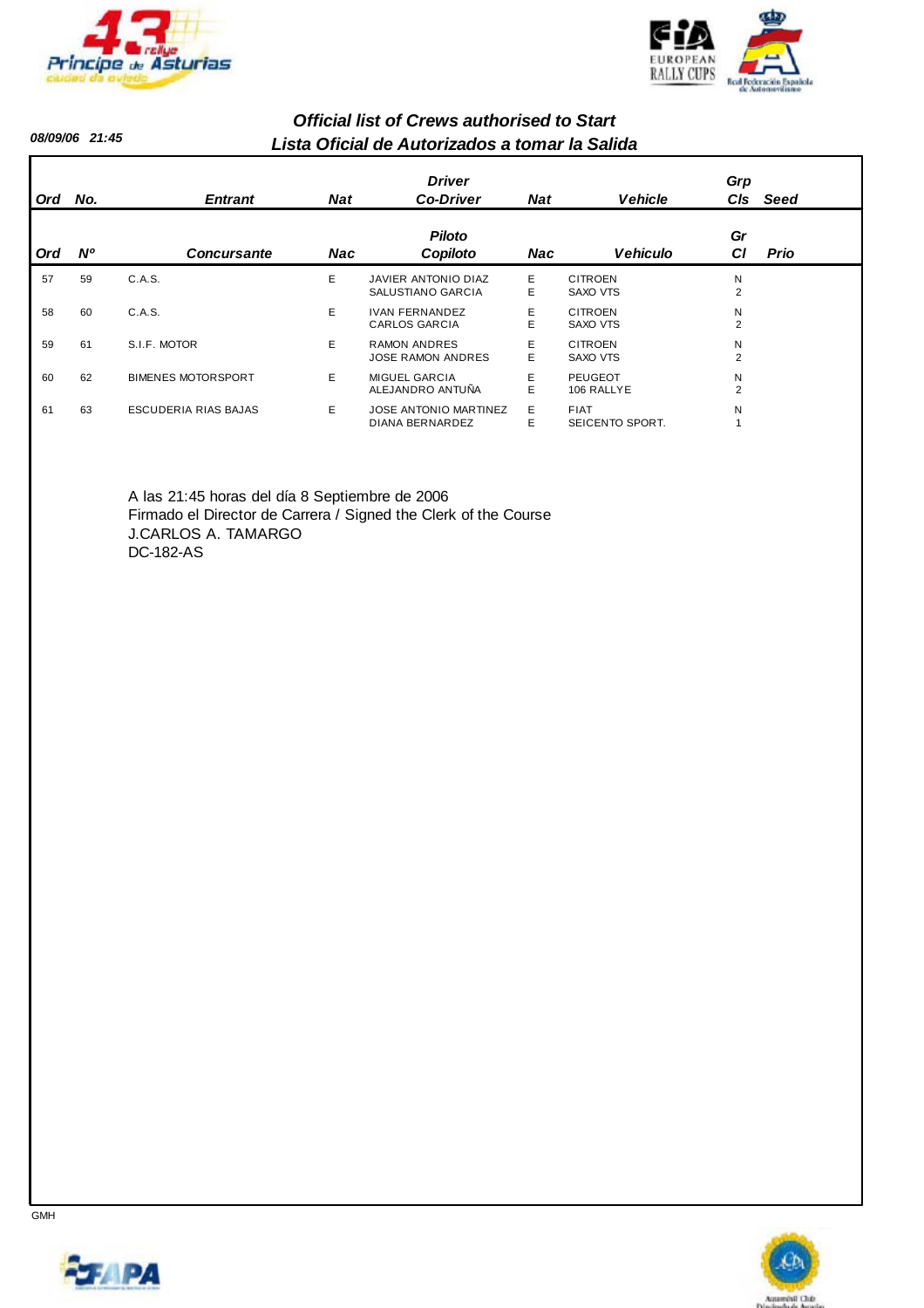

# *Leg 1 Start / Salida Etapa 1*



#### *Orden de salida Start List*

| <b>Ord</b>     | No.            | <b>Entrant</b>                  | <b>Nat</b> | <b>Driver</b><br><b>Co-Driver</b>                    | <b>Nat</b>                                  | <b>Vehicle</b>                       | Grp<br>CIs      | Seed   | <b>Start</b><br>Time |
|----------------|----------------|---------------------------------|------------|------------------------------------------------------|---------------------------------------------|--------------------------------------|-----------------|--------|----------------------|
| Ord            | N <sup>o</sup> | Concursante                     | Nac        | <b>Piloto</b><br>Copiloto                            | Nac                                         | <b>Vehiculo</b>                      | Gr<br><b>CI</b> | Prio   | Salida               |
| $\mathbf{1}$   | $\mathbf{1}$   | AUTO-LACA COMPETICION           | E          | DANIEL SOLA<br>XAVIER AMIGO                          | Е<br>E                                      | <b>CITROEN</b><br>C2 S1600           | Α<br>6          | FIA-B  | 09:00:00             |
| 2              | 2              | <b>IMEX LACA COMPETICION</b>    | Е          | <b>MIGUEL FUSTER</b><br><b>JOSE VICENTE</b>          | E<br>E                                      | RENAULT<br><b>CLIO S1600</b>         | Α<br>6          | RFEA-A | 09:01:00             |
| 3              | 3              | <b>ESCUDERIA OURENSE</b>        | Е          | <b>SERGIO VALLEJO</b><br>DIEGO VALLEJO               | Ε<br>Е                                      | RENAULT<br><b>CLIO S1600</b>         | Α<br>6          | RFEA-A | 09:02:00             |
| $\overline{4}$ | 4              | <b>IMEX LACA COMPETICION</b>    | Е          | <b>MANUEL RUEDA</b><br>BORJA ROZADA                  | Е<br>Е                                      | RENAULT<br><b>CLIO S1600</b>         | Α<br>6          | RFEA-A | 09:03:00             |
| 5              | 5              | JORGE A. GLEZ. FERNANDEZ        | E          | JORGE A. GONZALEZ<br>XAVIER LOZANO                   | Е<br>Е                                      | <b>MITSUBISHI</b><br>EVO IX          | Ν<br>4          | RFEA-A | 09:04:00             |
| 6              | 6              | PEUGEOT SPORT ESPAÑA            | E          | <b>ALBERTO HEVIA</b><br>ALBERTO IGLESIAS             | E<br>E                                      | <b>PEUGEOT</b><br>206 S1600          | Α<br>6          | RFEA-A | 09:05:00             |
| $\overline{7}$ | 8              | A.C.P.A.                        | Е          | <b>MARCELINO HEVIA</b><br><b>JORGE GONZALEZ</b>      | E<br><b>FIAT</b><br>Е<br><b>PUNTO S1600</b> |                                      | Α<br>6          | RFEA-B | 09:06:00             |
| 8              | 9              | <b>ESCUDERIA FERROL</b>         | Е          | PEDRO BURGO<br><b>MARCOS BURGO</b>                   | Е<br>E                                      | <b>MITSUBISHI</b><br>EVO IX          | Ν<br>4          | RFEA-B | 09:07:00             |
| 9              | 10             | ESCUDERIA DAUTE REALEJOS        | Е          | <b>FRANCISCO JOSE SUAREZ</b><br>MARIO JESUS QUINTERO | Е<br>Е                                      | <b>MITSUBISHI</b><br>LANCER EVO VIII | Ν<br>4          | RFEA-B | 09:08:00             |
| 10             | 11             | A.C.P.A.                        | E          | SERGIO LOPEZ-FOMBONA<br>JUAN CARLOS DORADO           | Ε<br>Е                                      | <b>MITSUBISHI</b><br>LANCER EVO IX   | Ν<br>4          |        | 09:09:00             |
| 11             | 12             | AUTO-LACA COMPETICION           | E          | ARMIDE MARTIN<br><b>GERMAN BELLO</b>                 | Е<br>Е                                      | <b>CITROEN</b><br>C <sub>2</sub> GT  | Α<br>6          |        | 09:10:00             |
| 12             | 14             | E.M.R. COMPETICION              | Е          | <b>CARLOS MARQUEZ</b><br>AINTZANE GONI               | E<br>E                                      | <b>MITSUBISHI</b><br>LANCER EVO IX   | Ν<br>4          |        | 09:11:00             |
| 13             | 15             | TEAM GRAN HOTEL LUGO            | Е          | <b>ANTONIO GARRIDO</b><br>SAMUEL FOLGUERAL           | Е<br>Е                                      | <b>MITSUBISHI</b><br>LANCER EVO VIII | Ν<br>4          |        | 09:12:00             |
| 14             | 16             | ESC. VILLA DE LLANES            | Е          | <b>AQUILINO SANCHEZ</b><br>RAFAEL SANCHEZ            | Ε<br>E                                      | <b>MITSUBISHI</b><br>LANCER EVO V    | Ν<br>4          |        | 09:13:00             |
| 15             | 17             | AUTOMOVIL C. DE ZARAGOZA        | Е          | FERNANDO GONZALEZ<br>DANIEL CUE                      | Ε<br>Е                                      | <b>FIAT</b><br><b>PUNTO S1600</b>    | Α<br>6          |        | 09:14:00             |
| 16             | 18             | <b>ESCUDERIA TINEO AUTOCLUB</b> | E          | <b>FELIX GARCIA</b><br>MIGUEL ANGEL GARCIA           | E<br>Е                                      | <b>SEAT</b><br><b>LEON CUPRA R</b>   | Ν<br>4          |        | 09:15:00             |
| 17             | 19             | A.D. ETCETERA                   | E          | ANGEL DOMENECH<br><b>RAMON LOPEZ</b>                 | E<br>Е                                      | <b>SUBARU</b><br><b>IMPREZA</b>      | Ν<br>4          |        | 09:16:00             |
| 18             | 20 JR          | IRENE SERRANO GRANDA            | Е          | ALEJANDRO RODRIGUEZ<br><b>IRENE SERRANO</b>          | Е<br>Е                                      | <b>CITROEN</b><br>C <sub>2</sub> GT  | A<br>6          |        | 09:17:00             |
| 19             | 21             | AUTO-LACA COMPETICION           | Е          | YERAY LEMES<br>ROGELIO PEÑATE                        | Е<br>E                                      | <b>CITROEN</b><br>C <sub>2</sub> GT  | Α<br>6          |        | 09:18:00             |
| 20             | 22             | TINEO AUTO CLUB                 | Е          | <b>CESAR FERNANDEZ</b><br>BIBIANA MENENDEZ           | E<br>Е                                      | RENAULT<br><b>CLIO SPORT</b>         | N<br>3          |        | 09:19:00             |
| 21             | 23             | MOTO CLUB IGUALADA              | Е          | <b>JOSEP BASOLS</b><br>ALEX HARO                     | E<br>Е                                      | <b>PEUGEOT</b><br>206 XS             | Α<br>6          |        | 09:20:00             |
| 22             | 24             | ELOY ENTRECANALES BARATEY       | E          | ELOY ENTRECANALES<br>BORJA ODRIOZOLA                 | E<br>Е                                      | <b>PEUGEOT</b><br>206 XS             | Α<br>6          |        | 09:21:00             |
| 23             | 25             | A.C. CASTELLON                  | Е          | <b>EMILIO SEGURA</b><br>MARIBEL VARON                | Е<br>Е                                      | <b>PEUGEOT</b><br>206 XS             | Α<br>6          |        | 09:22:00             |
| 24             | 26             | ESCUDERIA VILLA DE LLANES       | Е          | ROBERTO FLOREZ<br>DAVID MARTINEZ                     | Е<br>E                                      | <b>PEUGEOT</b><br>206 XS             | Α<br>6          |        | 09:23:00             |
| 25             | 27             | A.C.P.A.                        | Е          | ESTEBAN VALLIN<br>FERMIN BUSTA                       | E<br>Е                                      | <b>PEUGEOT</b><br>206 XS             | Α<br>6          |        | 09:24:00             |
| 26             | 28             | LANGREO MOTOR CLUB              | Е          | RAUL IVAN ALVAREZ<br>ANGEL ODON GARCIA               | E<br>Е                                      | <b>PEUGEOT</b><br>206 XS             | Α<br>6          |        | 09:25:00             |
| 27             | 29             | A.C.P.A.                        | Е          | <b>MIGUEL ARIAS</b><br>ROBERTO ARIAS                 | E<br>Е                                      | <b>PEUGEOT</b><br>206 XS             | Α<br>6          |        | 09:26:00             |
| 28             | 30             | RACC MOTORSPORT                 | Е          | <b>OSCAR MASCARO</b><br>JOSEP VILARO                 | Е<br>E                                      | PEUGEOT<br>206 XS                    | Α<br>6          |        | 09:27:00             |



 $\overline{\phantom{a}}$ 

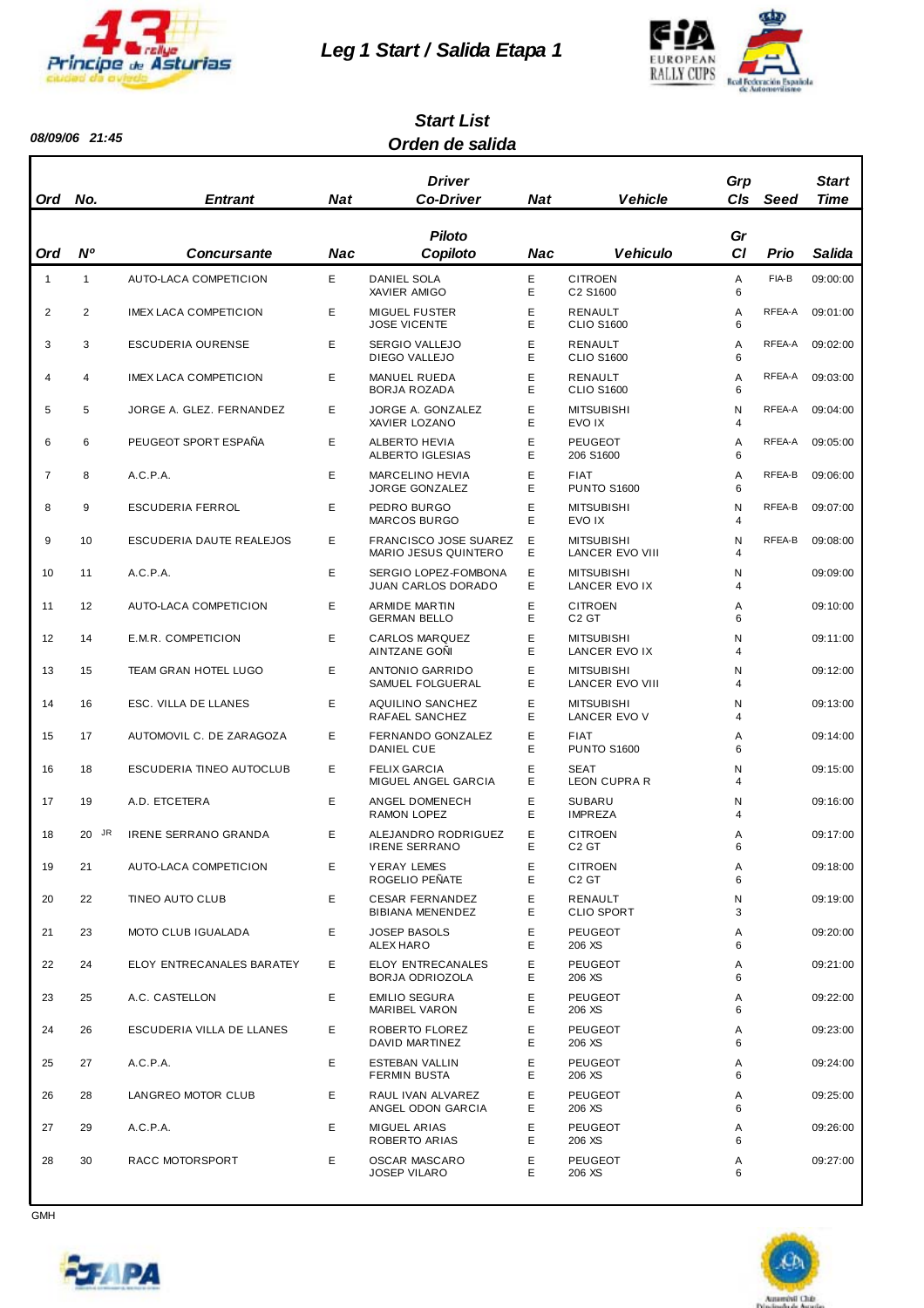

# *Leg 1 Start / Salida Etapa 1*



#### *Orden de salida Start List*

| Ord | No.         | <b>Entrant</b>            | Nat | Driver<br><b>Co-Driver</b>                          | <b>Nat</b> | <b>Vehicle</b>                  | Grp<br><b>CIs</b>   | Seed | <b>Start</b><br>Time |
|-----|-------------|---------------------------|-----|-----------------------------------------------------|------------|---------------------------------|---------------------|------|----------------------|
| Ord | $N^{\rm o}$ | <b>Concursante</b>        | Nac | <b>Piloto</b><br>Copiloto                           | Nac        | <b>Vehiculo</b>                 | Gr<br>C1            | Prio | Salida               |
| 29  | 31          | ESCUDERIA RIAS BAJAS      | Е   | <b>BRUNO MEIRA</b><br>LETICIA RODRIGUEZ             | Е<br>E     | <b>PEUGEOT</b><br>206 XS        | Α<br>6              |      | 09:28:00             |
| 30  | 32          | RACC MOTORSPORT           | Е   | <b>RAMON GENE</b><br>ALEIX ASTUDILLO                | Ε<br>E     | PEUGEOT<br>206 XS               | A<br>6              |      | 09:29:00             |
| 31  | 33          | ESCUDERIA AR VIDAL RACING | E   | ESTEBAN NUÑEZ<br><b>JOSE ANTONIO PINTOR</b>         | Ε<br>Е     | <b>PEUGEOT</b><br>206 XS        | A<br>6              |      | 09:30:00             |
| 32  | 34          | ESCUDERIA OURENSE         | E   | <b>JOSE ANTONIO GOMEZ</b><br>IGNACIO JOSE DAVILA    | E<br>Е     | <b>PEUGEOT</b><br>206 XS        | Α<br>6              |      | 09:31:00             |
| 33  | 35          | A.C.P.A.                  | Е   | RICARDO VILLA<br>PABLO GONZALEZ                     | Ε<br>E     | <b>PEUGEOT</b><br>206 XS        | Α<br>6              |      | 09:32:00             |
| 34  | 36          | JOSE LUIS GONZALEZ CONDE  | Е   | <b>JOSE LUIS GONZALEZ</b><br><b>VICTOR GONZALEZ</b> | Ε<br>Е     | <b>PEUGEOT</b><br>206 XS        | A<br>6              |      | 09:33:00             |
| 35  | 37          | ESCUDERIA JARAMA SPORT    | Е   | <b>JOSE LUIS PRIETO</b><br>MARCOS EXEREZ            | Ε<br>Е     | <b>FIAT</b><br>PUNTO HGT        | A<br>7              |      | 09:34:00             |
| 36  | 38          | ESCUDERIA RIAS BAJAS      | E   | <b>SERGIO BARREIRO</b><br><b>JOSE LUIS GARCIA</b>   | E<br>Е     | <b>FIAT</b><br>PUNTO HGT        | Α<br>$\overline{7}$ |      | 09:35:00             |
| 37  | 39          | JUAN MANUEL MARTINEZ MON  | E   | JUAN MANUEL MARTINEZ<br><b>SERGIO MARTINEZ</b>      | E<br>Ε     | <b>SUBARU</b><br><b>IMPREZA</b> | N<br>4              |      | 09:36:00             |
| 38  | 40          | A.C.P.A.                  | E   | <b>ADRIAN SANTIRSO</b><br>JUAN MANUEL ALVAREZ       | Е<br>Е     | RENAULT<br>CLIO <sub>16S</sub>  | Α<br>$\overline{7}$ |      | 09:37:00             |
| 39  | 41          | <b>JEAN MARC POISSON</b>  | F.  | <b>JEAN MARC POISSON</b><br><b>OLIVER LESIGNE</b>   | F<br>F     | <b>HONDA</b><br><b>INTEGRA</b>  | Α<br>$\overline{7}$ |      | 09:38:00             |
| 40  | 42          | <b>TELMO ENTRECANALES</b> | Е   | <b>TELMO ENTRECANALES</b><br>MANUEL GARCIA          | Ε<br>Е     | <b>PEUGEOT</b><br>206 XS        | A<br>6              |      | 09:39:00             |
| 41  | 43 JR       | A.C.P.A.                  | E   | <b>FRANCISCO CIMA</b><br><b>GABRIEL SUAREZ</b>      | E<br>Ε     | <b>PEUGEOT</b><br>206 XS        | Α<br>6              |      | 09:40:00             |
| 42  | 44          | <b>ESCUDERIA LUGONES</b>  | E   | SERGIO GONZALEZ<br>ALVARO AUGUSTO                   | E<br>Е     | <b>PEUGEOT</b><br>206 XS        | Α<br>6              |      | 09:41:00             |
| 43  | 45          | ORBAYU COMPETICION        | Е   | JUAN CARLOS DEL OSO<br>ANGEL ANIBAL SUAREZ          | Ε<br>Е     | <b>PEUGEOT</b><br>206 XS        | Α<br>6              |      | 09:42:00             |
| 44  | 46          | ESCUDERIA VILLA DE LLANES | Е   | <b>DANIEL GARCIA</b><br>LORENA GOMEZ                | Ε<br>Ε     | PEUGEOT<br>206 XS               | A<br>6              |      | 09:43:00             |
| 45  | 47          | ESCUDERIA VILLA DE LLANES | E   | <b>ALFREDO TAMES</b><br><b>IVAN GARRIDO</b>         | Ε<br>Е     | <b>PEUGEOT</b><br>206 XS        | A<br>6              |      | 09:44:00             |
| 46  | 48          | <b>ESCUDERIA FERROL</b>   | E   | <b>OSCAR LOPEZ</b><br><b>IVAN GOMEZ</b>             | E<br>Е     | PEUGEOT<br>206 XS               | Α<br>6              |      | 09:45:00             |
| 47  | 49          | ESCUDERIA FERROL          | Е   | ANTONIO JOSE LOPEZ<br><b>JUAN ALONSO</b>            | Е<br>Е     | PEUGEOT<br>206 XS               | Α<br>6              |      | 09:46:00             |
| 48  | 50          | ESCUDERIA VILLA DE LLANES | Е   | <b>ANIBAL SANCHEZ</b><br>ARSENIO MATEOS             | E<br>Е     | PEUGEOT<br>206 XS               | Α<br>6              |      | 09:47:00             |
| 49  | 51          | ESCUDERIA VILLA DE LLANES | Е   | LUIS ARENAS<br><b>JUAN LUIS GARCIA</b>              | Е<br>Е     | PEUGEOT<br>206 XS               | Α<br>6              |      | 09:48:00             |
| 50  | 52          | ESCUDERIA FERROL          | E   | <b>OSCAR SOTO</b><br>SAMUEL FERNANDEZ               | Е<br>Е     | PEUGEOT<br>206 XS               | Α<br>6              |      | 09:49:00             |
| 51  | 53          | <b>TURON ARRASS</b>       | Е   | JAIRO ALVAREZ<br>ANGELA LARUELO                     | E<br>Е     | PEUGEOT<br>106 RALLYE           | N<br>2              |      | 09:50:00             |
| 52  | 54          | ARJ MOTORSPORT            | Е   | JONATHAN MENENDEZ<br>MANUEL ANTONIO MARTINEZ E      | E          | PEUGEOT<br>106 RALLYE           | N<br>2              |      | 09:51:00             |
| 53  | 55          | ESCUDERIA CAUSA           | Е   | MARIO S. CARRETE<br>ALEJANDRO FERNANDEZ             | Е<br>Е     | PEUGEOT<br>106 RALLYE           | N<br>1              |      | 09:52:00             |
| 54  | 56          | ARJ MOTORSPORT            | Е   | <b>CESAR PALACIO</b><br>PABLO ALVAREZ               | Е<br>Е     | <b>CITROEN</b><br>SAXO VTS      | N<br>$\overline{2}$ |      | 09:53:00             |
| 55  | 57          | <b>BIMENES MOTORSPORT</b> | Е   | <b>IGNACIO HUERTA</b><br>ROBERTO GARCIA             | Е<br>Е     | PEUGEOT<br>106 RALLYE           | N<br>$\overline{2}$ |      | 09:54:00             |
| 56  | 58          | BETETA COMPETICION        | Е   | <b>MARCOS GRANDA</b><br><b>AGUSTIN RAMOS</b>        | Ε<br>Е     | <b>CITROEN</b><br>SAXO VTS      | N<br>2              |      | 09:55:00             |



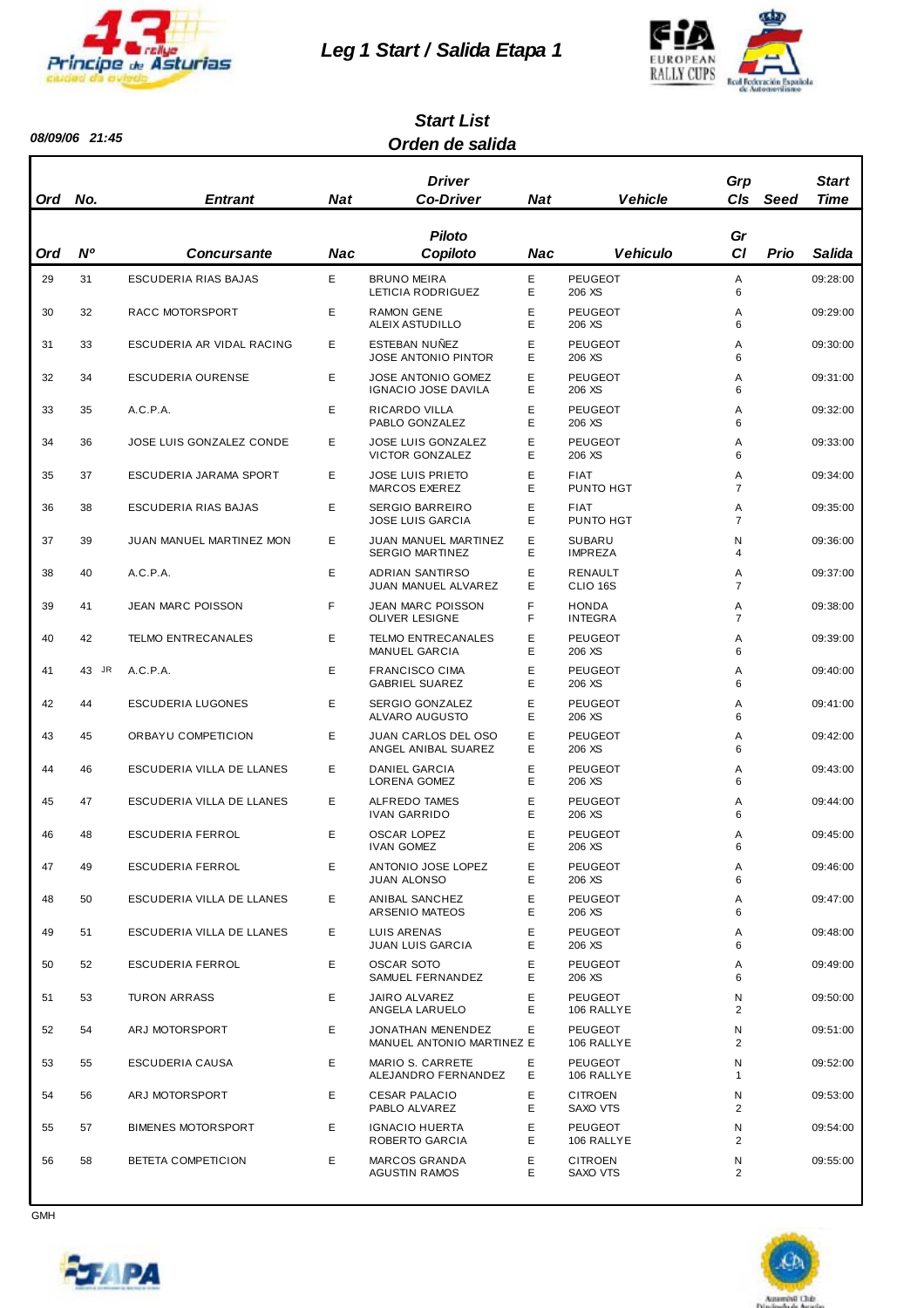

#### *Leg 1 Start / Salida Etapa 1*



#### *Orden de salida Start List*

| Ord | No.       | <b>Entrant</b>            | <b>Nat</b> | <b>Driver</b><br><b>Co-Driver</b>               | <b>Nat</b> | <b>Vehicle</b>                    | Grp<br>C <sub>ls</sub> | Seed        | <b>Start</b><br><b>Time</b> |
|-----|-----------|---------------------------|------------|-------------------------------------------------|------------|-----------------------------------|------------------------|-------------|-----------------------------|
| Ord | <b>N°</b> | <b>Concursante</b>        | <b>Nac</b> | <b>Piloto</b><br>Copiloto                       | <b>Nac</b> | <b>Vehiculo</b>                   | Gr<br><b>CI</b>        | <b>Prio</b> | Salida                      |
| 57  | 59        | C.A.S.                    | E          | JAVIER ANTONIO DIAZ<br>SALUSTIANO GARCIA        | E.<br>E.   | <b>CITROEN</b><br>SAXO VTS        | N<br>2                 |             | 09:56:00                    |
| 58  | 60        | C.A.S.                    | E.         | <b>IVAN FERNANDEZ</b><br><b>CARLOS GARCIA</b>   | E.<br>E.   | <b>CITROEN</b><br><b>SAXO VTS</b> | N<br>$\overline{2}$    |             | 09:57:00                    |
| 59  | 61        | S.I.F. MOTOR              | E.         | <b>RAMON ANDRES</b><br><b>JOSE RAMON ANDRES</b> | E<br>E     | <b>CITROEN</b><br><b>SAXO VTS</b> | N<br>$\overline{2}$    |             | 09:58:00                    |
| 60  | 62        | <b>BIMENES MOTORSPORT</b> | E.         | <b>MIGUEL GARCIA</b><br>ALEJANDRO ANTUÑA        | E.<br>E.   | PEUGEOT<br>106 RALLYE             | N<br>$\overline{2}$    |             | 09:59:00                    |
| 61  | 63        | ESCUDERIA RIAS BAJAS      | E.         | <b>JOSE ANTONIO MARTINEZ</b><br>DIANA BERNARDEZ | E.<br>E    | <b>FIAT</b><br>SEICENTO SPORT.    | N                      |             | 10:00:00                    |

A las 21:45 horas del día 8 Septiembre de 2006 Firmado el Director de Carrera / Signed the Clerk of the Course J.CARLOS A. TAMARGO DC-182-AS



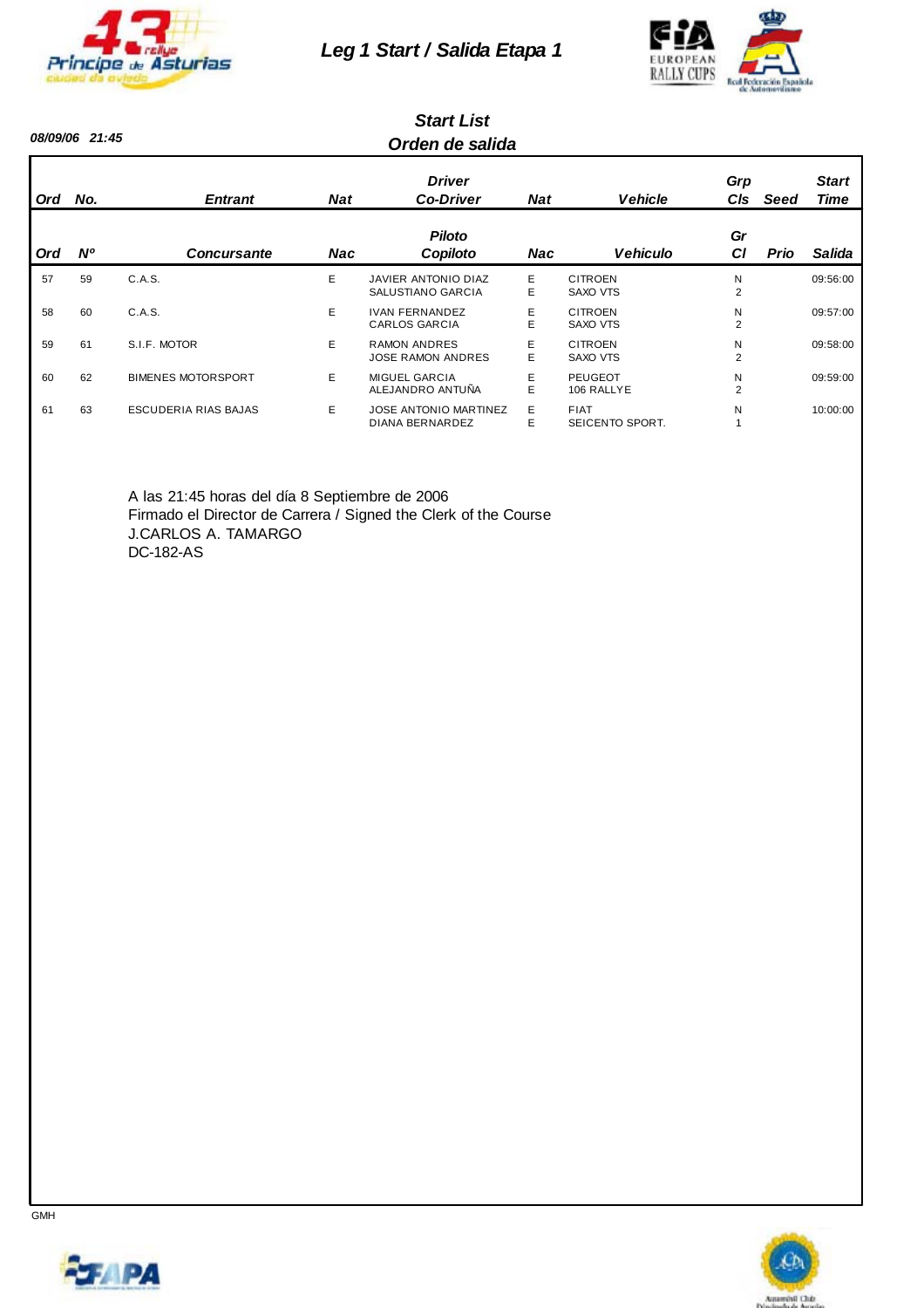

#### *TC 1 LA RASA - 1*

 *8.63 Km*



#### *09/09/2006 10:38 Special Stage Times / Tiempos del Tramo*

|                |              |                              |       | Group        |                            |        |       | Diff         | Prev    |
|----------------|--------------|------------------------------|-------|--------------|----------------------------|--------|-------|--------------|---------|
|                | Pos No.      | Driver / Co-Driver           | Nat   | <b>Class</b> | Vehicle                    | SS     | Km/h  | Leader       | Car     |
|                |              |                              |       | Grupo        |                            |        |       | <b>Difer</b> | Coche   |
| Ord            | <b>N°</b>    | Piloto / Copiloto            | Nac   | Clase        | <b>Vehículo</b>            | TC     | Km/h  | 10           | Ant     |
| $\mathbf{1}$   | 11           | LOPEZ-FOMBONA / DORADO       | E / E | N/4          | MITSUBISHI LANCER EVO IX   | 5:57.3 | 86,95 |              |         |
| 2              | 2            | <b>FUSTER / VICENTE</b>      | E / E | A/6          | RENAULT CLIO S1600         | 5:59.5 | 86,42 | 2.2          | 2.2     |
| 3              | $\mathbf{1}$ | SOLA / AMIGO                 | E / E | A/6          | CITROEN C2 S1600           | 5:59.8 | 86,35 | 2.5          | 0.3     |
| 4              | 6            | <b>HEVIA / IGLESIAS</b>      | E/E   | A/6          | PEUGEOT 206 S1600          | 6:00.1 | 86,28 | 2.8          | 0.3     |
| 5              | 3            | VALLEJO / VALLEJO            | E / E | A/6          | RENAULT CLIO S1600         | 6:01.2 | 86,01 | 3.9          | 1.1     |
| 6              | 5            | GONZALEZ / LOZANO            | E / E | N/4          | MITSUBISHI EVO IX          | 6:01.8 | 85,87 | 4.5          | 0.6     |
| $\overline{7}$ | 9            | BURGO / BURGO                | E / E | N/4          | MITSUBISHI EVO IX          | 6:02.3 | 85,75 | 5.0          | 0.5     |
| 8              | 4            | RUEDA / ROZADA               | E/E   | A/6          | RENAULT CLIO S1600         | 6:02.5 | 85,70 | 5.2          | 0.2     |
| 9              | 8            | <b>HEVIA / GONZALEZ</b>      | E / E | A/6          | FIAT PUNTO S1600           | 6:02.8 | 85,63 | 5.5          | 0.3     |
| 10             | 14           | MARQUEZ / GOÑI               | E / E | N/4          | MITSUBISHI LANCER EVO IX   | 6:08.0 | 84,42 | 10.7         | 5.2     |
| 11             | 10           | SUAREZ / QUINTERO            | E / E | N/4          | MITSUBISHI LANCER EVO VIII | 6:12.1 | 83,49 | 14.8         | 4.1     |
| 12             | 16           | SANCHEZ / SANCHEZ            | E/E   | N/4          | MITSUBISHI LANCER EVO V    | 6:12.6 | 83,38 | 15.3         | 0.5     |
| 13             | JR<br>20     | RODRIGUEZ / SERRANO          | E / E | A/6          | <b>CITROEN C2 GT</b>       | 6:15.7 | 82,69 | 18.4         | 3.1     |
| 14             | 12           | <b>MARTIN / BELLO</b>        | E / E | A/6          | CITROEN C2 GT              | 6:19.3 | 81,91 | 22.0         | 3.6     |
| 15             | 24           | ENTRECANALES / ODRIOZOLA     | E / E | A/6          | PEUGEOT 206 XS             | 6:20.4 | 81,67 | 23.1         | 1.1     |
| 16             | 27           | VALLIN / BUSTA               | E/E   | A/6          | PEUGEOT 206 XS             | 6:22.0 | 81,33 | 24.7         | 1.6     |
| 17             | 22           | FERNANDEZ / MENENDEZ         | E / E | N/3          | <b>RENAULT CLIO SPORT</b>  | 6:22.5 | 81,22 | 25.2         | 0.5     |
| 18             | 15           | GARRIDO / FOLGUERAL          | E / E | N/4          | MITSUBISHI LANCER EVO VIII | 6:22.9 | 81,14 | 25.6         | 0.4     |
| 19             | 17           | GONZALEZ / CUE               | E / E | A/6          | FIAT PUNTO S1600           | 6:22.9 | 81,14 | 25.6         | 0.0     |
| 20             | 29           | ARIAS / ARIAS                | E / E | A/6          | PEUGEOT 206 XS             | 6:23.0 | 81,12 | 25.7         | 0.1     |
| 21             | 19           | DOMENECH / LOPEZ             | E / E | N/4          | SUBARU IMPREZA             | 6:27.1 | 80,26 | 29.8         | 4.1     |
| 22             | 28           | ALVAREZ / GARCIA             | E / E | A/6          | PEUGEOT 206 XS             | 6:27.9 | 80,09 | 30.6         | 0.8     |
| 23             | 26           | FLOREZ / MARTINEZ            | E / E | A/6          | PEUGEOT 206 XS             | 6:28.0 | 80,07 | 30.7         | 0.1     |
| 24             | 23           | <b>BASOLS / HARO</b>         | E/E   | A/6          | PEUGEOT 206 XS             | 6:28.8 | 79,91 | 31.5         | 0.8     |
| 25             | 30           | MASCARO / VILARO             | E / E | A/6          | PEUGEOT 206 XS             | 6:31.8 | 79,30 | 34.5         | 3.0     |
| 26             | 21           | LEMES / PEÑATE               | E / E | A/6          | CITROEN C2 GT              | 6:33.3 | 78,99 | 36.0         | 1.5     |
| 27             | 25           | SEGURA / VARON               | E / E | A/6          | PEUGEOT 206 XS             | 6:33.6 | 78,93 | 36.3         | 0.3     |
| 28             | 18           | GARCIA / GARCIA              | E / E | N/4          | SEAT LEON CUPRA R          | 6:33.8 | 78,89 | 36.5         | 0.2     |
| 29             | 35           | VILLA / GONZALEZ             | E / E | A/6          | PEUGEOT 206 XS             | 6:33.8 | 78,89 | 36.5         | 0.0     |
| 30             | 53           | ALVAREZ / LARUELO            | E / E | N/2          | PEUGEOT 106 RALLYE         | 6:35.3 | 78,59 | 38.0         | 1.5     |
| 31             | 31           | MEIRA / RODRIGUEZ            | E / E | A/6          | PEUGEOT 206 XS             | 6:35.9 | 78,47 | 38.6         | 0.6     |
| 32             | 33           | NUNEZ / PINTOR               | E / E | A/6          | PEUGEOT 206 XS             | 6:36.7 | 78,32 | 39.4         | $0.8\,$ |
| 33             | 58           | <b>GRANDA / RAMOS</b>        | E / E | N/2          | CITROEN SAXO VTS           | 6:40.8 | 77,51 | 43.5         | 4.1     |
| 34             | 32           | <b>GENE / ASTUDILLO</b>      | E / E | A/6          | PEUGEOT 206 XS             | 6:43.7 | 76,96 | 46.4         | 2.9     |
| 35             | 41           | POISSON / LESIGNE            | F / F | A/7          | HONDA INTEGRA              | 6:44.1 | 76,88 | 46.8         | 0.4     |
| 36             | 56           | PALACIO / ALVAREZ            | E/E   | N/2          | CITROEN SAXO VTS           | 6:46.1 | 76,50 | 48.8         | 2.0     |
| 37             | 42           | <b>ENTRECANALES / GARCIA</b> | E / E | A/6          | PEUGEOT 206 XS             | 6:46.9 | 76,35 | 49.6         | 0.8     |
| 38             | 44           | GONZALEZ / AUGUSTO           | E / E | A/6          | PEUGEOT 206 XS             | 6:49.5 | 75,87 | 52.2         | 2.6     |
| 39             | 61           | ANDRES / ANDRES              | E / E | N/2          | CITROEN SAXO VTS           | 6:50.8 | 75,63 | 53.5         | 1.3     |
| 40             | 54           | MENENDEZ / MARTINEZ          | E / E | N/2          | PEUGEOT 106 RALLYE         | 6:52.3 | 75,35 | 55.0         | 1.5     |
| 41             | 36           | GONZALEZ / GONZALEZ          | E / E | A/6          | PEUGEOT 206 XS             | 6:53.7 | 75,10 | 56.4         | 1.4     |
| 42             | 45           | DEL OSO / SUAREZ             | E / E | A/6          | PEUGEOT 206 XS             | 6:53.9 | 75,06 | 56.6         | 0.2     |
| 43             | 43<br>JR     | CIMA / SUAREZ                | E/E   | A/6          | PEUGEOT 206 XS             | 6:56.4 | 74,61 | 59.1         | 2.5     |
| 44             | 49           | LOPEZ / ALONSO               | E/E   | A/6          | PEUGEOT 206 XS             | 6:59.5 | 74,06 | 1:02.2       | 3.1     |
| 45             | 51           | ARENAS / GARCIA              | E / E | A/6          | PEUGEOT 206 XS             | 7:00.2 | 73,94 | 1:02.9       | 0.7     |
| 46             | 34           | GOMEZ / DAVILA               | E / E | A/6          | PEUGEOT 206 XS             | 7:00.3 | 73,92 | 1:03.0       | 0.1     |
| 47             | 47           | TAMES / GARRIDO              | E / E | A/6          | PEUGEOT 206 XS             | 7:01.5 | 73,71 | 1:04.2       | 1.2     |
| 48             | 38           | BARREIRO / GARCIA            | E / E | A/7          | FIAT PUNTO HGT             | 7:03.2 | 73,41 | 1:05.9       | 1.7     |

**CFAPA** 

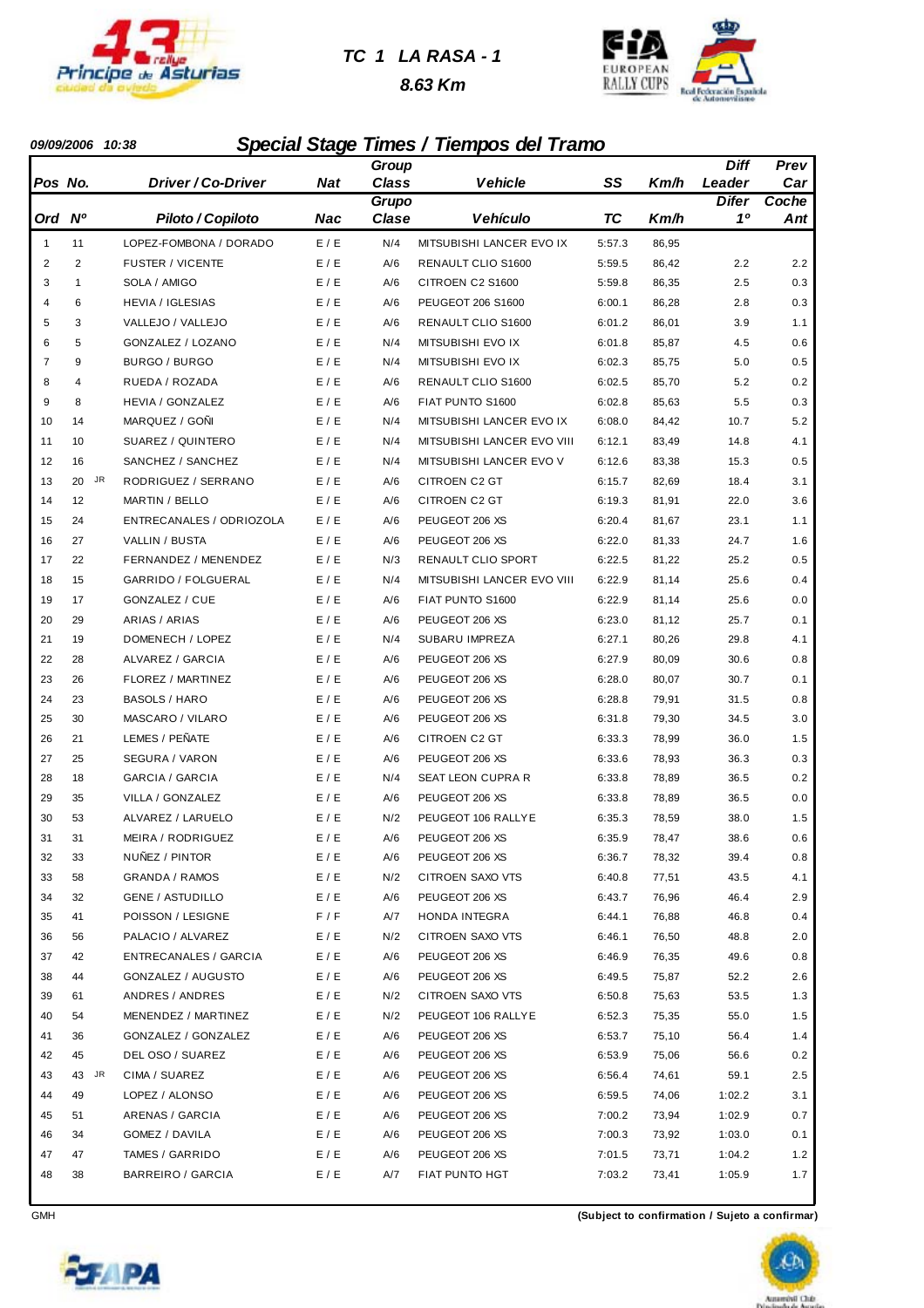

#### *TC 1 LA RASA - 1*

 *8.63 Km*



#### *09/09/2006 10:38 Special Stage Times / Tiempos del Tramo*

|         |    |                                |            | Group          |                             |               |       | <b>Diff</b>        | Prev         |
|---------|----|--------------------------------|------------|----------------|-----------------------------|---------------|-------|--------------------|--------------|
| Pos No. |    | Driver / Co-Driver             | <b>Nat</b> | Class          | <b>Vehicle</b>              | SS            | Km/h  | Leader             | Car          |
| Ord Nº  |    | Piloto / Copiloto              | <b>Nac</b> | Grupo<br>Clase | Vehículo                    | ТC            | Km/h  | <b>Difer</b><br>10 | Coche<br>Ant |
| 49      | 52 | SOTO / FERNANDEZ               | E/E        | A/6            | PEUGEOT 206 XS              | 7:05.3        | 73,05 | 1:08.0             | 2.1          |
| 50      | 48 | LOPEZ / GOMEZ                  | E/E        | A/6            | PEUGEOT 206 XS              | 7:05.4        | 73,03 | 1:08.1             | 0.1          |
| 51      | 50 | SANCHEZ / MATEOS               | E/E        | A/6            | PEUGEOT 206 XS              | 7:06.9        | 72,78 | 1:09.6             | 1.5          |
| 52      | 62 | GARCIA / ANTUÑA                | E / E      | N/2            | PEUGEOT 106 RALLYE          | 7:08.8        | 72,45 | 1:11.5             | 1.9          |
| 53      | 46 | <b>GARCIA / GOMEZ</b>          | E/E        | A/6            | PEUGEOT 206 XS              | 7:09.9        | 72,27 | 1:12.6             | 1.1          |
| 54      | 37 | PRIETO / EXEREZ                | E/E        | A/7            | FIAT PUNTO HGT              | 7:11.7        | 71,97 | 1:14.4             | 1.8          |
| 55      | 59 | DIAZ / GARCIA                  | E / E      | N/2            | <b>CITROEN SAXO VTS</b>     | 7:15.3        | 71,37 | 1:18.0             | 3.6          |
| 56      | 57 | <b>HUERTA / GARCIA</b>         | E / E      | N/2            | PEUGEOT 106 RALLYE          | 7:17.0        | 71,09 | 1:19.7             | 1.7          |
| 57      | 40 | SANTIRSO / ALVAREZ             | E/E        | A/7            | <b>RENAULT CLIO 16S</b>     | 7:17.5        | 71,01 | 1:20.2             | 0.5          |
| 58      | 63 | MARTINEZ / BERNARDEZ           | E / E      | N/1            | <b>FIAT SEICENTO SPORT.</b> | 7:31.4        | 68,83 | 1:34.1             | 13.9         |
| 59      | 60 | <b>FERNANDEZ / GARCIA</b>      | E/E        | N/2            | CITROEN SAXO VTS            | 7:36.6        | 68,04 | 1:39.3             | 5.2          |
| 60      | 55 | CARRETE / FERNANDEZ            | E/E        | N/1            | PEUGEOT 106 RALLYE          | 7:40.7        | 67,44 | 1:43.4             | 4.1          |
|         |    | <b>RETIREMENTS - RETIRADOS</b> |            |                |                             |               |       |                    |              |
|         | 39 | MARTINEZ / MARTINEZ            | E/E        | N/4            | SUBARU IMPREZA              | ABAND, ENLACE |       |                    |              |



GMH **(Subject to confirmation / Sujeto a confirmar)**



**JEAPA**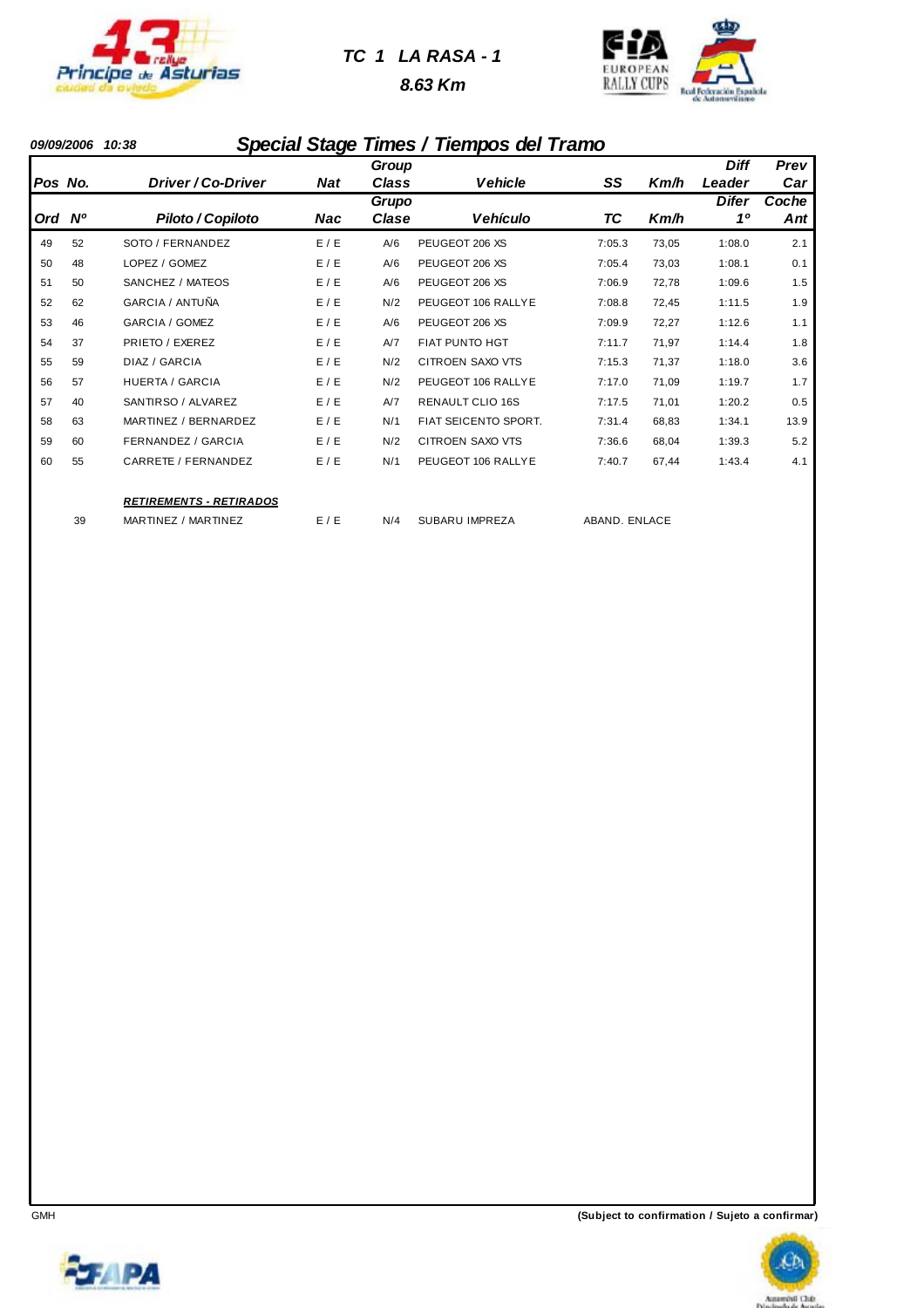

#### *TC 2 ORIZON - 1*





#### *09/09/2006 11:32 Special Stage Times / Tiempos del Tramo*

|                |                |                              |            | Group        |                            |         |       | <b>Diff</b>  | Prev  |
|----------------|----------------|------------------------------|------------|--------------|----------------------------|---------|-------|--------------|-------|
| Pos No.        |                | Driver / Co-Driver           | <b>Nat</b> | <b>Class</b> | <b>Vehicle</b>             | SS      | Km/h  | Leader       | Car   |
|                |                |                              |            | Grupo        |                            |         |       | <b>Difer</b> | Coche |
| Ord Nº         |                | Piloto / Copiloto            | <b>Nac</b> | Clase        | <b>Vehículo</b>            | ТC      | Km/h  | 10           | Ant   |
| $\mathbf{1}$   | $\overline{2}$ | <b>FUSTER / VICENTE</b>      | E / E      | A/6          | RENAULT CLIO S1600         | 9:08.3  | 96,58 |              |       |
| $\overline{2}$ | $\mathbf{1}$   | SOLA / AMIGO                 | E / E      | A/6          | CITROEN C2 S1600           | 9:12.1  | 95,92 | 3.8          | 3.8   |
| 3              | 8              | <b>HEVIA / GONZALEZ</b>      | E / E      | A/6          | FIAT PUNTO S1600           | 9:12.6  | 95,83 | 4.3          | 0.5   |
| $\overline{4}$ | 11             | LOPEZ-FOMBONA / DORADO       | E / E      | N/4          | MITSUBISHI LANCER EVO IX   | 9:13.7  | 95,64 | 5.4          | 1.1   |
| 5              | 6              | <b>HEVIA / IGLESIAS</b>      | E / E      | A/6          | PEUGEOT 206 S1600          | 9:14.4  | 95,52 | 6.1          | 0.7   |
| 6              | 4              | RUEDA / ROZADA               | E / E      | A/6          | RENAULT CLIO S1600         | 9:15.9  | 95,26 | 7.6          | 1.5   |
| $\overline{7}$ | 3              | VALLEJO / VALLEJO            | E / E      | A/6          | RENAULT CLIO S1600         | 9:16.9  | 95,09 | 8.6          | 1.0   |
| 8              | 9              | <b>BURGO / BURGO</b>         | E / E      | N/4          | MITSUBISHI EVO IX          | 9:22.2  | 94,19 | 13.9         | 5.3   |
| 9              | 5              | GONZALEZ / LOZANO            | E / E      | N/4          | MITSUBISHI EVO IX          | 9:27.7  | 93,28 | 19.4         | 5.5   |
| 10             | 14             | MARQUEZ / GOÑI               | E / E      | N/4          | MITSUBISHI LANCER EVO IX   | 9:31.0  | 92,74 | 22.7         | 3.3   |
| 11             | 16             | SANCHEZ / SANCHEZ            | E / E      | N/4          | MITSUBISHI LANCER EVO V    | 9:40.0  | 91,30 | 31.7         | 9.0   |
| 12             | 12             | <b>MARTIN / BELLO</b>        | E / E      | A/6          | CITROEN C2 GT              | 9:41.5  | 91,07 | 33.2         | 1.5   |
| 13             | 27             | VALLIN / BUSTA               | E / E      | A/6          | PEUGEOT 206 XS             | 9:41.8  | 91,02 | 33.5         | 0.3   |
| 14             | JR<br>20       | RODRIGUEZ / SERRANO          | E / E      | A/6          | <b>CITROEN C2 GT</b>       | 9:43.6  | 90,74 | 35.3         | 1.8   |
| 15             | 28             | ALVAREZ / GARCIA             | E / E      | A/6          | PEUGEOT 206 XS             | 9:44.2  | 90,65 | 35.9         | 0.6   |
| 16             | 19             | DOMENECH / LOPEZ             | E / E      | N/4          | SUBARU IMPREZA             | 9:45.6  | 90,43 | 37.3         | 1.4   |
| 17             | 22             | FERNANDEZ / MENENDEZ         | E / E      | N/3          | RENAULT CLIO SPORT         | 9:47.2  | 90,18 | 38.9         | 1.6   |
| 18             | 17             | <b>GONZALEZ / CUE</b>        | E / E      | A/6          | FIAT PUNTO S1600           | 9:47.5  | 90,14 | 39.2         | 0.3   |
| 19             | 29             | ARIAS / ARIAS                | E / E      | A/6          | PEUGEOT 206 XS             | 9:50.1  | 89,74 | 41.8         | 2.6   |
| 20             | 24             | ENTRECANALES / ODRIOZOLA     | E / E      | A/6          | PEUGEOT 206 XS             | 9:50.9  | 89,62 | 42.6         | 0.8   |
| 21             | 15             | GARRIDO / FOLGUERAL          | E / E      | N/4          | MITSUBISHI LANCER EVO VIII | 9:51.7  | 89,50 | 43.4         | 0.8   |
| 22             | 23             | <b>BASOLS / HARO</b>         | E / E      | A/6          | PEUGEOT 206 XS             | 9:51.9  | 89,47 | 43.6         | 0.2   |
| 23             | 10             | SUAREZ / QUINTERO            | E / E      | N/4          | MITSUBISHI LANCER EVO VIII | 9:57.3  | 88,66 | 49.0         | 5.4   |
| 24             | 26             | FLOREZ / MARTINEZ            | E / E      | A/6          | PEUGEOT 206 XS             | 9:58.8  | 88,44 | 50.5         | 1.5   |
| 25             | 30             | MASCARO / VILARO             | E / E      | A/6          | PEUGEOT 206 XS             | 9:59.2  | 88,38 | 50.9         | 0.4   |
| 26             | 25             | SEGURA / VARON               | E / E      | A/6          | PEUGEOT 206 XS             | 10:04.7 | 87,57 | 56.4         | 5.5   |
| 27             | 18             | GARCIA / GARCIA              | E / E      | N/4          | SEAT LEON CUPRA R          | 10:11.0 | 86,67 | 1:02.7       | 6.3   |
| 28             | 31             | MEIRA / RODRIGUEZ            | E / E      | A/6          | PEUGEOT 206 XS             | 10:16.3 | 85,93 | 1:08.0       | 5.3   |
| 29             | 35             | VILLA / GONZALEZ             | E/E        | A/6          | PEUGEOT 206 XS             | 10:17.6 | 85,74 | 1:09.3       | 1.3   |
| 30             | 53             | ALVAREZ / LARUELO            | E / E      | N/2          | PEUGEOT 106 RALLYE         | 10:18.9 | 85,56 | 1:10.6       | 1.3   |
| 31             | 33             | NUNEZ / PINTOR               | E / E      | A/6          | PEUGEOT 206 XS             | 10:22.7 | 85,04 | 1:14.4       | 3.8   |
| 32             | 41             | POISSON / LESIGNE            | F / F      | A/7          | HONDA INTEGRA              | 10:27.4 | 84,41 | 1:19.1       | 4.7   |
| 33             | 56             | PALACIO / ALVAREZ            | E/E        | N/2          | CITROEN SAXO VTS           | 10:29.2 | 84,16 | 1:20.9       | 1.8   |
| 34             | 42             | <b>ENTRECANALES / GARCIA</b> | E/E        | A/6          | PEUGEOT 206 XS             | 10:30.0 | 84,06 | 1:21.7       | 0.8   |
| 35             | 44             | GONZALEZ / AUGUSTO           | E / E      | A/6          | PEUGEOT 206 XS             | 10:32.6 | 83,71 | 1:24.3       | 2.6   |
| 36             | 36             | GONZALEZ / GONZALEZ          | E / E      | A/6          | PEUGEOT 206 XS             | 10:33.0 | 83,66 | 1:24.7       | 0.4   |
| 37             | 32             | <b>GENE / ASTUDILLO</b>      | E/E        | A/6          | PEUGEOT 206 XS             | 10:41.9 | 82,50 | 1:33.6       | 8.9   |
| 38             | 54             | MENENDEZ / MARTINEZ          | E/E        | N/2          | PEUGEOT 106 RALLYE         | 10:46.0 | 81,98 | 1:37.7       | 4.1   |
| 39             | 51             | ARENAS / GARCIA              | E / E      | A/6          | PEUGEOT 206 XS             | 10:46.5 | 81,91 | 1:38.2       | 0.5   |
| 40             | 34             | GOMEZ / DAVILA               | E / E      | A/6          | PEUGEOT 206 XS             | 10:46.7 | 81,89 | 1:38.4       | 0.2   |
| 41             | 43 JR          | CIMA / SUAREZ                | E / E      | A/6          | PEUGEOT 206 XS             | 10:50.7 | 81,38 | 1:42.4       | 4.0   |
| 42             | 49             | LOPEZ / ALONSO               | E / E      | A/6          | PEUGEOT 206 XS             | 10:50.9 | 81,36 | 1:42.6       | 0.2   |
| 43             | 38             | <b>BARREIRO / GARCIA</b>     | E / E      | A/7          | FIAT PUNTO HGT             | 10:53.5 | 81,03 | 1:45.2       | 2.6   |
| 44             | 48             | LOPEZ / GOMEZ                | E/E        | A/6          | PEUGEOT 206 XS             | 10:53.5 | 81,03 | 1:45.2       | 0.0   |
| 45             | 50             | SANCHEZ / MATEOS             | E/E        | A/6          | PEUGEOT 206 XS             | 10:53.7 | 81,01 | 1:45.4       | 0.2   |
| 46             | 57             | HUERTA / GARCIA              | E / E      | N/2          | PEUGEOT 106 RALLYE         | 10:54.3 | 80,94 | 1:46.0       | 0.6   |
| 47             | 47             | TAMES / GARRIDO              | E / E      | A/6          | PEUGEOT 206 XS             | 10:55.4 | 80,80 | 1:47.1       | 1.1   |
| 48             | 45             | DEL OSO / SUAREZ             | E / E      | A/6          | PEUGEOT 206 XS             | 10:55.7 | 80,76 | 1:47.4       | 0.3   |

GMH **(Subject to confirmation / Sujeto a confirmar)**

**EXAPA** 



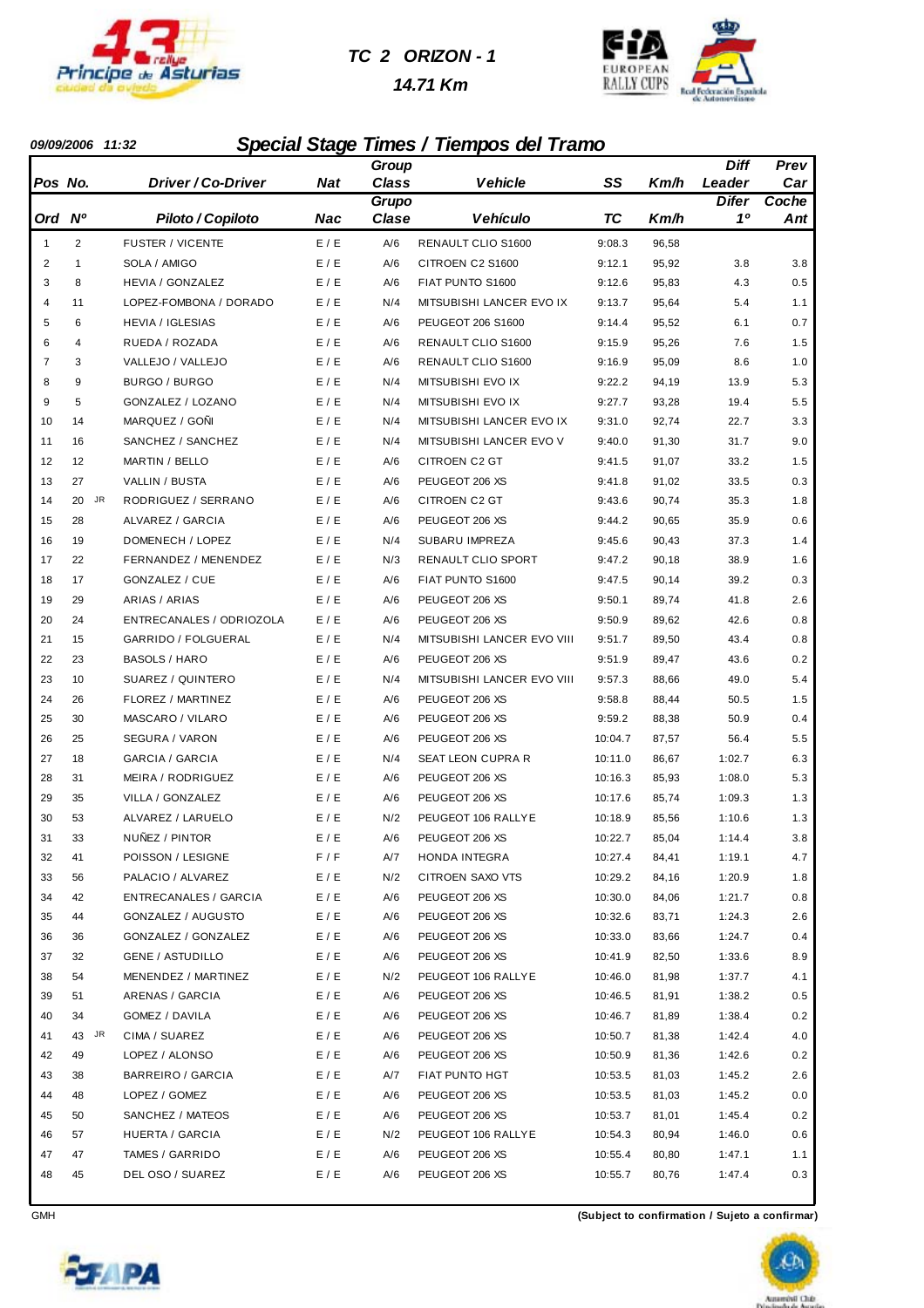

#### *TC 2 ORIZON - 1*

 *14.71 Km*



#### *09/09/2006 11:32 Special Stage Times / Tiempos del Tramo*

|            |             |                                |            | Group |                         |               |       | <b>Diff</b>  | Prev   |
|------------|-------------|--------------------------------|------------|-------|-------------------------|---------------|-------|--------------|--------|
| Pos No.    |             | Driver / Co-Driver             | <b>Nat</b> | Class | <b>Vehicle</b>          | SS            | Km/h  | Leader       | Car    |
|            |             |                                |            | Grupo |                         |               |       | <b>Difer</b> | Coche  |
| <b>Ord</b> | $N^{\circ}$ | Piloto / Copiloto              | <b>Nac</b> | Clase | Vehículo                | ТC            | Km/h  | 10           | Ant    |
| 49         | 52          | SOTO / FERNANDEZ               | E/E        | A/6   | PEUGEOT 206 XS          | 11:11.9       | 78,82 | 2:03.6       | 16.2   |
| 50         | 40          | SANTIRSO / ALVAREZ             | E / E      | A/7   | <b>RENAULT CLIO 16S</b> | 11:13.2       | 78,66 | 2:04.9       | 1.3    |
| 51         | 21          | LEMES / PEÑATE                 | E / E      | A/6   | <b>CITROEN C2 GT</b>    | 11:40.2       | 75,63 | 2:31.9       | 27.0   |
| 52         | 55          | CARRETE / FERNANDEZ            | E / E      | N/1   | PEUGEOT 106 RALLYE      | 11:43.2       | 75,31 | 2:34.9       | 3.0    |
| 53         | 37          | PRIETO / EXEREZ                | E/E        | A/7   | FIAT PUNTO HGT          | 11:49.9       | 74,60 | 2:41.6       | 6.7    |
| 54         | 59          | DIAZ / GARCIA                  | E / E      | N/2   | CITROEN SAXO VTS        | 11:49.9       | 74,60 | 2:41.6       | 0.0    |
| 55         | 61          | ANDRES / ANDRES                | E/E        | N/2   | CITROEN SAXO VTS        | 11:49.9       | 74,60 | 2:41.6       | 0.0    |
| 56         | 62          | GARCIA / ANTUÑA                | E / E      | N/2   | PEUGEOT 106 RALLYE      | 11:49.9       | 74,60 | 2:41.6       | 0.0    |
| 57         | 63          | MARTINEZ / BERNARDEZ           | E / E      | N/1   | FIAT SEICENTO SPORT.    | 11:49.9       | 74,60 | 2:41.6       | 0.0    |
| 58         | 46          | GARCIA / GOMEZ                 | E / E      | A/6   | PEUGEOT 206 XS          | 16:22.0       | 53,93 | 7:13.7       | 4:32.1 |
|            |             | <b>RETIREMENTS - RETIRADOS</b> |            |       |                         |               |       |              |        |
|            | 58          | <b>GRANDA / RAMOS</b>          | E / E      | N/2   | <b>CITROEN SAXO VTS</b> | SALIDA CTRA.  |       |              |        |
|            | 60          | <b>FERNANDEZ / GARCIA</b>      | E / E      | N/2   | <b>CITROEN SAXO VTS</b> | <b>AVERIA</b> |       |              |        |



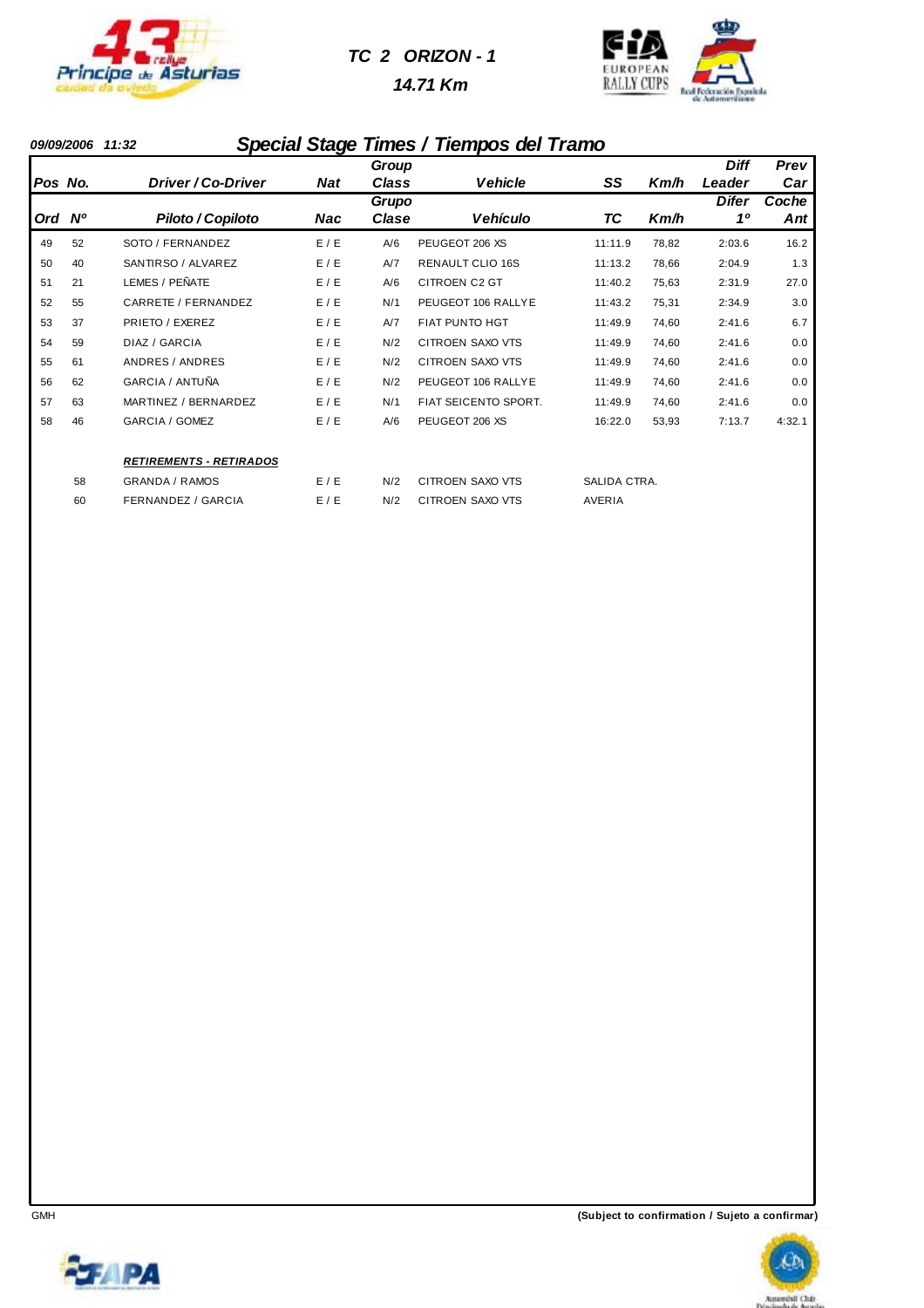

*09/09/06* 

*Progressive Overall Results Clasificación General*



#### *After Stage / Después del TC 3 PIEDRAFITA-ANAYO - 1*

|                |                | <b>Driver</b>                           |        | Grp       | Grp<br>CIs                       |                                             |           |       | <b>Total</b>  | <b>Diff</b>  | <b>Diff</b><br>Prev |
|----------------|----------------|-----------------------------------------|--------|-----------|----------------------------------|---------------------------------------------|-----------|-------|---------------|--------------|---------------------|
| Pos No.        |                | <b>Co-Driver</b>                        | Nat    | CIs       | Pos                              | <b>Vehicle</b>                              | SS        | Penal | <b>Time</b>   | Leader       | Car                 |
|                |                | <b>Piloto</b>                           |        | Gr        | G/C                              |                                             |           |       | <b>Tiempo</b> | <b>Difer</b> | Dif<br>Coche        |
| Ord            | N <sup>o</sup> | Copiloto                                | Nac    | <b>CI</b> | Pos                              | <b>Vehículo</b>                             | <b>TC</b> | Penal | Total         | 10           | Ant                 |
| $\mathbf{1}$   | 2              | <b>FUSTER</b><br><b>VICENTE</b>         | Ε<br>E | Α<br>6    | $\mathbf{1}$<br>$\mathbf{1}$     | RENAULT<br><b>CLIO S1600</b>                | 27:57.3   |       | 27:57.3       |              |                     |
| 2              | 1              | <b>SOLA</b><br>AMIGO                    | E<br>Е | Α<br>6    | $\overline{2}$<br>$\overline{2}$ | <b>CITROEN</b><br>C2 S1600                  | 27:58.3   |       | 27:58.3       | 1.0          | 1.0                 |
| 3              | 6              | <b>HEVIA</b><br><b>IGLESIAS</b>         | Е<br>E | Α<br>6    | 3<br>3                           | <b>PEUGEOT</b><br>206 S1600                 | 28:02.7   |       | 28:02.7       | 5.4          | 4.4                 |
| $\overline{4}$ | 11             | LOPEZ-FOMBONA<br><b>DORADO</b>          | E<br>E | N<br>4    | $\mathbf{1}$<br>$\mathbf{1}$     | <b>MITSUBISHI</b><br>LANCER EVO IX          | 28:05.1   |       | 28:05.1       | 7.8          | 2.4                 |
| 5              | 8              | <b>HEVIA</b><br>GONZALEZ                | Е<br>E | Α<br>6    | 4<br>4                           | <b>FIAT</b><br><b>PUNTO S1600</b>           | 28:07.8   |       | 28:07.8       | 10.5         | 2.7                 |
| 6              | 3              | VALLEJO<br>VALLEJO                      | E<br>E | Α<br>6    | 5<br>5                           | RENAULT<br><b>CLIO S1600</b>                | 28:18.7   |       | 28:18.7       | 21.4         | 10.9                |
| $\overline{7}$ | 9              | <b>BURGO</b><br><b>BURGO</b>            | Е<br>E | N<br>4    | $\overline{2}$<br>$\overline{2}$ | <b>MITSUBISHI</b><br>EVO IX                 | 28:25.3   |       | 28:25.3       | 28.0         | 6.6                 |
| 8              | 5              | GONZALEZ<br>LOZANO                      | E<br>E | N<br>4    | 3<br>3                           | <b>MITSUBISHI</b><br>EVO IX                 | 28:39.0   |       | 28:39.0       | 41.7         | 13.7                |
| 9              | 14             | MARQUEZ<br><b>GOÑI</b>                  | Е<br>E | N<br>4    | $\overline{4}$<br>4              | <b>MITSUBISHI</b><br>LANCER EVO IX          | 28:58.6   |       | 28:58.6       | 1:01.3       | 19.6                |
| 10             | 16             | SANCHEZ<br><b>SANCHEZ</b>               | E<br>E | N<br>4    | 5<br>5                           | <b>MITSUBISHI</b><br>LANCER EVO V           | 29:24.1   |       | 29:24.1       | 1:26.8       | 25.5                |
| 11             | 27             | VALLIN<br><b>BUSTA</b>                  | Е<br>E | Α<br>6    | 6<br>6                           | <b>PEUGEOT</b><br>206 XS                    | 29:38.1   |       | 29:38.1       | 1:40.8       | 14.0                |
| 12             | 10             | <b>SUAREZ</b><br>QUINTERO               | E<br>Е | N<br>4    | 6<br>6                           | <b>MITSUBISHI</b><br>LANCER EVO VIII        | 29:40.0   |       | 29:40.0       | 1:42.7       | 1.9                 |
| 13             | 20             | JR RODRIGUEZ<br>SERRANO                 | E<br>E | Α<br>6    | $\overline{7}$<br>$\overline{7}$ | <b>CITROEN</b><br>C <sub>2</sub> GT         | 29:43.7   |       | 29:43.7       | 1:46.4       | 3.7                 |
| 14             | 22             | FERNANDEZ<br>MENENDEZ                   | E<br>E | N<br>3    | $\overline{7}$<br>$\mathbf{1}$   | RENAULT<br><b>CLIO SPORT</b>                | 29:47.0   |       | 29:47.0       | 1:49.7       | 3.3                 |
| 15             | 24             | <b>ENTRECANALES</b><br><b>ODRIOZOLA</b> | Е<br>E | Α<br>6    | 8<br>8                           | <b>PEUGEOT</b><br>206 XS                    | 29:48.6   |       | 29:48.6       | 1:51.3       | 1.6                 |
| 16             | 17             | GONZALEZ<br><b>CUE</b>                  | E<br>E | Α<br>6    | 9<br>9                           | <b>FIAT</b><br><b>PUNTO S1600</b>           | 29:52.1   |       | 29:52.1       | 1:54.8       | 3.5                 |
| 17             | 15             | GARRIDO<br><b>FOLGUERAL</b>             | E<br>E | N<br>4    | 8<br>$\overline{7}$              | <b>MITSUBISHI</b><br><b>LANCER EVO VIII</b> | 29:52.1   |       | 29:52.1       | 1:54.8       | 0.0                 |
| 18             | 28             | ALVAREZ<br><b>GARCIA</b>                | E<br>E | Α<br>6    | 10<br>10                         | PEUGEOT<br>206 XS                           | 29:55.3   |       | 29:55.3       | 1:58.0       | 3.2                 |
| 19             | 29             | ARIAS<br>ARIAS                          | Ε<br>E | Α<br>6    | 11<br>11                         | <b>PEUGEOT</b><br>206 XS                    | 30:03.8   |       | 30:03.8       | 2:06.5       | 8.5                 |
| 20             | 23             | <b>BASOLS</b><br>HARO                   | Е<br>Е | Α<br>6    | 12<br>12                         | PEUGEOT<br>206 XS                           | 30:13.9   |       | 30:13.9       | 2:16.6       | 10.1                |
| 21             | 26             | <b>FLOREZ</b><br><b>MARTINEZ</b>        | E<br>E | Α<br>6    | 13<br>13                         | PEUGEOT<br>206 XS                           | 30:21.0   |       | 30:21.0       | 2:23.7       | 7.1                 |
| 22             | 30             | MASCARO<br><b>VILARO</b>                | E<br>E | Α<br>6    | 14<br>14                         | PEUGEOT<br>206 XS                           | 30:27.8   |       | 30:27.8       | 2:30.5       | 6.8                 |
| 23             | 25             | <b>SEGURA</b><br>VARON                  | Е<br>E | Α<br>6    | 15<br>15                         | PEUGEOT<br>206 XS                           | 30:35.9   |       | 30:35.9       | 2:38.6       | 8.1                 |
| 24             | 18             | <b>GARCIA</b><br><b>GARCIA</b>          | E<br>Е | N<br>4    | 9<br>8                           | <b>SEAT</b><br>LEON CUPRA R                 | 30:54.0   |       | 30:54.0       | 2:56.7       | 18.1                |
| 25             | 33             | <b>NUÑEZ</b><br><b>PINTOR</b>           | E<br>E | Α<br>6    | 16<br>16                         | PEUGEOT<br>206 XS                           | 31:01.6   |       | 31:01.6       | 3:04.3       | 7.6                 |
| 26             | 35             | <b>VILLA</b><br>GONZALEZ                | E<br>E | Α<br>6    | 17<br>17                         | PEUGEOT<br>206 XS                           | 31:10.5   |       | 31:10.5       | 3:13.2       | 8.9                 |
| 27             | 53             | ALVAREZ<br>LARUELO                      | Ε<br>E | N<br>2    | 10<br>$\mathbf{1}$               | PEUGEOT<br>106 RALLYE                       | 31:18.7   |       | 31:18.7       | 3:21.4       | 8.2                 |
| 28             | 41             | POISSON<br>LESIGNE                      | F<br>F | Α<br>7    | 18<br>$\mathbf{1}$               | <b>HONDA</b><br><b>INTEGRA</b>              | 31:36.4   |       | 31:36.4       | 3:39.1       | 17.7                |



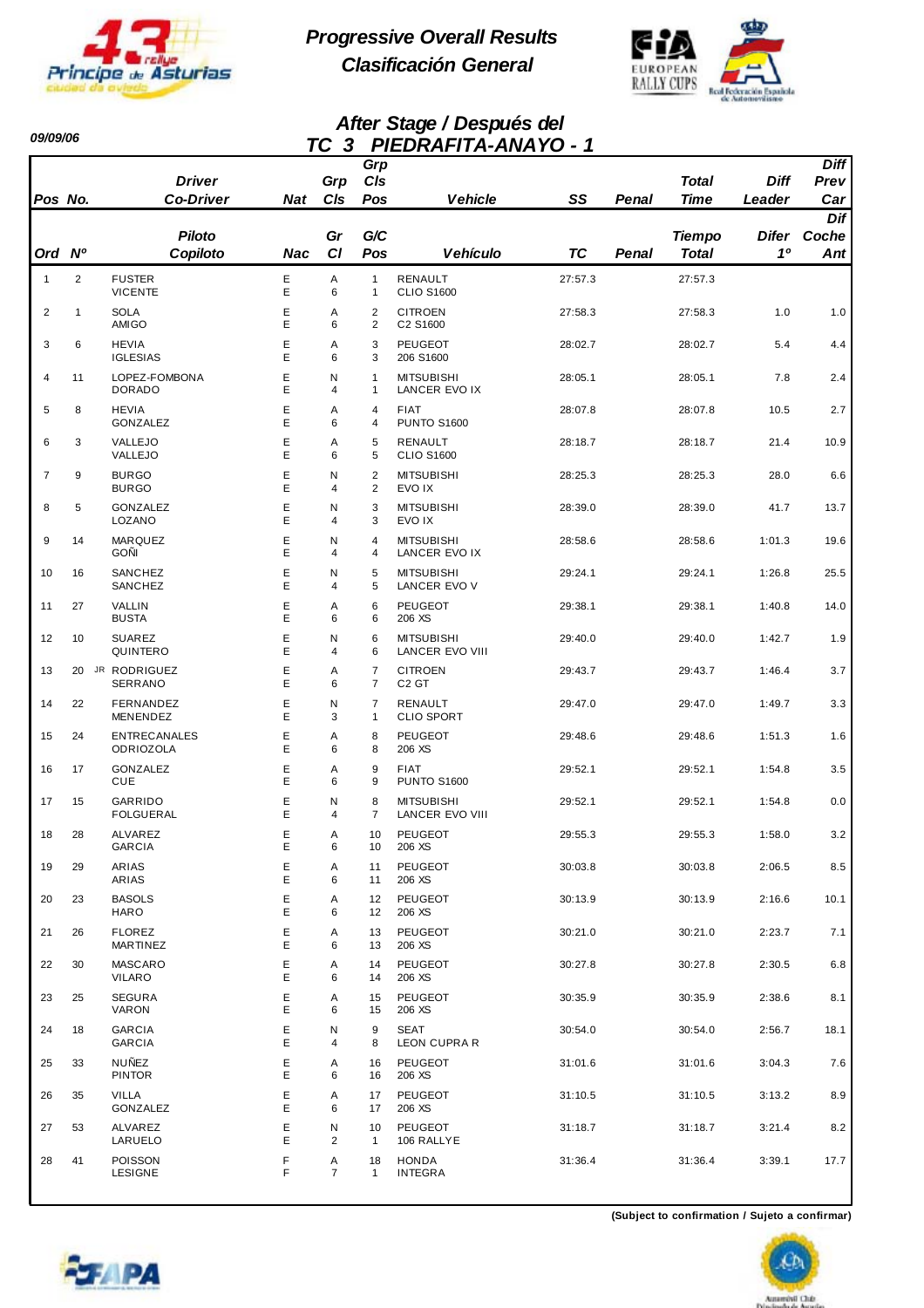

*09/09/06* 

*Progressive Overall Results Clasificación General*



#### *After Stage / Después del TC 3 PIEDRAFITA-ANAYO - 1*

|         |                |                                      |            |                     | Grp<br>C/s |                                     |           |       | <b>Total</b>                  | <b>Diff</b> | <b>Diff</b>  |
|---------|----------------|--------------------------------------|------------|---------------------|------------|-------------------------------------|-----------|-------|-------------------------------|-------------|--------------|
| Pos No. |                | <b>Driver</b><br><b>Co-Driver</b>    | <b>Nat</b> | Grp<br>CIs          | Pos        | <b>Vehicle</b>                      | SS        | Penal | <b>Time</b>                   | Leader      | Prev<br>Car  |
|         |                |                                      |            |                     |            |                                     |           |       |                               |             | Dif          |
| Ord     | N <sup>o</sup> | <b>Piloto</b><br>Copiloto            | Nac        | Gr<br><b>CI</b>     | G/C<br>Pos | <b>Vehículo</b>                     | <b>TC</b> | Penal | <b>Tiempo</b><br><b>Total</b> | Difer<br>10 | Coche<br>Ant |
| 29      | 32             | <b>GENE</b>                          | Е          | Α                   | 19         | PEUGEOT                             | 31:41.4   |       | 31:41.4                       | 3:44.1      | 5.0          |
|         |                | <b>ASTUDILLO</b>                     | E          | 6                   | 18         | 206 XS                              |           |       |                               |             |              |
| 30      | 36             | <b>GONZALEZ</b><br>GONZALEZ          | E<br>E     | Α<br>6              | 20<br>19   | <b>PEUGEOT</b><br>206 XS            | 31:51.1   |       | 31:51.1                       | 3:53.8      | 9.7          |
| 31      | 19             | <b>DOMENECH</b><br><b>LOPEZ</b>      | E<br>E     | N<br>4              | 11<br>9    | <b>SUBARU</b><br><b>IMPREZA</b>     | 29:49.1   | 2:10  | 31:59.1                       | 4:01.8      | 8.0          |
| 32      | 44             | <b>GONZALEZ</b><br><b>AUGUSTO</b>    | E<br>E     | Α<br>6              | 21<br>20   | <b>PEUGEOT</b><br>206 XS            | 32:05.5   |       | 32:05.5                       | 4:08.2      | 6.4          |
| 33      | 34             | <b>GOMEZ</b><br><b>DAVILA</b>        | E<br>E     | Α<br>6              | 22<br>21   | <b>PEUGEOT</b><br>206 XS            | 32:11.3   |       | 32:11.3                       | 4:14.0      | 5.8          |
| 34      | 21             | <b>LEMES</b><br>PEÑATE               | E<br>E     | Α<br>6              | 23<br>22   | <b>CITROEN</b><br>C <sub>2</sub> GT | 32:15.2   |       | 32:15.2                       | 4:17.9      | 3.9          |
| 35      | 54             | MENENDEZ<br>MARTINEZ                 | E<br>E     | N<br>$\overline{2}$ | 12<br>2    | <b>PEUGEOT</b><br>106 RALLYE        | 32:20.8   |       | 32:20.8                       | 4:23.5      | 5.6          |
| 36      | 43             | JR CIMA<br><b>SUAREZ</b>             | Ε<br>E     | Α<br>6              | 24<br>23   | <b>PEUGEOT</b><br>206 XS            | 32:37.7   |       | 32:37.7                       | 4:40.4      | 16.9         |
| 37      | 45             | DEL OSO<br><b>SUAREZ</b>             | E<br>E     | Α<br>6              | 25<br>24   | <b>PEUGEOT</b><br>206 XS            | 32:44.9   |       | 32:44.9                       | 4:47.6      | 7.2          |
| 38      | 38             | <b>BARREIRO</b><br><b>GARCIA</b>     | E<br>E     | Α<br>$\overline{7}$ | 26<br>2    | <b>FIAT</b><br>PUNTO HGT            | 32:48.9   |       | 32:48.9                       | 4:51.6      | 4.0          |
| 39      | 49             | LOPEZ<br><b>ALONSO</b>               | Е<br>E     | Α<br>6              | 27<br>25   | <b>PEUGEOT</b><br>206 XS            | 32:51.8   |       | 32:51.8                       | 4:54.5      | 2.9          |
| 40      | 51             | ARENAS<br><b>GARCIA</b>              | E<br>E     | Α<br>6              | 28<br>26   | PEUGEOT<br>206 XS                   | 32:53.5   |       | 32:53.5                       | 4:56.2      | 1.7          |
| 41      | 57             | <b>HUERTA</b><br><b>GARCIA</b>       | E<br>E     | N<br>$\overline{2}$ | 13<br>3    | <b>PEUGEOT</b><br>106 RALLYE        | 33:01.6   |       | 33:01.6                       | 5:04.3      | 8.1          |
| 42      | 48             | LOPEZ<br><b>GOMEZ</b>                | E<br>E     | Α<br>6              | 29<br>27   | <b>PEUGEOT</b><br>206 XS            | 33:09.8   |       | 33:09.8                       | 5:12.5      | 8.2          |
| 43      | 47             | <b>TAMES</b><br>GARRIDO              | E<br>E     | Α<br>6              | 30<br>28   | <b>PEUGEOT</b><br>206 XS            | 33:10.2   |       | 33:10.2                       | 5:12.9      | 0.4          |
| 44      | 52             | <b>SOTO</b><br>FERNANDEZ             | E<br>E     | Α<br>6              | 31<br>29   | <b>PEUGEOT</b><br>206 XS            | 33:38.6   |       | 33:38.6                       | 5:41.3      | 28.4         |
| 45      | 59             | <b>DIAZ</b><br><b>GARCIA</b>         | E<br>Е     | N<br>2              | 14<br>4    | <b>CITROEN</b><br>SAXO VTS          | 33:51.8   |       | 33:51.8                       | 5:54.5      | 13.2         |
| 46      | 62             | <b>GARCIA</b><br>ANTUÑA              | E<br>Е     | N<br>2              | 15<br>5    | <b>PEUGEOT</b><br>106 RALLYE        | 33:54.4   |       | 33:54.4                       | 5:57.1      | 2.6          |
| 47      | 37             | <b>PRIETO</b><br>EXEREZ              | Е<br>E     | Α<br>$\overline{7}$ | 32<br>3    | FIAT<br>PUNTO HGT                   | 34:25.8   |       | 34:25.8                       | 6:28.5      | 31.4         |
| 48      | 31             | MEIRA<br>RODRIGUEZ                   | E<br>E     | Α<br>6              | 33<br>30   | PEUGEOT<br>206 XS                   | 34:23.6   | 0:10  | 34:33.6                       | 6:36.3      | 7.8          |
| 49      | 40             | <b>SANTIRSO</b><br>ALVAREZ           | E<br>E     | Α<br>$\overline{7}$ | 34<br>4    | RENAULT<br>CLIO 16S                 | 34:36.8   |       | 34:36.8                       | 6:39.5      | 3.2          |
| 50      | 55             | CARRETE<br>FERNANDEZ                 | E<br>Е     | N<br>$\mathbf{1}$   | 16<br>1    | PEUGEOT<br>106 RALLYE               | 34:48.4   |       | 34:48.4                       | 6:51.1      | 11.6         |
| 51      | 63             | MARTINEZ<br>BERNARDEZ                | Е<br>E     | N<br>$\mathbf{1}$   | 17<br>2    | <b>FIAT</b><br>SEICENTO SPORT.      | 35:19.2   |       | 35:19.2                       | 7:21.9      | 30.8         |
| 52      | 42             | <b>ENTRECANALES</b><br><b>GARCIA</b> | Е<br>E     | Α<br>6              | 35<br>31   | PEUGEOT<br>206 XS                   | 36:02.3   |       | 36:02.3                       | 8:05.0      | 43.1         |
| 53      | 46             | <b>GARCIA</b><br>GOMEZ               | Ε<br>Е     | Α<br>6              | 36<br>32   | PEUGEOT<br>206 XS                   | 38:45.0   |       | 38:45.0                       | 10:47.7     | 2:42.7       |



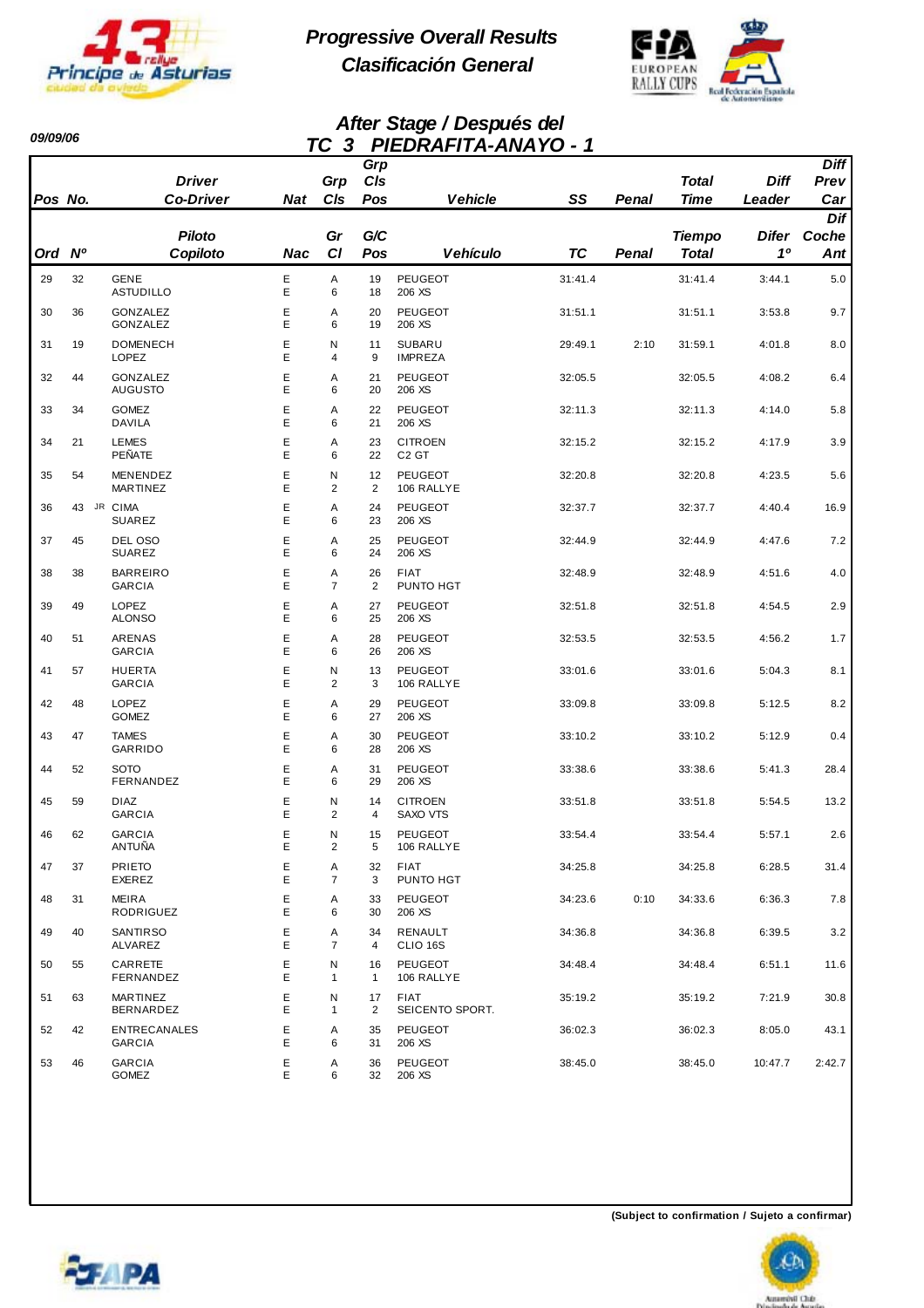

#### *TC 3 PIEDRAFITA-ANAYO - 1*

 *19.21 Km*



#### *09/09/2006 12:20 Special Stage Times / Tiempos del Tramo*

|                |                 |                          |            | Group        |                            |         |       | Diff         | Prev  |
|----------------|-----------------|--------------------------|------------|--------------|----------------------------|---------|-------|--------------|-------|
| Pos No.        |                 | Driver / Co-Driver       | Nat        | <b>Class</b> | Vehicle                    | SS      | Km/h  | Leader       | Car   |
|                |                 |                          |            | Grupo        |                            |         |       | <b>Difer</b> | Coche |
| Ord Nº         |                 | Piloto / Copiloto        | <b>Nac</b> | Clase        | <b>Vehículo</b>            | TC      | Km/h  | 10           | Ant   |
| $\mathbf{1}$   | $\mathbf{1}$    | SOLA / AMIGO             | E / E      | A/6          | CITROEN C2 S1600           | 12:46.4 | 90,23 |              |       |
| $\overline{2}$ | 6               | <b>HEVIA / IGLESIAS</b>  | E/E        | A/6          | PEUGEOT 206 S1600          | 12:48.2 | 90,02 | 1.8          | 1.8   |
| 3              | 2               | <b>FUSTER / VICENTE</b>  | E / E      | A/6          | RENAULT CLIO S1600         | 12:49.5 | 89,87 | 3.1          | 1.3   |
| $\overline{4}$ | 8               | <b>HEVIA / GONZALEZ</b>  | E / E      | A/6          | FIAT PUNTO S1600           | 12:52.4 | 89,53 | 6.0          | 2.9   |
| 5              | 11              | LOPEZ-FOMBONA / DORADO   | E / E      | N/4          | MITSUBISHI LANCER EVO IX   | 12:54.1 | 89,34 | 7.7          | 1.7   |
| 6              | 3               | VALLEJO / VALLEJO        | E / E      | A/6          | RENAULT CLIO S1600         | 13:00.6 | 88,59 | 14.2         | 6.5   |
| $\overline{7}$ | 9               | BURGO / BURGO            | E / E      | N/4          | MITSUBISHI EVO IX          | 13:00.8 | 88,57 | 14.4         | 0.2   |
| 8              | 5               | GONZALEZ / LOZANO        | E / E      | N/4          | MITSUBISHI EVO IX          | 13:09.5 | 87,59 | 23.1         | 8.7   |
| 9              | 14              | MARQUEZ / GOÑI           | E/E        | N/4          | MITSUBISHI LANCER EVO IX   | 13:19.6 | 86,49 | 33.2         | 10.1  |
| 10             | 10              | SUAREZ / QUINTERO        | E / E      | N/4          | MITSUBISHI LANCER EVO VIII | 13:30.6 | 85,31 | 44.2         | 11.0  |
| 11             | 16              | SANCHEZ / SANCHEZ        | E / E      | N/4          | MITSUBISHI LANCER EVO V    | 13:31.5 | 85,22 | 45.1         | 0.9   |
| 12             | 27              | VALLIN / BUSTA           | E / E      | A/6          | PEUGEOT 206 XS             | 13:34.3 | 84,93 | 47.9         | 2.8   |
| 13             | 19              | DOMENECH / LOPEZ         | E / E      | N/4          | <b>SUBARU IMPREZA</b>      | 13:36.4 | 84,71 | 50.0         | 2.1   |
| 14             | 22              | FERNANDEZ / MENENDEZ     | E / E      | N/3          | RENAULT CLIO SPORT         | 13:37.3 | 84,62 | 50.9         | 0.9   |
| 15             | 24              | ENTRECANALES / ODRIOZOLA | E / E      | A/6          | PEUGEOT 206 XS             | 13:37.3 | 84,62 | 50.9         | 0.0   |
| 16             | 15              | GARRIDO / FOLGUERAL      | E / E      | N/4          | MITSUBISHI LANCER EVO VIII | 13:37.5 | 84,59 | 51.1         | 0.2   |
| 17             | 17              | GONZALEZ / CUE           | E / E      | A/6          | FIAT PUNTO S1600           | 13:41.7 | 84,16 | 55.3         | 4.2   |
| 18             | 28              | <b>ALVAREZ / GARCIA</b>  | E / E      | A/6          | PEUGEOT 206 XS             | 13:43.2 | 84,01 | 56.8         | 1.5   |
| 19             | <b>JR</b><br>20 | RODRIGUEZ / SERRANO      | E / E      | A/6          | <b>CITROEN C2 GT</b>       | 13:44.4 | 83,89 | 58.0         | 1.2   |
| 20             | 29              | ARIAS / ARIAS            | E / E      | A/6          | PEUGEOT 206 XS             | 13:50.7 | 83,25 | 1:04.3       | 6.3   |
| 21             | 23              | <b>BASOLS / HARO</b>     | E / E      | A/6          | PEUGEOT 206 XS             | 13:53.2 | 83,00 | 1:06.8       | 2.5   |
| 22             | 26              | FLOREZ / MARTINEZ        | E / E      | A/6          | PEUGEOT 206 XS             | 13:54.2 | 82,90 | 1:07.8       | 1.0   |
| 23             | 30              | MASCARO / VILARO         | E / E      | A/6          | PEUGEOT 206 XS             | 13:56.8 | 82,64 | 1:10.4       | 2.6   |
| 24             | 25              | SEGURA / VARON           | E / E      | A/6          | PEUGEOT 206 XS             | 13:57.6 | 82,56 | 1:11.2       | 0.8   |
| 25             | 21              | LEMES / PEÑATE           | E / E      | A/6          | <b>CITROEN C2 GT</b>       | 14:01.7 | 82,16 | 1:15.3       | 4.1   |
| 26             | 33              | NUÑEZ / PINTOR           | E / E      | A/6          | PEUGEOT 206 XS             | 14:02.2 | 82,11 | 1:15.8       | 0.5   |
| 27             | 18              | <b>GARCIA / GARCIA</b>   | E / E      | N/4          | <b>SEAT LEON CUPRA R</b>   | 14:09.2 | 81,44 | 1:22.8       | 7.0   |
| 28             | 32              | <b>GENE / ASTUDILLO</b>  | E / E      | A/6          | PEUGEOT 206 XS             | 14:15.8 | 80,81 | 1:29.4       | 6.6   |
| 29             | 35              | VILLA / GONZALEZ         | E/E        | A/6          | PEUGEOT 206 XS             | 14:19.1 | 80,50 | 1:32.7       | 3.3   |
| 30             | 34              | GOMEZ / DAVILA           | E / E      | A/6          | PEUGEOT 206 XS             | 14:24.3 | 80,01 | 1:37.9       | 5.2   |
| 31             | 36              | GONZALEZ / GONZALEZ      | E / E      | A/6          | PEUGEOT 206 XS             | 14:24.4 | 80,00 | 1:38.0       | 0.1   |
| 32             | 53              | ALVAREZ / LARUELO        | E / E      | N/2          | PEUGEOT 106 RALLYE         | 14:24.5 | 80,00 | 1:38.1       | 0.1   |
| 33             | 41              | POISSON / LESIGNE        | F/F        | A/7          | HONDA INTEGRA              | 14:24.9 | 79,96 | 1:38.5       | 0.4   |
| 34             | 54              | MENENDEZ / MARTINEZ      | E / E      | N/2          | PEUGEOT 106 RALLYE         | 14:42.5 | 78,36 | 1:56.1       | 17.6  |
| 35             | 44              | GONZALEZ / AUGUSTO       | E / E      | A/6          | PEUGEOT 206 XS             | 14:43.4 | 78,28 | 1:57.0       | 0.9   |
| 36             | 59              | DIAZ / GARCIA            | E / E      | N/2          | CITROEN SAXO VTS           | 14:46.6 | 78,00 | 2:00.2       | 3.2   |
| 37             | 57              | HUERTA / GARCIA          | E/E        | N/2          | PEUGEOT 106 RALLYE         | 14:50.3 | 77,68 | 2:03.9       | 3.7   |
| 38             | JR<br>43        | CIMA / SUAREZ            | E / E      | A/6          | PEUGEOT 206 XS             | 14:50.6 | 77,65 | 2:04.2       | 0.3   |
| 39             | 38              | <b>BARREIRO / GARCIA</b> | E / E      | A/7          | FIAT PUNTO HGT             | 14:52.2 | 77,51 | 2:05.8       | 1.6   |
| 40             | 45              | DEL OSO / SUAREZ         | E / E      | A/6          | PEUGEOT 206 XS             | 14:55.3 | 77,24 | 2:08.9       | 3.1   |
| 41             | 62              | GARCIA / ANTUÑA          | E / E      | N/2          | PEUGEOT 106 RALLYE         | 14:55.7 | 77,21 | 2:09.3       | 0.4   |
| 42             | 49              | LOPEZ / ALONSO           | E / E      | A/6          | PEUGEOT 206 XS             | 15:01.4 | 76,72 | 2:15.0       | 5.7   |
| 43             | 51              | ARENAS / GARCIA          | E / E      | A/6          | PEUGEOT 206 XS             | 15:06.8 | 76,26 | 2:20.4       | 5.4   |
| 44             | 48              | LOPEZ / GOMEZ            | E / E      | A/6          | PEUGEOT 206 XS             | 15:10.9 | 75,92 | 2:24.5       | 4.1   |
| 45             | 46              | GARCIA / GOMEZ           | E/E        | A/6          | PEUGEOT 206 XS             | 15:13.1 | 75,74 | 2:26.7       | 2.2   |
| 46             | 47              | TAMES / GARRIDO          | E/E        | A/6          | PEUGEOT 206 XS             | 15:13.3 | 75,72 | 2:26.9       | 0.2   |
| 47             | 52              | SOTO / FERNANDEZ         | E / E      | A/6          | PEUGEOT 206 XS             | 15:21.4 | 75,06 | 2:35.0       | 8.1   |
| 48             | 37              | PRIETO / EXEREZ          | E / E      | A/7          | FIAT PUNTO HGT             | 15:24.2 | 74,83 | 2:37.8       | 2.8   |



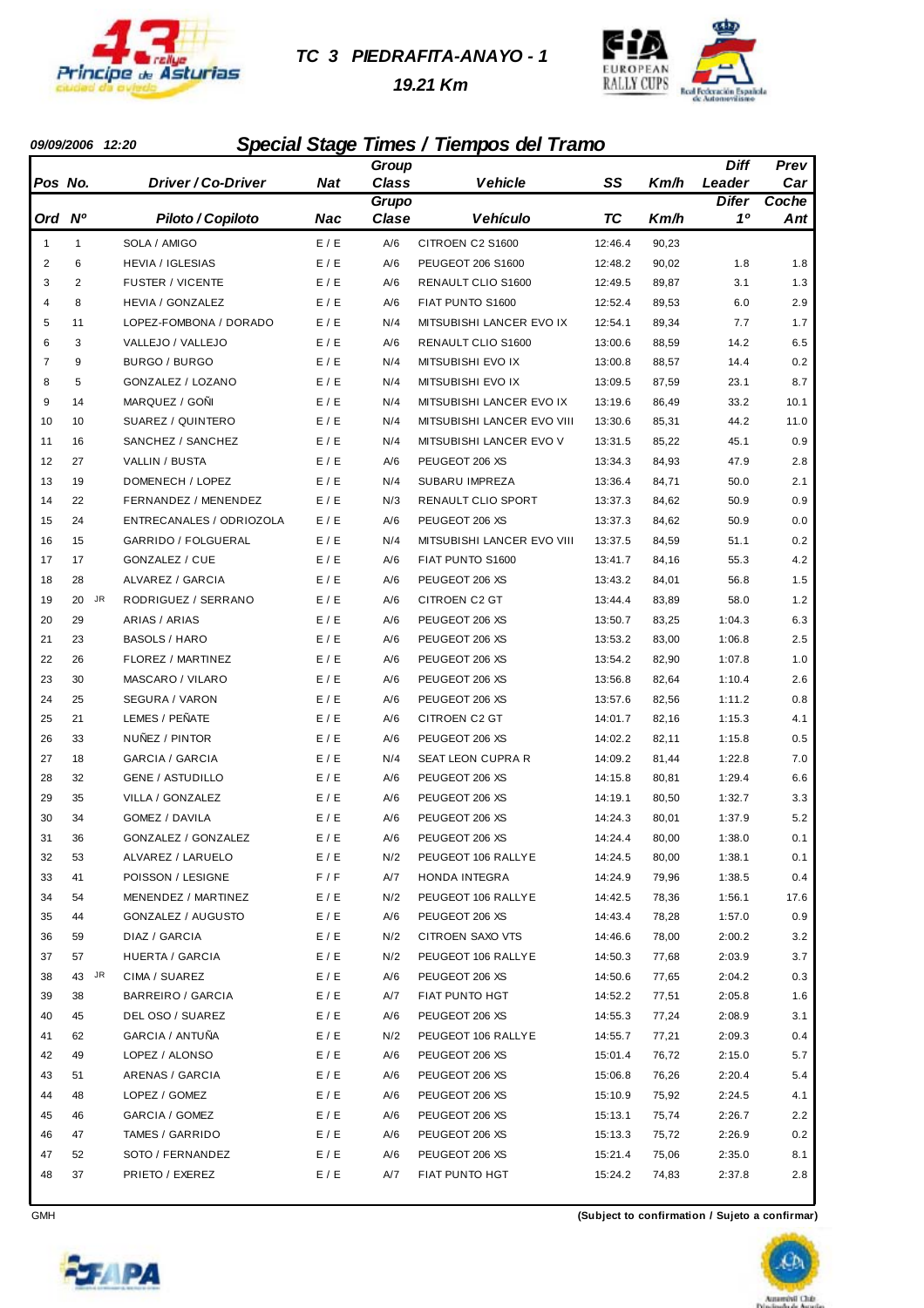

#### *TC 3 PIEDRAFITA-ANAYO - 1*

 *19.21 Km*



# *09/09/2006 12:20 Special Stage Times / Tiempos del Tramo*

|     |           |                                |            | Group          |                           |               |       | <b>Diff</b> | <b>Prev</b>  |
|-----|-----------|--------------------------------|------------|----------------|---------------------------|---------------|-------|-------------|--------------|
|     | Pos No.   | Driver / Co-Driver             | <b>Nat</b> | Class          | Vehicle                   | SS            | Km/h  | Leader      | Car          |
| Ord | <b>N°</b> | Piloto / Copiloto              | Nac        | Grupo<br>Clase | <b>Vehículo</b>           | ТC            | Km/h  | Difer<br>10 | Coche<br>Ant |
| 49  | 55        | CARRETE / FERNANDEZ            | E/E        | N/1            | PEUGEOT 106 RALLYE        | 15:24.5       | 74,80 | 2:38.1      | 0.3          |
| 50  | 63        | MARTINEZ / BERNARDEZ           | E / E      | N/1            | FIAT SEICENTO SPORT.      | 15:57.9       | 72,20 | 3:11.5      | 33.4         |
| 51  | 40        | SANTIRSO / ALVAREZ             | E/E        | A/7            | <b>RENAULT CLIO 16S</b>   | 16:06.1       | 71,58 | 3:19.7      | 8.2          |
| 52  | 31        | MEIRA / RODRIGUEZ              | E/E        | A/6            | PEUGEOT 206 XS            | 17:31.4       | 65,78 | 4:45.0      | 1:25.3       |
| 53  | 42        | ENTRECANALES / GARCIA          | E/E        | A/6            | PEUGEOT 206 XS            | 18:45.4       | 61,45 | 5:59.0      | 1:14.0       |
|     |           | <b>RETIREMENTS - RETIRADOS</b> |            |                |                           |               |       |             |              |
|     | 4         | RUEDA / ROZADA                 | E/E        | A/6            | <b>RENAULT CLIO S1600</b> | ABAND, ENLACE |       |             |              |
|     | 12        | MARTIN / BELLO                 | E/E        | A/6            | CITROEN C2 GT             | AVERIA        |       |             |              |
|     | 50        | SANCHEZ / MATEOS               | E/E        | A/6            | PEUGEOT 206 XS            | SALIDA CTRA.  |       |             |              |
|     | 56        | PALACIO / ALVAREZ              | E/E        | N/2            | CITROEN SAXO VTS          | AVERIA        |       |             |              |
|     | 61        | ANDRES / ANDRES                | E / E      | N/2            | <b>CITROEN SAXO VTS</b>   | SALIDA CTRA.  |       |             |              |





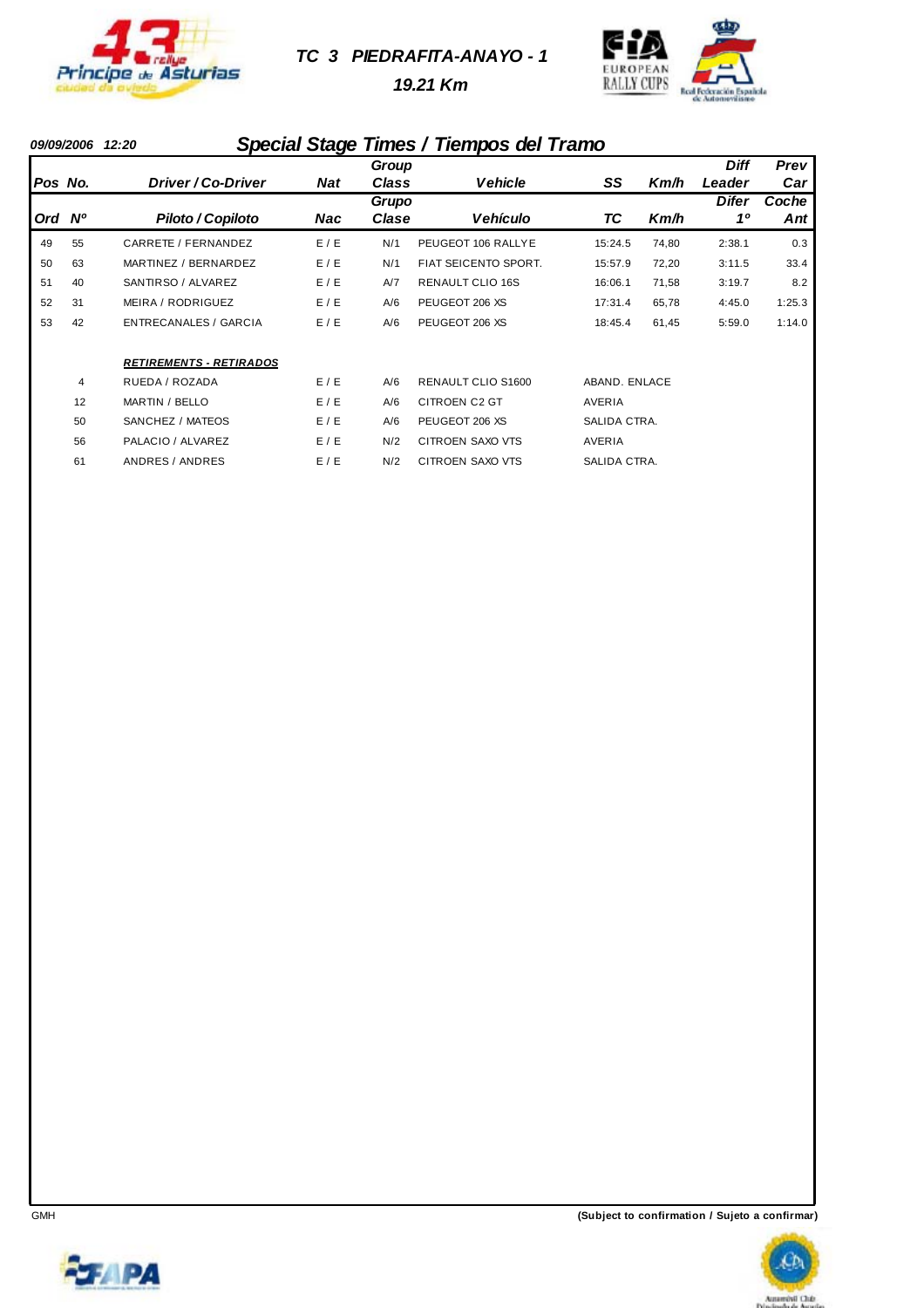

#### *TC 4 LA RASA - 2*

 *8.63 Km*



#### *09/09/2006 14:11 Special Stage Times / Tiempos del Tramo*

|                |                |                              |            | Group        |                            |        |       | Diff         | Prev  |
|----------------|----------------|------------------------------|------------|--------------|----------------------------|--------|-------|--------------|-------|
| Pos No.        |                | Driver / Co-Driver           | <b>Nat</b> | <b>Class</b> | Vehicle                    | SS     | Km/h  | Leader       | Car   |
|                |                |                              |            | Grupo        |                            |        |       | <b>Difer</b> | Coche |
| Ord Nº         |                | Piloto / Copiloto            | <b>Nac</b> | Clase        | <b>Vehículo</b>            | ТC     | Km/h  | 10           | Ant   |
| $\mathbf{1}$   | $\mathbf{1}$   | SOLA / AMIGO                 | E / E      | A/6          | CITROEN C2 S1600           | 5:52.6 | 88,11 |              |       |
| $\overline{2}$ | 6              | <b>HEVIA / IGLESIAS</b>      | E / E      | A/6          | PEUGEOT 206 S1600          | 5:53.1 | 87,99 | 0.5          | 0.5   |
| 3              | $\overline{2}$ | <b>FUSTER / VICENTE</b>      | E / E      | A/6          | RENAULT CLIO S1600         | 5:53.5 | 87,89 | 0.9          | 0.4   |
| 4              | 9              | BURGO / BURGO                | E/E        | N/4          | MITSUBISHI EVO IX          | 5:54.8 | 87,56 | 2.2          | 1.3   |
| 5              | 11             | LOPEZ-FOMBONA / DORADO       | E / E      | N/4          | MITSUBISHI LANCER EVO IX   | 5:55.7 | 87,34 | 3.1          | 0.9   |
| 6              | 3              | VALLEJO / VALLEJO            | E / E      | A/6          | RENAULT CLIO S1600         | 5:57.4 | 86,93 | 4.8          | 1.7   |
| 7              | 8              | <b>HEVIA / GONZALEZ</b>      | E / E      | A/6          | FIAT PUNTO S1600           | 5:57.6 | 86,88 | 5.0          | 0.2   |
| 8              | 14             | MARQUEZ / GONI               | E / E      | N/4          | MITSUBISHI LANCER EVO IX   | 5:59.5 | 86,42 | 6.9          | 1.9   |
| 9              | 5              | GONZALEZ / LOZANO            | E / E      | N/4          | MITSUBISHI EVO IX          | 6:02.1 | 85,80 | 9.5          | 2.6   |
| 10             | 16             | SANCHEZ / SANCHEZ            | E / E      | N/4          | MITSUBISHI LANCER EVO V    | 6:12.0 | 83,52 | 19.4         | 9.9   |
| 11             | JR<br>20       | RODRIGUEZ / SERRANO          | E / E      | A/6          | <b>CITROEN C2 GT</b>       | 6:12.6 | 83,38 | 20.0         | 0.6   |
| 12             | 15             | GARRIDO / FOLGUERAL          | E / E      | N/4          | MITSUBISHI LANCER EVO VIII | 6:14.9 | 82,87 | 22.3         | 2.3   |
| 13             | 19             | DOMENECH / LOPEZ             | E / E      | N/4          | <b>SUBARU IMPREZA</b>      | 6:15.2 | 82,80 | 22.6         | 0.3   |
| 14             | 24             | ENTRECANALES / ODRIOZOLA     | E / E      | A/6          | PEUGEOT 206 XS             | 6:15.4 | 82,76 | 22.8         | 0.2   |
| 15             | 27             | VALLIN / BUSTA               | E / E      | A/6          | PEUGEOT 206 XS             | 6:15.7 | 82,69 | 23.1         | 0.3   |
| 16             | 23             | <b>BASOLS / HARO</b>         | E / E      | A/6          | PEUGEOT 206 XS             | 6:20.0 | 81,76 | 27.4         | 4.3   |
| 17             | 10             | SUAREZ / QUINTERO            | E / E      | N/4          | MITSUBISHI LANCER EVO VIII | 6:20.2 | 81,71 | 27.6         | 0.2   |
| 18             | 26             | FLOREZ / MARTINEZ            | E / E      | A/6          | PEUGEOT 206 XS             | 6:20.4 | 81,67 | 27.8         | 0.2   |
| 19             | 29             | ARIAS / ARIAS                | E / E      | A/6          | PEUGEOT 206 XS             | 6:20.5 | 81,65 | 27.9         | 0.1   |
| 20             | 28             | ALVAREZ / GARCIA             | E / E      | A/6          | PEUGEOT 206 XS             | 6:21.4 | 81,46 | 28.8         | 0.9   |
| 21             | 22             | FERNANDEZ / MENENDEZ         | E / E      | N/3          | RENAULT CLIO SPORT         | 6:21.5 | 81,44 | 28.9         | 0.1   |
| 22             | 30             | MASCARO / VILARO             | E / E      | A/6          | PEUGEOT 206 XS             | 6:24.9 | 80,72 | 32.3         | 3.4   |
| 23             | 18             | <b>GARCIA / GARCIA</b>       | E / E      | N/4          | SEAT LEON CUPRA R          | 6:25.4 | 80,61 | 32.8         | 0.5   |
| 24             | 21             | LEMES / PEÑATE               | E / E      | A/6          | CITROEN C2 GT              | 6:25.4 | 80,61 | 32.8         | 0.0   |
| 25             | 25             | SEGURA / VARON               | E / E      | A/6          | PEUGEOT 206 XS             | 6:26.1 | 80,47 | 33.5         | 0.7   |
| 26             | 33             | NUÑEZ / PINTOR               | E / E      | A/6          | PEUGEOT 206 XS             | 6:28.3 | 80,01 | 35.7         | 2.2   |
| 27             | 35             | VILLA / GONZALEZ             | E / E      | A/6          | PEUGEOT 206 XS             | 6:31.9 | 79,28 | 39.3         | 3.6   |
| 28             | 31             | MEIRA / RODRIGUEZ            | E / E      | A/6          | PEUGEOT 206 XS             | 6:32.5 | 79,15 | 39.9         | 0.6   |
| 29             | 41             | POISSON / LESIGNE            | F/F        | A/7          | <b>HONDA INTEGRA</b>       | 6:41.6 | 77,36 | 49.0         | 9.1   |
| 30             | 42             | <b>ENTRECANALES / GARCIA</b> | E / E      | A/6          | PEUGEOT 206 XS             | 6:44.6 | 76,79 | 52.0         | 3.0   |
| 31             | 34             | GOMEZ / DAVILA               | E / E      | A/6          | PEUGEOT 206 XS             | 6:46.0 | 76,52 | 53.4         | 1.4   |
| 32             | 53             | ALVAREZ / LARUELO            | E / E      | N/2          | PEUGEOT 106 RALLYE         | 6:47.6 | 76,22 | 55.0         | 1.6   |
| 33             | 44             | GONZALEZ / AUGUSTO           | E / E      | A/6          | PEUGEOT 206 XS             | 6:47.7 | 76,20 | 55.1         | 0.1   |
| 34             | 43 JR          | CIMA / SUAREZ                | E / E      | A/6          | PEUGEOT 206 XS             | 6:50.3 | 75,72 | 57.7         | 2.6   |
| 35             | 36             | GONZALEZ / GONZALEZ          | E / E      | A/6          | PEUGEOT 206 XS             | 6:51.9 | 75,43 | 59.3         | 1.6   |
| 36             | 49             | LOPEZ / ALONSO               | E / E      | A/6          | PEUGEOT 206 XS             | 6:52.1 | 75,39 | 59.5         | 0.2   |
| 37             | 54             | MENENDEZ / MARTINEZ          | E / E      | N/2          | PEUGEOT 106 RALLYE         | 6:52.5 | 75,32 | 59.9         | 0.4   |
| 38             | 32             | <b>GENE / ASTUDILLO</b>      | E / E      | A/6          | PEUGEOT 206 XS             | 6:53.6 | 75,12 | 1:01.0       | 1.1   |
| 39             | 48             | LOPEZ / GOMEZ                | E / E      | A/6          | PEUGEOT 206 XS             | 6:54.7 | 74,92 | 1:02.1       | 1.1   |
| 40             | 59             | DIAZ / GARCIA                | E / E      | N/2          | CITROEN SAXO VTS           | 6:54.8 | 74,90 | 1:02.2       | 0.1   |
| 41             | 46             | GARCIA / GOMEZ               | E / E      | A/6          | PEUGEOT 206 XS             | 6:55.9 | 74,70 | 1:03.3       | 1.1   |
| 42             | 51             | ARENAS / GARCIA              | E / E      | A/6          | PEUGEOT 206 XS             | 6:56.4 | 74,61 | 1:03.8       | 0.5   |
| 43             | 52             | SOTO / FERNANDEZ             | E / E      | A/6          | PEUGEOT 206 XS             | 6:57.3 | 74,45 | 1:04.7       | 0.9   |
| 44             | 45             | DEL OSO / SUAREZ             | E / E      | A/6          | PEUGEOT 206 XS             | 6:58.0 | 74,33 | 1:05.4       | 0.7   |
| 45             | 38             | BARREIRO / GARCIA            | E/E        | A/7          | FIAT PUNTO HGT             | 7:01.9 | 73,64 | 1:09.3       | 3.9   |
| 46             | 47             | TAMES / GARRIDO              | E / E      | A/6          | PEUGEOT 206 XS             | 7:03.3 | 73,39 | 1:10.7       | 1.4   |
| 47             | 62             | GARCIA / ANTUÑA              | E / E      | N/2          | PEUGEOT 106 RALLYE         | 7:04.4 | 73,20 | 1:11.8       | 1.1   |
| 48             | 55             | CARRETE / FERNANDEZ          | E / E      | N/1          | PEUGEOT 106 RALLYE         | 7:05.4 | 73,03 | 1:12.8       | 1.0   |



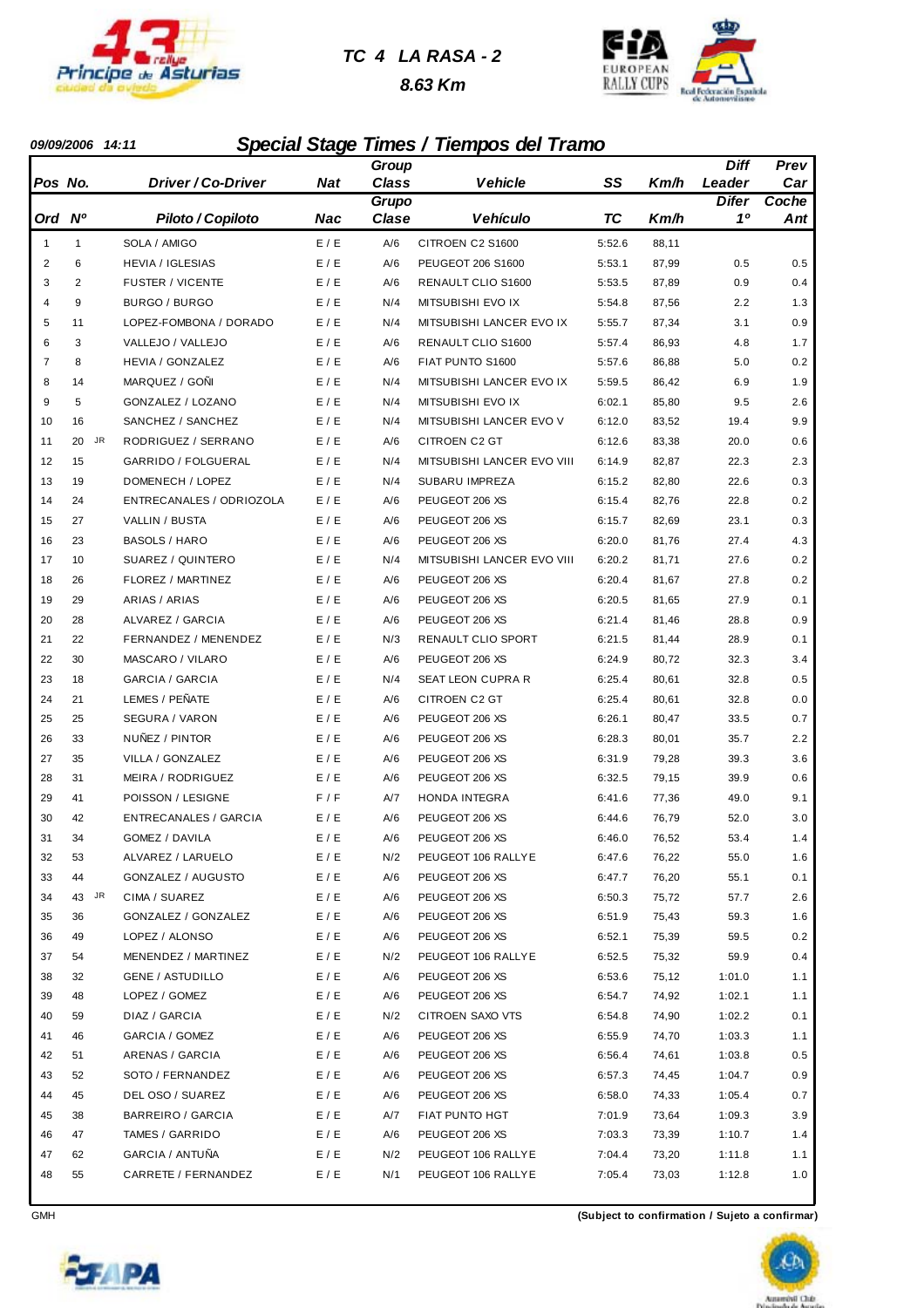

### *TC 4 LA RASA - 2*

 *8.63 Km*



#### *09/09/2006 14:11 Special Stage Times / Tiempos del Tramo*

|         |           |                                |            | Group |                         |               |       | <b>Diff</b>  | Prev  |
|---------|-----------|--------------------------------|------------|-------|-------------------------|---------------|-------|--------------|-------|
| Pos No. |           | Driver / Co-Driver             | <b>Nat</b> | Class | <b>Vehicle</b>          | SS            | Km/h  | Leader       | Car   |
|         |           |                                |            | Grupo |                         |               |       | <b>Difer</b> | Coche |
| Ord     | <b>N°</b> | Piloto / Copiloto              | Nac        | Clase | <b>Vehículo</b>         | ТC            | Km/h  | 10           | Ant   |
| 49      | 57        | <b>HUERTA / GARCIA</b>         | E/E        | N/2   | PEUGEOT 106 RALLYE      | 7:08.8        | 72.45 | 1:16.2       | 3.4   |
| 50      | 63        | MARTINEZ / BERNARDEZ           | E/E        | N/1   | FIAT SEICENTO SPORT.    | 7:12.8        | 71.78 | 1:20.2       | 4.0   |
| 51      | 37        | PRIETO / EXEREZ                | E/E        | A/7   | <b>FIAT PUNTO HGT</b>   | 7:28.9        | 69,21 | 1:36.3       | 16.1  |
|         |           | <b>RETIREMENTS - RETIRADOS</b> |            |       |                         |               |       |              |       |
|         | 17        | GONZALEZ / CUE                 | E/E        | A/6   | FIAT PUNTO S1600        | AVERIA        |       |              |       |
|         | 40        | SANTIRSO / ALVAREZ             | E/E        | A/7   | <b>RENAULT CLIO 16S</b> | <b>AVERIA</b> |       |              |       |



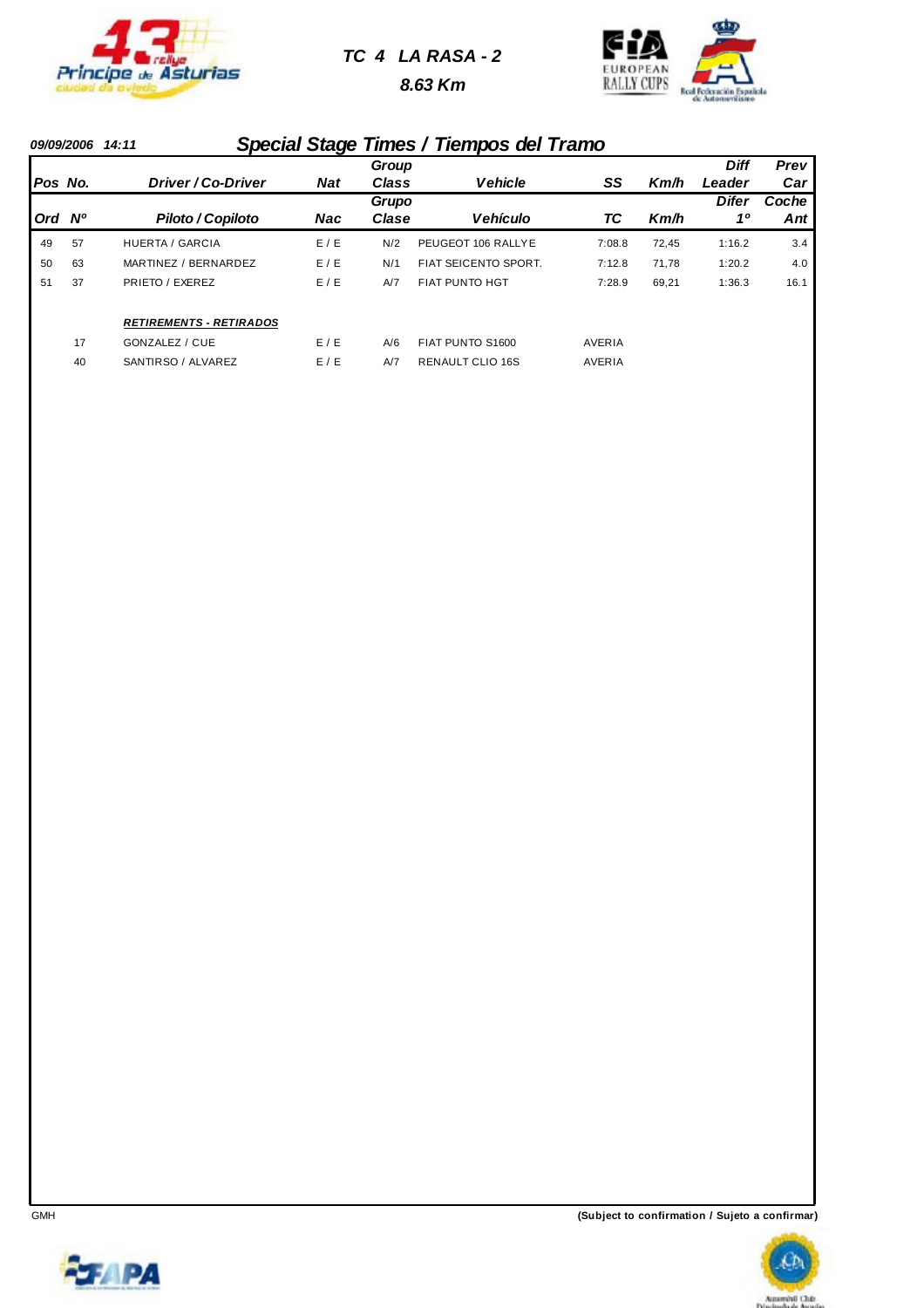

#### *TC 5 ORIZON - 2*

#### *14.71 Km*



#### *09/09/2006 14:44 Special Stage Times / Tiempos del Tramo*

|                |                |                              |            | Group        |                            |           |       | Diff         | Prev  |
|----------------|----------------|------------------------------|------------|--------------|----------------------------|-----------|-------|--------------|-------|
| Pos No.        |                | Driver / Co-Driver           | Nat        | <b>Class</b> | Vehicle                    | SS        | Km/h  | Leader       | Car   |
|                |                |                              |            | Grupo        |                            |           |       | <b>Difer</b> | Coche |
| Ord Nº         |                | Piloto / Copiloto            | <b>Nac</b> | Clase        | <b>Vehículo</b>            | <b>TC</b> | Km/h  | 10           | Ant   |
| $\mathbf{1}$   | 6              | <b>HEVIA / IGLESIAS</b>      | E / E      | A/6          | PEUGEOT 206 S1600          | 9:03.7    | 97,40 |              |       |
| $\overline{2}$ | $\mathbf{1}$   | SOLA / AMIGO                 | E / E      | A/6          | CITROEN C2 S1600           | 9:04.9    | 97,18 | 1.2          | 1.2   |
| 3              | $\overline{2}$ | <b>FUSTER / VICENTE</b>      | E / E      | A/6          | RENAULT CLIO S1600         | 9:05.3    | 97,11 | 1.6          | 0.4   |
| $\overline{4}$ | 3              | VALLEJO / VALLEJO            | E / E      | A/6          | RENAULT CLIO S1600         | 9:09.8    | 96,32 | 6.1          | 4.5   |
| 5              | 8              | HEVIA / GONZALEZ             | E / E      | A/6          | FIAT PUNTO S1600           | 9:10.6    | 96,18 | 6.9          | 0.8   |
| 6              | 11             | LOPEZ-FOMBONA / DORADO       | E / E      | N/4          | MITSUBISHI LANCER EVO IX   | 9:11.2    | 96,07 | 7.5          | 0.6   |
| $\overline{7}$ | 9              | BURGO / BURGO                | E / E      | N/4          | MITSUBISHI EVO IX          | 9:16.5    | 95,16 | 12.8         | 5.3   |
| 8              | 14             | MARQUEZ / GONI               | E / E      | N/4          | MITSUBISHI LANCER EVO IX   | 9:24.4    | 93,83 | 20.7         | 7.9   |
| 9              | 5              | GONZALEZ / LOZANO            | E / E      | N/4          | MITSUBISHI EVO IX          | 9:25.5    | 93,64 | 21.8         | 1.1   |
| 10             | 27             | VALLIN / BUSTA               | E / E      | A/6          | PEUGEOT 206 XS             | 9:34.5    | 92,18 | 30.8         | 9.0   |
| 11             | 16             | SANCHEZ / SANCHEZ            | E / E      | N/4          | MITSUBISHI LANCER EVO V    | 9:36.1    | 91,92 | 32.4         | 1.6   |
| 12             | JR<br>20       | RODRIGUEZ / SERRANO          | E / E      | A/6          | <b>CITROEN C2 GT</b>       | 9:37.1    | 91,76 | 33.4         | 1.0   |
| 13             | 10             | SUAREZ / QUINTERO            | E / E      | N/4          | MITSUBISHI LANCER EVO VIII | 9:39.2    | 91,43 | 35.5         | 2.1   |
| 14             | 19             | DOMENECH / LOPEZ             | E / E      | N/4          | SUBARU IMPREZA             | 9:40.6    | 91,21 | 36.9         | 1.4   |
| 15             | 15             | GARRIDO / FOLGUERAL          | E / E      | N/4          | MITSUBISHI LANCER EVO VIII | 9:43.4    | 90,77 | 39.7         | 2.8   |
| 16             | 22             | FERNANDEZ / MENENDEZ         | E / E      | N/3          | RENAULT CLIO SPORT         | 9:43.7    | 90,72 | 40.0         | 0.3   |
| 17             | 28             | ALVAREZ / GARCIA             | E / E      | A/6          | PEUGEOT 206 XS             | 9:44.1    | 90,66 | 40.4         | 0.4   |
| 18             | 29             | ARIAS / ARIAS                | E / E      | A/6          | PEUGEOT 206 XS             | 9:45.8    | 90,40 | 42.1         | 1.7   |
| 19             | 23             | <b>BASOLS / HARO</b>         | E / E      | A/6          | PEUGEOT 206 XS             | 9:46.7    | 90,26 | 43.0         | 0.9   |
| 20             | 26             | FLOREZ / MARTINEZ            | E / E      | A/6          | PEUGEOT 206 XS             | 9:49.7    | 89,80 | 46.0         | 3.0   |
| 21             | 30             | MASCARO / VILARO             | E / E      | A/6          | PEUGEOT 206 XS             | 9:57.0    | 88,70 | 53.3         | 7.3   |
| 22             | 18             | GARCIA / GARCIA              | E / E      | N/4          | SEAT LEON CUPRA R          | 9:59.1    | 88,39 | 55.4         | 2.1   |
| 23             | 25             | SEGURA / VARON               | E / E      | A/6          | PEUGEOT 206 XS             | 10:06.5   | 87,31 | 1:02.8       | 7.4   |
| 24             | 21             | LEMES / PEÑATE               | E / E      | A/6          | CITROEN C2 GT              | 10:08.3   | 87,06 | 1:04.6       | 1.8   |
| 25             | 35             | VILLA / GONZALEZ             | E / E      | A/6          | PEUGEOT 206 XS             | 10:13.2   | 86,36 | 1:09.5       | 4.9   |
| 26             | 31             | MEIRA / RODRIGUEZ            | E / E      | A/6          | PEUGEOT 206 XS             | 10:15.7   | 86,01 | 1:12.0       | 2.5   |
| 27             | 33             | NUÑEZ / PINTOR               | E / E      | A/6          | PEUGEOT 206 XS             | 10:16.6   | 85,88 | 1:12.9       | 0.9   |
| 28             | 32             | <b>GENE / ASTUDILLO</b>      | E / E      | A/6          | PEUGEOT 206 XS             | 10:18.8   | 85,58 | 1:15.1       | 2.2   |
| 29             | 34             | GOMEZ / DAVILA               | E / E      | A/6          | PEUGEOT 206 XS             | 10:20.2   | 85,39 | 1:16.5       | 1.4   |
| 30             | 53             | ALVAREZ / LARUELO            | E / E      | N/2          | PEUGEOT 106 RALLYE         | 10:20.2   | 85,39 | 1:16.5       | 0.0   |
| 31             | 41             | POISSON / LESIGNE            | F / F      | A/7          | <b>HONDA INTEGRA</b>       | 10:28.3   | 84,28 | 1:24.6       | 8.1   |
| 32             | 36             | GONZALEZ / GONZALEZ          | E / E      | A/6          | PEUGEOT 206 XS             | 10:29.8   | 84,08 | 1:26.1       | 1.5   |
| 33             | 42             | <b>ENTRECANALES / GARCIA</b> | E/E        | A/6          | PEUGEOT 206 XS             | 10:33.1   | 83,65 | 1:29.4       | 3.3   |
| 34             | 44             | GONZALEZ / AUGUSTO           | E / E      | A/6          | PEUGEOT 206 XS             | 10:34.9   | 83,41 | 1:31.2       | 1.8   |
| 35             | 49             | LOPEZ / ALONSO               | E / E      | A/6          | PEUGEOT 206 XS             | 10:43.1   | 82,34 | 1:39.4       | 8.2   |
| 36             | 48             | LOPEZ / GOMEZ                | E / E      | A/6          | PEUGEOT 206 XS             | 10:44.9   | 82,12 | 1:41.2       | 1.8   |
| 37             | JR<br>43       | CIMA / SUAREZ                | E/E        | A/6          | PEUGEOT 206 XS             | 10:45.7   | 82,01 | 1:42.0       | 0.8   |
| 38             | 54             | MENENDEZ / MARTINEZ          | E/E        | N/2          | PEUGEOT 106 RALLYE         | 10:47.1   | 81,84 | 1:43.4       | 1.4   |
| 39             | 51             | ARENAS / GARCIA              | E / E      | A/6          | PEUGEOT 206 XS             | 10:48.7   | 81,63 | 1:45.0       | 1.6   |
| 40             | 46             | GARCIA / GOMEZ               | E / E      | A/6          | PEUGEOT 206 XS             | 10:53.9   | 80,98 | 1:50.2       | 5.2   |
| 41             | 45             | DEL OSO / SUAREZ             | E / E      | A/6          | PEUGEOT 206 XS             | 10:54.6   | 80,90 | 1:50.9       | 0.7   |
| 42             | 38             | <b>BARREIRO / GARCIA</b>     | E / E      | A/7          | FIAT PUNTO HGT             | 10:56.3   | 80,69 | 1:52.6       | 1.7   |
| 43             | 47             | TAMES / GARRIDO              | E/E        | A/6          | PEUGEOT 206 XS             | 10:57.2   | 80,58 | 1:53.5       | 0.9   |
| 44             | 59             | DIAZ / GARCIA                | E/E        | N/2          | CITROEN SAXO VTS           | 11:04.6   | 79,68 | 2:00.9       | 7.4   |
| 45             | 62             | GARCIA / ANTUÑA              | E/E        | N/2          | PEUGEOT 106 RALLYE         | 11:08.5   | 79,22 | 2:04.8       | 3.9   |
| 46             | 55             | CARRETE / FERNANDEZ          | E/E        | N/1          | PEUGEOT 106 RALLYE         | 11:10.0   | 79,04 | 2:06.3       | 1.5   |
| 47             | 57             | HUERTA / GARCIA              | E/E        | N/2          | PEUGEOT 106 RALLYE         | 11:11.4   | 78,87 | 2:07.7       | 1.4   |
| 48             | 63             | MARTINEZ / BERNARDEZ         | E/E        | N/1          | FIAT SEICENTO SPORT.       | 11:13.9   | 78,58 | 2:10.2       | 2.5   |



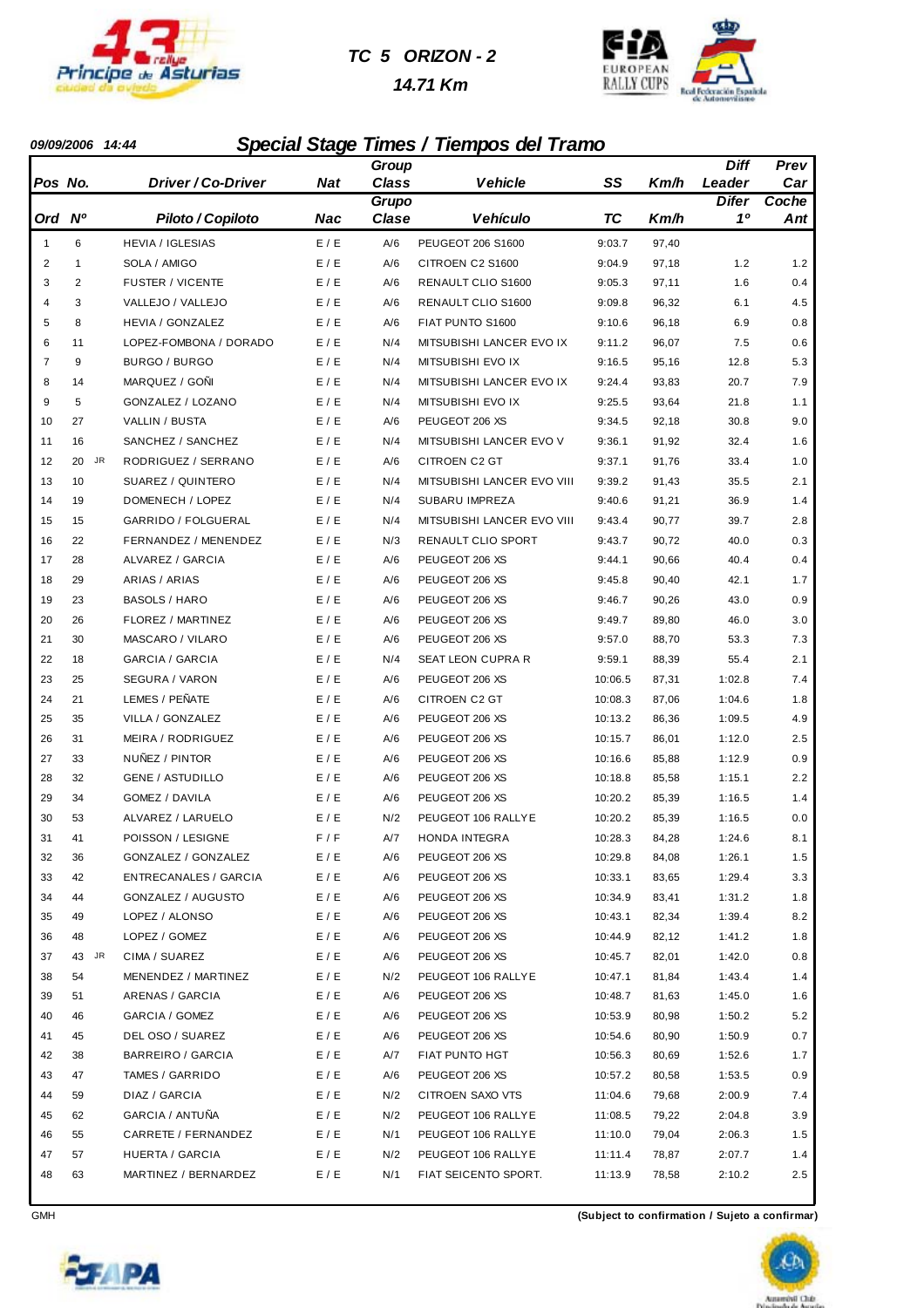

#### *TC 5 ORIZON - 2*

 *14.71 Km*



#### *09/09/2006 14:44 Special Stage Times / Tiempos del Tramo*

| Pos No. |    | Driver / Co-Driver                                         | <b>Nat</b> | Group<br><b>Class</b> | <b>Vehicle</b>        | SS           | Km/h  | <b>Diff</b><br>Leader | Prev<br>Car  |
|---------|----|------------------------------------------------------------|------------|-----------------------|-----------------------|--------------|-------|-----------------------|--------------|
| Ord Nº  |    | <b>Piloto / Copiloto</b>                                   | Nac        | Grupo<br>Clase        | <b>Vehículo</b>       | ТC           | Km/h  | Difer<br>10           | Coche<br>Ant |
| 49      | 52 | SOTO / FERNANDEZ                                           | E / E      | A/6                   | PEUGEOT 206 XS        | 11:15.7      | 78.37 | 2:12.0                | 1.8          |
| 50      | 37 | PRIETO / EXEREZ                                            | E/E        | A/7                   | <b>FIAT PUNTO HGT</b> | 11:51.9      | 74.39 | 2:48.2                | 36.2         |
|         | 24 | <b>RETIREMENTS - RETIRADOS</b><br>ENTRECANALES / ODRIOZOLA | E/E        | A/6                   | PEUGEOT 206 XS        | SALIDA CTRA. |       |                       |              |

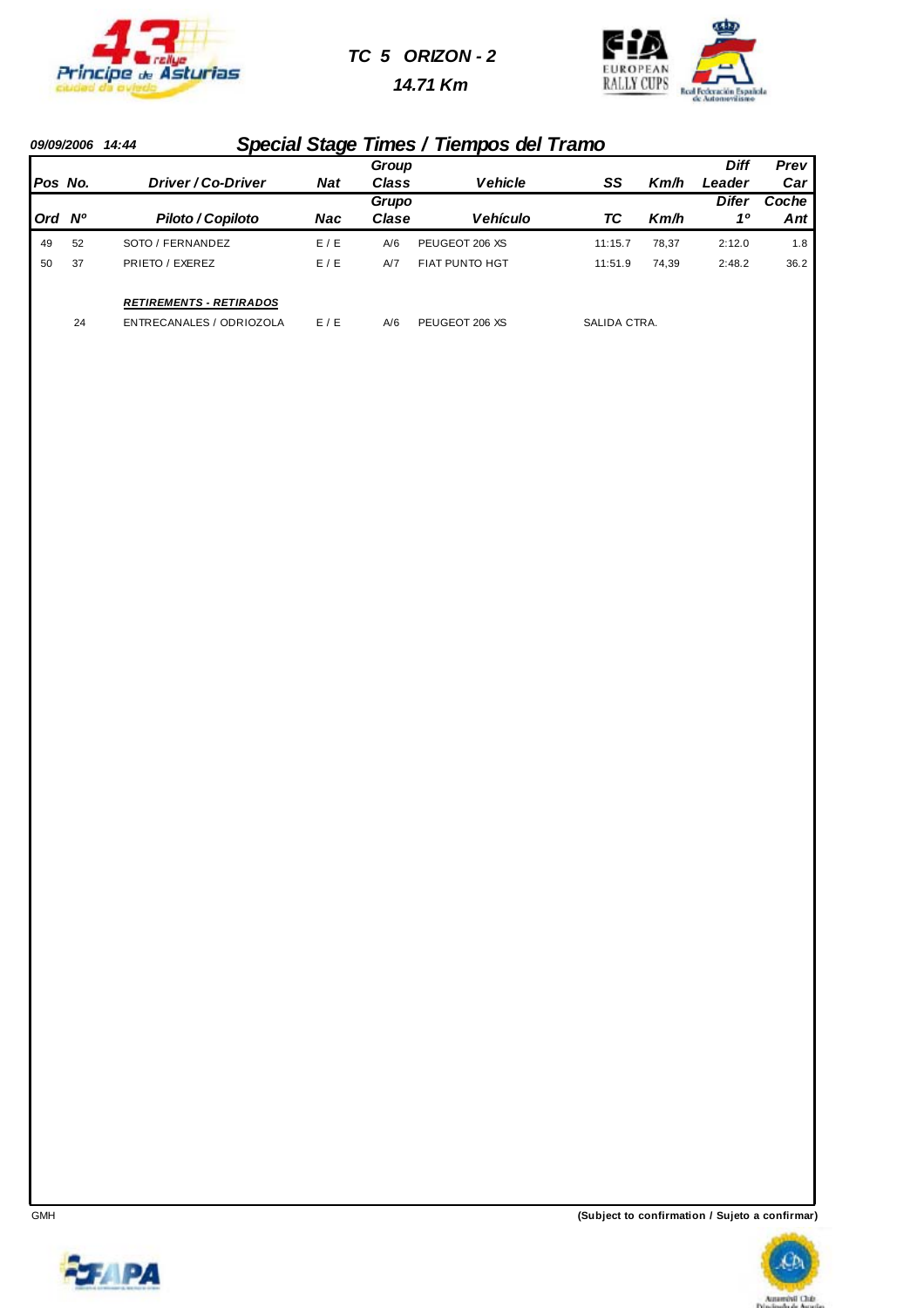

#### *TC 6 PIEDRAFITA-ANAYO - 2*

 *19.21 Km*



#### *09/09/2006 15:43 Special Stage Times / Tiempos del Tramo*

|                |                |                         |       | Group        |                            |           |       | <b>Diff</b>  | Prev   |
|----------------|----------------|-------------------------|-------|--------------|----------------------------|-----------|-------|--------------|--------|
| Pos No.        |                | Driver / Co-Driver      | Nat   | <b>Class</b> | Vehicle                    | SS        | Km/h  | Leader       | Car    |
|                |                |                         |       | Grupo        |                            |           |       | <b>Difer</b> | Coche  |
| Ord            | N <sup>o</sup> | Piloto / Copiloto       | Nac   | Clase        | Vehículo                   | <b>TC</b> | Km/h  | 10           | Ant    |
| $\mathbf{1}$   | $\mathbf{1}$   | SOLA / AMIGO            | E / E | A/6          | CITROEN C2 S1600           | 12:41.3   | 90,84 |              |        |
| 2              | 6              | <b>HEVIA / IGLESIAS</b> | E / E | A/6          | PEUGEOT 206 S1600          | 12:44.9   | 90,41 | 3.6          | 3.6    |
| 3              | $\overline{2}$ | <b>FUSTER / VICENTE</b> | E / E | A/6          | RENAULT CLIO S1600         | 12:45.4   | 90,35 | 4.1          | 0.5    |
| 4              | 11             | LOPEZ-FOMBONA / DORADO  | E / E | N/4          | MITSUBISHI LANCER EVO IX   | 12:51.9   | 89,59 | 10.6         | 6.5    |
| 5              | 8              | <b>HEVIA / GONZALEZ</b> | E / E | A/6          | FIAT PUNTO S1600           | 12:52.9   | 89,48 | 11.6         | 1.0    |
| 6              | 3              | VALLEJO / VALLEJO       | E / E | A/6          | RENAULT CLIO S1600         | 12:55.6   | 89,16 | 14.3         | 2.7    |
| $\overline{7}$ | 9              | BURGO / BURGO           | E / E | N/4          | MITSUBISHI EVO IX          | 13:00.4   | 88,62 | 19.1         | 4.8    |
| 8              | 5              | GONZALEZ / LOZANO       | E / E | N/4          | MITSUBISHI EVO IX          | 13:06.5   | 87,93 | 25.2         | 6.1    |
| 9              | 14             | MARQUEZ / GONI          | E / E | N/4          | MITSUBISHI LANCER EVO IX   | 13:18.9   | 86,56 | 37.6         | 12.4   |
| 10             | 10             | SUAREZ / QUINTERO       | E / E | N/4          | MITSUBISHI LANCER EVO VIII | 13:25.1   | 85,90 | 43.8         | 6.2    |
| 11             | 19             | DOMENECH / LOPEZ        | E / E | N/4          | SUBARU IMPREZA             | 13:28.8   | 85,50 | 47.5         | 3.7    |
| 12             | 15             | GARRIDO / FOLGUERAL     | E / E | N/4          | MITSUBISHI LANCER EVO VIII | 13:30.9   | 85,28 | 49.6         | 2.1    |
| 13             | 22             | FERNANDEZ / MENENDEZ    | E / E | N/3          | RENAULT CLIO SPORT         | 13:34.3   | 84,93 | 53.0         | 3.4    |
| 14             | 16             | SANCHEZ / SANCHEZ       | E / E | N/4          | MITSUBISHI LANCER EVO V    | 13:34.6   | 84,90 | 53.3         | 0.3    |
| 15             | 27             | VALLIN / BUSTA          | E / E | A/6          | PEUGEOT 206 XS             | 13:34.8   | 84,87 | 53.5         | 0.2    |
| 16             | 28             | <b>ALVAREZ / GARCIA</b> | E / E | A/6          | PEUGEOT 206 XS             | 13:39.6   | 84,38 | 58.3         | 4.8    |
| 17             | 23             | <b>BASOLS / HARO</b>    | E / E | A/6          | PEUGEOT 206 XS             | 13:44.1   | 83,92 | 1:02.8       | 4.5    |
| 18             | 30             | MASCARO / VILARO        | E / E | A/6          | PEUGEOT 206 XS             | 13:50.4   | 83,28 | 1:09.1       | 6.3    |
| 19             | 29             | ARIAS / ARIAS           | E / E | A/6          | PEUGEOT 206 XS             | 13:53.0   | 83,02 | 1:11.7       | 2.6    |
| 20             | 26             | FLOREZ / MARTINEZ       | E / E | A/6          | PEUGEOT 206 XS             | 13:54.4   | 82,88 | 1:13.1       | 1.4    |
| 21             | 25             | SEGURA / VARON          | E / E | A/6          | PEUGEOT 206 XS             | 13:54.7   | 82,85 | 1:13.4       | 0.3    |
| 22             | 32             | <b>GENE / ASTUDILLO</b> | E / E | A/6          | PEUGEOT 206 XS             | 13:56.2   | 82,70 | 1:14.9       | 1.5    |
| 23             | JR<br>20       | RODRIGUEZ / SERRANO     | E / E | A/6          | CITROEN C2 GT              | 13:59.6   | 82,37 | 1:18.3       | 3.4    |
| 24             | 33             | NUÑEZ / PINTOR          | E / E | A/6          | PEUGEOT 206 XS             | 14:06.6   | 81,69 | 1:25.3       | 7.0    |
| 25             | 18             | <b>GARCIA / GARCIA</b>  | E / E | N/4          | SEAT LEON CUPRA R          | 14:08.0   | 81,55 | 1:26.7       | 1.4    |
| 26             | 34             | GOMEZ / DAVILA          | E / E | A/6          | PEUGEOT 206 XS             | 14:13.2   | 81,05 | 1:31.9       | 5.2    |
| 27             | 35             | VILLA / GONZALEZ        | E / E | A/6          | PEUGEOT 206 XS             | 14:15.1   | 80,87 | 1:33.8       | 1.9    |
| 28             | 31             | MEIRA / RODRIGUEZ       | E / E | A/6          | PEUGEOT 206 XS             | 14:20.1   | 80,40 | 1:38.8       | 5.0    |
| 29             | 36             | GONZALEZ / GONZALEZ     | E / E | A/6          | PEUGEOT 206 XS             | 14:26.8   | 79,78 | 1:45.5       | 6.7    |
| 30             | 53             | ALVAREZ / LARUELO       | E / E | N/2          | PEUGEOT 106 RALLYE         | 14:33.5   | 79,17 | 1:52.2       | 6.7    |
| 31             | 41             | POISSON / LESIGNE       | F/F   | A/7          | HONDA INTEGRA              | 14:39.8   | 78,60 | 1:58.5       | 6.3    |
| 32             | 54             | MENENDEZ / MARTINEZ     | E / E | N/2          | PEUGEOT 106 RALLYE         | 14:46.4   | 78,02 | 2:05.1       | 6.6    |
| 33             | 44             | GONZALEZ / AUGUSTO      | E / E | A/6          | PEUGEOT 206 XS             | 14:47.8   | 77,90 | 2:06.5       | 1.4    |
| 34             | 59             | DIAZ / GARCIA           | E / E | N/2          | CITROEN SAXO VTS           | 14:49.8   | 77,72 | 2:08.5       | 2.0    |
| 35             | 21             | LEMES / PEÑATE          | E / E | A/6          | CITROEN C2 GT              | 14:51.7   | 77,56 | 2:10.4       | 1.9    |
| 36             | 43<br>JR       | CIMA / SUAREZ           | E / E | A/6          | PEUGEOT 206 XS             | 14:52.8   | 77,46 | 2:11.5       | 1.1    |
| 37             | 62             | GARCIA / ANTUÑA         | E / E | N/2          | PEUGEOT 106 RALLYE         | 14:54.1   | 77,35 | 2:12.8       | 1.3    |
| 38             | 38             | BARREIRO / GARCIA       | E / E | A/7          | FIAT PUNTO HGT             | 14:54.8   | 77,29 | 2:13.5       | 0.7    |
| 39             | 48             | LOPEZ / GOMEZ           | E / E | A/6          | PEUGEOT 206 XS             | 15:00.7   | 76,78 | 2:19.4       | 5.9    |
| 40             | 57             | HUERTA / GARCIA         | E / E | N/2          | PEUGEOT 106 RALLYE         | 15:01.1   | 76,75 | 2:19.8       | 0.4    |
| 41             | 46             | GARCIA / GOMEZ          | E / E | A/6          | PEUGEOT 206 XS             | 15:02.1   | 76,66 | 2:20.8       | 1.0    |
| 42             | 51             | ARENAS / GARCIA         | E/E   | A/6          | PEUGEOT 206 XS             | 15:08.0   | 76,16 | 2:26.7       | 5.9    |
| 43             | 52             | SOTO / FERNANDEZ        | E/E   | A/6          | PEUGEOT 206 XS             | 15:18.3   | 75,31 | 2:37.0       | 10.3   |
| 44             | 47             | TAMES / GARRIDO         | E/E   | A/6          | PEUGEOT 206 XS             | 15:25.7   | 74,71 | 2:44.4       | 7.4    |
| 45             | 63             | MARTINEZ / BERNARDEZ    | E / E | N/1          | FIAT SEICENTO SPORT.       | 15:34.8   | 73,98 | 2:53.5       | 9.1    |
| 46             | 37             | PRIETO / EXEREZ         | E / E | A/7          | FIAT PUNTO HGT             | 15:41.1   | 73,48 | 2:59.8       | 6.3    |
| 47             | 49             | LOPEZ / ALONSO          | E / E | A/6          | PEUGEOT 206 XS             | 21:16.8   | 54,16 | 8:35.5       | 5:35.7 |



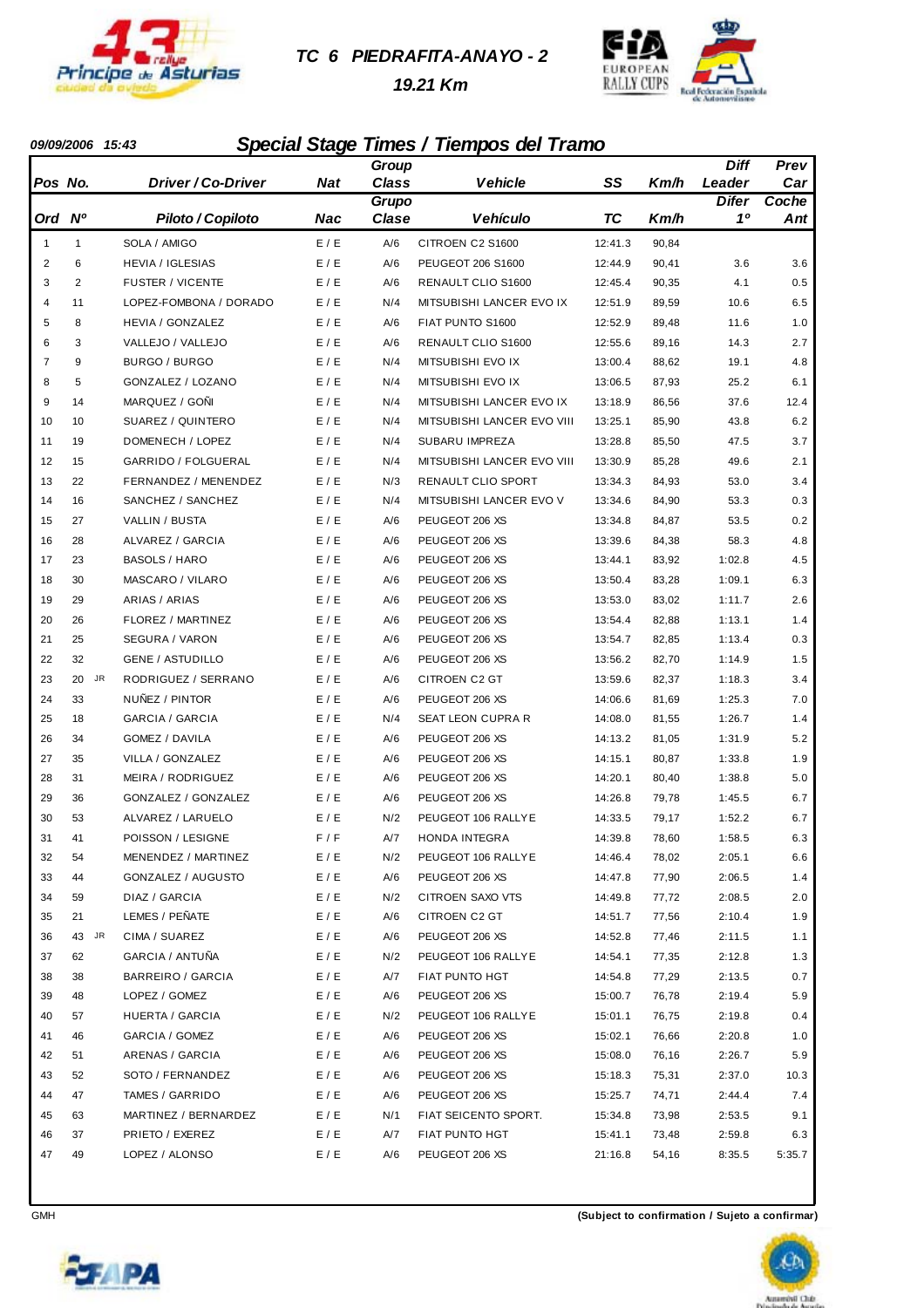

*TC 6 PIEDRAFITA-ANAYO - 2*

 *19.21 Km*



#### *09/09/2006 15:43 Special Stage Times / Tiempos del Tramo*

|         |    |                                |            | Group |                    |              |      | Diff   | Prev  |
|---------|----|--------------------------------|------------|-------|--------------------|--------------|------|--------|-------|
| Pos No. |    | Driver / Co-Driver             | <b>Nat</b> | Class | <b>Vehicle</b>     | SS           | Km/h | Leader | Car   |
|         |    |                                |            | Grupo |                    |              |      | Difer  | Coche |
| Ord Nº  |    | Piloto / Copiloto              | Nac        | Clase | Vehículo           | ТC           | Km/h | 10     | Ant   |
|         |    | <b>RETIREMENTS - RETIRADOS</b> |            |       |                    |              |      |        |       |
|         | 42 | <b>ENTRECANALES / GARCIA</b>   | E/E        | A/6   | PEUGEOT 206 XS     | SALIDA CTRA. |      |        |       |
|         | 45 | DEL OSO / SUAREZ               | E/E        | A/6   | PEUGEOT 206 XS     | SALIDA CTRA. |      |        |       |
|         | 55 | CARRETE / FERNANDEZ            | E/E        | N/1   | PEUGEOT 106 RALLYE | AVERIA       |      |        |       |



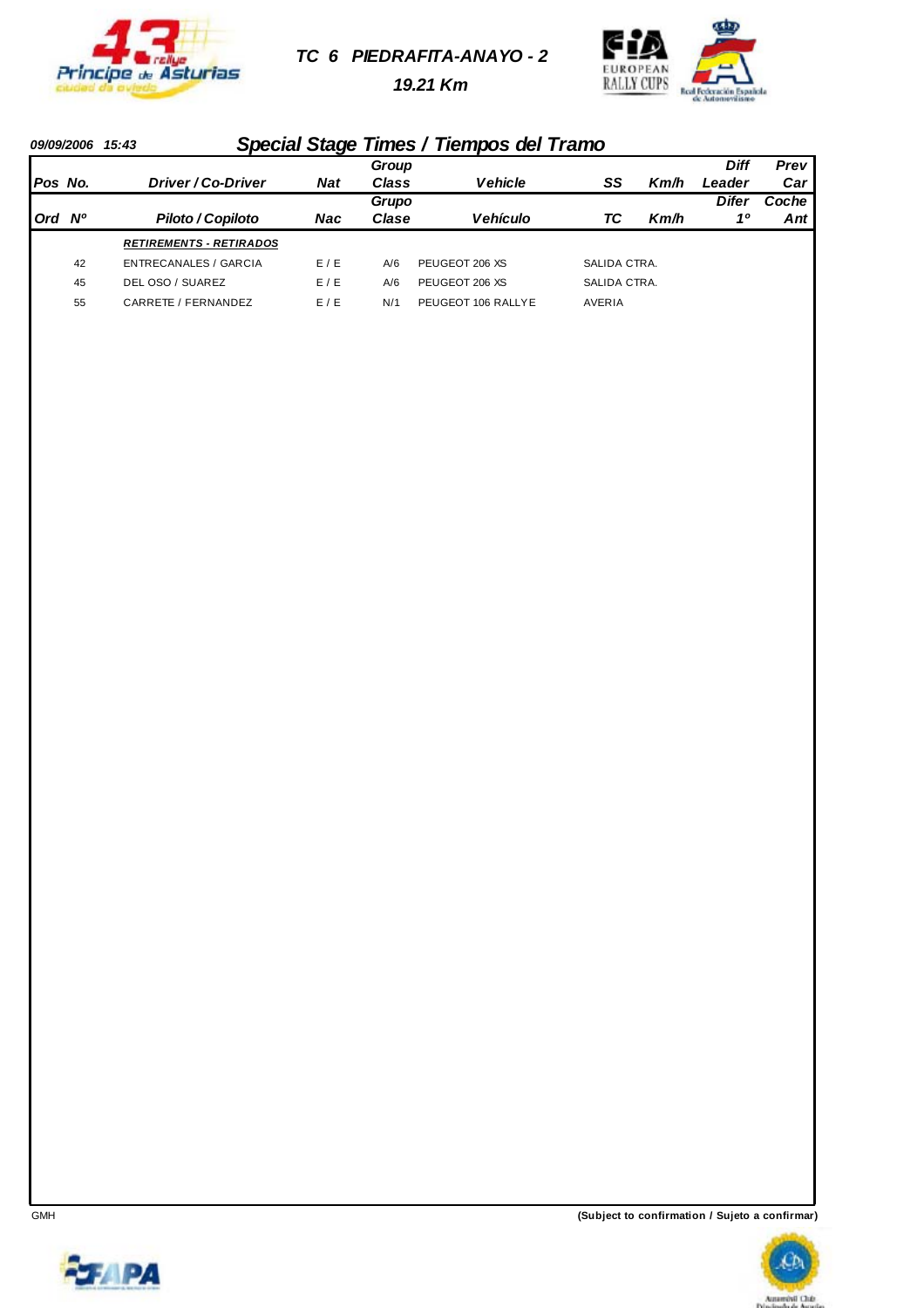

*09/09/06* 

*Progressive Overall Results Clasificación General*



#### *After Stage / Después del TC 6 PIEDRAFITA-ANAYO - 2*

|                |                | <b>Driver</b>                     |            | Grp    | Grp<br>C/s                       |                                      |           |       | <b>Total</b>  | <b>Diff</b>  | <b>Diff</b><br>Prev |
|----------------|----------------|-----------------------------------|------------|--------|----------------------------------|--------------------------------------|-----------|-------|---------------|--------------|---------------------|
| Pos No.        |                | <b>Co-Driver</b>                  | <b>Nat</b> | CIs    | Pos                              | <b>Vehicle</b>                       | SS        | Penal | <b>Time</b>   | Leader       | Car                 |
|                |                | <b>Piloto</b>                     |            | Gr     | G/C                              |                                      |           |       | <b>Tiempo</b> | <b>Difer</b> | Dif<br>Coche        |
| Ord            | N <sup>o</sup> | Copiloto                          | Nac        | C1     | Pos                              | <b>Vehículo</b>                      | <b>TC</b> | Penal | <b>Total</b>  | 10           | $\mathbf{Ant}$      |
| $\mathbf{1}$   | 1              | <b>SOLA</b><br>AMIGO              | Ε<br>Е     | Α<br>6 | $\mathbf{1}$<br>$\mathbf{1}$     | <b>CITROEN</b><br>C2 S1600           | 55:37.1   |       | 55:37.1       |              |                     |
| $\overline{2}$ | $\overline{2}$ | <b>FUSTER</b><br><b>VICENTE</b>   | E<br>Е     | Α<br>6 | 2<br>$\overline{2}$              | <b>RENAULT</b><br><b>CLIO S1600</b>  | 55:41.5   |       | 55:41.5       | 4.4          | 4.4                 |
| 3              | 6              | <b>HEVIA</b><br><b>IGLESIAS</b>   | Е<br>E     | Α<br>6 | 3<br>3                           | <b>PEUGEOT</b><br>206 S1600          | 55:44.4   |       | 55:44.4       | 7.3          | 2.9                 |
| 4              | 11             | LOPEZ-FOMBONA<br><b>DORADO</b>    | Ε<br>E     | N<br>4 | $\mathbf{1}$<br>$\mathbf{1}$     | <b>MITSUBISHI</b><br>LANCER EVO IX   | 56:03.9   |       | 56:03.9       | 26.8         | 19.5                |
| 5              | 8              | <b>HEVIA</b><br>GONZALEZ          | Е<br>Е     | Α<br>6 | $\overline{4}$<br>4              | <b>FIAT</b><br><b>PUNTO S1600</b>    | 56:08.9   |       | 56:08.9       | 31.8         | 5.0                 |
| 6              | 9              | <b>BURGO</b><br><b>BURGO</b>      | E<br>E     | N<br>4 | $\overline{2}$<br>$\overline{2}$ | <b>MITSUBISHI</b><br>EVO IX          | 56:37.0   |       | 56:37.0       | 59.9         | 28.1                |
| $\overline{7}$ | 5              | GONZALEZ<br>LOZANO                | Е<br>E     | N<br>4 | 3<br>3                           | <b>MITSUBISHI</b><br>EVO IX          | 57:13.1   |       | 57:13.1       | 1:36.0       | 36.1                |
| 8              | 14             | <b>MARQUEZ</b><br><b>GOÑI</b>     | Ε<br>Е     | N<br>4 | $\overline{4}$<br>4              | <b>MITSUBISHI</b><br>LANCER EVO IX   | 57:41.4   |       | 57:41.4       | 2:04.3       | 28.3                |
| 9              | 3              | VALLEJO<br>VALLEJO                | Е<br>Е     | Α<br>6 | 5<br>5                           | <b>RENAULT</b><br><b>CLIO S1600</b>  | 56:21.5   | 1:40  | 58:01.5       | 2:24.4       | 20.1                |
| 10             | 16             | SANCHEZ<br>SANCHEZ                | E<br>E     | N<br>4 | 5<br>5                           | <b>MITSUBISHI</b><br>LANCER EVO V    | 58:46.8   |       | 58:46.8       | 3:09.7       | 45.3                |
| 11             | 27             | VALLIN<br><b>BUSTA</b>            | Ε<br>E     | Α<br>6 | 6<br>6                           | PEUGEOT<br>206 XS                    | 59:03.1   |       | 59:03.1       | 3:26.0       | 16.3                |
| 12             | 10             | <b>SUAREZ</b><br>QUINTERO         | Ε<br>Е     | N<br>4 | 6<br>6                           | <b>MITSUBISHI</b><br>LANCER EVO VIII | 59:04.5   |       | 59:04.5       | 3:27.4       | 1.4                 |
| 13             | 15             | GARRIDO<br><b>FOLGUERAL</b>       | Е<br>Е     | N<br>4 | $\overline{7}$<br>7              | <b>MITSUBISHI</b><br>LANCER EVO VIII | 59:21.3   |       | 59:21.3       | 3:44.2       | 16.8                |
| 14             | 22             | FERNANDEZ<br>MENENDEZ             | E<br>E     | N<br>3 | 8<br>1                           | RENAULT<br><b>CLIO SPORT</b>         | 59:26.5   |       | 59:26.5       | 3:49.4       | 5.2                 |
| 15             |                | 20 JR RODRIGUEZ<br><b>SERRANO</b> | Е<br>E     | Α<br>6 | $\overline{7}$<br>7              | <b>CITROEN</b><br>C <sub>2</sub> GT  | 59:33.0   |       | 59:33.0       | 3:55.9       | 6.5                 |
| 16             | 28             | ALVAREZ<br><b>GARCIA</b>          | Ε<br>Е     | Α<br>6 | 8<br>8                           | PEUGEOT<br>206 XS                    | 59:40.4   |       | 59:40.4       | 4:03.3       | 7.4                 |
| 17             | 29             | ARIAS<br>ARIAS                    | Е<br>Е     | Α<br>6 | 9<br>9                           | PEUGEOT<br>206 XS                    | 1:00:03.1 |       | 1:00:03.1     | 4:26.0       | 22.7                |
| 18             | 23             | <b>BASOLS</b><br><b>HARO</b>      | Е<br>Ε     | Α<br>6 | 10<br>10                         | <b>PEUGEOT</b><br>206 XS             | 1:00:04.7 |       | 1:00:04.7     | 4:27.6       | 1.6                 |
| 19             | 26             | <b>FLOREZ</b><br>MARTINEZ         | Ε<br>Е     | Α<br>6 | 11<br>11                         | <b>PEUGEOT</b><br>206 XS             | 1:00:25.5 |       | 1:00:25.5     | 4:48.4       | 20.8                |
| 20             | 30             | <b>MASCARO</b><br><b>VILARO</b>   | Ε<br>Е     | Α<br>6 | 12<br>12                         | PEUGEOT<br>206 XS                    | 1:00:40.1 |       | 1:00:40.1     | 5:03.0       | 14.6                |
| 21             | 25             | <b>SEGURA</b><br>VARON            | Ε<br>E     | Α<br>6 | 13<br>13                         | PEUGEOT<br>206 XS                    | 1:01:03.2 |       | 1:01:03.2     | 5:26.1       | 23.1                |
| 22             | 18             | <b>GARCIA</b><br><b>GARCIA</b>    | Ε<br>Е     | N<br>4 | 9<br>8                           | <b>SEAT</b><br><b>LEON CUPRA R</b>   | 1:01:26.5 |       | 1:01:26.5     | 5:49.4       | 23.3                |
| 23             | 19             | <b>DOMENECH</b><br>LOPEZ          | Ε<br>Е     | N<br>4 | 10<br>9                          | <b>SUBARU</b><br><b>IMPREZA</b>      | 59:13.7   | 2:20  | 1:01:33.7     | 5:56.6       | 7.2                 |
| 24             | 33             | <b>NUÑEZ</b><br><b>PINTOR</b>     | E<br>Е     | Α<br>6 | 14<br>14                         | PEUGEOT<br>206 XS                    | 1:01:53.1 |       | 1:01:53.1     | 6:16.0       | 19.4                |
| 25             | 35             | <b>VILLA</b><br>GONZALEZ          | Е<br>Е     | Α<br>6 | 15<br>15                         | PEUGEOT<br>206 XS                    | 1:02:10.7 |       | 1:02:10.7     | 6:33.6       | 17.6                |
| 26             | 32             | <b>GENE</b><br><b>ASTUDILLO</b>   | Е<br>Е     | Α<br>6 | 16<br>16                         | PEUGEOT<br>206 XS                    | 1:02:50.0 |       | 1:02:50.0     | 7:12.9       | 39.3                |
| 27             | 53             | ALVAREZ<br>LARUELO                | Е<br>Е     | N<br>2 | 11<br>$\mathbf{1}$               | PEUGEOT<br>106 RALLYE                | 1:03:00.0 |       | 1:03:00.0     | 7:22.9       | 10.0                |
| 28             | 41             | POISSON<br>LESIGNE                | F<br>F     | Α<br>7 | 17<br>$\mathbf{1}$               | <b>HONDA</b><br><b>INTEGRA</b>       | 1:03:26.1 |       | 1:03:26.1     | 7:49.0       | 26.1                |



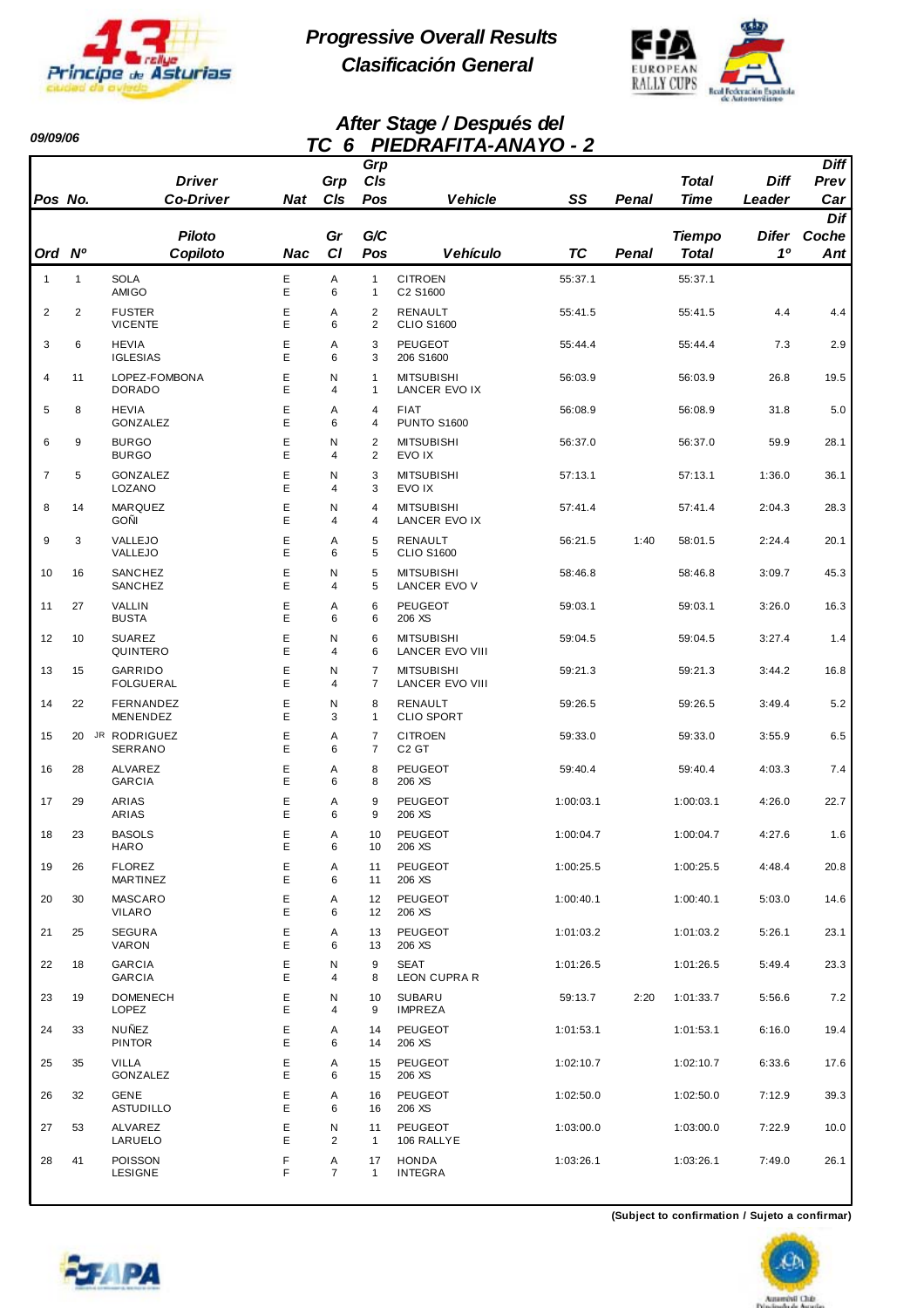

*09/09/06* 

*Progressive Overall Results Clasificación General*



#### *After Stage / Después del TC 6 PIEDRAFITA-ANAYO - 2*

|         |    |                                     |            |                     | Grp                  |                                     |           |       |                               |                    | <b>Diff</b>  |
|---------|----|-------------------------------------|------------|---------------------|----------------------|-------------------------------------|-----------|-------|-------------------------------|--------------------|--------------|
|         |    | <b>Driver</b>                       |            | Grp                 | CIs                  |                                     |           |       | <b>Total</b>                  | <b>Diff</b>        | Prev         |
| Pos No. |    | <b>Co-Driver</b>                    | <b>Nat</b> | CIs                 | Pos                  | <b>Vehicle</b>                      | SS        | Penal | Time                          | Leader             | Car          |
|         |    |                                     |            |                     |                      |                                     |           |       |                               |                    | Dif          |
| Ord Nº  |    | <b>Piloto</b><br>Copiloto           | <b>Nac</b> | Gr<br><b>CI</b>     | G/C<br>Pos           | <b>Vehículo</b>                     | TC        | Penal | <b>Tiempo</b><br><b>Total</b> | <b>Difer</b><br>10 | Coche<br>Ant |
|         |    |                                     |            |                     |                      |                                     |           |       |                               |                    |              |
| 29      | 34 | <b>GOMEZ</b><br><b>DAVILA</b>       | E<br>E     | A<br>6              | 18<br>17             | <b>PEUGEOT</b><br>206 XS            | 1:03:30.7 |       | 1:03:30.7                     | 7:53.6             | 4.6          |
| 30      | 36 | GONZALEZ<br>GONZALEZ                | E<br>E     | A<br>6              | 19<br>18             | <b>PEUGEOT</b><br>206 XS            | 1:03:39.6 |       | 1:03:39.6                     | 8:02.5             | 8.9          |
| 31      | 21 | <b>LEMES</b><br>PEÑATE              | E<br>E     | Α<br>6              | 20<br>19             | <b>CITROEN</b><br>C <sub>2</sub> GT | 1:03:40.6 |       | 1:03:40.6                     | 8:03.5             | 1.0          |
| 32      | 44 | GONZALEZ<br><b>AUGUSTO</b>          | E<br>E     | Α<br>6              | 21<br>20             | <b>PEUGEOT</b><br>206 XS            | 1:04:15.9 |       | 1:04:15.9                     | 8:38.8             | 35.3         |
| 33      | 54 | <b>MENENDEZ</b><br><b>MARTINEZ</b>  | E<br>E     | N<br>$\overline{2}$ | 12<br>2              | <b>PEUGEOT</b><br>106 RALLYE        | 1:04:46.8 |       | 1:04:46.8                     | 9:09.7             | 30.9         |
| 34      | 43 | JR CIMA<br><b>SUAREZ</b>            | E<br>E     | A<br>6              | 22<br>21             | <b>PEUGEOT</b><br>206 XS            | 1:05:06.5 |       | 1:05:06.5                     | 9:29.4             | 19.7         |
| 35      | 31 | <b>MEIRA</b><br>RODRIGUEZ           | E<br>E     | A<br>6              | 23<br>22             | <b>PEUGEOT</b><br>206 XS            | 1:05:31.9 | 0:10  | 1:05:41.9                     | 10:04.8            | 35.4         |
| 36      | 38 | <b>BARREIRO</b><br><b>GARCIA</b>    | E<br>E     | A<br>$\overline{7}$ | 24<br>2              | <b>FIAT</b><br>PUNTO HGT            | 1:05:41.9 |       | 1:05:41.9                     | 10:04.8            | 0.0          |
| 37      | 51 | ARENAS<br><b>GARCIA</b>             | E<br>E     | A<br>6              | 25<br>23             | <b>PEUGEOT</b><br>206 XS            | 1:05:46.6 |       | 1:05:46.6                     | 10:09.5            | 4.7          |
| 38      | 48 | LOPEZ<br><b>GOMEZ</b>               | E<br>E     | A<br>6              | 26<br>24             | <b>PEUGEOT</b><br>206 XS            | 1:05:50.1 |       | 1:05:50.1                     | 10:13.0            | 3.5          |
| 39      | 57 | <b>HUERTA</b><br><b>GARCIA</b>      | E<br>E     | N<br>$\overline{2}$ | 13<br>3              | <b>PEUGEOT</b><br>106 RALLYE        | 1:06:22.9 |       | 1:06:22.9                     | 10:45.8            | 32.8         |
| 40      | 47 | <b>TAMES</b><br>GARRIDO             | E<br>E     | A<br>6              | 27<br>25             | <b>PEUGEOT</b><br>206 XS            | 1:06:36.4 |       | 1:06:36.4                     | 10:59.3            | 13.5         |
| 41      | 59 | <b>DIAZ</b><br><b>GARCIA</b>        | E<br>E     | Ν<br>$\overline{2}$ | 14<br>$\overline{4}$ | <b>CITROEN</b><br><b>SAXO VTS</b>   | 1:06:41.0 |       | 1:06:41.0                     | 11:03.9            | 4.6          |
| 42      | 62 | <b>GARCIA</b><br>ANTUÑA             | E<br>E     | N<br>$\overline{2}$ | 15<br>5              | <b>PEUGEOT</b><br>106 RALLYE        | 1:07:01.4 |       | 1:07:01.4                     | 11:24.3            | 20.4         |
| 43      | 52 | <b>SOTO</b><br>FERNANDEZ            | E<br>E     | A<br>6              | 28<br>26             | <b>PEUGEOT</b><br>206 XS            | 1:07:09.9 |       | 1:07:09.9                     | 11:32.8            | 8.5          |
| 44      | 63 | <b>MARTINEZ</b><br><b>BERNARDEZ</b> | E<br>E     | N<br>$\mathbf{1}$   | 16<br>1              | <b>FIAT</b><br>SEICENTO SPORT.      | 1:09:20.7 |       | 1:09:20.7                     | 13:43.6            | 2:10.8       |
| 45      | 37 | <b>PRIETO</b><br><b>EXEREZ</b>      | E<br>E     | Α<br>$\overline{7}$ | 29<br>3              | <b>FIAT</b><br>PUNTO HGT            | 1:09:27.7 | 0:10  | 1:09:37.7                     | 14:00.6            | 17.0         |
| 46      | 46 | <b>GARCIA</b><br><b>GOMEZ</b>       | E<br>Е     | A<br>6              | 30<br>27             | <b>PEUGEOT</b><br>206 XS            | 1:11:36.9 |       | 1:11:36.9                     | 15:59.8            | 1:59.2       |
| 47      | 49 | <b>LOPEZ</b><br><b>ALONSO</b>       | E<br>E     | A<br>6              | 31<br>28             | <b>PEUGEOT</b><br>206 XS            | 1:11:43.8 |       | 1:11:43.8                     | 16:06.7            | 6.9          |



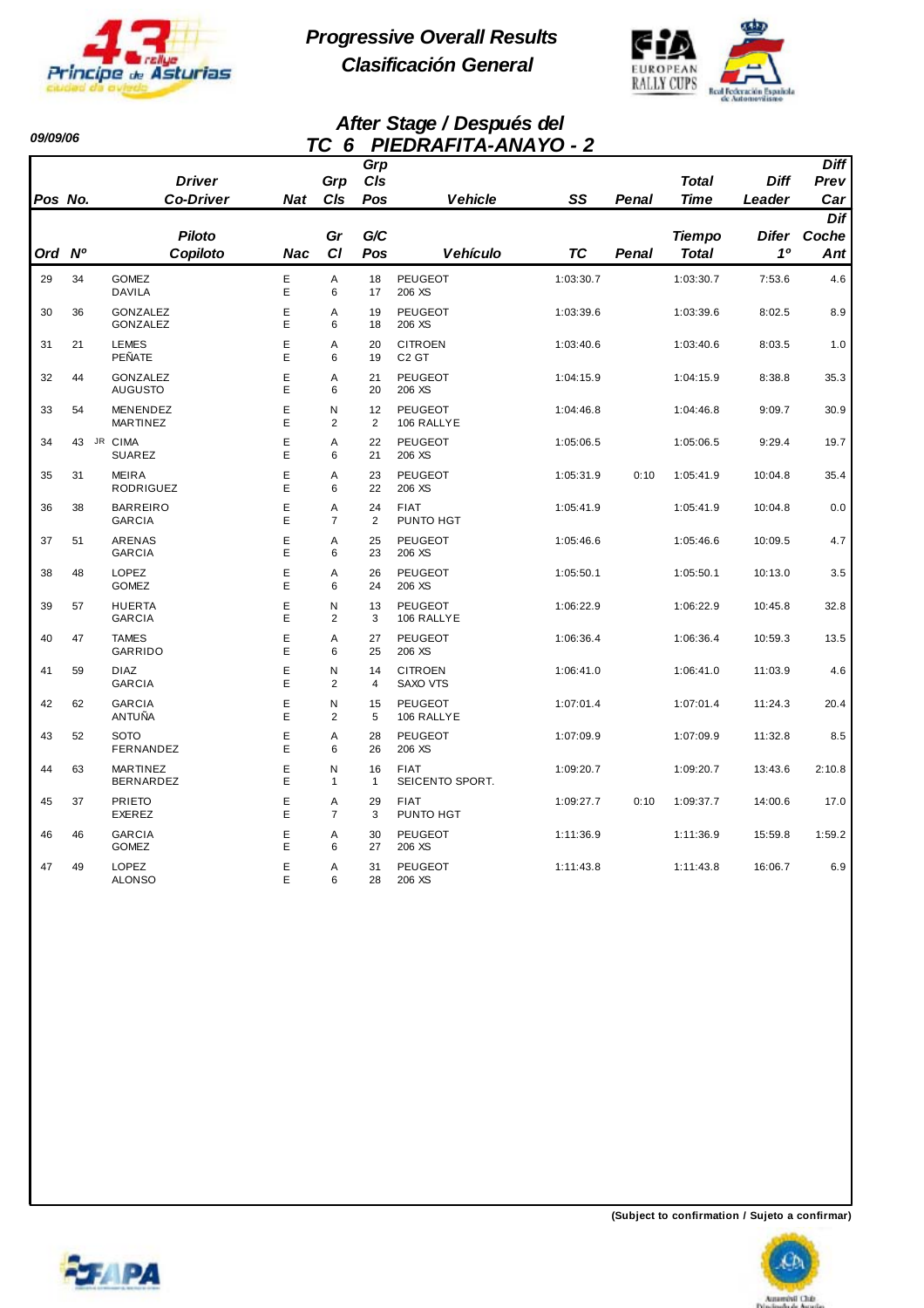

#### *TC 7 LA RASA - 3*

 *8.63 Km*



#### *09/09/2006 17:47 Special Stage Times / Tiempos del Tramo*

|              |              |                                 |            | Group        |                                          |                  |       | Diff         | Prev  |
|--------------|--------------|---------------------------------|------------|--------------|------------------------------------------|------------------|-------|--------------|-------|
| Pos No.      |              | Driver / Co-Driver              | Nat        | <b>Class</b> | <b>Vehicle</b>                           | SS               | Km/h  | Leader       | Car   |
|              |              |                                 |            | Grupo        |                                          |                  |       | <b>Difer</b> | Coche |
| Ord          | $N^{\circ}$  | Piloto / Copiloto               | <b>Nac</b> | Clase        | <b>Vehículo</b>                          | <b>TC</b>        | Km/h  | 10           | Ant   |
| $\mathbf{1}$ | 6            | <b>HEVIA / IGLESIAS</b>         | E / E      | A/6          | PEUGEOT 206 S1600                        | 5:50.9           | 88,54 |              |       |
| 2            | $\mathbf{1}$ | SOLA / AMIGO                    | E / E      | A/6          | CITROEN C2 S1600                         | 5:51.1           | 88,49 | 0.2          | 0.2   |
| 3            | 2            | <b>FUSTER / VICENTE</b>         | E / E      | A/6          | RENAULT CLIO S1600                       | 5:53.0           | 88,01 | 2.1          | 1.9   |
| 4            | 3            | VALLEJO / VALLEJO               | E / E      | A/6          | RENAULT CLIO S1600                       | 5:54.2           | 87,71 | 3.3          | 1.2   |
| 5            | 11           | LOPEZ-FOMBONA / DORADO          | E / E      | N/4          | MITSUBISHI LANCER EVO IX                 | 5:55.6           | 87,37 | 4.7          | 1.4   |
| 6            | 9            | BURGO / BURGO                   | E / E      | N/4          | MITSUBISHI EVO IX                        | 5:58.0           | 86,78 | 7.1          | 2.4   |
| 7            | 8            | <b>HEVIA / GONZALEZ</b>         | E / E      | A/6          | FIAT PUNTO S1600                         | 5:59.8           | 86,35 | 8.9          | 1.8   |
| 8            | 5            | GONZALEZ / LOZANO               | E / E      | N/4          | MITSUBISHI EVO IX                        | 6:00.3           | 86,23 | 9.4          | 0.5   |
| 9            | 14           | MARQUEZ / GOÑI                  | E / E      | N/4          | MITSUBISHI LANCER EVO IX                 | 6:01.6           | 85,92 | 10.7         | 1.3   |
| 10           | 10           | SUAREZ / QUINTERO               | E / E      | N/4          | MITSUBISHI LANCER EVO VIII               | 6:04.3           | 85,28 | 13.4         | 2.7   |
| 11           | JR<br>20     | RODRIGUEZ / SERRANO             | E / E      | A/6          | CITROEN C2 GT                            | 6:09.9           | 83,99 | 19.0         | 5.6   |
| 12           | 22           | FERNANDEZ / MENENDEZ            | E / E      | N/3          | RENAULT CLIO SPORT                       | 6:14.4           | 82,98 | 23.5         | 4.5   |
| 13           | 19           | DOMENECH / LOPEZ                | E / E      | N/4          | SUBARU IMPREZA                           | 6:14.5           | 82,96 | 23.6         | 0.1   |
| 14           | 15           | GARRIDO / FOLGUERAL             | E / E      | N/4          | MITSUBISHI LANCER EVO VIII               | 6:14.8           | 82,89 | 23.9         | 0.3   |
| 15           | 27           | VALLIN / BUSTA                  | E / E      | A/6          | PEUGEOT 206 XS                           | 6:17.9           | 82,21 | 27.0         | 3.1   |
| 16           | 26           | FLOREZ / MARTINEZ               | E / E      | A/6          | PEUGEOT 206 XS                           | 6:18.3           | 82,13 | 27.4         | 0.4   |
| 17           | 28           | <b>ALVAREZ / GARCIA</b>         | E / E      | A/6          | PEUGEOT 206 XS                           | 6:18.7           | 82,04 | 27.8         | 0.4   |
| 18           | 29           | ARIAS / ARIAS                   | E / E      | A/6          | PEUGEOT 206 XS                           | 6:20.7           | 81,61 | 29.8         | 2.0   |
| 19           | 23           | <b>BASOLS / HARO</b>            | E / E      | A/6          | PEUGEOT 206 XS                           | 6:20.8           | 81,59 | 29.9         | 0.1   |
| 20           | 21           | LEMES / PEÑATE                  | E / E      | A/6          | CITROEN C2 GT                            | 6:22.8           | 81,16 | 31.9         | 2.0   |
| 21           | 25           | SEGURA / VARON                  | E / E      | A/6          | PEUGEOT 206 XS                           | 6:23.9           | 80,93 | 33.0         | 1.1   |
| 22           | 30           | MASCARO / VILARO                | E / E      | A/6          | PEUGEOT 206 XS                           | 6:24.3           | 80,84 | 33.4         | 0.4   |
| 23           | 32           | <b>GENE / ASTUDILLO</b>         | E / E      | A/6          | PEUGEOT 206 XS                           | 6:28.0           | 80,07 | 37.1         | 3.7   |
| 24           | 33           | NUNEZ / PINTOR                  | E / E      | A/6          | PEUGEOT 206 XS                           | 6:30.3           | 79,60 | 39.4         | 2.3   |
| 25           | 35           | VILLA / GONZALEZ                | E / E      | A/6          | PEUGEOT 206 XS                           | 6:31.6           | 79,34 | 40.7         | 1.3   |
| 26           | 31           | MEIRA / RODRIGUEZ               | E / E      | A/6          | PEUGEOT 206 XS                           | 6:32.9           | 79,07 | 42.0         | 1.3   |
| 27           | 18           | <b>GARCIA / GARCIA</b>          | E / E      | N/4          | SEAT LEON CUPRA R                        | 6:38.8           | 77,90 | 47.9         | 5.9   |
| 28           | 53           | ALVAREZ / LARUELO               | E / E      | N/2          | PEUGEOT 106 RALLYE                       | 6:39.1           | 77,85 | 48.2         | 0.3   |
| 29           | 36           | GONZALEZ / GONZALEZ             | E / E      | A/6          | PEUGEOT 206 XS                           | 6:43.6           | 76,98 | 52.7         | 4.5   |
| 30           | 34           | GOMEZ / DAVILA                  | E / E      | A/6          | PEUGEOT 206 XS                           | 6:45.2           | 76,67 | 54.3         | 1.6   |
| 31           | 41           | POISSON / LESIGNE               | F/F        | A/7          | <b>HONDA INTEGRA</b>                     | 6:48.6           | 76,04 | 57.7         | 3.4   |
| 32           | 44           | GONZALEZ / AUGUSTO              | E / E      | A/6          | PEUGEOT 206 XS                           | 6:49.7           | 75,83 | 58.8         | 1.1   |
| 33           | 59           | DIAZ / GARCIA                   | E / E      | N/2          | <b>CITROEN SAXO VTS</b>                  | 6:52.2           | 75,37 | 1:01.3       | 2.5   |
| 34           | 43<br>JR     | CIMA / SUAREZ                   | E / E      | A/6          | PEUGEOT 206 XS                           | 6:52.5           | 75,32 | 1:01.6       | 0.3   |
| 35           | 49           | LOPEZ / ALONSO                  | E/E        | A/6          | PEUGEOT 206 XS                           | 6:54.9           | 74,88 | 1:04.0       | 2.4   |
| 36           | 48           | LOPEZ / GOMEZ                   | E/E        | A/6          | PEUGEOT 206 XS                           | 6:58.2           | 74,29 | 1:07.3       | 3.3   |
| 37           | 38           | <b>BARREIRO / GARCIA</b>        | E/E        | A/7          | FIAT PUNTO HGT                           | 6:58.7           | 74,20 | 1:07.8       | 0.5   |
| 38           | 47           | TAMES / GARRIDO                 | E/E        | A/6          | PEUGEOT 206 XS                           | 6:58.8           | 74,18 | 1:07.9       | 0.1   |
| 39           | 46           | GARCIA / GOMEZ                  | E/E        | A/6          | PEUGEOT 206 XS                           | 6:59.0           | 74,15 | 1:08.1       | 0.2   |
| 40           |              | ARENAS / GARCIA                 | E/E        | A/6          | PEUGEOT 206 XS                           |                  | 73,81 |              | 1.9   |
| 41           | 51<br>52     | SOTO / FERNANDEZ                | E/E        | A/6          | PEUGEOT 206 XS                           | 7:00.9<br>7:02.0 | 73,62 | 1:10.0       | 1.1   |
| 42           |              | GARCIA / ANTUÑA                 |            | N/2          | PEUGEOT 106 RALLYE                       |                  |       | 1:11.1       |       |
|              | 62           |                                 | E/E        |              |                                          | 7:02.3           | 73,57 | 1:11.4       | 0.3   |
| 43           | 54           | MENENDEZ / MARTINEZ             | E/E        | N/2          | PEUGEOT 106 RALLYE<br>PEUGEOT 106 RALLYE | 7:06.7           | 72,81 | 1:15.8       | 4.4   |
| 44           | 57           | <b>HUERTA / GARCIA</b>          | E/E        | N/2          |                                          | 7:08.0           | 72,59 | 1:17.1       | 1.3   |
| 45           | 63           | MARTINEZ / BERNARDEZ            | E/E        | N/1          | FIAT SEICENTO SPORT.                     | 7:09.7           | 72,30 | 1:18.8       | 1.7   |
| 46           | 37           | PRIETO / EXEREZ                 | E / E      | A/7          | FIAT PUNTO HGT                           | 7:14.1           | 71,57 | 1:23.2       | 4.4   |
|              |              | <u> RETIREMENTS - RETIRADOS</u> |            |              |                                          |                  |       |              |       |
|              | 16           | SANCHEZ / SANCHEZ               | E / E      | N/4          | MITSUBISHI LANCER EVO V                  | SALIDA CTRA.     |       |              |       |
|              |              |                                 |            |              |                                          |                  |       |              |       |



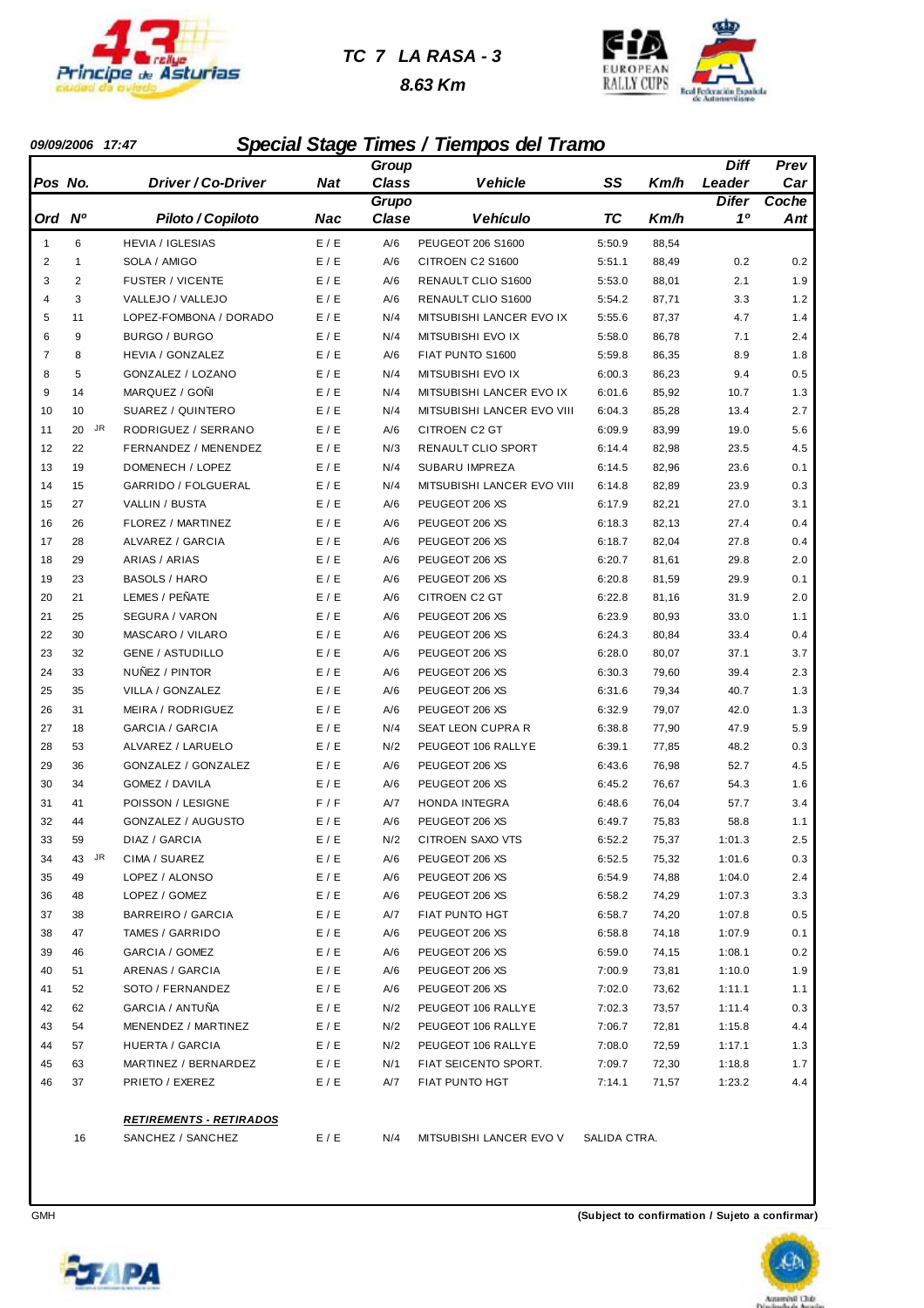

#### *TC 8 ORIZON - 3*

#### *14.71 Km*



#### *09/09/2006 18:19 Special Stage Times / Tiempos del Tramo*

|                |                 |                                |       | Group        |                            |           |       | Diff         | Prev   |
|----------------|-----------------|--------------------------------|-------|--------------|----------------------------|-----------|-------|--------------|--------|
| Pos No.        |                 | Driver / Co-Driver             | Nat   | <b>Class</b> | <b>Vehicle</b>             | SS        | Km/h  | Leader       | Car    |
|                |                 |                                |       | Grupo        |                            |           |       | <b>Difer</b> | Coche  |
| Ord Nº         |                 | Piloto / Copiloto              | Nac   | Clase        | <b>Vehículo</b>            | <b>TC</b> | Km/h  | 10           | Ant    |
| $\mathbf{1}$   | 6               | <b>HEVIA / IGLESIAS</b>        | E / E | A/6          | PEUGEOT 206 S1600          | 9:01.0    | 97,89 |              |        |
| $\overline{2}$ | $\overline{2}$  | <b>FUSTER / VICENTE</b>        | E / E | A/6          | RENAULT CLIO S1600         | 9:01.9    | 97,72 | 0.9          | 0.9    |
| 3              | $\mathbf{1}$    | SOLA / AMIGO                   | E / E | A/6          | CITROEN C2 S1600           | 9:02.6    | 97,60 | 1.6          | 0.7    |
| 4              | 3               | VALLEJO / VALLEJO              | E/E   | A/6          | RENAULT CLIO S1600         | 9:04.0    | 97,35 | 3.0          | 1.4    |
| 5              | 8               | HEVIA / GONZALEZ               | E / E | A/6          | FIAT PUNTO S1600           | 9:11.5    | 96,02 | 10.5         | 7.5    |
| 6              | 11              | LOPEZ-FOMBONA / DORADO         | E / E | N/4          | MITSUBISHI LANCER EVO IX   | 9:11.6    | 96,00 | 10.6         | 0.1    |
| $\overline{7}$ | 9               | BURGO / BURGO                  | E / E | N/4          | MITSUBISHI EVO IX          | 9:13.0    | 95,76 | 12.0         | 1.4    |
| 8              | 5               | GONZALEZ / LOZANO              | E / E | N/4          | MITSUBISHI EVO IX          | 9:18.1    | 94,89 | 17.1         | 5.1    |
| 9              | 14              | MARQUEZ / GOÑI                 | E / E | N/4          | MITSUBISHI LANCER EVO IX   | 9:25.3    | 93,68 | 24.3         | 7.2    |
| 10             | <b>JR</b><br>20 | RODRIGUEZ / SERRANO            | E/E   | A/6          | CITROEN C2 GT              | 9:34.8    | 92,13 | 33.8         | 9.5    |
| 11             | 10              | SUAREZ / QUINTERO              | E / E | N/4          | MITSUBISHI LANCER EVO VIII | 9:35.4    | 92,03 | 34.4         | 0.6    |
| 12             | 22              | FERNANDEZ / MENENDEZ           | E / E | N/3          | RENAULT CLIO SPORT         | 9:36.4    | 91,87 | 35.4         | 1.0    |
| 13             | 27              | VALLIN / BUSTA                 | E / E | A/6          | PEUGEOT 206 XS             | 9:40.9    | 91,16 | 39.9         | 4.5    |
| 14             | 28              | ALVAREZ / GARCIA               | E / E | A/6          | PEUGEOT 206 XS             | 9:41.7    | 91,04 | 40.7         | 0.8    |
| 15             | 29              | ARIAS / ARIAS                  | E / E | A/6          | PEUGEOT 206 XS             | 9:47.3    | 90,17 | 46.3         | 5.6    |
| 16             | 26              | <b>FLOREZ / MARTINEZ</b>       | E / E | A/6          | PEUGEOT 206 XS             | 9:48.0    | 90,06 | 47.0         | 0.7    |
| 17             | 15              | GARRIDO / FOLGUERAL            | E / E | N/4          | MITSUBISHI LANCER EVO VIII | 9:48.9    | 89,92 | 47.9         | 0.9    |
| 18             | 23              | <b>BASOLS / HARO</b>           | E / E | A/6          | PEUGEOT 206 XS             | 9:50.2    | 89,73 | 49.2         | 1.3    |
| 19             | 19              | DOMENECH / LOPEZ               | E / E | N/4          | <b>SUBARU IMPREZA</b>      | 9:52.1    | 89,44 | 51.1         | 1.9    |
| 20             | 25              | SEGURA / VARON                 | E / E | A/6          | PEUGEOT 206 XS             | 9:56.9    | 88,72 | 55.9         | 4.8    |
| 21             | 30              | MASCARO / VILARO               | E / E | A/6          | PEUGEOT 206 XS             | 9:57.9    | 88,57 | 56.9         | 1.0    |
| 22             | 32              | <b>GENE / ASTUDILLO</b>        | E / E | A/6          | PEUGEOT 206 XS             | 10:01.5   | 88,04 | 1:00.5       | 3.6    |
| 23             | 18              | <b>GARCIA / GARCIA</b>         | E / E | N/4          | SEAT LEON CUPRA R          | 10:06.1   | 87,37 | 1:05.1       | 4.6    |
| 24             | 35              | VILLA / GONZALEZ               | E/E   | A/6          | PEUGEOT 206 XS             | 10:13.0   | 86,39 | 1:12.0       | 6.9    |
| 25             | 33              | NUÑEZ / PINTOR                 | E / E | A/6          | PEUGEOT 206 XS             | 10:15.2   | 86,08 | 1:14.2       | 2.2    |
| 26             | 31              | MEIRA / RODRIGUEZ              | E / E | A/6          | PEUGEOT 206 XS             | 10:17.8   | 85,72 | 1:16.8       | 2.6    |
| 27             | 41              | POISSON / LESIGNE              | F / F | A/7          | HONDA INTEGRA              | 10:27.1   | 84,45 | 1:26.1       | 9.3    |
| 28             | 34              | GOMEZ / DAVILA                 | E / E | A/6          | PEUGEOT 206 XS             | 10:32.7   | 83,70 | 1:31.7       | 5.6    |
| 29             | 44              | GONZALEZ / AUGUSTO             | E / E | A/6          | PEUGEOT 206 XS             | 10:35.7   | 83,30 | 1:34.7       | 3.0    |
| 30             | 43<br>JR        | CIMA / SUAREZ                  | E / E | A/6          | PEUGEOT 206 XS             | 10:43.4   | 82,31 | 1:42.4       | 7.7    |
| 31             | 49              | LOPEZ / ALONSO                 | E/E   | A/6          | PEUGEOT 206 XS             | 10:43.4   | 82,31 | 1:42.4       | 0.0    |
| 32             | 53              | ALVAREZ / LARUELO              | E / E | N/2          | PEUGEOT 106 RALLYE         | 10:43.4   | 82,31 | 1:42.4       | 0.0    |
| 33             | 48              | LOPEZ / GOMEZ                  | E / E | A/6          | PEUGEOT 206 XS             | 10:46.4   | 81,92 | 1:45.4       | 3.0    |
| 34             | 38              | BARREIRO / GARCIA              | E / E | A/7          | FIAT PUNTO HGT             | 10:50.5   | 81,41 | 1:49.5       | 4.1    |
| 35             | 47              | TAMES / GARRIDO                | E / E | A/6          | PEUGEOT 206 XS             | 10:54.4   | 80,92 | 1:53.4       | 3.9    |
| 36             | 51              | ARENAS / GARCIA                | E / E | A/6          | PEUGEOT 206 XS             | 10:56.5   | 80,66 | 1:55.5       | 2.1    |
| 37             | 57              | HUERTA / GARCIA                | E/E   | N/2          | PEUGEOT 106 RALLYE         | 11:00.2   | 80,21 | 1:59.2       | 3.7    |
| 38             | 54              | MENENDEZ / MARTINEZ            | E/E   | N/2          | PEUGEOT 106 RALLYE         | 11:03.8   | 79,78 | 2:02.8       | 3.6    |
| 39             | 63              | MARTINEZ / BERNARDEZ           | E / E | N/1          | FIAT SEICENTO SPORT.       | 11:04.4   | 79,70 | 2:03.4       | 0.6    |
| 40             | 62              | GARCIA / ANTUÑA                | E/E   | N/2          | PEUGEOT 106 RALLYE         | 11:04.9   | 79,65 | 2:03.9       | 0.5    |
| 41             | 59              | DIAZ / GARCIA                  | E / E | N/2          | CITROEN SAXO VTS           | 11:05.0   | 79,63 | 2:04.0       | 0.1    |
| 42             | 46              | GARCIA / GOMEZ                 | E/E   | A/6          | PEUGEOT 206 XS             | 11:06.9   | 79,41 | 2:05.9       | 1.9    |
| 43             | 37              | PRIETO / EXEREZ                | E/E   | A/7          | FIAT PUNTO HGT             | 11:13.3   | 78,65 | 2:12.3       | 6.4    |
| 44             | 52              | SOTO / FERNANDEZ               | E/E   | A/6          | PEUGEOT 206 XS             | 11:16.8   | 78,24 | 2:15.8       | 3.5    |
| 45             | 36              | GONZALEZ / GONZALEZ            | E/E   | A/6          | PEUGEOT 206 XS             | 14:39.6   | 60,20 | 5:38.6       | 3:22.8 |
|                |                 | <b>RETIREMENTS - RETIRADOS</b> |       |              |                            |           |       |              |        |
|                | 21              | LEMES / PEÑATE                 | E / E | A/6          | CITROEN C2 GT              | AVERIA    |       |              |        |



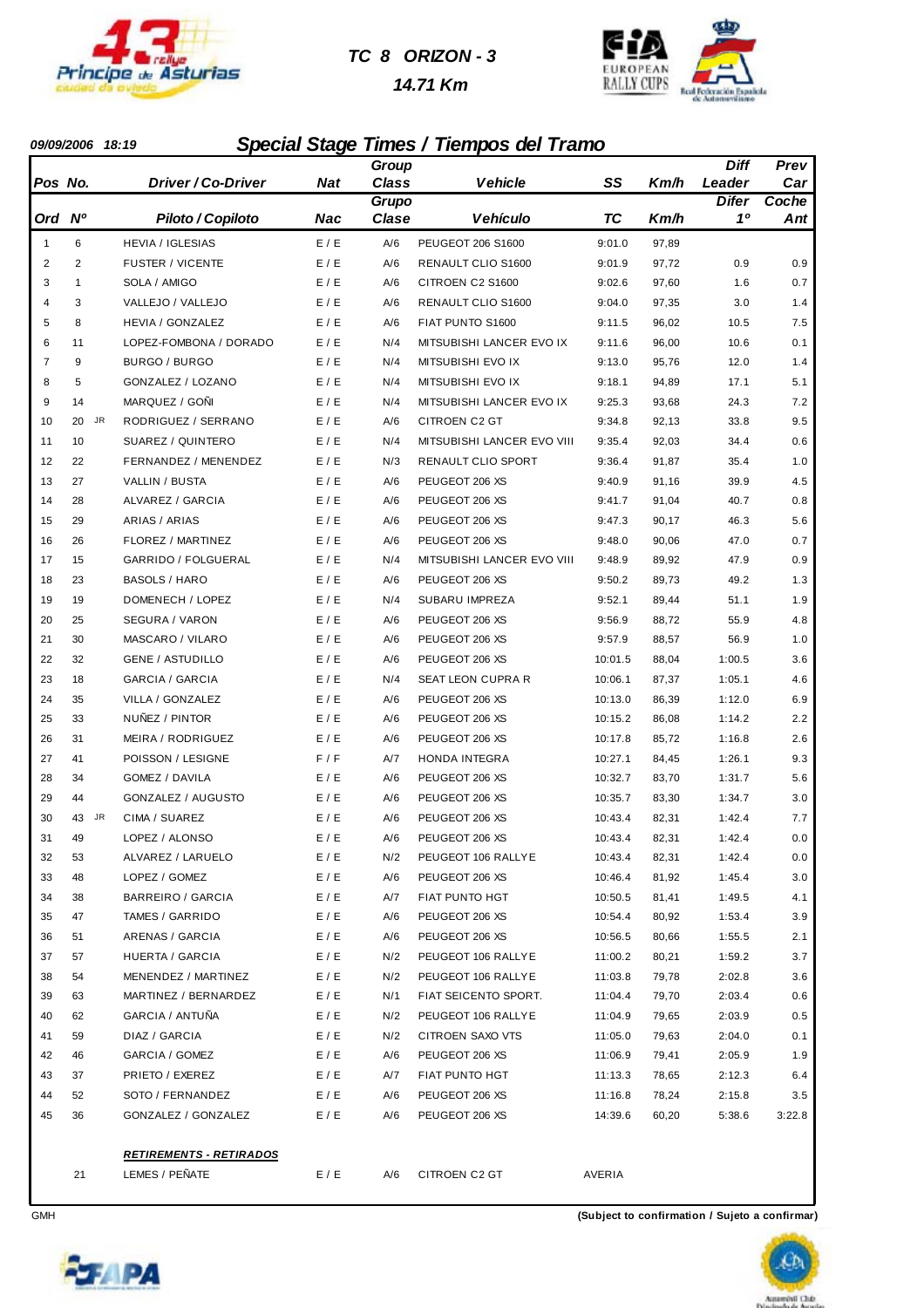

#### *TC 9 PIEDRAFITA-ANAYO - 3*

 *19.21 Km*



#### *09/09/2006 19:11 Special Stage Times / Tiempos del Tramo*

|                |             |                          |            | Group        |                            |           |       | Diff         | Prev  |
|----------------|-------------|--------------------------|------------|--------------|----------------------------|-----------|-------|--------------|-------|
| Pos No.        |             | Driver / Co-Driver       | Nat        | <b>Class</b> | <b>Vehicle</b>             | SS        | Km/h  | Leader       | Car   |
|                |             |                          |            | Grupo        |                            |           |       | <b>Difer</b> | Coche |
| Ord            | $N^{\circ}$ | Piloto / Copiloto        | <b>Nac</b> | Clase        | <b>Vehículo</b>            | <b>TC</b> | Km/h  | 10           | Ant   |
| 1              | 1           | SOLA / AMIGO             | E / E      | A/6          | CITROEN C2 S1600           | 12:42.1   | 90,74 |              |       |
| $\overline{2}$ | 6           | <b>HEVIA / IGLESIAS</b>  | E / E      | A/6          | PEUGEOT 206 S1600          | 12:45.9   | 90,29 | 3.8          | 3.8   |
| 3              | 11          | LOPEZ-FOMBONA / DORADO   | E / E      | N/4          | MITSUBISHI LANCER EVO IX   | 12:50.0   | 89,81 | 7.9          | 4.1   |
| 4              | 2           | <b>FUSTER / VICENTE</b>  | E/E        | A/6          | RENAULT CLIO S1600         | 12:50.6   | 89,74 | 8.5          | 0.6   |
| 5              | 3           | VALLEJO / VALLEJO        | E / E      | A/6          | RENAULT CLIO S1600         | 12:50.8   | 89,72 | 8.7          | 0.2   |
| 6              | 8           | <b>HEVIA / GONZALEZ</b>  | E / E      | A/6          | FIAT PUNTO S1600           | 12:53.8   | 89,37 | 11.7         | 3.0   |
| $\overline{7}$ | 9           | BURGO / BURGO            | E / E      | N/4          | MITSUBISHI EVO IX          | 13:00.3   | 88,63 | 18.2         | 6.5   |
| 8              | 5           | GONZALEZ / LOZANO        | E / E      | N/4          | MITSUBISHI EVO IX          | 13:04.1   | 88,20 | 22.0         | 3.8   |
| 9              | 14          | MARQUEZ / GOÑI           | E / E      | N/4          | MITSUBISHI LANCER EVO IX   | 13:20.9   | 86,35 | 38.8         | 16.8  |
| 10             | 10          | SUAREZ / QUINTERO        | E / E      | N/4          | MITSUBISHI LANCER EVO VIII | 13:22.5   | 86,18 | 40.4         | 1.6   |
| 11             | 27          | VALLIN / BUSTA           | E / E      | A/6          | PEUGEOT 206 XS             | 13:31.9   | 85,18 | 49.8         | 9.4   |
| 12             | 22          | FERNANDEZ / MENENDEZ     | E/E        | N/3          | RENAULT CLIO SPORT         | 13:32.2   | 85,15 | 50.1         | 0.3   |
| 13             | JR<br>20    | RODRIGUEZ / SERRANO      | E / E      | A/6          | <b>CITROEN C2 GT</b>       | 13:32.4   | 85,13 | 50.3         | 0.2   |
| 14             | 15          | GARRIDO / FOLGUERAL      | E / E      | N/4          | MITSUBISHI LANCER EVO VIII | 13:35.9   | 84,76 | 53.8         | 3.5   |
| 15             | 28          | <b>ALVAREZ / GARCIA</b>  | E / E      | A/6          | PEUGEOT 206 XS             | 13:37.9   | 84,55 | 55.8         | 2.0   |
| 16             | 23          | <b>BASOLS / HARO</b>     | E / E      | A/6          | PEUGEOT 206 XS             | 13:45.0   | 83,83 | 1:02.9       | 7.1   |
| 17             | 29          | ARIAS / ARIAS            | E / E      | A/6          | PEUGEOT 206 XS             | 13:45.5   | 83,77 | 1:03.4       | 0.5   |
| 18             | 30          | MASCARO / VILARO         | E / E      | A/6          | PEUGEOT 206 XS             | 13:46.4   | 83,68 | 1:04.3       | 0.9   |
| 19             | 26          | FLOREZ / MARTINEZ        | E / E      | A/6          | PEUGEOT 206 XS             | 13:50.1   | 83,31 | 1:08.0       | 3.7   |
| 20             | 32          | <b>GENE / ASTUDILLO</b>  | E / E      | A/6          | PEUGEOT 206 XS             | 13:51.7   | 83,15 | 1:09.6       | 1.6   |
| 21             | 19          | DOMENECH / LOPEZ         | E / E      | N/4          | SUBARU IMPREZA             | 13:53.8   | 82,94 | 1:11.7       | 2.1   |
| 22             | 25          | SEGURA / VARON           | E / E      | A/6          | PEUGEOT 206 XS             | 13:54.1   | 82,91 | 1:12.0       | 0.3   |
| 23             | 33          | NUÑEZ / PINTOR           | E / E      | A/6          | PEUGEOT 206 XS             | 14:00.3   | 82,30 | 1:18.2       | 6.2   |
| 24             | 34          | GOMEZ / DAVILA           | E / E      | A/6          | PEUGEOT 206 XS             | 14:11.6   | 81,21 | 1:29.5       | 11.3  |
| 25             | 35          | VILLA / GONZALEZ         | E / E      | A/6          | PEUGEOT 206 XS             | 14:14.2   | 80,96 | 1:32.1       | 2.6   |
| 26             | 31          | MEIRA / RODRIGUEZ        | E / E      | A/6          | PEUGEOT 206 XS             | 14:14.6   | 80,92 | 1:32.5       | 0.4   |
| 27             | 18          | GARCIA / GARCIA          | E / E      | N/4          | <b>SEAT LEON CUPRA R</b>   | 14:15.2   | 80,87 | 1:33.1       | 0.6   |
| 28             | 36          | GONZALEZ / GONZALEZ      | E / E      | A/6          | PEUGEOT 206 XS             | 14:20.9   | 80,33 | 1:38.8       | 5.7   |
| 29             | 41          | POISSON / LESIGNE        | F/F        | A/7          | HONDA INTEGRA              | 14:40.8   | 78,51 | 1:58.7       | 19.9  |
| 30             | 44          | GONZALEZ / AUGUSTO       | E / E      | A/6          | PEUGEOT 206 XS             | 14:49.0   | 77,79 | 2:06.9       | 8.2   |
| 31             | 38          | <b>BARREIRO / GARCIA</b> | E / E      | A/7          | FIAT PUNTO HGT             | 14:50.2   | 77,69 | 2:08.1       | 1.2   |
| 32             | 43<br>JR    | CIMA / SUAREZ            | E / E      | A/6          | PEUGEOT 206 XS             | 14:50.2   | 77,69 | 2:08.1       | 0.0   |
| 33             | 62          | GARCIA / ANTUÑA          | E/E        | N/2          | PEUGEOT 106 RALLYE         | 14:53.5   | 77,40 | 2:11.4       | 3.3   |
| 34             | 59          | DIAZ / GARCIA            | E / E      | N/2          | CITROEN SAXO VTS           | 14:55.5   | 77,23 | 2:13.4       | 2.0   |
| 35             | 47          | TAMES / GARRIDO          | E / E      | A/6          | PEUGEOT 206 XS             | 14:55.8   | 77,20 | 2:13.7       | 0.3   |
| 36             | 57          | HUERTA / GARCIA          | E / E      | N/2          | PEUGEOT 106 RALLYE         | 14:59.4   | 76,89 | 2:17.3       | 3.6   |
| 37             | 48          | LOPEZ / GOMEZ            | E / E      | A/6          | PEUGEOT 206 XS             | 15:05.1   | 76,41 | 2:23.0       | 5.7   |
| 38             | 49          | LOPEZ / ALONSO           | E/E        | A/6          | PEUGEOT 206 XS             | 15:05.2   | 76,40 | 2:23.1       | 0.1   |
| 39             | 54          | MENENDEZ / MARTINEZ      | E / E      | N/2          | PEUGEOT 106 RALLYE         | 15:07.6   | 76,20 | 2:25.5       | 2.4   |
| 40             | 37          | PRIETO / EXEREZ          | E / E      | A/7          | FIAT PUNTO HGT             | 15:08.5   | 76,12 | 2:26.4       | 0.9   |
| 41             | 46          | GARCIA / GOMEZ           | E / E      | A/6          | PEUGEOT 206 XS             | 15:10.0   | 76,00 | 2:27.9       | 1.5   |
| 42             | 51          | ARENAS / GARCIA          | E/E        | A/6          | PEUGEOT 206 XS             | 15:11.2   | 75,90 | 2:29.1       | 1.2   |
| 43             | 52          | SOTO / FERNANDEZ         | E/E        | A/6          | PEUGEOT 206 XS             | 15:15.2   | 75,56 | 2:33.1       | 4.0   |
| 44             | 63          | MARTINEZ / BERNARDEZ     | E/E        | N/1          | FIAT SEICENTO SPORT.       | 15:36.4   | 73,85 | 2:54.3       | 21.2  |
| 45             | 53          | ALVAREZ / LARUELO        | E/E        | N/2          | PEUGEOT 106 RALLYE         | 15:40.4   | 73,54 | 2:58.3       | 4.0   |



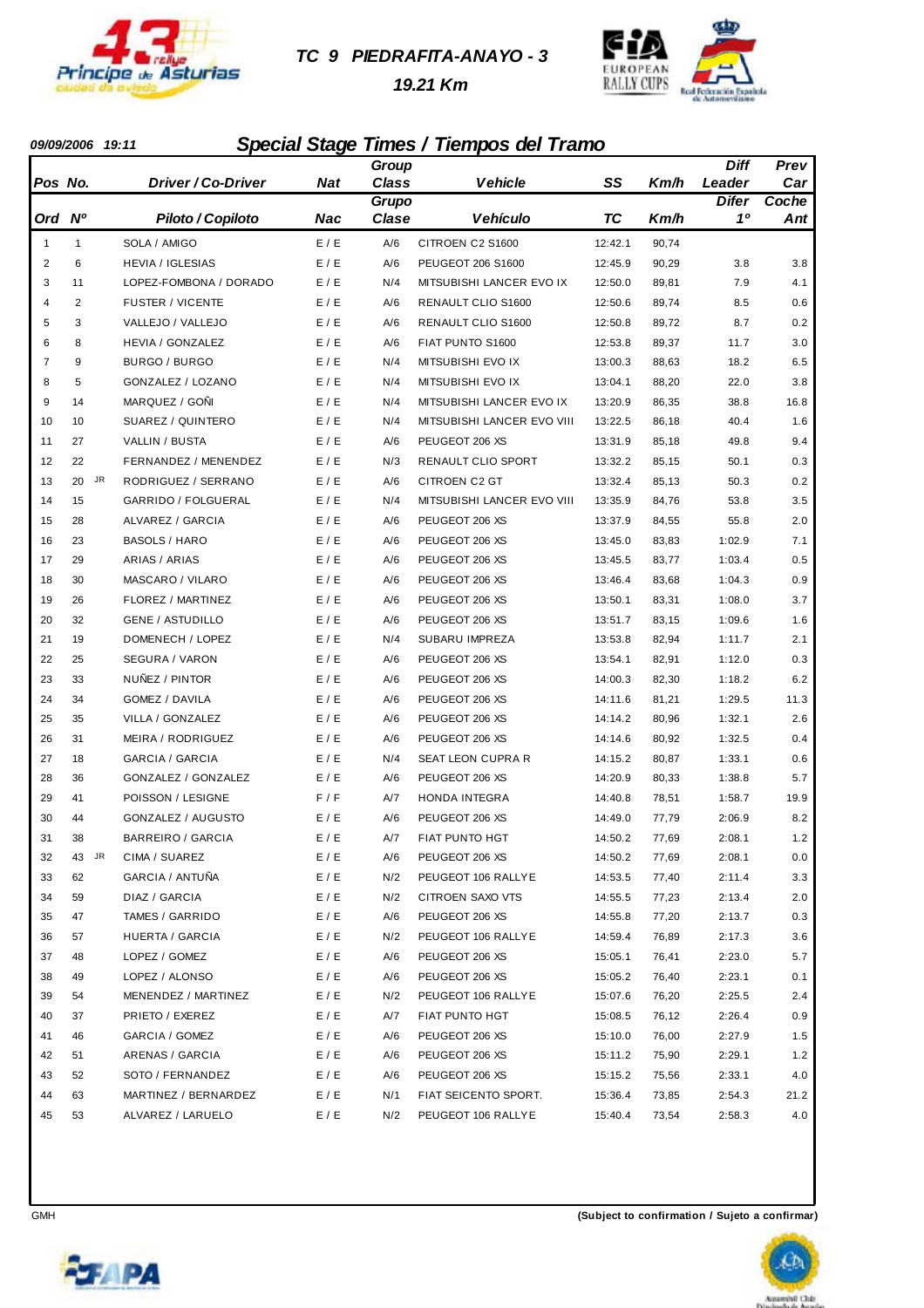



#### *Partial Unofficial Classification Leg 1 09/09/06 22:00 Clasificación Parcial Oficiosa Etapa 1*

|                |              |                                                                                    |             |                     | Grp                                  |                                      |           |       |               |              | <b>Diff</b> |
|----------------|--------------|------------------------------------------------------------------------------------|-------------|---------------------|--------------------------------------|--------------------------------------|-----------|-------|---------------|--------------|-------------|
|                |              | <b>Driver</b>                                                                      |             | Grp                 | CIs                                  |                                      |           |       | Total         | Diff         | Prev        |
| Pos No.        |              | <b>Co-Driver</b>                                                                   |             | Nat CIs             | Pos                                  | <b>Vehicle</b>                       | SS        | Penal | <b>Time</b>   | Leader       | Car         |
|                |              |                                                                                    |             |                     |                                      |                                      |           |       |               |              | <b>Dif</b>  |
|                |              | <b>Piloto</b>                                                                      |             | Gr                  | G/C                                  |                                      |           |       | <b>Tiempo</b> | <b>Difer</b> | Coche       |
| Ord Nº         |              | Copiloto                                                                           | Nac         | <b>CI</b>           | Pos                                  | <b>Vehículo</b>                      | <b>TC</b> | Penal | <b>Total</b>  | 10           | Ant         |
| $\mathbf{1}$   | $\mathbf{1}$ | AUTO-LACA COMPETICION<br>DANIEL SOLA<br>XAVIER AMIGO                               | Е<br>Ε<br>Ε | Α<br>6              | $\mathbf{1}$<br>$\mathbf{1}$         | <b>CITROEN</b><br>C2 S1600           | 1:23:12.9 |       | 1:23:12.9     |              |             |
| 2              | 6            | PEUGEOT SPORT ESPAÑA<br><b>ALBERTO HEVIA</b><br><b>ALBERTO IGLESIAS</b>            | E<br>E<br>Ε | Α<br>6              | $\overline{2}$<br>$\overline{2}$     | PEUGEOT<br>206 S1600                 | 1:23:22.2 |       | 1:23:22.2     | 9.3          | 9.3         |
| 3              | 2            | <b>IMEX LACA COMPETICION</b><br><b>MIGUEL FUSTER</b><br><b>JOSE VICENTE</b>        | E<br>E<br>Е | Α<br>6              | 3<br>3                               | RENAULT<br><b>CLIO S1600</b>         | 1:23:27.0 |       | 1:23:27.0     | 14.1         | 4.8         |
| $\overline{4}$ | 11           | A.C.P.A.<br>SERGIO LOPEZ-FOMBONA<br><b>JUAN CARLOS DORADO</b>                      | E<br>E<br>E | N<br>4              | 1<br>$\mathbf{1}$                    | <b>MITSUBISHI</b><br>LANCER EVO IX   | 1:24:01.1 |       | 1:24:01.1     | 48.2         | 34.1        |
| 5              | 8            | A.C.P.A.<br><b>MARCELINO HEVIA</b><br>JORGE GONZALEZ                               | E<br>E<br>E | Α<br>6              | 4<br>4                               | <b>FIAT</b><br><b>PUNTO S1600</b>    | 1:24:14.0 |       | 1:24:14.0     | 1:01.1       | 12.9        |
| 6              | 9            | <b>ESCUDERIA FERROL</b><br>PEDRO BURGO<br><b>MARCOS BURGO</b>                      | E<br>E<br>E | N<br>$\overline{4}$ | $\overline{2}$<br>2                  | <b>MITSUBISHI</b><br>EVO IX          | 1:24:48.3 |       | 1:24:48.3     | 1:35.4       | 34.3        |
| $\overline{7}$ | 5            | JORGE A. GLEZ. FERNANDEZ<br>JORGE A. GONZALEZ<br>XAVIER LOZANO                     | E<br>E<br>Е | N<br>4              | 3<br>3                               | <b>MITSUBISHI</b><br>EVO IX          | 1:25:35.6 |       | 1:25:35.6     | 2:22.7       | 47.3        |
| 8              | 3            | <b>ESCUDERIA OURENSE</b><br><b>SERGIO VALLEJO</b><br>DIEGO VALLEJO                 | E<br>E<br>E | Α<br>6              | 5<br>5                               | RENAULT<br><b>CLIO S1600</b>         | 1:24:10.5 | 1:40  | 1:25:50.5     | 2:37.6       | 14.9        |
| 9              | 14           | E.M.R. COMPETICION<br><b>CARLOS MARQUEZ</b><br>AINTZANE GONI                       | E<br>E<br>E | Ν<br>$\overline{4}$ | 4<br>4                               | <b>MITSUBISHI</b><br>LANCER EVO IX   | 1:26:29.2 |       | 1:26:29.2     | 3:16.3       | 38.7        |
| 10             | 10           | ESCUDERIA DAUTE REALEJOS E<br><b>FRANCISCO JOSE SUAREZ</b><br>MARIO JESUS QUINTERO | Е<br>E      | N<br>4              | 5<br>5                               | <b>MITSUBISHI</b><br>LANCER EVO VIII | 1:28:06.7 |       | 1:28:06.7     | 4:53.8       | 1:37.5      |
| 11             | 27           | A.C.P.A.<br><b>ESTEBAN VALLIN</b><br><b>FERMIN BUSTA</b>                           | E<br>E<br>Е | Α<br>6              | 6<br>6                               | PEUGEOT<br>206 XS                    | 1:28:33.8 |       | 1:28:33.8     | 5:20.9       | 27.1        |
| 12             | 22           | <b>TINEO AUTO CLUB</b><br><b>CESAR FERNANDEZ</b><br><b>BIBIANA MENENDEZ</b>        | E<br>E<br>E | N<br>3              | 6<br>$\mathbf{1}$                    | RENAULT<br><b>CLIO SPORT</b>         | 1:28:49.5 |       | 1:28:49.5     | 5:36.6       | 15.7        |
| 13             |              | 20 JR IRENE SERRANO GRANDA<br>ALEJANDRO RODRIGUEZ<br><b>IRENE SERRANO</b>          | Ε<br>E<br>Е | Α<br>6              | $\overline{7}$<br>$\overline{7}$     | <b>CITROEN</b><br>C <sub>2</sub> GT  | 1:28:50.1 |       | 1:28:50.1     | 5:37.2       | 0.6         |
| 14             | 15           | TEAM GRAN HOTEL LUGO<br>ANTONIO GARRIDO<br>SAMUEL FOLGUERAL                        | E<br>Ε<br>Е | N<br>4              | 7<br>6                               | <b>MITSUBISHI</b><br>LANCER EVO VIII | 1:29:00.9 |       | 1:29:00.9     | 5:48.0       | 10.8        |
| 15             | 28           | LANGREO MOTOR CLUB<br>RAUL IVAN ALVAREZ<br>ANGEL ODON GARCIA                       | E<br>Ε<br>Е | Α<br>6              | 8<br>8                               | PEUGEOT<br>206 XS                    | 1:29:18.7 |       | 1:29:18.7     | 6:05.8       | 17.8        |
| 16             | 29           | A.C.P.A.<br>MIGUEL ARIAS<br>ROBERTO ARIAS                                          | E<br>E<br>Е | Α<br>6              | 9<br>9                               | PEUGEOT<br>206 XS                    | 1:29:56.6 |       | 1:29:56.6     | 6:43.7       | 37.9        |
| 17             | 23           | MOTO CLUB IGUALADA<br><b>JOSEP BASOLS</b><br>ALEX HARO                             | E<br>Ε<br>E | Α<br>6              | 10<br>10                             | PEUGEOT<br>206 XS                    | 1:30:00.7 |       | 1:30:00.7     | 6:47.8       | 4.1         |
| 18             | 26           | ESCUDERIA VILLA DE LLANES<br>ROBERTO FLOREZ<br>DAVID MARTINEZ                      | Е<br>Е<br>Ε | Α<br>6              | 11<br>11                             | PEUGEOT<br>206 XS                    | 1:30:21.9 |       | 1:30:21.9     | 7:09.0       | 21.2        |
| 19             | 30           | RACC MOTORSPORT<br><b>OSCAR MASCARO</b><br><b>JOSEP VILARO</b>                     | E<br>Ε<br>Ε | Α<br>6              | $12 \overline{ }$<br>12 <sup>2</sup> | PEUGEOT<br>206 XS                    | 1:30:48.7 |       | 1:30:48.7     | 7:35.8       | 26.8        |
| 20             | 25           | A.C. CASTELLON<br><b>EMILIO SEGURA</b><br>MARIBEL VARON                            | E<br>E<br>E | Α<br>6              | 13<br>13                             | PEUGEOT<br>206 XS                    | 1:31:18.1 |       | 1:31:18.1     | 8:05.2       | 29.4        |
| 21             | 19           | A.D. ETCETERA<br>ANGEL DOMENECH<br>RAMON LOPEZ                                     | Ε<br>E<br>E | N<br>4              | 8<br>$\overline{7}$                  | SUBARU<br><b>IMPREZA</b>             | 1:29:14.1 | 2:20  | 1:31:34.1     | 8:21.2       | 16.0        |

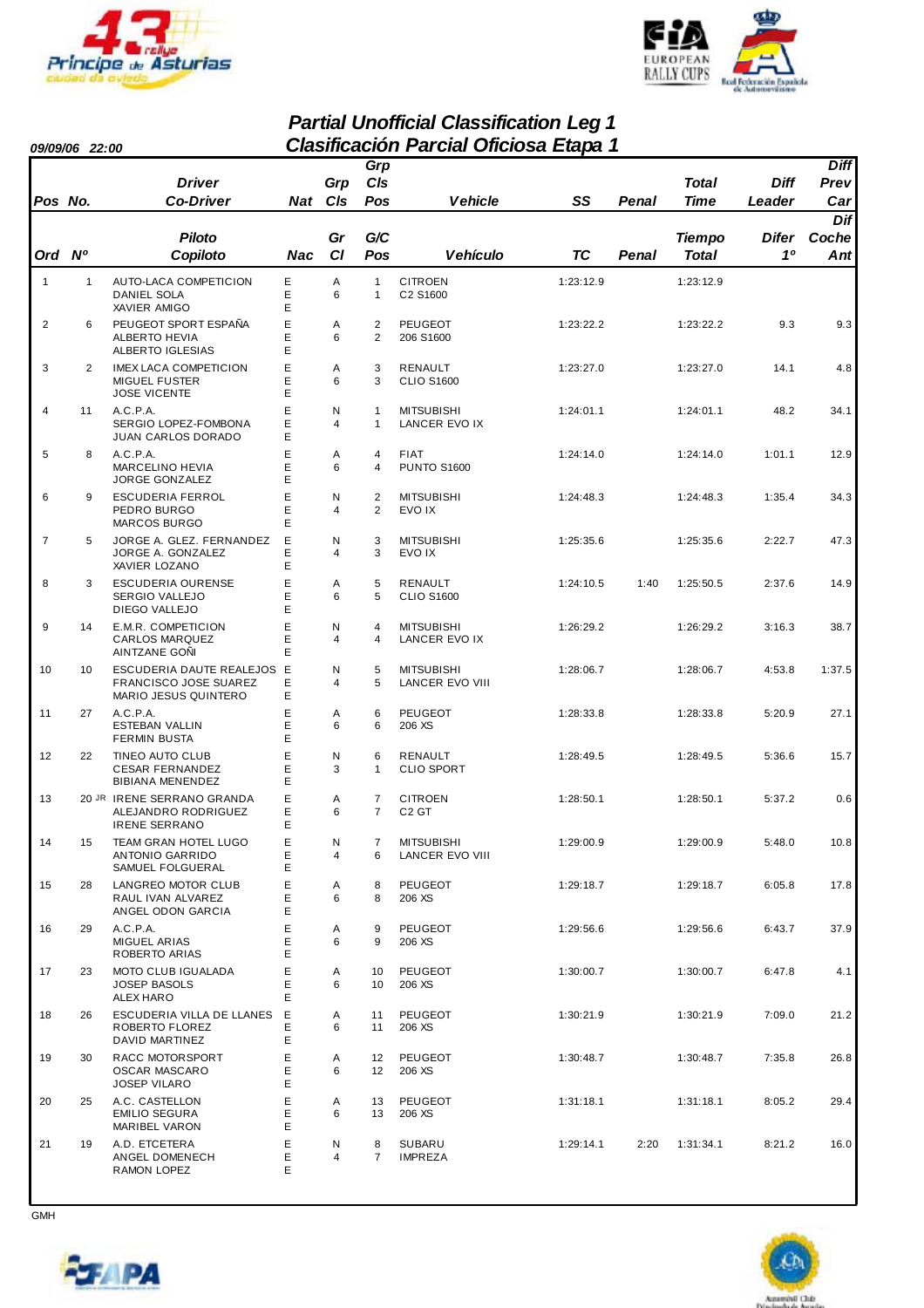



#### *Partial Unofficial Classification Leg 1 09/09/06 22:00 Clasificación Parcial Oficiosa Etapa 1*

| v <i>v</i> , vv, vv |                |                                                                              |             |                     | Grp                |                                    |           |       |               |         | <b>Diff</b> |
|---------------------|----------------|------------------------------------------------------------------------------|-------------|---------------------|--------------------|------------------------------------|-----------|-------|---------------|---------|-------------|
|                     |                | <b>Driver</b>                                                                |             | Grp                 | CIs                |                                    |           |       | Total         | Diff    | Prev        |
| Pos No.             |                | <b>Co-Driver</b>                                                             | Nat CIs     |                     | Pos                | <b>Vehicle</b>                     | SS        | Penal | <b>Time</b>   | Leader  | Car         |
|                     |                |                                                                              |             |                     |                    |                                    |           |       |               |         | <b>Dif</b>  |
|                     |                | <b>Piloto</b>                                                                |             | Gr                  | G/C                |                                    |           |       | <b>Tiempo</b> | Difer   | Coche       |
| Ord                 | N <sup>o</sup> | Copiloto                                                                     | Nac         | C1                  | Pos                | <b>Vehículo</b>                    | TC        | Penal | <b>Total</b>  | 10      | Ant         |
| 22                  | 18             | ESCUDERIA TINEO AUTOCLUB E<br><b>FELIX GARCIA</b>                            | E           | Ν<br>4              | 9<br>8             | <b>SEAT</b><br><b>LEON CUPRA R</b> | 1:32:26.6 |       | 1:32:26.6     | 9:13.7  | 52.5        |
| 23                  | 33             | MIGUEL ANGEL GARCIA<br>ESCUDERIA AR VIDAL RACING E<br><b>ESTEBAN NUÑEZ</b>   | Ε<br>Е      | Α<br>6              | 14<br>14           | <b>PEUGEOT</b><br>206 XS           | 1:32:38.9 |       | 1:32:38.9     | 9:26.0  | 12.3        |
| 24                  | 35             | <b>JOSE ANTONIO PINTOR</b><br>A.C.P.A.<br>RICARDO VILLA                      | Ε<br>Ε<br>E | Α<br>6              | 15<br>15           | <b>PEUGEOT</b><br>206 XS           | 1:33:09.5 |       | 1:33:09.5     | 9:56.6  | 30.6        |
|                     |                | PABLO GONZALEZ                                                               | Ε           |                     |                    |                                    |           |       |               |         |             |
| 25                  | 32             | RACC MOTORSPORT<br><b>RAMON GENE</b><br>ALEIX ASTUDILLO                      | E<br>E<br>Ε | Α<br>6              | 16<br>16           | PEUGEOT<br>206 XS                  | 1:33:11.2 |       | 1:33:11.2     | 9:58.3  | 1.7         |
| 26                  | 34             | <b>ESCUDERIA OURENSE</b><br><b>JOSE ANTONIO GOMEZ</b><br>IGNACIO JOSE DAVILA | Е<br>E<br>Ε | Α<br>6              | 17<br>17           | <b>PEUGEOT</b><br>206 XS           | 1:35:00.2 |       | 1:35:00.2     | 11:47.3 | 1:49.0      |
| 27                  | 41             | JEAN MARC POISSON<br><b>JEAN MARC POISSON</b><br><b>OLIVER LESIGNE</b>       | F<br>F<br>F | Α<br>$\overline{7}$ | 18<br>$\mathbf{1}$ | <b>HONDA</b><br><b>INTEGRA</b>     | 1:35:22.6 |       | 1:35:22.6     | 12:09.7 | 22.4        |
| 28                  | 53             | <b>TURON ARRASS</b><br>JAIRO ALVAREZ<br>ANGELA LARUELO                       | E<br>E<br>E | N<br>2              | 10<br>$\mathbf{1}$ | <b>PEUGEOT</b><br>106 RALLYE       | 1:36:02.9 |       | 1:36:02.9     | 12:50.0 | 40.3        |
| 29                  | 44             | <b>ESCUDERIA LUGONES</b><br><b>SERGIO GONZALEZ</b><br>ALVARO AUGUSTO         | E<br>E<br>E | Α<br>6              | 19<br>18           | PEUGEOT<br>206 XS                  | 1:36:30.3 |       | 1:36:30.3     | 13:17.4 | 27.4        |
| 30                  | 31             | ESCUDERIA RIAS BAJAS<br><b>BRUNO MEIRA</b><br>LETICIA RODRIGUEZ              | E<br>Е<br>E | Α<br>6              | 20<br>19           | <b>PEUGEOT</b><br>206 XS           | 1:36:37.2 | 0:10  | 1:36:47.2     | 13:34.3 | 16.9        |
| 31                  |                | 43 JR A.C.P.A.<br><b>FRANCISCO CIMA</b><br><b>GABRIEL SUAREZ</b>             | E<br>E<br>E | Α<br>6              | 21<br>20           | PEUGEOT<br>206 XS                  | 1:37:32.6 |       | 1:37:32.6     | 14:19.7 | 45.4        |
| 32                  | 54             | ARJ MOTORSPORT<br>JONATHAN MENENDEZ<br>MANUEL ANTONIO MARTINEZ               | E<br>Ε<br>Ε | Ν<br>2              | 11<br>2            | PEUGEOT<br>106 RALLYE              | 1:38:04.9 |       | 1:38:04.9     | 14:52.0 | 32.3        |
| 33                  | 38             | ESCUDERIA RIAS BAJAS<br><b>SERGIO BARREIRO</b><br><b>JOSE LUIS GARCIA</b>    | E<br>Ε<br>Ε | Α<br>$\overline{7}$ | 22<br>2            | FIAT<br>PUNTO HGT                  | 1:38:21.3 |       | 1:38:21.3     | 15:08.4 | 16.4        |
| 34                  | 48             | <b>ESCUDERIA FERROL</b><br><b>OSCAR LOPEZ</b><br><b>IVAN GOMEZ</b>           | Ε<br>Е<br>E | Α<br>6              | 23<br>21           | <b>PEUGEOT</b><br>206 XS           | 1:38:39.8 |       | 1:38:39.8     | 15:26.9 | 18.5        |
| 35                  | 51             | ESCUDERIA VILLA DE LLANES<br>LUIS ARENAS<br><b>JUAN LUIS GARCIA</b>          | E<br>Ε<br>Ε | Α<br>6              | 24<br>22           | PEUGEOT<br>206 XS                  | 1:38:55.2 |       | 1:38:55.2     | 15:42.3 | 15.4        |
| 36                  | 36             | JOSE LUIS GONZALEZ CONDE E<br><b>JOSE LUIS GONZALEZ</b><br>VICTOR GONZALEZ   | Е<br>Ε      | Α<br>6              | 25<br>23           | PEUGEOT<br>206 XS                  | 1:39:23.7 |       | 1:39:23.7     | 16:10.8 | 28.5        |
| 37                  | 47             | ESCUDERIA VILLA DE LLANES<br><b>ALFREDO TAMES</b><br><b>IVAN GARRIDO</b>     | Е<br>Е<br>Е | Α<br>6              | 26<br>24           | PEUGEOT<br>206 XS                  | 1:39:25.4 |       | 1:39:25.4     | 16:12.5 | 1.7         |
| 38                  | 57             | <b>BIMENES MOTORSPORT</b><br><b>IGNACIO HUERTA</b><br>ROBERTO GARCIA         | E<br>Ε<br>Ε | N<br>$\overline{c}$ | 12<br>3            | PEUGEOT<br>106 RALLYE              | 1:39:30.5 |       | 1:39:30.5     | 16:17.6 | 5.1         |
| 39                  | 59             | C.A.S.<br>JAVIER ANTONIO DIAZ<br>SALUSTIANO GARCIA                           | E<br>Е<br>E | N<br>2              | 13<br>4            | <b>CITROEN</b><br>SAXO VTS         | 1:39:33.7 |       | 1:39:33.7     | 16:20.8 | 3.2         |
| 40                  | 62             | <b>BIMENES MOTORSPORT</b><br>MIGUEL GARCIA<br>ALEJANDRO ANTUÑA               | E<br>E<br>Ε | N<br>2              | 14<br>5            | PEUGEOT<br>106 RALLYE              | 1:40:02.1 |       | 1:40:02.1     | 16:49.2 | 28.4        |
| 41                  | 52             | <b>ESCUDERIA FERROL</b><br><b>OSCAR SOTO</b><br>SAMUEL FERNANDEZ             | E<br>Е<br>E | Α<br>6              | 27<br>25           | PEUGEOT<br>206 XS                  | 1:40:43.9 |       | 1:40:43.9     | 17:31.0 | 41.8        |
| 42                  | 63             | ESCUDERIA RIAS BAJAS<br>JOSE ANTONIO MARTINEZ<br>DIANA BERNARDEZ             | E<br>Е<br>E | N<br>$\mathbf{1}$   | 15<br>$\mathbf{1}$ | <b>FIAT</b><br>SEICENTO SPORT.     | 1:43:11.2 |       | 1:43:11.2     | 19:58.3 | 2:27.3      |





**GMH** 

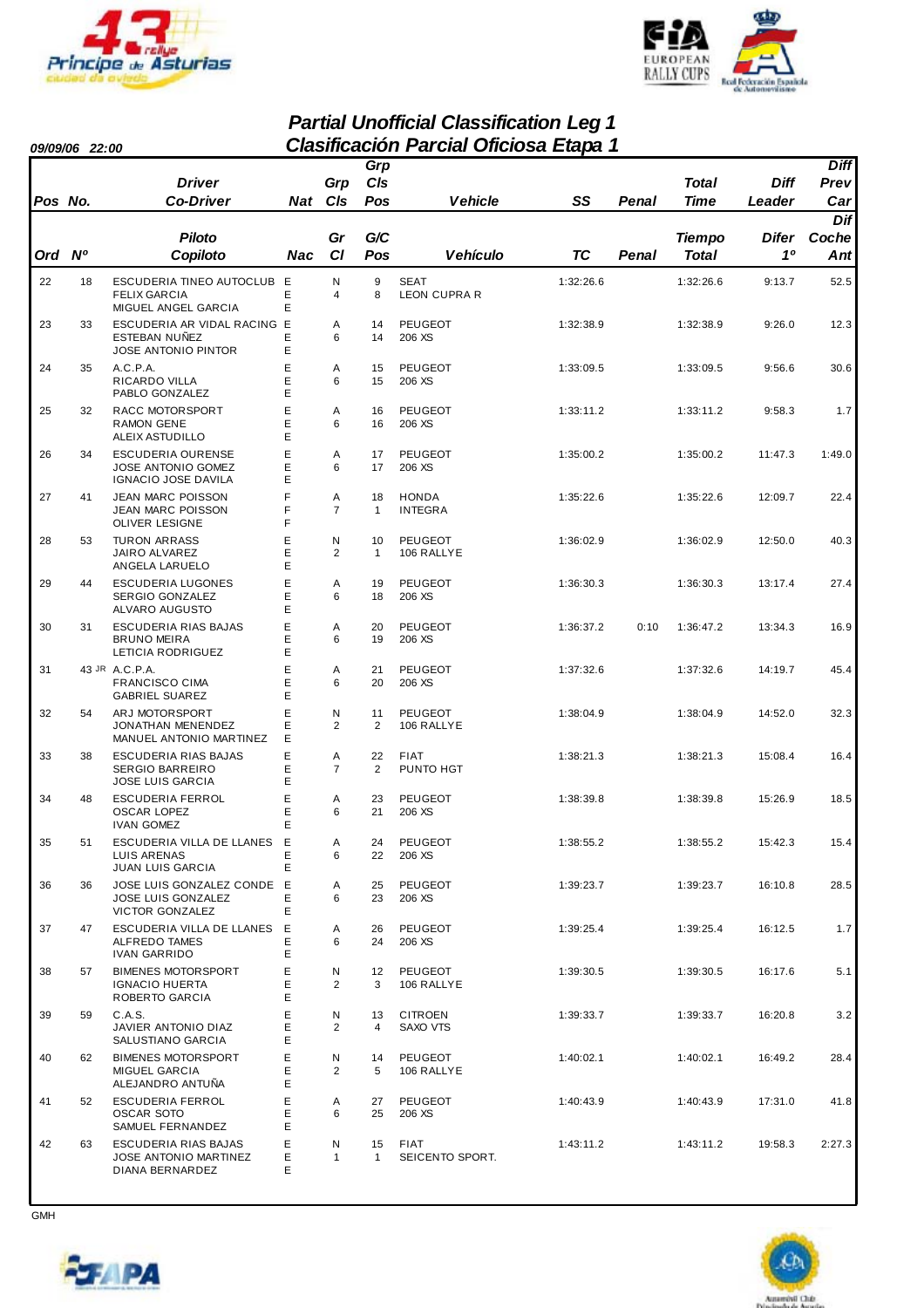



#### *Partial Unofficial Classification Leg 1 09/09/06 22:00 Clasificación Parcial Oficiosa Etapa 1 Pos No. Driver Co-Driver Grp Cls Ord Nº Piloto Copiloto Gr Cl Vehicle SS Cls Pos Grp Penal Time Diff Leader Prev Diff Car*  Pos Vehículo TC Penal Total *G/C Difer 1º Dif Coche Ant Nat Nac Total Tiempo* 43 37 ESCUDERIA JARAMA SPORT E A 28 1:43:03.6 1:43:13.6 2.4 FIAT 0:10 20:00.7 JOSE LUIS PRIETO BE 7 9 MARCOS EXEREZ E 44 49 ESCUDERIA FERROL E A 29 PEUGEOT 1:44:27.3 1:44:27.3 21:14.4 1:13.7 ANTONIO JOSE LOPEZ 26 E 6 206 XS JUAN ALONSO 45 46 ESCUDERIA VILLA DE LLANES E A 30 1:44:52.8 1:44:52.8 25.5 PEUGEOT 21:39.9 DANIEL GARCIA 27 E 6 206 XS LORENA GOMEZ

A las 22:00 horas del día 9 Septiembre de 2006 Firmado el Director de Carrera / Signed the Clerk of the Course J.CARLOS A. TAMARGO DC-182-AS



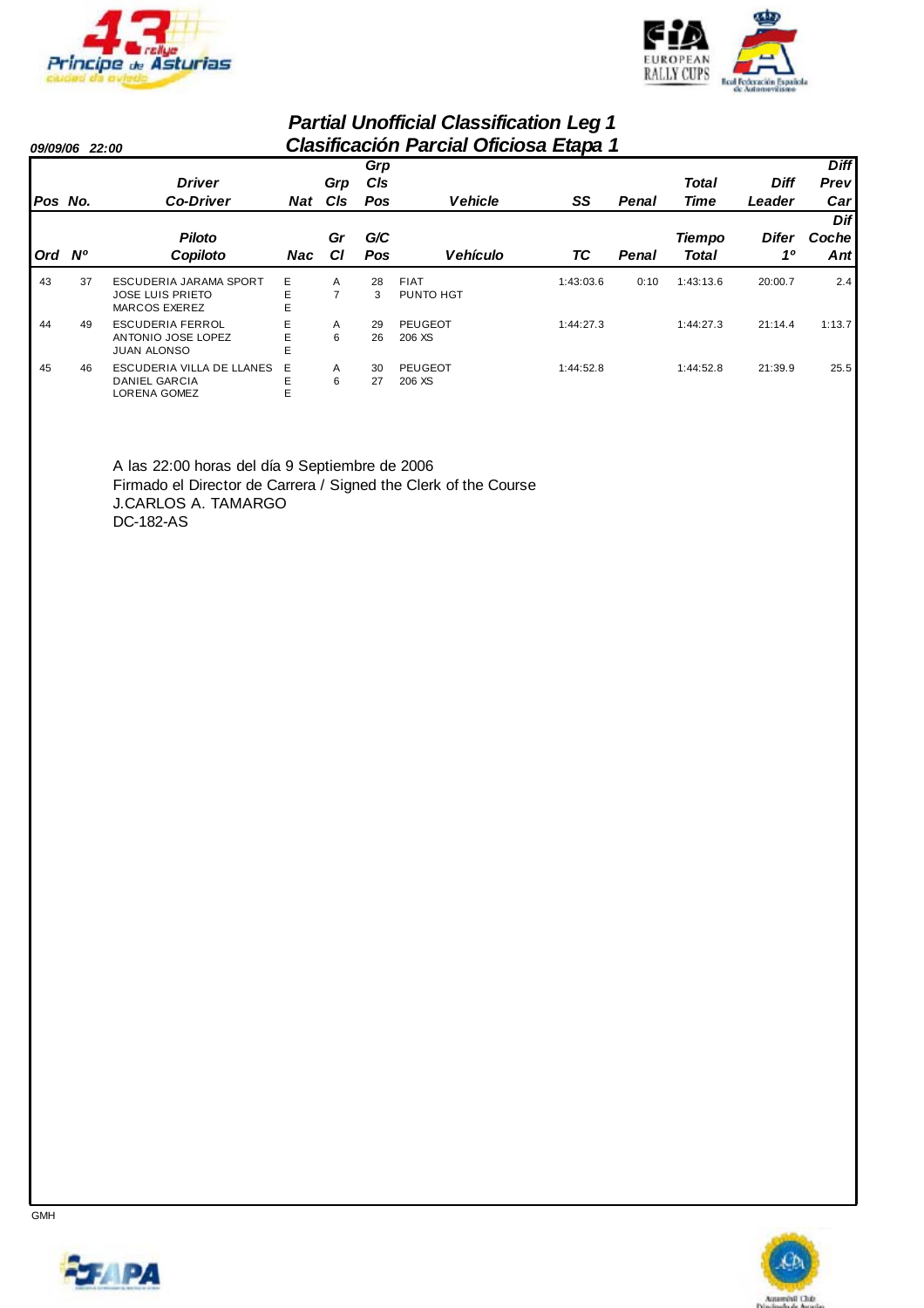

*09/09/06 22:00*

# *Leg 2 Start / Salida Etapa 2*



#### *Orden de salida Start List*

| Ord            | No.            | <b>Entrant</b>              | <b>Nat</b> | Driver<br><b>Co-Driver</b>                                  | <b>Nat</b> | <b>Vehicle</b>                       | Grp<br>CIs      | Seed   | <b>Start</b><br>Time |
|----------------|----------------|-----------------------------|------------|-------------------------------------------------------------|------------|--------------------------------------|-----------------|--------|----------------------|
| Ord            | N <sup>o</sup> | <b>Concursante</b>          | Nac        | <b>Piloto</b><br>Copiloto                                   | Nac        | <b>Vehiculo</b>                      | Gr<br><b>CI</b> | Prio   | Salida               |
| $\mathbf{1}$   | $\mathbf{1}$   | AUTO-LACA COMPETICION       | E          | <b>DANIEL SOLA</b><br>XAVIER AMIGO                          | Ε<br>Ε     | <b>CITROEN</b><br>C2 S1600           | Α<br>6          | FIA-B  | 08:00:00             |
| 2              | 6              | PEUGEOT SPORT ESPAÑA        | Е          | <b>ALBERTO HEVIA</b><br><b>ALBERTO IGLESIAS</b>             | Е<br>E     | <b>PEUGEOT</b><br>206 S1600          | Α<br>6          | RFEA-A | 08:02:00             |
| 3              | 2              | IMEX LACA COMPETICION       | Е          | <b>MIGUEL FUSTER</b><br><b>JOSE VICENTE</b>                 | Е<br>Е     | RENAULT<br><b>CLIO S1600</b>         | Α<br>6          | RFEA-A | 08:04:00             |
| 4              | 11             | A.C.P.A.                    | E          | SERGIO LOPEZ-FOMBONA<br><b>JUAN CARLOS DORADO</b>           | Ε<br>Е     | <b>MITSUBISHI</b><br>LANCER EVO IX   | N<br>4          |        | 08:06:00             |
| 5              | 8              | A.C.P.A.                    | E          | <b>MARCELINO HEVIA</b><br><b>JORGE GONZALEZ</b>             | Ε<br>Е     | <b>FIAT</b><br><b>PUNTO S1600</b>    | A<br>6          | RFEA-B | 08:08:00             |
| 6              | 9              | ESCUDERIA FERROL            | Е          | PEDRO BURGO<br><b>MARCOS BURGO</b>                          | Е<br>E     | <b>MITSUBISHI</b><br>EVO IX          | N<br>4          | RFEA-B | 08:10:00             |
| $\overline{7}$ | 5              | JORGE A. GLEZ. FERNANDEZ    | E          | JORGE A. GONZALEZ<br>XAVIER LOZANO                          | E<br>Е     | <b>MITSUBISHI</b><br>EVO IX          | N<br>4          | RFEA-A | 08:11:00             |
| 8              | 3              | <b>ESCUDERIA OURENSE</b>    | E          | SERGIO VALLEJO<br><b>DIEGO VALLEJO</b>                      | Е<br>E     | RENAULT<br><b>CLIO S1600</b>         | A<br>6          | RFEA-A | 08:12:00             |
| 9              | 14             | E.M.R. COMPETICION          | Е          | <b>CARLOS MARQUEZ</b><br>AINTZANE GONI                      | Е<br>Е     | <b>MITSUBISHI</b><br>LANCER EVO IX   | N<br>4          |        | 08:13:00             |
| 10             | 10             | ESCUDERIA DAUTE REALEJOS    | Е          | <b>FRANCISCO JOSE SUAREZ</b><br><b>MARIO JESUS QUINTERO</b> | Е<br>Е     | <b>MITSUBISHI</b><br>LANCER EVO VIII | N<br>4          | RFEA-B | 08:14:00             |
| 11             | 27             | A.C.P.A.                    | E          | ESTEBAN VALLIN<br><b>FERMIN BUSTA</b>                       | Ε<br>Ε     | <b>PEUGEOT</b><br>206 XS             | Α<br>6          |        | 08:15:00             |
| 12             | 22             | TINEO AUTO CLUB             | Е          | <b>CESAR FERNANDEZ</b><br><b>BIBIANA MENENDEZ</b>           | Ε<br>E     | RENAULT<br><b>CLIO SPORT</b>         | N<br>3          |        | 08:16:00             |
| 13             | JR<br>20       | <b>IRENE SERRANO GRANDA</b> | E          | ALEJANDRO RODRIGUEZ<br><b>IRENE SERRANO</b>                 | Ε<br>Е     | <b>CITROEN</b><br>C <sub>2</sub> GT  | Α<br>6          |        | 08:17:00             |
| 14             | 15             | TEAM GRAN HOTEL LUGO        | Е          | ANTONIO GARRIDO<br>SAMUEL FOLGUERAL                         | Е<br>Е     | <b>MITSUBISHI</b><br>LANCER EVO VIII | N<br>4          |        | 08:18:00             |
| 15             | 28             | LANGREO MOTOR CLUB          | E          | RAUL IVAN ALVAREZ<br>ANGEL ODON GARCIA                      | E<br>Е     | <b>PEUGEOT</b><br>206 XS             | Α<br>6          |        | 08:19:00             |
| 16             | 29             | A.C.P.A.                    | Е          | MIGUEL ARIAS<br>ROBERTO ARIAS                               | Ε<br>E     | <b>PEUGEOT</b><br>206 XS             | Α<br>6          |        | 08:20:00             |
| 17             | 23             | MOTO CLUB IGUALADA          | Е          | <b>JOSEP BASOLS</b><br>ALEX HARO                            | E<br>Е     | <b>PEUGEOT</b><br>206 XS             | Α<br>6          |        | 08:21:00             |
| 18             | 26             | ESCUDERIA VILLA DE LLANES   | E          | ROBERTO FLOREZ<br>DAVID MARTINEZ                            | Е<br>E     | <b>PEUGEOT</b><br>206 XS             | A<br>ĥ          |        | 08:22:00             |
| 19             | 30             | RACC MOTORSPORT             | Е          | <b>OSCAR MASCARO</b><br><b>JOSEP VILARO</b>                 | Ε<br>Е     | <b>PEUGEOT</b><br>206 XS             | Α<br>6          |        | 08:23:00             |
| 20             | 25             | A.C. CASTELLON              | Е          | <b>EMILIO SEGURA</b><br><b>MARIBEL VARON</b>                | Ε<br>Е     | <b>PEUGEOT</b><br>206 XS             | Α<br>6          |        | 08:24:00             |
| 21             | 19             | A.D. ETCETERA               | Е          | ANGEL DOMENECH<br>RAMON LOPEZ                               | E<br>Ε     | <b>SUBARU</b><br><b>IMPREZA</b>      | N<br>4          |        | 08:25:00             |
| 22             | 18             | ESCUDERIA TINEO AUTOCLUB    | Е          | <b>FELIX GARCIA</b><br>MIGUEL ANGEL GARCIA                  | Е<br>Е     | <b>SEAT</b><br>LEON CUPRA R          | N<br>4          |        | 08:26:00             |
| 23             | 33             | ESCUDERIA AR VIDAL RACING   | Е          | ESTEBAN NUÑEZ<br>JOSE ANTONIO PINTOR                        | Ε<br>Е     | <b>PEUGEOT</b><br>206 XS             | Α<br>6          |        | 08:27:00             |
| 24             | 35             | A.C.P.A.                    | Е          | <b>RICARDO VILLA</b><br>PABLO GONZALEZ                      | Ε<br>Е     | <b>PEUGEOT</b><br>206 XS             | Α<br>6          |        | 08:28:00             |
| 25             | 32             | RACC MOTORSPORT             | Е          | <b>RAMON GENE</b><br>ALEIX ASTUDILLO                        | Ε<br>Е     | <b>PEUGEOT</b><br>206 XS             | Α<br>6          |        | 08:29:00             |
| 26             | 34             | ESCUDERIA OURENSE           | Е          | JOSE ANTONIO GOMEZ<br>IGNACIO JOSE DAVILA                   | Е<br>Е     | PEUGEOT<br>206 XS                    | Α<br>6          |        | 08:30:00             |
| 27             | 41             | JEAN MARC POISSON           | F          | <b>JEAN MARC POISSON</b><br>OLIVER LESIGNE                  | F<br>F     | <b>HONDA</b><br><b>INTEGRA</b>       | Α<br>7          |        | 08:31:00             |
| 28             | 53             | <b>TURON ARRASS</b>         | Е          | JAIRO ALVAREZ<br>ANGELA LARUELO                             | Ε<br>E     | PEUGEOT<br>106 RALLYE                | N<br>2          |        | 08:32:00             |



 $\overline{\phantom{a}}$ 

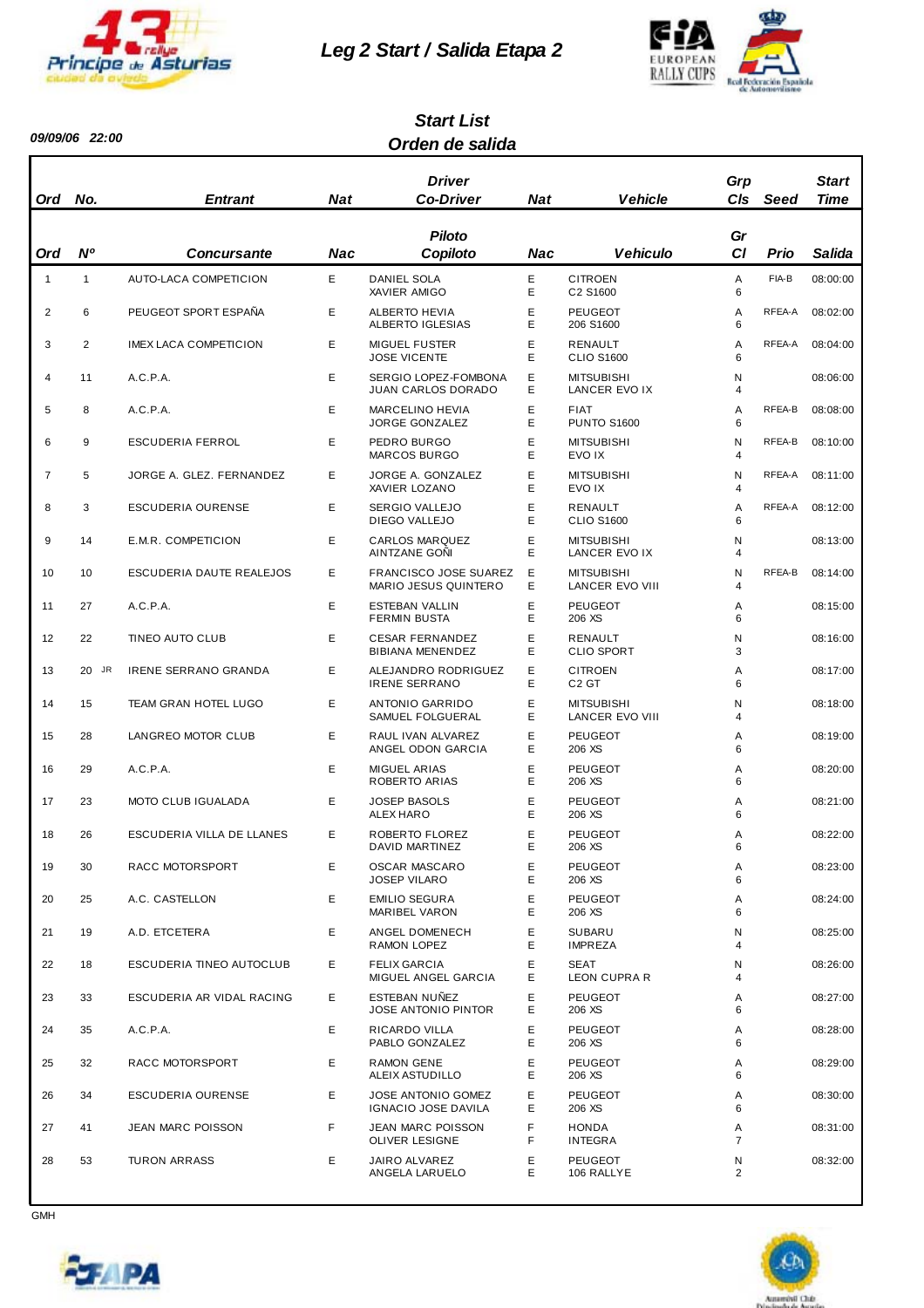

*09/09/06 22:00*

#### *Leg 2 Start / Salida Etapa 2*



#### *Orden de salida Start List*

| Ord | No.            | <b>Entrant</b>            | Nat        | <b>Driver</b><br><b>Co-Driver</b>                   | Nat        | <b>Vehicle</b>                 | Grp<br>C <sub>ls</sub> | Seed        | <b>Start</b><br>Time |
|-----|----------------|---------------------------|------------|-----------------------------------------------------|------------|--------------------------------|------------------------|-------------|----------------------|
| Ord | N <sup>o</sup> | <b>Concursante</b>        | <b>Nac</b> | <b>Piloto</b><br>Copiloto                           | <b>Nac</b> | <b>Vehiculo</b>                | Gr<br>C1               | <b>Prio</b> | Salida               |
| 29  | 44             | <b>ESCUDERIA LUGONES</b>  | E          | SERGIO GONZALEZ<br>ALVARO AUGUSTO                   | E<br>Е     | <b>PEUGEOT</b><br>206 XS       | Α<br>6                 |             | 08:33:00             |
| 30  | 31             | ESCUDERIA RIAS BAJAS      | E          | <b>BRUNO MEIRA</b><br>LETICIA RODRIGUEZ             | E<br>Е     | <b>PEUGEOT</b><br>206 XS       | A<br>6                 |             | 08:34:00             |
| 31  | 43 JR          | A.C.P.A.                  | E          | <b>FRANCISCO CIMA</b><br><b>GABRIEL SUAREZ</b>      | E<br>E     | <b>PEUGEOT</b><br>206 XS       | Α<br>6                 |             | 08:35:00             |
| 32  | 54             | ARJ MOTORSPORT            | E          | JONATHAN MENENDEZ<br>MANUEL ANTONIO MARTINEZ E      | E          | <b>PEUGEOT</b><br>106 RALLYE   | N<br>$\overline{2}$    |             | 08:36:00             |
| 33  | 38             | ESCUDERIA RIAS BAJAS      | E          | <b>SERGIO BARREIRO</b><br><b>JOSE LUIS GARCIA</b>   | E<br>E     | <b>FIAT</b><br>PUNTO HGT       | A<br>$\overline{7}$    |             | 08:37:00             |
| 34  | 48             | <b>ESCUDERIA FERROL</b>   | E          | <b>OSCAR LOPEZ</b><br><b>IVAN GOMEZ</b>             | E<br>Е     | <b>PEUGEOT</b><br>206 XS       | A<br>6                 |             | 08:38:00             |
| 35  | 51             | ESCUDERIA VILLA DE LLANES | E          | <b>LUIS ARENAS</b><br><b>JUAN LUIS GARCIA</b>       | E<br>Е     | <b>PEUGEOT</b><br>206 XS       | A<br>6                 |             | 08:39:00             |
| 36  | 36             | JOSE LUIS GONZALEZ CONDE  | E          | <b>JOSE LUIS GONZALEZ</b><br><b>VICTOR GONZALEZ</b> | E<br>E     | <b>PEUGEOT</b><br>206 XS       | A<br>6                 |             | 08:40:00             |
| 37  | 47             | ESCUDERIA VILLA DE LLANES | E          | <b>ALFREDO TAMES</b><br><b>IVAN GARRIDO</b>         | Ε<br>E     | <b>PEUGEOT</b><br>206 XS       | Α<br>6                 |             | 08:41:00             |
| 38  | 57             | <b>BIMENES MOTORSPORT</b> | E          | <b>IGNACIO HUERTA</b><br>ROBERTO GARCIA             | E<br>E     | PEUGEOT<br>106 RALLYE          | N<br>$\overline{2}$    |             | 08:42:00             |
| 39  | 59             | C.A.S.                    | E          | JAVIER ANTONIO DIAZ<br>SALUSTIANO GARCIA            | E<br>Е     | <b>CITROEN</b><br>SAXO VTS     | N<br>2                 |             | 08:43:00             |
| 40  | 62             | <b>BIMENES MOTORSPORT</b> | E          | <b>MIGUEL GARCIA</b><br>ALEJANDRO ANTUÑA            | E<br>E     | <b>PEUGEOT</b><br>106 RALLYE   | N<br>2                 |             | 08:44:00             |
| 41  | 52             | <b>ESCUDERIA FERROL</b>   | E          | <b>OSCAR SOTO</b><br>SAMUEL FERNANDEZ               | E<br>E     | <b>PEUGEOT</b><br>206 XS       | Α<br>6                 |             | 08:45:00             |
| 42  | 63             | ESCUDERIA RIAS BAJAS      | E          | <b>JOSE ANTONIO MARTINEZ</b><br>DIANA BERNARDEZ     | E<br>E     | <b>FIAT</b><br>SEICENTO SPORT. | N<br>$\mathbf{1}$      |             | 08:46:00             |
| 43  | 37             | ESCUDERIA JARAMA SPORT    | E.         | <b>JOSE LUIS PRIETO</b><br><b>MARCOS EXEREZ</b>     | E<br>E     | <b>FIAT</b><br>PUNTO HGT       | A<br>$\overline{7}$    |             | 08:47:00             |
| 44  | 49             | <b>ESCUDERIA FERROL</b>   | E          | ANTONIO JOSE LOPEZ<br><b>JUAN ALONSO</b>            | E<br>E     | <b>PEUGEOT</b><br>206 XS       | Α<br>6                 |             | 08:48:00             |
| 45  | 46             | ESCUDERIA VILLA DE LLANES | E          | <b>DANIEL GARCIA</b><br>LORENA GOMEZ                | E<br>E     | <b>PEUGEOT</b><br>206 XS       | A<br>6                 |             | 08:49:00             |

A las 22:00 horas del día 9 Septiembre de 2006 Firmado el Director de Carrera / Signed the Clerk of the Course J.CARLOS A. TAMARGO DC-182-AS



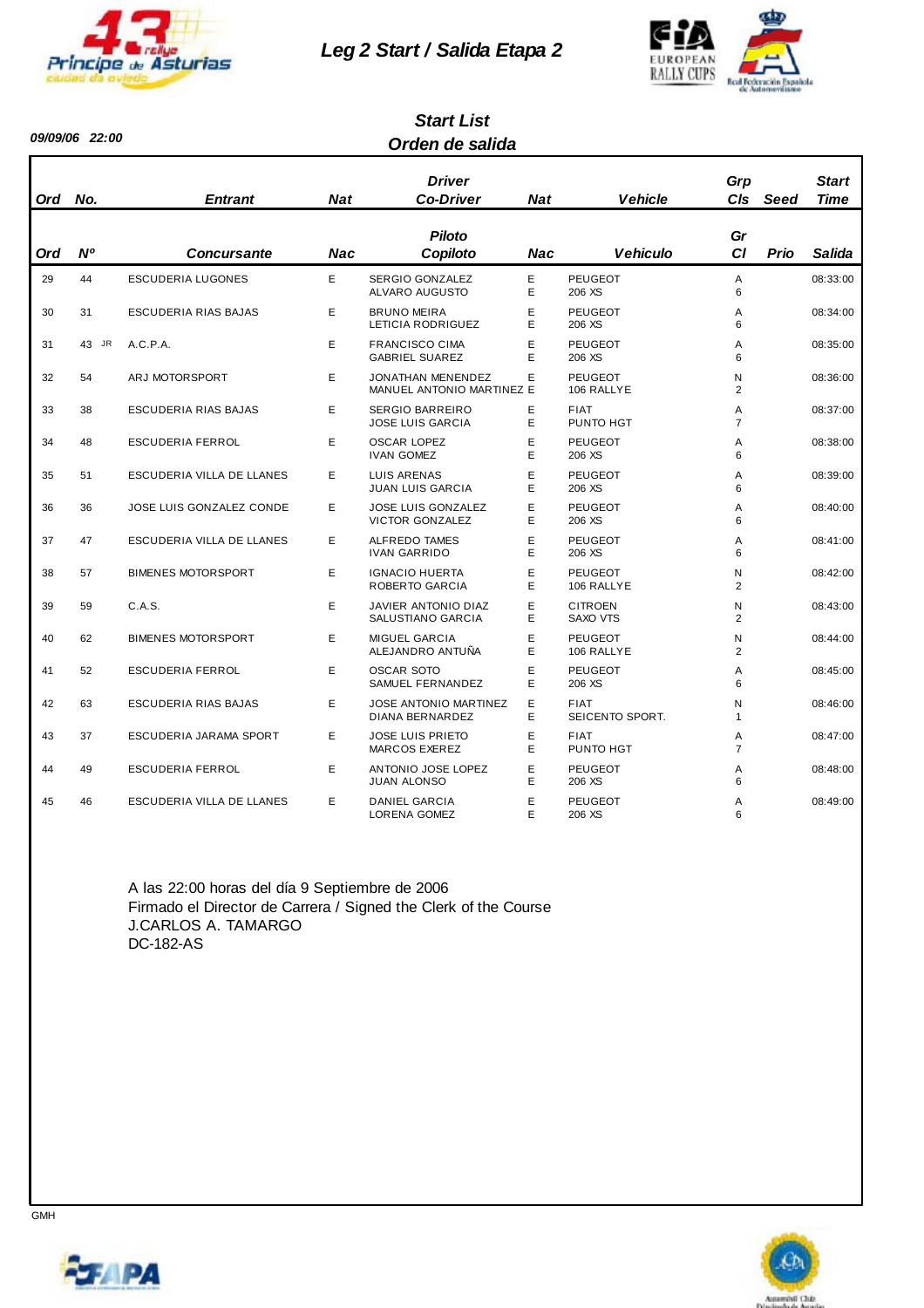

#### *TC 10 LA HORREA-PAJOMAL - 1*

 *19.90 Km*



#### *10/09/2006 10:29 Special Stage Times / Tiempos del Tramo*

|                |                |                                |       | Group        |                            |              |       | Diff         | Prev   |
|----------------|----------------|--------------------------------|-------|--------------|----------------------------|--------------|-------|--------------|--------|
| Pos No.        |                | <i>Driver / Co-Driver</i>      | Nat   | <b>Class</b> | <b>Vehicle</b>             | SS           | Km/h  | Leader       | Car    |
|                |                |                                |       | Grupo        |                            |              |       | <b>Difer</b> | Coche  |
| Ord            | N <sup>o</sup> | Piloto / Copiloto              | Nac   | Clase        | <b>Vehículo</b>            | <b>TC</b>    | Km/h  | 10           | Ant    |
| $\mathbf{1}$   | $\overline{2}$ | <b>FUSTER / VICENTE</b>        | E / E | A/6          | <b>RENAULT CLIO S1600</b>  | 15:32.0      | 76,87 |              |        |
| $\overline{2}$ | 8              | HEVIA / GONZALEZ               | E / E | A/6          | FIAT PUNTO S1600           | 15:40.7      | 76,16 | 8.7          | 8.7    |
| 3              | 6              | <b>HEVIA / IGLESIAS</b>        | E/E   | A/6          | PEUGEOT 206 S1600          | 15:43.9      | 75,90 | 11.9         | 3.2    |
| 4              | $\mathbf{1}$   | SOLA / AMIGO                   | E / E | A/6          | CITROEN C2 S1600           | 15:45.9      | 75,74 | 13.9         | 2.0    |
| 5              | 5              | GONZALEZ / LOZANO              | E / E | N/4          | MITSUBISHI EVO IX          | 15:49.1      | 75,48 | 17.1         | 3.2    |
| 6              | 11             | LOPEZ-FOMBONA / DORADO         | E / E | N/4          | MITSUBISHI LANCER EVO IX   | 15:50.2      | 75,39 | 18.2         | 1.1    |
| $\overline{7}$ | 9              | BURGO / BURGO                  | E / E | N/4          | MITSUBISHI EVO IX          | 16:03.0      | 74,39 | 31.0         | 12.8   |
| 8              | 3              | VALLEJO / VALLEJO              | E / E | A/6          | <b>RENAULT CLIO S1600</b>  | 16:07.1      | 74,08 | 35.1         | 4.1    |
| 9              | 14             | MARQUEZ / GOÑI                 | E / E | N/4          | MITSUBISHI LANCER EVO IX   | 16:28.9      | 72,44 | 56.9         | 21.8   |
| 10             | 10             | SUAREZ / QUINTERO              | E / E | N/4          | MITSUBISHI LANCER EVO VIII | 16:32.0      | 72,22 | 1:00.0       | 3.1    |
| 11             | 20             | RODRIGUEZ / SERRANO            | E/E   | A/6          | CITROEN C2 GT              | 16:36.3      | 71,91 | 1:04.3       | 4.3    |
| 12             | 15             | GARRIDO / FOLGUERAL            | E / E | N/4          | MITSUBISHI LANCER EVO VIII | 16:39.8      | 71,65 | 1:07.8       | 3.5    |
| 13             | 27             | VALLIN / BUSTA                 | E/E   | A/6          | PEUGEOT 206 XS             | 16:42.2      | 71,48 | 1:10.2       | 2.4    |
| 14             | 29             | ARIAS / ARIAS                  | E / E | A/6          | PEUGEOT 206 XS             | 16:44.5      | 71,32 | 1:12.5       | 2.3    |
| 15             | 26             | FLOREZ / MARTINEZ              | E / E | A/6          | PEUGEOT 206 XS             | 16:50.0      | 70,93 | 1:18.0       | 5.5    |
| 16             | 25             | <b>SEGURA / VARON</b>          | E / E | A/6          | PEUGEOT 206 XS             | 16:52.4      | 70,76 | 1:20.4       | 2.4    |
| 17             | 28             | ALVAREZ / GARCIA               | E / E | A/6          | PEUGEOT 206 XS             | 16:52.7      | 70,74 | 1:20.7       | 0.3    |
| 18             | 22             | FERNANDEZ / MENENDEZ           | E / E | N/3          | <b>RENAULT CLIO SPORT</b>  | 16:53.7      | 70,67 | 1:21.7       | 1.0    |
| 19             | 30             | MASCARO / VILARO               | E/E   | A/6          | PEUGEOT 206 XS             | 16:57.3      | 70,42 | 1:25.3       | 3.6    |
| 20             | 23             | <b>BASOLS / HARO</b>           | E / E | A/6          | PEUGEOT 206 XS             | 17:05.5      | 69,86 | 1:33.5       | 8.2    |
| 21             | 34             | GOMEZ / DAVILA                 | E / E | A/6          | PEUGEOT 206 XS             | 17:18.7      | 68,97 | 1:46.7       | 13.2   |
| 22             | 18             | <b>GARCIA / GARCIA</b>         | E / E | N/4          | SEAT LEON CUPRA R          | 17:24.1      | 68,61 | 1:52.1       | 5.4    |
| 23             | 33             | NUÑEZ / PINTOR                 | E / E | A/6          | PEUGEOT 206 XS             | 17:33.0      | 68,03 | 2:01.0       | 8.9    |
| 24             | 36             | GONZALEZ / GONZALEZ            | E / E | A/6          | PEUGEOT 206 XS             | 17:40.6      | 67,55 | 2:08.6       | 7.6    |
| 25             | 31             | MEIRA / RODRIGUEZ              | E / E | A/6          | PEUGEOT 206 XS             | 17:49.5      | 66,98 | 2:17.5       | 8.9    |
| 26             | 35             | VILLA / GONZALEZ               | E / E | A/6          | PEUGEOT 206 XS             | 17:50.4      | 66,93 | 2:18.4       | 0.9    |
| 27             | 51             | <b>ARENAS / GARCIA</b>         | E / E | A/6          | PEUGEOT 206 XS             | 18:02.6      | 66,17 | 2:30.6       | 12.2   |
| 28             | 59             | DIAZ / GARCIA                  | E / E | N/2          | CITROEN SAXO VTS           | 18:13.3      | 65,53 | 2:41.3       | 10.7   |
| 29             | 44             | GONZALEZ / AUGUSTO             | E / E | A/6          | PEUGEOT 206 XS             | 18:19.4      | 65,16 | 2:47.4       | 6.1    |
| 30             | 43<br>JR.      | CIMA / SUAREZ                  | E / E | A/6          | PEUGEOT 206 XS             | 18:20.7      | 65,09 | 2:48.7       | 1.3    |
| 31             | 48             | LOPEZ / GOMEZ                  | E / E | A/6          | PEUGEOT 206 XS             | 18:21.7      | 65,03 | 2:49.7       | 1.0    |
| 32             | 54             | MENENDEZ / MARTINEZ            | E / E | N/2          | PEUGEOT 106 RALLYE         | 18:34.1      | 64,30 | 3:02.1       | 12.4   |
| 33             | 41             | POISSON / LESIGNE              | F / F | A/7          | HONDA INTEGRA              | 18:35.5      | 64,22 | 3:03.5       | 1.4    |
| 34             | 47             | TAMES / GARRIDO                | E / E | A/6          | PEUGEOT 206 XS             | 18:41.2      | 63,90 | 3:09.2       | 5.7    |
| 35             | 52             | SOTO / FERNANDEZ               | E / E | A/6          | PEUGEOT 206 XS             | 18:42.4      | 63,83 | 3:10.4       | 1.2    |
| 36             | 63             | MARTINEZ / BERNARDEZ           | E/E   | N/1          | FIAT SEICENTO SPORT.       | 18:43.3      | 63,78 | 3:11.3       | 0.9    |
| 37             | 37             | PRIETO / EXEREZ                | E/E   | A/7          | FIAT PUNTO HGT             | 18:45.4      | 63,66 | 3:13.4       | 2.1    |
| 38             | 53             | ALVAREZ / LARUELO              | E / E | N/2          | PEUGEOT 106 RALLYE         | 18:51.4      | 63,32 | 3:19.4       | 6.0    |
| 39             | 49             | LOPEZ / ALONSO                 | E / E | A/6          | PEUGEOT 206 XS             | 18:53.6      | 63,20 | 3:21.6       | 2.2    |
| 40             | 57             | HUERTA / GARCIA                | E / E | N/2          | PEUGEOT 106 RALLYE         | 19:38.4      | 60,79 | 4:06.4       | 44.8   |
| 41             | 62             | GARCIA / ANTUÑA                | E/E   | N/2          | PEUGEOT 106 RALLYE         | 23:51.7      | 50,04 | 8:19.7       | 4:13.3 |
|                |                |                                |       |              |                            |              |       |              |        |
|                |                | <b>RETIREMENTS - RETIRADOS</b> |       |              |                            |              |       |              |        |
|                | 19             | DOMENECH / LOPEZ               | E / E | N/4          | SUBARU IMPREZA             | AVERIA       |       |              |        |
|                | 32             | <b>GENE / ASTUDILLO</b>        | E/E   | A/6          | PEUGEOT 206 XS             | SALIDA CTRA. |       |              |        |
|                | 38             | BARREIRO / GARCIA              | E/E   | A/7          | FIAT PUNTO HGT             | AVERIA       |       |              |        |
|                | 46             | GARCIA / GOMEZ                 | E/E   | A/6          | PEUGEOT 206 XS             | AVERIA       |       |              |        |
|                |                |                                |       |              |                            |              |       |              |        |





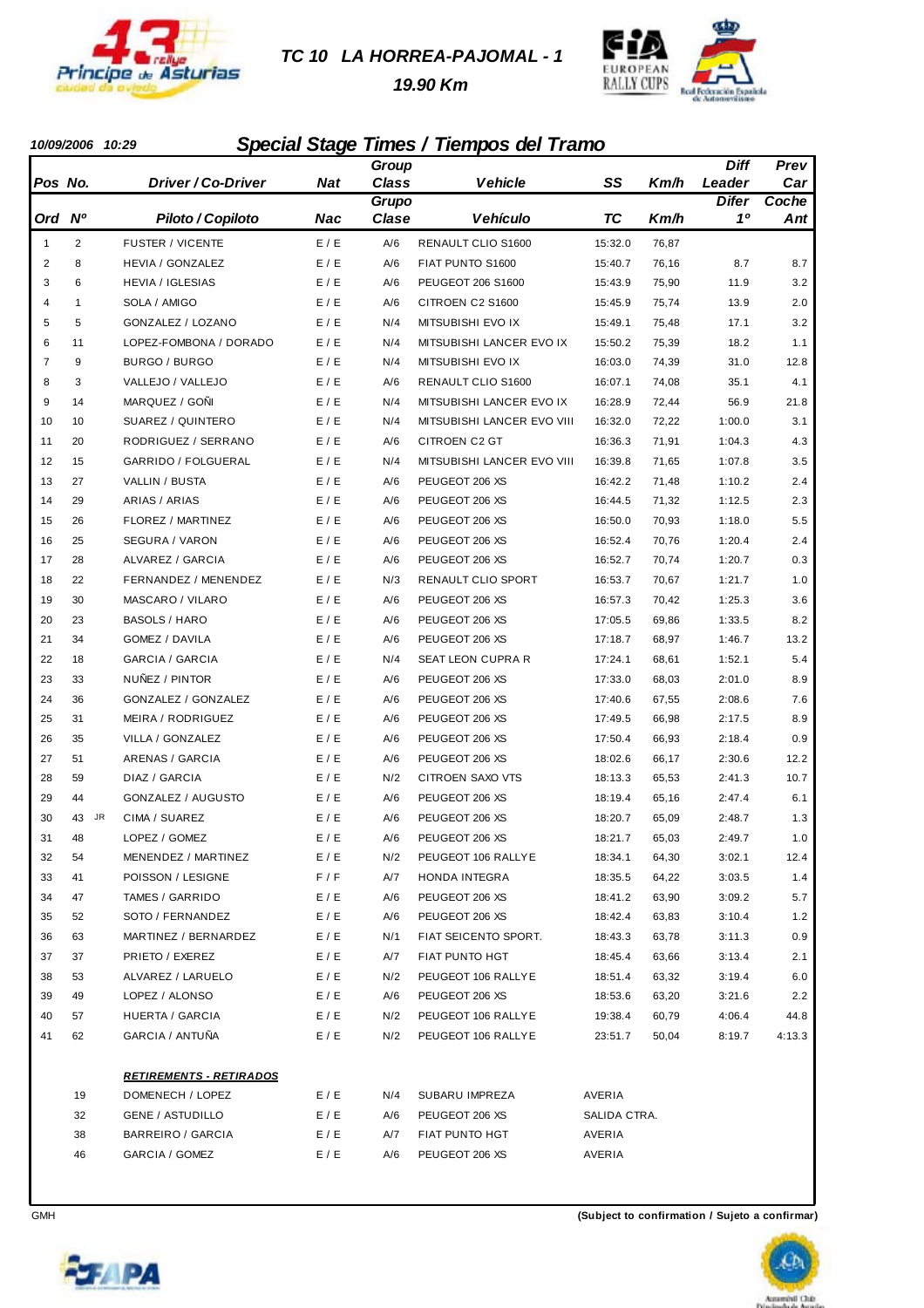

#### *TC 11 LA CASILLA - 1*

 *9.58 Km*



#### *10/09/2006 11:00 Special Stage Times / Tiempos del Tramo*

|                |                 |                           |       | Group        |                            |           |       | Diff         | Prev   |
|----------------|-----------------|---------------------------|-------|--------------|----------------------------|-----------|-------|--------------|--------|
| Pos No.        |                 | <i>Driver / Co-Driver</i> | Nat   | <b>Class</b> | <b>Vehicle</b>             | SS        | Km/h  | Leader       | Car    |
|                |                 |                           |       | Grupo        |                            |           |       | <b>Difer</b> | Coche  |
| Ord            | N <sup>o</sup>  | Piloto / Copiloto         | Nac   | Clase        | Vehículo                   | <b>TC</b> | Km/h  | 10           | Ant    |
| 1              | 6               | <b>HEVIA / IGLESIAS</b>   | E / E | A/6          | PEUGEOT 206 S1600          | 6:48.2    | 84,49 |              |        |
| $\overline{2}$ | 1               | SOLA / AMIGO              | E / E | A/6          | CITROEN C2 S1600           | 6:48.8    | 84,36 | 0.6          | 0.6    |
| 3              | 9               | BURGO / BURGO             | E/E   | N/4          | MITSUBISHI EVO IX          | 6:49.6    | 84,20 | 1.4          | 0.8    |
| 4              | 8               | HEVIA / GONZALEZ          | E / E | A/6          | FIAT PUNTO S1600           | 6:52.2    | 83,67 | 4.0          | 2.6    |
| 5              | $\overline{2}$  | <b>FUSTER / VICENTE</b>   | E / E | A/6          | RENAULT CLIO S1600         | 6:53.5    | 83,41 | 5.3          | 1.3    |
| 6              | 3               | VALLEJO / VALLEJO         | E / E | A/6          | RENAULT CLIO S1600         | 6:55.9    | 82,92 | 7.7          | 2.4    |
| $\overline{7}$ | 11              | LOPEZ-FOMBONA / DORADO    | E / E | N/4          | MITSUBISHI LANCER EVO IX   | 6:56.0    | 82,90 | 7.8          | 0.1    |
| 8              | 5               | GONZALEZ / LOZANO         | E / E | N/4          | MITSUBISHI EVO IX          | 6:56.3    | 82,84 | 8.1          | 0.3    |
| 9              | 15              | GARRIDO / FOLGUERAL       | E / E | N/4          | MITSUBISHI LANCER EVO VIII | 7:04.1    | 81,32 | 15.9         | 7.8    |
| 10             | 20              | RODRIGUEZ / SERRANO       | E / E | A/6          | <b>CITROEN C2 GT</b>       | 7:08.5    | 80,49 | 20.3         | 4.4    |
| 11             | 14              | MARQUEZ / GOÑI            | E/E   | N/4          | MITSUBISHI LANCER EVO IX   | 7:11.0    | 80,02 | 22.8         | 2.5    |
| 12             | 22              | FERNANDEZ / MENENDEZ      | E / E | N/3          | RENAULT CLIO SPORT         | 7:11.9    | 79,85 | 23.7         | 0.9    |
| 13             | 28              | <b>ALVAREZ / GARCIA</b>   | E/E   | A/6          | PEUGEOT 206 XS             | 7:14.1    | 79,45 | 25.9         | 2.2    |
| 14             | 27              | VALLIN / BUSTA            | E / E | A/6          | PEUGEOT 206 XS             | 7:14.2    | 79,43 | 26.0         | 0.1    |
| 15             | 10              | SUAREZ / QUINTERO         | E / E | N/4          | MITSUBISHI LANCER EVO VIII | 7:18.0    | 78,74 | 29.8         | 3.8    |
| 16             | 18              | <b>GARCIA / GARCIA</b>    | E / E | N/4          | SEAT LEON CUPRA R          | 7:19.9    | 78,40 | 31.7         | 1.9    |
| 17             | 29              | ARIAS / ARIAS             | E / E | A/6          | PEUGEOT 206 XS             | 7:21.1    | 78,19 | 32.9         | 1.2    |
| 18             | 23              | <b>BASOLS / HARO</b>      | E / E | A/6          | PEUGEOT 206 XS             | 7:23.9    | 77,69 | 35.7         | 2.8    |
| 19             | 25              | SEGURA / VARON            | E / E | A/6          | PEUGEOT 206 XS             | 7:24.7    | 77,55 | 36.5         | 0.8    |
| 20             | 26              | FLOREZ / MARTINEZ         | E / E | A/6          | PEUGEOT 206 XS             | 7:25.3    | 77,45 | 37.1         | 0.6    |
| 21             | 30              | MASCARO / VILARO          | E / E | A/6          | PEUGEOT 206 XS             | 7:27.2    | 77,12 | 39.0         | 1.9    |
| 22             | 34              | GOMEZ / DAVILA            | E / E | A/6          | PEUGEOT 206 XS             | 7:33.5    | 76,05 | 45.3         | 6.3    |
| 23             | 33              | NUÑEZ / PINTOR            | E / E | A/6          | PEUGEOT 206 XS             | 7:34.8    | 75,83 | 46.6         | 1.3    |
| 24             | 35              | VILLA / GONZALEZ          | E / E | A/6          | PEUGEOT 206 XS             | 7:42.3    | 74,60 | 54.1         | 7.5    |
| 25             | 31              | MEIRA / RODRIGUEZ         | E / E | A/6          | PEUGEOT 206 XS             | 7:42.4    | 74,58 | 54.2         | 0.1    |
| 26             | 36              | GONZALEZ / GONZALEZ       | E / E | A/6          | PEUGEOT 206 XS             | 7:43.9    | 74,34 | 55.7         | 1.5    |
| 27             | <b>JR</b><br>43 | CIMA / SUAREZ             | E / E | A/6          | PEUGEOT 206 XS             | 7:53.7    | 72,81 | 1:05.5       | 9.8    |
| 28             | 48              | LOPEZ / GOMEZ             | E / E | A/6          | PEUGEOT 206 XS             | 7:55.7    | 72,50 | 1:07.5       | 2.0    |
| 29             | 51              | ARENAS / GARCIA           | E / E | A/6          | PEUGEOT 206 XS             | 7:56.8    | 72,33 | 1:08.6       | 1.1    |
| 30             | 44              | GONZALEZ / AUGUSTO        | E/E   | A/6          | PEUGEOT 206 XS             | 7:57.6    | 72,21 | 1:09.4       | 0.8    |
| 31             | 41              | POISSON / LESIGNE         | F/F   | A/7          | HONDA INTEGRA              | 7:59.2    | 71,97 | 1:11.0       | 1.6    |
| 32             | 59              | DIAZ / GARCIA             | E / E | N/2          | CITROEN SAXO VTS           | 7:59.8    | 71,88 | 1:11.6       | 0.6    |
| 33             | 37              | PRIETO / EXEREZ           | E/E   | A/7          | FIAT PUNTO HGT             | 8:00.9    | 71,72 | 1:12.7       | 1.1    |
| 34             | 54              | MENENDEZ / MARTINEZ       | E / E | N/2          | PEUGEOT 106 RALLYE         | 8:06.6    | 70,88 | 1:18.4       | 5.7    |
| 35             | 47              | TAMES / GARRIDO           | E/E   | A/6          | PEUGEOT 206 XS             | 8:07.3    | 70,77 | 1:19.1       | 0.7    |
| 36             | 62              | GARCIA / ANTUÑA           | E / E | N/2          | PEUGEOT 106 RALLYE         | 8:09.1    | 70,51 | 1:20.9       | 1.8    |
| 37             | 52              | SOTO / FERNANDEZ          | E / E | A/6          | PEUGEOT 206 XS             | 8:10.4    | 70,33 | 1:22.2       | 1.3    |
| 38             | 49              | LOPEZ / ALONSO            | E/E   | A/6          | PEUGEOT 206 XS             | 8:11.5    | 70,17 | 1:23.3       | 1.1    |
| 39             | 57              | HUERTA / GARCIA           | E/E   | N/2          | PEUGEOT 106 RALLYE         | 8:18.9    | 69,13 | 1:30.7       | 7.4    |
| 40             | 63              | MARTINEZ / BERNARDEZ      | E / E | N/1          | FIAT SEICENTO SPORT.       | 8:25.0    | 68,29 | 1:36.8       | 6.1    |
| 41             | 53              | ALVAREZ / LARUELO         | E / E | N/2          | PEUGEOT 106 RALLYE         | 13:47.2   | 41,69 | 6:59.0       | 5:22.2 |



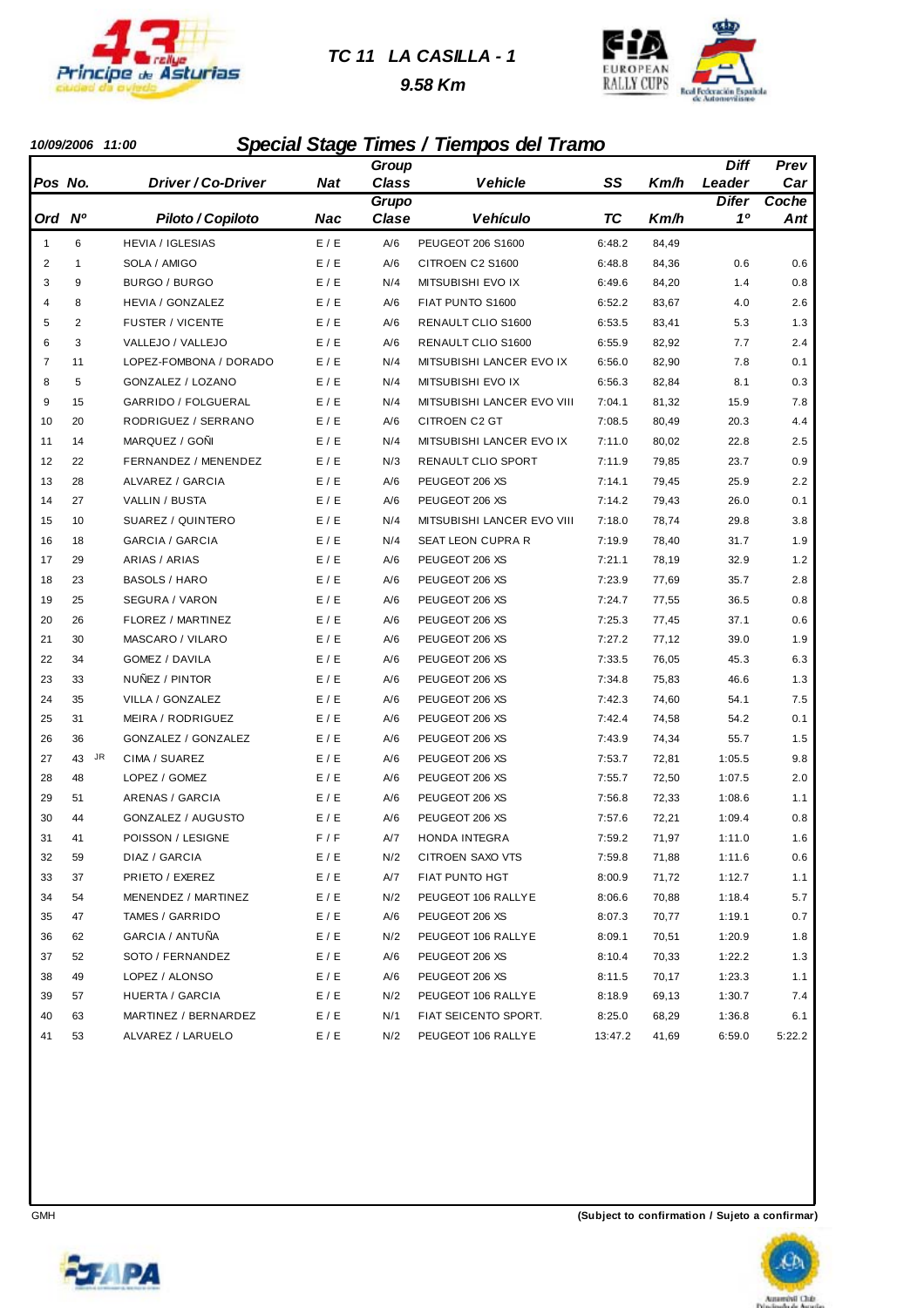

*TC 12 LA INVERNAL - 1*

 *14.21 Km*



#### *10/09/2006 11:33 Special Stage Times / Tiempos del Tramo*

|              |              |                                 |                             | Group        |                            |           |       | <b>Diff</b>  | Prev  |
|--------------|--------------|---------------------------------|-----------------------------|--------------|----------------------------|-----------|-------|--------------|-------|
| Pos No.      |              | Driver / Co-Driver              | <b>Nat</b>                  | <b>Class</b> | <b>Vehicle</b>             | SS        | Km/h  | Leader       | Car   |
|              |              |                                 |                             | Grupo        |                            |           |       | <b>Difer</b> | Coche |
| Ord Nº       |              | Piloto / Copiloto               | <b>Nac</b>                  | Clase        | <b>Vehículo</b>            | <b>TC</b> | Km/h  | 10           | Ant   |
| $\mathbf{1}$ | $\mathbf{1}$ | SOLA / AMIGO                    | E / E                       | A/6          | CITROEN C2 S1600           | 10:21.6   | 82,30 |              |       |
| 2            | 2            | <b>FUSTER / VICENTE</b>         | E / E                       | A/6          | RENAULT CLIO S1600         | 10:23.0   | 82,11 | 1.4          | 1.4   |
| 3            | 6            | <b>HEVIA / IGLESIAS</b>         | E / E                       | A/6          | PEUGEOT 206 S1600          | 10:27.3   | 81,55 | 5.7          | 4.3   |
| 4            | 8            | HEVIA / GONZALEZ                | E / E                       | A/6          | FIAT PUNTO S1600           | 10:27.9   | 81,47 | 6.3          | 0.6   |
| 5            | 3            | VALLEJO / VALLEJO               | E / E                       | A/6          | RENAULT CLIO S1600         | 10:31.0   | 81,07 | 9.4          | 3.1   |
| 6            | 11           | LOPEZ-FOMBONA / DORADO          | E / E                       | N/4          | MITSUBISHI LANCER EVO IX   | 10:31.7   | 80,98 | 10.1         | 0.7   |
| 7            | 5            | GONZALEZ / LOZANO               | E / E                       | N/4          | MITSUBISHI EVO IX          | 10:34.1   | 80,67 | 12.5         | 2.4   |
| 8            | 9            | BURGO / BURGO                   | E / E                       | N/4          | MITSUBISHI EVO IX          | 10:34.2   | 80,66 | 12.6         | 0.1   |
| 9            | 10           | SUAREZ / QUINTERO               | E / E                       | N/4          | MITSUBISHI LANCER EVO VIII | 10:51.0   | 78,58 | 29.4         | 16.8  |
| 10           | 14           | MARQUEZ / GOÑI                  | E / E                       | N/4          | MITSUBISHI LANCER EVO IX   | 10:54.0   | 78,22 | 32.4         | 3.0   |
| 11           | 22           | FERNANDEZ / MENENDEZ            | E / E                       | N/3          | RENAULT CLIO SPORT         | 10:56.8   | 77,89 | 35.2         | 2.8   |
| 12           | 15           | GARRIDO / FOLGUERAL             | E / E                       | N/4          | MITSUBISHI LANCER EVO VIII | 10:59.3   | 77,59 | 37.7         | 2.5   |
| 13           | 20           | RODRIGUEZ / SERRANO             | E / E                       | A/6          | CITROEN C2 GT              | 11:02.6   | 77,20 | 41.0         | 3.3   |
| 14           | 28           | ALVAREZ / GARCIA                | E / E                       | A/6          | PEUGEOT 206 XS             | 11:07.9   | 76,59 | 46.3         | 5.3   |
| 15           | 26           | FLOREZ / MARTINEZ               | E / E                       | A/6          | PEUGEOT 206 XS             | 11:13.1   | 76,00 | 51.5         | 5.2   |
| 16           | 27           | VALLIN / BUSTA                  | E / E                       | A/6          | PEUGEOT 206 XS             | 11:14.2   | 75,88 | 52.6         | 1.1   |
| 17           | 23           | <b>BASOLS / HARO</b>            | E / E                       | A/6          | PEUGEOT 206 XS             | 11:17.0   | 75,56 | 55.4         | 2.8   |
| 18           | 18           | GARCIA / GARCIA                 | E / E                       | N/4          | <b>SEAT LEON CUPRA R</b>   | 11:17.5   | 75,51 | 55.9         | 0.5   |
| 19           | 29           | ARIAS / ARIAS                   | E / E                       | A/6          | PEUGEOT 206 XS             | 11:18.1   | 75,44 | 56.5         | 0.6   |
| 20           | 30           | MASCARO / VILARO                | E / E                       | A/6          | PEUGEOT 206 XS             | 11:18.6   | 75,38 | 57.0         | 0.5   |
| 21           | 34           | GOMEZ / DAVILA                  | E / E                       | A/6          | PEUGEOT 206 XS             | 11:35.7   | 73,53 | 1:14.1       | 17.1  |
| 22           | 33           | NUÑEZ / PINTOR                  | E / E                       | A/6          | PEUGEOT 206 XS             | 11:38.7   | 73,22 | 1:17.1       | 3.0   |
| 23           | 31           | MEIRA / RODRIGUEZ               | E / E                       | A/6          | PEUGEOT 206 XS             | 11:40.5   | 73,03 | 1:18.9       | 1.8   |
| 24           | 35           | VILLA / GONZALEZ                | E/E                         | A/6          | PEUGEOT 206 XS             | 11:42.6   | 72,81 | 1:21.0       | 2.1   |
| 25           | 53           | ALVAREZ / LARUELO               | E / E                       | N/2          | PEUGEOT 106 RALLYE         | 11:44.1   | 72,65 | 1:22.5       | 1.5   |
| 26           | 41           | POISSON / LESIGNE               | F/F                         | A/7          | HONDA INTEGRA              | 11:54.6   | 71,59 | 1:33.0       | 10.5  |
| 27           | 36           | GONZALEZ / GONZALEZ             | E/E                         | A/6          | PEUGEOT 206 XS             | 11:55.3   | 71,52 | 1:33.7       | 0.7   |
| 28           | 59           | DIAZ / GARCIA                   | E / E                       | N/2          | CITROEN SAXO VTS           | 11:58.5   | 71,20 | 1:36.9       | 3.2   |
| 29           | 44           | GONZALEZ / AUGUSTO              | E/E                         | A/6          | PEUGEOT 206 XS             | 12:08.7   | 70,20 | 1:47.1       | 10.2  |
| 30           | 51           | ARENAS / GARCIA                 | E / E                       | A/6          | PEUGEOT 206 XS             | 12:09.7   | 70,11 | 1:48.1       | 1.0   |
| 31           | 43 JR        | CIMA / SUAREZ                   | E / E                       | A/6          | PEUGEOT 206 XS             | 12:12.2   | 69,87 | 1:50.6       | 2.5   |
| 32           | 48           | LOPEZ / GOMEZ                   | $\mathsf{E}$ / $\mathsf{E}$ | $A/6$        | PEUGEOT 206 XS             | 12:15.5   | 69,55 | 1:53.9       | 3.3   |
| 33           | 49           | LOPEZ / ALONSO                  | E/E                         | A/6          | PEUGEOT 206 XS             | 12:20.0   | 69,13 | 1:58.4       | 4.5   |
| 34           | 54           | MENENDEZ / MARTINEZ             | E/E                         | N/2          | PEUGEOT 106 RALLYE         | 12:24.0   | 68,76 | 2:02.4       | 4.0   |
| 35           | 52           | SOTO / FERNANDEZ                | E/E                         | A/6          | PEUGEOT 206 XS             | 12:24.9   | 68,67 | 2:03.3       | 0.9   |
| 36           | 37           | PRIETO / EXEREZ                 | E/E                         | A/7          | FIAT PUNTO HGT             | 12:26.3   | 68,55 | 2:04.7       | 1.4   |
| 37           | 62           | GARCIA / ANTUÑA                 | E/E                         | N/2          | PEUGEOT 106 RALLYE         | 12:32.1   | 68,02 | 2:10.5       | 5.8   |
| 38           | 47           | TAMES / GARRIDO                 | E/E                         | A/6          | PEUGEOT 206 XS             | 12:35.5   | 67,71 | 2:13.9       | 3.4   |
| 39           | 57           | HUERTA / GARCIA                 | E / E                       | N/2          | PEUGEOT 106 RALLYE         | 12:47.4   | 66,66 | 2:25.8       | 11.9  |
| 40           | 63           | MARTINEZ / BERNARDEZ            | E/E                         | N/1          | FIAT SEICENTO SPORT.       | 12:58.2   | 65,74 | 2:36.6       | 10.8  |
|              |              | <u> RETIREMENTS - RETIRADOS</u> |                             |              |                            |           |       |              |       |
|              | 25           | SEGURA / VARON                  | E / E                       | A/6          | PEUGEOT 206 XS             | AVERIA    |       |              |       |



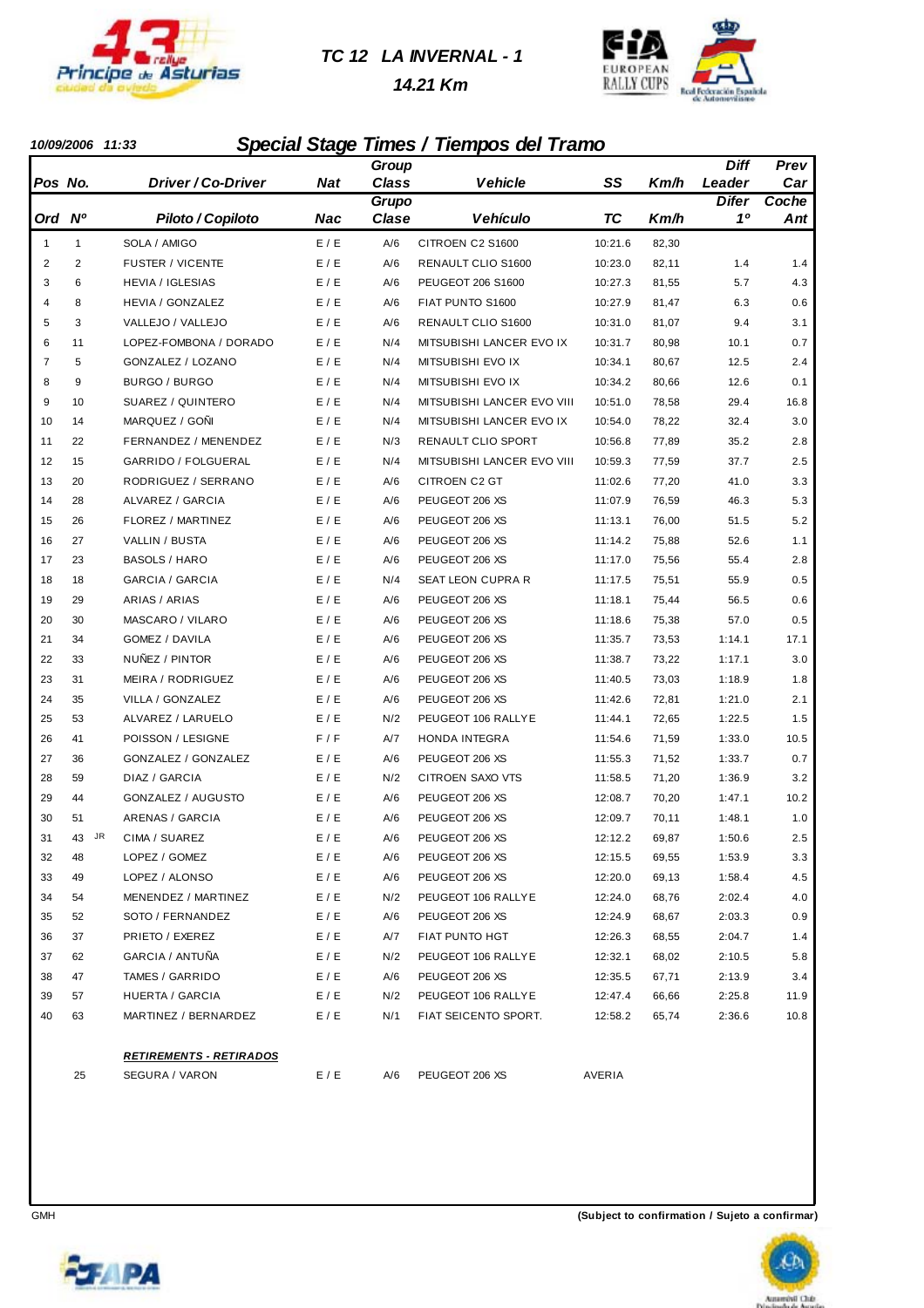

*10/09/06* 

*Progressive Overall Results Clasificación General*



#### *After Stage / Después del TC 12 LA INVERNAL - 1*

| Pos No.        |                | <b>Driver</b><br><b>Co-Driver</b> | Nat    | ' ~<br>Grp<br>CIs   | $\overline{ }$<br>Grp<br>C/s<br>Pos | <u>ем присплане</u><br><b>Vehicle</b>       | SS        | Penal | <b>Total</b><br><b>Time</b>   | <b>Diff</b><br>Leader   | <b>Diff</b><br>Prev<br>Car     |
|----------------|----------------|-----------------------------------|--------|---------------------|-------------------------------------|---------------------------------------------|-----------|-------|-------------------------------|-------------------------|--------------------------------|
| Ord Nº         |                | <b>Piloto</b><br>Copiloto         | Nac    | Gr<br><b>CI</b>     | G/C<br>Pos                          | <b>Vehículo</b>                             | TC        | Penal | <b>Tiempo</b><br><b>Total</b> | Difer<br>1 <sup>0</sup> | Dif<br>Coche<br>$\mathbf{Ant}$ |
| 1              | $\mathbf{1}$   | <b>SOLA</b><br>AMIGO              | Ε<br>E | Α<br>6              | $\mathbf{1}$<br>$\mathbf{1}$        | <b>CITROEN</b><br>C2 S1600                  | 1:56:09.2 |       | 1:56:09.2                     |                         |                                |
| $\overline{2}$ | $\overline{2}$ | <b>FUSTER</b><br><b>VICENTE</b>   | E<br>E | Α<br>6              | $\overline{2}$<br>2                 | <b>RENAULT</b><br><b>CLIO S1600</b>         | 1:56:15.5 |       | 1:56:15.5                     | 6.3                     | 6.3                            |
| 3              | 6              | <b>HEVIA</b><br><b>IGLESIAS</b>   | E<br>E | Α<br>6              | 3<br>3                              | <b>PEUGEOT</b><br>206 S1600                 | 1:56:21.6 |       | 1:56:21.6                     | 12.4                    | 6.1                            |
| 4              | 8              | <b>HEVIA</b><br><b>GONZALEZ</b>   | Ε<br>E | Α<br>6              | 4<br>4                              | <b>FIAT</b><br><b>PUNTO S1600</b>           | 1:57:14.8 |       | 1:57:14.8                     | 1:05.6                  | 53.2                           |
| 5              | 11             | LOPEZ-FOMBONA<br><b>DORADO</b>    | Ε<br>E | N<br>4              | $\mathbf{1}$<br>1                   | <b>MITSUBISHI</b><br>LANCER EVO IX          | 1:57:19.0 |       | 1:57:19.0                     | 1:09.8                  | 4.2                            |
| 6              | 9              | <b>BURGO</b><br><b>BURGO</b>      | E<br>E | N<br>4              | $\overline{2}$<br>2                 | <b>MITSUBISHI</b><br>EVO IX                 | 1:58:15.1 |       | 1:58:15.1                     | 2:05.9                  | 56.1                           |
| $\overline{7}$ | 5              | GONZALEZ<br>LOZANO                | E<br>E | N<br>4              | 3<br>3                              | <b>MITSUBISHI</b><br>EVO IX                 | 1:58:55.1 |       | 1:58:55.1                     | 2:45.9                  | 40.0                           |
| 8              | 3              | VALLEJO<br>VALLEJO                | E<br>E | Α<br>6              | 5<br>5                              | RENAULT<br><b>CLIO S1600</b>                | 1:57:44.5 | 1:40  | 1:59:24.5                     | 3:15.3                  | 29.4                           |
| 9              | 14             | <b>MARQUEZ</b><br><b>GOÑI</b>     | E<br>E | N<br>4              | 4<br>4                              | <b>MITSUBISHI</b><br>LANCER EVO IX          | 2:01:03.1 |       | 2:01:03.1                     | 4:53.9                  | 1:38.6                         |
| 10             | 10             | <b>SUAREZ</b><br>QUINTERO         | Ε<br>E | N<br>4              | 5<br>5                              | <b>MITSUBISHI</b><br><b>LANCER EVO VIII</b> | 2:02:47.7 |       | 2:02:47.7                     | 6:38.5                  | 1:44.6                         |
| 11             | 20             | RODRIGUEZ<br>SERRANO              | Ε<br>E | A<br>6              | 6<br>6                              | <b>CITROEN</b><br>C <sub>2</sub> GT         | 2:03:37.5 |       | 2:03:37.5                     | 7:28.3                  | 49.8                           |
| 12             | 15             | GARRIDO<br><b>FOLGUERAL</b>       | E<br>E | N<br>4              | 6<br>6                              | <b>MITSUBISHI</b><br>LANCER EVO VIII        | 2:03:44.1 |       | 2:03:44.1                     | 7:34.9                  | 6.6                            |
| 13             | 27             | VALLIN<br><b>BUSTA</b>            | E<br>E | A<br>6              | 7<br>$\overline{7}$                 | <b>PEUGEOT</b><br>206 XS                    | 2:03:44.4 |       | 2:03:44.4                     | 7:35.2                  | 0.3                            |
| 14             | 22             | FERNANDEZ<br>MENENDEZ             | E<br>E | Ν<br>3              | $\overline{7}$<br>1                 | RENAULT<br><b>CLIO SPORT</b>                | 2:03:51.9 |       | 2:03:51.9                     | 7:42.7                  | 7.5                            |
| 15             | 28             | ALVAREZ<br><b>GARCIA</b>          | Е<br>E | Α<br>6              | 8<br>8                              | <b>PEUGEOT</b><br>206 XS                    | 2:04:33.4 |       | 2:04:33.4                     | 8:24.2                  | 41.5                           |
| 16             | 29             | ARIAS<br>ARIAS                    | Ε<br>E | Α<br>6              | 9<br>9                              | <b>PEUGEOT</b><br>206 XS                    | 2:05:20.3 |       | 2:05:20.3                     | 9:11.1                  | 46.9                           |
| 17             | 23             | <b>BASOLS</b><br><b>HARO</b>      | Ε<br>E | A<br>6              | 10<br>10                            | <b>PEUGEOT</b><br>206 XS                    | 2:05:47.1 |       | 2:05:47.1                     | 9:37.9                  | 26.8                           |
| 18             | 26             | <b>FLOREZ</b><br>MAR IINEZ        | E<br>Е | Α<br>6              | 11<br>11                            | <b>PEUGEOT</b><br>206 XS                    | 2:05:50.3 |       | 2:05:50.3                     | 9:41.1                  | 3.2                            |
| 19             | 30             | <b>MASCARO</b><br>VILARO          | Ε<br>E | Α<br>6              | 12<br>12                            | PEUGEOT<br>206 XS                           | 2:06:31.8 |       | 2:06:31.8                     | 10:22.6                 | 41.5                           |
| 20             | 18             | <b>GARCIA</b><br><b>GARCIA</b>    | Ε<br>E | N<br>4              | 8<br>7                              | SEAT<br>LEON CUPRA R                        | 2:08:28.1 |       | 2:08:28.1                     | 12:18.9                 | 1:56.3                         |
| 21             | 33             | NUÑEZ<br><b>PINTOR</b>            | Е<br>E | Α<br>6              | 13<br>13                            | PEUGEOT<br>206 XS                           | 2:09:25.4 |       | 2:09:25.4                     | 13:16.2                 | 57.3                           |
| 22             | 35             | <b>VILLA</b><br>GONZALEZ          | Ε<br>E | Α<br>6              | 14<br>14                            | PEUGEOT<br>206 XS                           | 2:10:24.8 |       | 2:10:24.8                     | 14:15.6                 | 59.4                           |
| 23             | 34             | <b>GOMEZ</b><br>DAVILA            | Е<br>Е | Α<br>6              | 15<br>15                            | PEUGEOT<br>206 XS                           | 2:11:28.1 |       | 2:11:28.1                     | 15:18.9                 | 1:03.3                         |
| 24             | 41             | POISSON<br><b>LESIGNE</b>         | F<br>F | Α<br>$\overline{7}$ | 16<br>$\mathbf{1}$                  | <b>HONDA</b><br><b>INTEGRA</b>              | 2:13:51.9 |       | 2:13:51.9                     | 17:42.7                 | 2:23.8                         |
| 25             | 31             | <b>MEIRA</b><br>RODRIGUEZ         | Ε<br>Е | Α<br>6              | 17<br>16                            | PEUGEOT<br>206 XS                           | 2:13:49.6 | 0:10  | 2:13:59.6                     | 17:50.4                 | 7.7                            |
| 26             | 44             | GONZALEZ<br><b>AUGUSTO</b>        | Е<br>E | Α<br>6              | 18<br>17                            | PEUGEOT<br>206 XS                           | 2:14:56.0 |       | 2:14:56.0                     | 18:46.8                 | 56.4                           |
| 27             |                | 43 JR CIMA<br>SUAREZ              | Ε<br>E | Α<br>6              | 19<br>18                            | PEUGEOT<br>206 XS                           | 2:15:59.2 |       | 2:15:59.2                     | 19:50.0                 | 1:03.2                         |
| 28             | 36             | GONZALEZ<br>GONZALEZ              | Ε<br>E | Α<br>6              | 20<br>19                            | PEUGEOT<br>206 XS                           | 2:16:43.5 |       | 2:16:43.5                     | 20:34.3                 | 44.3                           |

**(Subject to confirmation / Sujeto a confirmar)**





ul Chie

(LD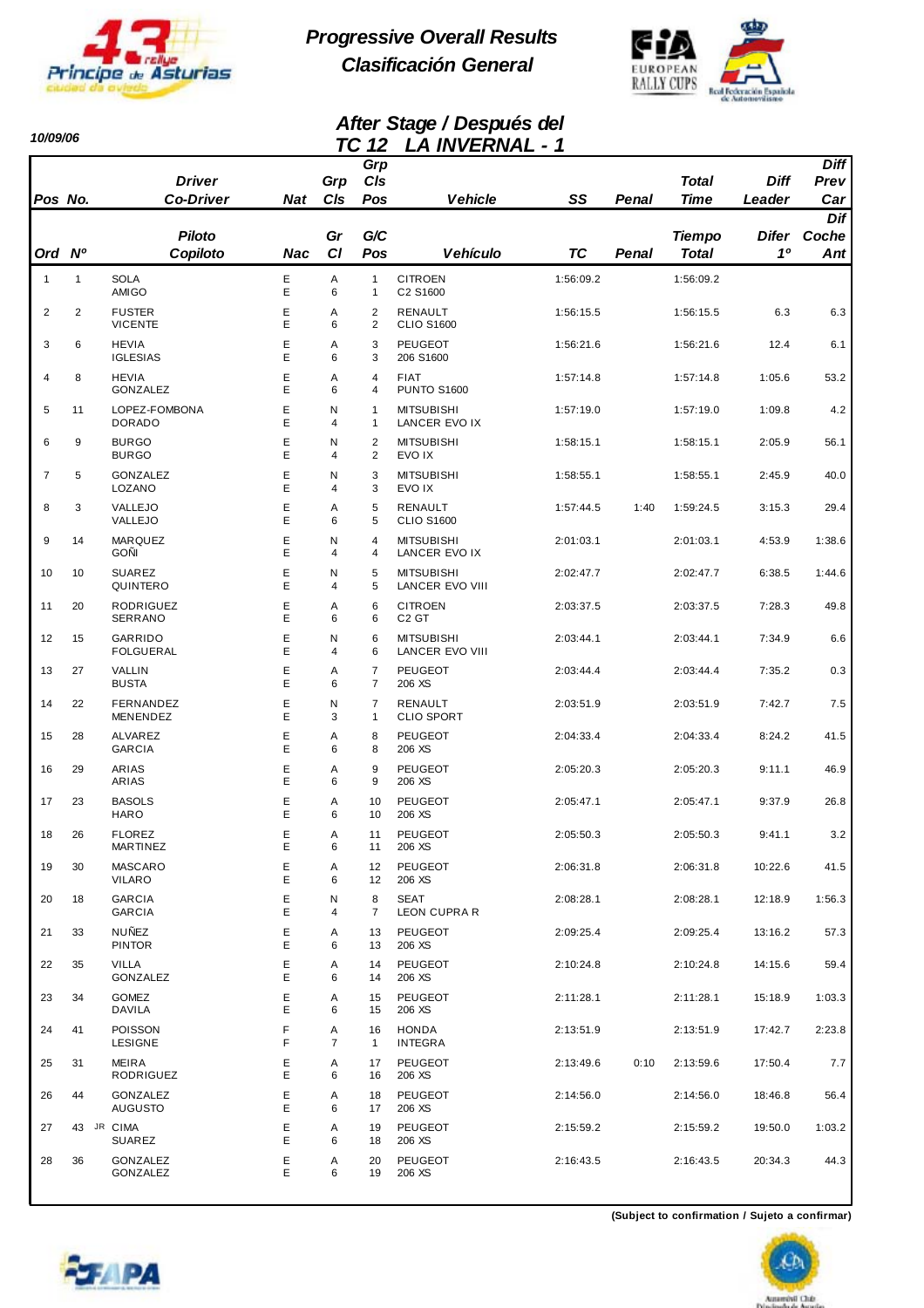

*10/09/06* 

*Progressive Overall Results Clasificación General*



#### *After Stage / Después del TC 12 LA INVERNAL - 1*

|         |    |                                     |            |                     |                   | LA 111 Y LI V VAL              |           |              |                               |                    |                                |
|---------|----|-------------------------------------|------------|---------------------|-------------------|--------------------------------|-----------|--------------|-------------------------------|--------------------|--------------------------------|
|         |    | <b>Driver</b>                       |            | Grp                 | Grp<br>CIs        |                                |           |              | <b>Total</b>                  | <b>Diff</b>        | <b>Diff</b><br>Prev            |
| Pos No. |    | <b>Co-Driver</b>                    | <b>Nat</b> | CIs                 | Pos               | <b>Vehicle</b>                 | SS        | <b>Penal</b> | <b>Time</b>                   | Leader             | Car                            |
| Ord Nº  |    | <b>Piloto</b><br>Copiloto           | <b>Nac</b> | Gr<br><b>CI</b>     | G/C<br>Pos        | <b>Vehículo</b>                | <b>TC</b> | <b>Penal</b> | <b>Tiempo</b><br><b>Total</b> | <b>Difer</b><br>10 | Dif<br>Coche<br>$\mathbf{Ant}$ |
| 29      | 51 | <b>ARENAS</b><br><b>GARCIA</b>      | Е<br>E     | Α<br>6              | 21<br>20          | <b>PEUGEOT</b><br>206 XS       | 2:17:04.3 |              | 2:17:04.3                     | 20:55.1            | 20.8                           |
| 30      | 54 | <b>MENENDEZ</b><br><b>MARTINEZ</b>  | E<br>E     | N<br>2              | 9<br>$\mathbf{1}$ | <b>PEUGEOT</b><br>106 RALLYE   | 2:17:09.6 |              | 2:17:09.6                     | 21:00.4            | 5.3                            |
| 31      | 48 | <b>LOPEZ</b><br><b>GOMEZ</b>        | E<br>E     | A<br>6              | 22<br>21          | PEUGEOT<br>206 XS              | 2:17:12.7 |              | 2:17:12.7                     | 21:03.5            | 3.1                            |
| 32      | 59 | <b>DIAZ</b><br><b>GARCIA</b>        | Ε<br>E     | N<br>2              | 10<br>2           | <b>CITROEN</b><br>SAXO VTS     | 2:17:45.3 |              | 2:17:45.3                     | 21:36.1            | 32.6                           |
| 33      | 47 | <b>TAMES</b><br><b>GARRIDO</b>      | Ε<br>E     | Α<br>6              | 23<br>22          | <b>PEUGEOT</b><br>206 XS       | 2:18:49.4 |              | 2:18:49.4                     | 22:40.2            | 1:04.1                         |
| 34      | 52 | <b>SOTO</b><br>FERNANDEZ            | Ε<br>E     | Α<br>6              | 24<br>23          | <b>PEUGEOT</b><br>206 XS       | 2:20:01.6 |              | 2:20:01.6                     | 23:52.4            | 1:12.2                         |
| 35      | 57 | <b>HUERTA</b><br><b>GARCIA</b>      | E<br>E     | N<br>2              | 11<br>3           | <b>PEUGEOT</b><br>106 RALLYE   | 2:20:15.2 |              | 2:20:15.2                     | 24:06.0            | 13.6                           |
| 36      | 53 | ALVAREZ<br>LARUELO                  | Е<br>E     | N<br>2              | 12<br>4           | PEUGEOT<br>106 RALLYE          | 2:20:25.6 |              | 2:20:25.6                     | 24:16.4            | 10.4                           |
| 37      | 37 | <b>PRIETO</b><br>EXEREZ             | Ε<br>E     | A<br>$\overline{7}$ | 25<br>2           | <b>FIAT</b><br>PUNTO HGT       | 2:22:16.2 | 0:10         | 2:22:26.2                     | 26:17.0            | 2:00.6                         |
| 38      | 63 | <b>MARTINEZ</b><br><b>BERNARDEZ</b> | E<br>Ė     | N<br>$\mathbf{1}$   | 13<br>-1          | <b>FIAT</b><br>SEICENTO SPORT. | 2:23:17.7 |              | 2:23:17.7                     | 27:08.5            | 51.5                           |
| 39      | 49 | <b>LOPEZ</b><br><b>ALONSO</b>       | Ε<br>E     | Α<br>6              | 26<br>24          | <b>PEUGEOT</b><br>206 XS       | 2:23:52.4 |              | 2:23:52.4                     | 27:43.2            | 34.7                           |
| 40      | 62 | <b>GARCIA</b><br>ANTUÑA             | E<br>E     | N<br>$\overline{2}$ | 14<br>5           | <b>PEUGEOT</b><br>106 RALLYE   | 2:24:35.0 |              | 2:24:35.0                     | 28:25.8            | 42.6                           |



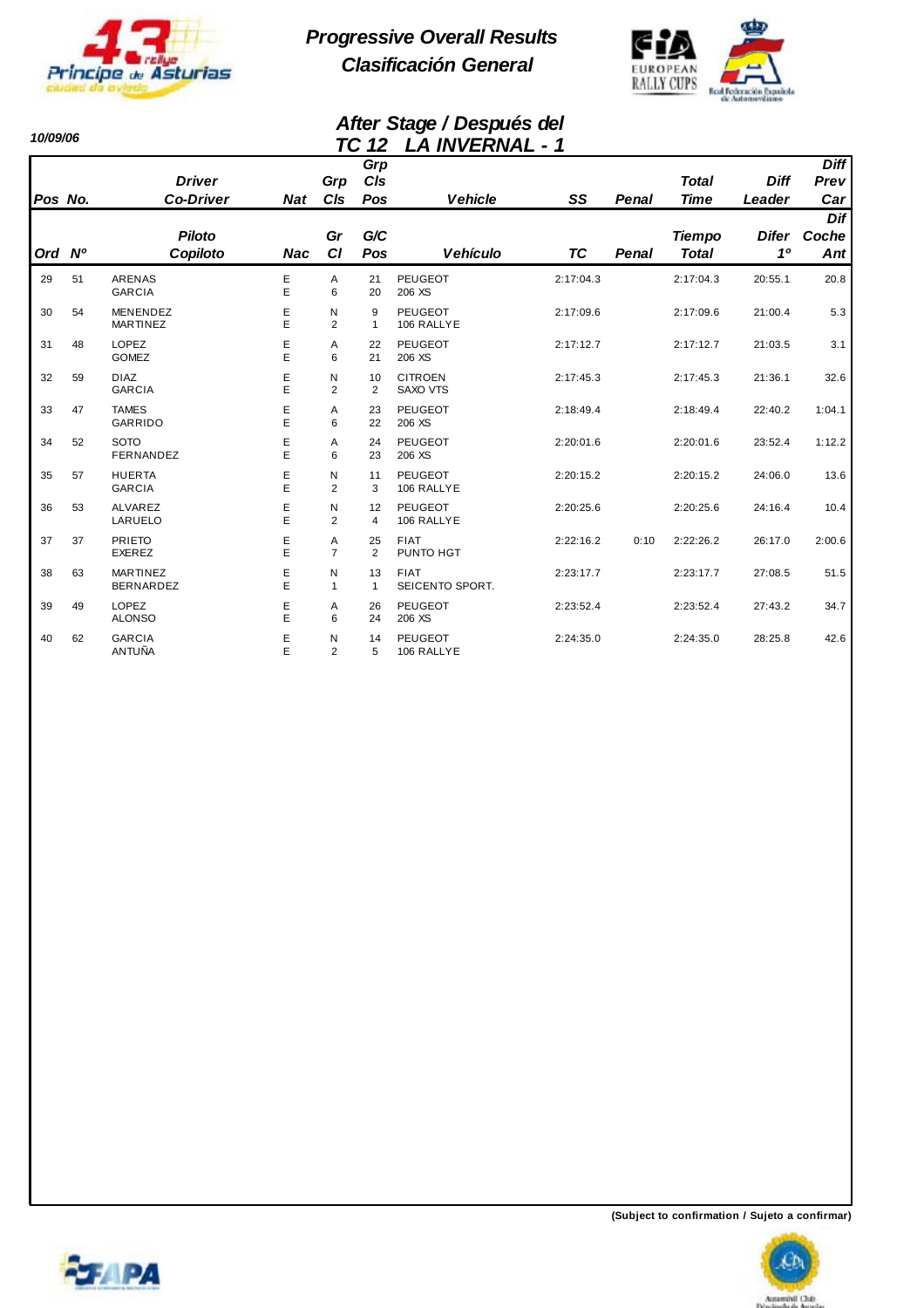

#### *TC 13 LA HORREA-PAJOMAL - 2*

 *19.90 Km*



#### *10/09/2006 14:00 Special Stage Times / Tiempos del Tramo*

|                |                 |                         |            | Group          |                            |         |       | Diff               | Prev  |
|----------------|-----------------|-------------------------|------------|----------------|----------------------------|---------|-------|--------------------|-------|
| Pos No.        |                 | Driver / Co-Driver      | <b>Nat</b> | <b>Class</b>   | <b>Vehicle</b>             | SS      | Km/h  | Leader             | Car   |
|                |                 |                         |            | Grupo<br>Clase |                            |         |       | <b>Difer</b><br>10 | Coche |
| Ord Nº         |                 | Piloto / Copiloto       | <b>Nac</b> |                | <b>Vehículo</b>            | ТC      | Km/h  |                    | Ant   |
| $\mathbf{1}$   | 2               | <b>FUSTER / VICENTE</b> | E / E      | A/6            | RENAULT CLIO S1600         | 14:54.1 | 80,13 |                    |       |
| $\overline{2}$ | $\mathbf{1}$    | SOLA / AMIGO            | E / E      | A/6            | CITROEN C2 S1600           | 14:56.8 | 79,88 | 2.7                | 2.7   |
| 3              | 3               | VALLEJO / VALLEJO       | E / E      | A/6            | RENAULT CLIO S1600         | 15:04.2 | 79,23 | 10.1               | 7.4   |
| 4              | 6               | <b>HEVIA / IGLESIAS</b> | E / E      | A/6            | PEUGEOT 206 S1600          | 15:05.4 | 79,13 | 11.3               | 1.2   |
| 5              | 5               | GONZALEZ / LOZANO       | E / E      | N/4            | MITSUBISHI EVO IX          | 15:07.1 | 78,98 | 13.0               | 1.7   |
| 6              | 8               | <b>HEVIA / GONZALEZ</b> | E / E      | A/6            | FIAT PUNTO S1600           | 15:08.2 | 78,88 | 14.1               | 1.1   |
| 7              | 11              | LOPEZ-FOMBONA / DORADO  | E / E      | N/4            | MITSUBISHI LANCER EVO IX   | 15:12.6 | 78,50 | 18.5               | 4.4   |
| 8              | 9               | BURGO / BURGO           | E / E      | N/4            | MITSUBISHI EVO IX          | 15:17.7 | 78,06 | 23.6               | 5.1   |
| 9              | 22              | FERNANDEZ / MENENDEZ    | E / E      | N/3            | RENAULT CLIO SPORT         | 15:42.8 | 75,99 | 48.7               | 25.1  |
| 10             | 14              | MARQUEZ / GOÑI          | E / E      | N/4            | MITSUBISHI LANCER EVO IX   | 15:48.4 | 75,54 | 54.3               | 5.6   |
| 11             | 10              | SUAREZ / QUINTERO       | E / E      | N/4            | MITSUBISHI LANCER EVO VIII | 15:48.8 | 75,51 | 54.7               | 0.4   |
| 12             | 27              | VALLIN / BUSTA          | E / E      | A/6            | PEUGEOT 206 XS             | 15:55.9 | 74,95 | 1:01.8             | 7.1   |
| 13             | 15              | GARRIDO / FOLGUERAL     | E / E      | N/4            | MITSUBISHI LANCER EVO VIII | 15:56.1 | 74,93 | 1:02.0             | 0.2   |
| 14             | 29              | ARIAS / ARIAS           | E / E      | A/6            | PEUGEOT 206 XS             | 16:00.0 | 74,62 | 1:05.9             | 3.9   |
| 15             | 20              | RODRIGUEZ / SERRANO     | E / E      | A/6            | CITROEN C2 GT              | 16:00.2 | 74,61 | 1:06.1             | 0.2   |
| 16             | 26              | FLOREZ / MARTINEZ       | E / E      | A/6            | PEUGEOT 206 XS             | 16:02.2 | 74,45 | 1:08.1             | 2.0   |
| 17             | 28              | ALVAREZ / GARCIA        | E / E      | A/6            | PEUGEOT 206 XS             | 16:03.0 | 74,39 | 1:08.9             | 0.8   |
| 18             | 23              | <b>BASOLS / HARO</b>    | E / E      | A/6            | PEUGEOT 206 XS             | 16:03.2 | 74,38 | 1:09.1             | 0.2   |
| 19             | 30              | MASCARO / VILARO        | E / E      | A/6            | PEUGEOT 206 XS             | 16:04.4 | 74,28 | 1:10.3             | 1.2   |
| 20             | 18              | GARCIA / GARCIA         | E / E      | N/4            | <b>SEAT LEON CUPRA R</b>   | 16:12.4 | 73,67 | 1:18.3             | 8.0   |
| 21             | 33              | NUÑEZ / PINTOR          | E / E      | A/6            | PEUGEOT 206 XS             | 16:26.6 | 72,61 | 1:32.5             | 14.2  |
| 22             | 34              | GOMEZ / DAVILA          | E / E      | A/6            | PEUGEOT 206 XS             | 16:33.6 | 72,10 | 1:39.5             | 7.0   |
| 23             | 36              | GONZALEZ / GONZALEZ     | E / E      | A/6            | PEUGEOT 206 XS             | 17:00.6 | 70,19 | 2:06.5             | 27.0  |
| 24             | 31              | MEIRA / RODRIGUEZ       | E / E      | A/6            | PEUGEOT 206 XS             | 17:00.9 | 70,17 | 2:06.8             | 0.3   |
| 25             | 35              | VILLA / GONZALEZ        | E/E        | A/6            | PEUGEOT 206 XS             | 17:00.9 | 70,17 | 2:06.8             | 0.0   |
| 26             | 41              | POISSON / LESIGNE       | F/F        | A/7            | <b>HONDA INTEGRA</b>       | 17:13.0 | 69,35 | 2:18.9             | 12.1  |
| 27             | <b>JR</b><br>43 | CIMA / SUAREZ           | E / E      | A/6            | PEUGEOT 206 XS             | 17:23.6 | 68,65 | 2:29.5             | 10.6  |
| 28             | 48              | LOPEZ / GOMEZ           | E / E      | A/6            | PEUGEOT 206 XS             | 17:29.2 | 68,28 | 2:35.1             | 5.6   |
| 29             | 44              | GONZALEZ / AUGUSTO      | E/E        | A/6            | PEUGEOT 206 XS             | 17:30.0 | 68,23 | 2:35.9             | 0.8   |
| 30             | 53              | ALVAREZ / LARUELO       | E / E      | N/2            | PEUGEOT 106 RALLYE         | 17:33.2 | 68,02 | 2:39.1             | 3.2   |
| 31             | 51              | ARENAS / GARCIA         | E / E      | A/6            | PEUGEOT 206 XS             | 17:36.0 | 67,84 | 2:41.9             | 2.8   |
| 32             | 59              | DIAZ / GARCIA           | E / E      | N/2            | CITROEN SAXO VTS           | 17:36.8 | 67,79 | 2:42.7             | 0.8   |
| 33             | 49              | LOPEZ / ALONSO          | E / E      | A/6            | PEUGEOT 206 XS             | 17:45.6 | 67,23 | 2:51.5             | 8.8   |
| 34             | 54              | MENENDEZ / MARTINEZ     | E / E      | N/2            | PEUGEOT 106 RALLYE         | 17:46.9 | 67,15 | 2:52.8             | 1.3   |
| 35             | 63              | MARTINEZ / BERNARDEZ    | E / E      | N/1            | FIAT SEICENTO SPORT.       | 17:53.3 | 66,75 | 2:59.2             | 6.4   |
| 36             | 47              | TAMES / GARRIDO         | E / E      | A/6            | PEUGEOT 206 XS             | 17:53.8 | 66,72 | 2:59.7             | 0.5   |
| 37             | 37              | PRIETO / EXEREZ         | E / E      | A/7            | FIAT PUNTO HGT             | 18:00.0 | 66,33 | 3:05.9             | 6.2   |
| 38             | 52              | SOTO / FERNANDEZ        | E / E      | A/6            | PEUGEOT 206 XS             | 18:04.0 | 66,09 | 3:09.9             | 4.0   |
| 39             | 62              | GARCIA / ANTUÑA         | E / E      | N/2            | PEUGEOT 106 RALLYE         | 18:10.7 | 65,68 | 3:16.6             | 6.7   |
| 40             | 57              | HUERTA / GARCIA         | E / E      | N/2            | PEUGEOT 106 RALLYE         | 18:34.0 | 64,31 | 3:39.9             | 23.3  |



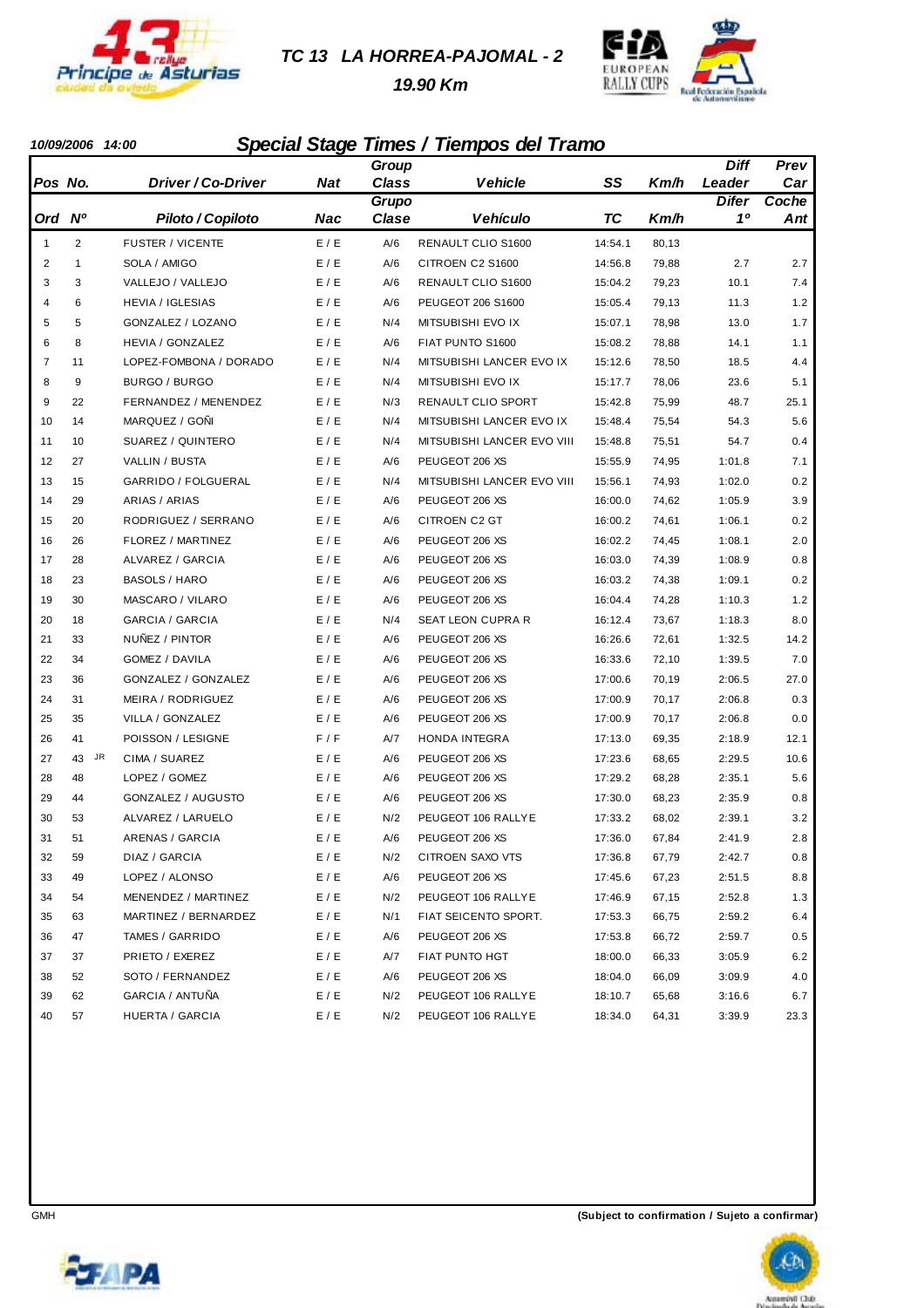

#### *TC 14 LA CASILLA - 2*

 *9.58 Km*



#### *10/09/2006 14:37 Special Stage Times / Tiempos del Tramo*

|                |              |                                |                             | Group        |                            |        |       | <b>Diff</b>  | Prev    |
|----------------|--------------|--------------------------------|-----------------------------|--------------|----------------------------|--------|-------|--------------|---------|
| Pos No.        |              | Driver / Co-Driver             | <b>Nat</b>                  | <b>Class</b> | <b>Vehicle</b>             | SS     | Km/h  | Leader       | Car     |
|                |              |                                |                             | Grupo        |                            |        |       | <b>Difer</b> | Coche   |
| Ord Nº         |              | Piloto / Copiloto              | Nac                         | Clase        | <b>Vehículo</b>            | TC     | Km/h  | 10           | Ant     |
| $\mathbf{1}$   | $\mathbf{1}$ | SOLA / AMIGO                   | E / E                       | A/6          | CITROEN C2 S1600           | 6:38.6 | 86,52 |              |         |
| 2              | 2            | <b>FUSTER / VICENTE</b>        | E / E                       | A/6          | RENAULT CLIO S1600         | 6:39.9 | 86,24 | 1.3          | 1.3     |
| 3              | 9            | BURGO / BURGO                  | E / E                       | N/4          | MITSUBISHI EVO IX          | 6:41.7 | 85,86 | 3.1          | 1.8     |
| 4              | 6            | <b>HEVIA / IGLESIAS</b>        | E / E                       | A/6          | PEUGEOT 206 S1600          | 6:42.0 | 85,79 | 3.4          | 0.3     |
| 5              | 8            | HEVIA / GONZALEZ               | E / E                       | A/6          | FIAT PUNTO S1600           | 6:42.0 | 85,79 | 3.4          | 0.0     |
| 6              | 5            | GONZALEZ / LOZANO              | E / E                       | N/4          | MITSUBISHI EVO IX          | 6:46.1 | 84,92 | 7.5          | 4.1     |
| $\overline{7}$ | 11           | LOPEZ-FOMBONA / DORADO         | E / E                       | N/4          | MITSUBISHI LANCER EVO IX   | 6:48.6 | 84,41 | 10.0         | 2.5     |
| 8              | 15           | GARRIDO / FOLGUERAL            | E / E                       | N/4          | MITSUBISHI LANCER EVO VIII | 6:55.6 | 82,98 | 17.0         | 7.0     |
| 9              | 10           | SUAREZ / QUINTERO              | E / E                       | N/4          | MITSUBISHI LANCER EVO VIII | 6:56.0 | 82,90 | 17.4         | 0.4     |
| 10             | 22           | FERNANDEZ / MENENDEZ           | E / E                       | N/3          | RENAULT CLIO SPORT         | 6:59.1 | 82,29 | 20.5         | 3.1     |
| 11             | 14           | MARQUEZ / GOÑI                 | E / E                       | N/4          | MITSUBISHI LANCER EVO IX   | 7:01.1 | 81,90 | 22.5         | 2.0     |
| 12             | 20           | RODRIGUEZ / SERRANO            | E / E                       | A/6          | CITROEN C2 GT              | 7:03.3 | 81,47 | 24.7         | 2.2     |
| 13             | 27           | VALLIN / BUSTA                 | E / E                       | A/6          | PEUGEOT 206 XS             | 7:06.1 | 80,94 | 27.5         | 2.8     |
| 14             | 18           | GARCIA / GARCIA                | E / E                       | N/4          | SEAT LEON CUPRA R          | 7:09.1 | 80,37 | 30.5         | 3.0     |
| 15             | 28           | ALVAREZ / GARCIA               | E / E                       | A/6          | PEUGEOT 206 XS             | 7:10.9 | 80,04 | 32.3         | 1.8     |
| 16             | 26           | FLOREZ / MARTINEZ              | E / E                       | A/6          | PEUGEOT 206 XS             | 7:11.2 | 79,98 | 32.6         | 0.3     |
| 17             | 23           | <b>BASOLS / HARO</b>           | E / E                       | A/6          | PEUGEOT 206 XS             | 7:11.4 | 79,94 | 32.8         | 0.2     |
| 18             | 29           | ARIAS / ARIAS                  | E / E                       | A/6          | PEUGEOT 206 XS             | 7:12.4 | 79,76 | 33.8         | 1.0     |
| 19             | 30           | MASCARO / VILARO               | E / E                       | A/6          | PEUGEOT 206 XS             | 7:16.2 | 79,06 | 37.6         | 3.8     |
| 20             | 34           | GOMEZ / DAVILA                 | E / E                       | A/6          | PEUGEOT 206 XS             | 7:23.4 | 77,78 | 44.8         | 7.2     |
| 21             | 35           | VILLA / GONZALEZ               | E / E                       | A/6          | PEUGEOT 206 XS             | 7:23.5 | 77,76 | 44.9         | 0.1     |
| 22             | 33           | NUÑEZ / PINTOR                 | E / E                       | A/6          | PEUGEOT 206 XS             | 7:26.2 | 77,29 | 47.6         | 2.7     |
| 23             | 41           | POISSON / LESIGNE              | F/F                         | A/7          | HONDA INTEGRA              | 7:30.8 | 76,50 | 52.2         | 4.6     |
| 24             | 31           | MEIRA / RODRIGUEZ              | E / E                       | A/6          | PEUGEOT 206 XS             | 7:33.7 | 76,01 | 55.1         | 2.9     |
| 25             | 36           | GONZALEZ / GONZALEZ            | E / E                       | A/6          | PEUGEOT 206 XS             | 7:37.9 | 75,32 | 59.3         | 4.2     |
| 26             | JR<br>43     | CIMA / SUAREZ                  | E / E                       | A/6          | PEUGEOT 206 XS             | 7:39.6 | 75,04 | 1:01.0       | 1.7     |
| 27             | 53           | ALVAREZ / LARUELO              | E / E                       | N/2          | PEUGEOT 106 RALLYE         | 7:40.3 | 74,93 | 1:01.7       | 0.7     |
| 28             | 48           | LOPEZ / GOMEZ                  | E / E                       | A/6          | PEUGEOT 206 XS             | 7:40.4 | 74,91 | 1:01.8       | 0.1     |
| 29             | 51           | ARENAS / GARCIA                | E / E                       | A/6          | PEUGEOT 206 XS             | 7:44.8 | 74,20 | 1:06.2       | 4.4     |
| 30             | 44           | GONZALEZ / AUGUSTO             | E/E                         | A/6          | PEUGEOT 206 XS             | 7:46.5 | 73,93 | 1:07.9       | 1.7     |
| 31             | 49           | LOPEZ / ALONSO                 | E/E                         | A/6          | PEUGEOT 206 XS             | 7:47.1 | 73,83 | 1:08.5       | 0.6     |
| 32             | 59           | DIAZ / GARCIA                  | $\mathsf{E}$ / $\mathsf{E}$ | N/2          | CITROEN SAXO VTS           | 7:48.1 | 73,68 | 1:09.5       | $1.0\,$ |
| 33             | 54           | MENENDEZ / MARTINEZ            | E/E                         | N/2          | PEUGEOT 106 RALLYE         | 7:52.2 | 73,04 | 1:13.6       | 4.1     |
| 34             | 37           | PRIETO / EXEREZ                | E / E                       | A/7          | FIAT PUNTO HGT             | 7:54.2 | 72,73 | 1:15.6       | 2.0     |
| 35             | 52           | SOTO / FERNANDEZ               | E/E                         | A/6          | PEUGEOT 206 XS             | 7:57.3 | 72,26 | 1:18.7       | 3.1     |
| 36             | 47           | TAMES / GARRIDO                | E/E                         | A/6          | PEUGEOT 206 XS             | 8:00.1 | 71,84 | 1:21.5       | 2.8     |
| 37             | 62           | GARCIA / ANTUÑA                | E/E                         | N/2          | PEUGEOT 106 RALLYE         | 8:02.4 | 71,49 | 1:23.8       | 2.3     |
| 38             | 57           | HUERTA / GARCIA                | E/E                         | N/2          | PEUGEOT 106 RALLYE         | 8:07.5 | 70,74 | 1:28.9       | 5.1     |
| 39             | 63           | MARTINEZ / BERNARDEZ           | E/E                         | N/1          | FIAT SEICENTO SPORT.       | 8:12.8 | 69,98 | 1:34.2       | 5.3     |
|                |              | <b>RETIREMENTS - RETIRADOS</b> |                             |              |                            |        |       |              |         |
|                | 3            | VALLEJO / VALLEJO              | E/E                         | A/6          | RENAULT CLIO S1600         | AVERIA |       |              |         |



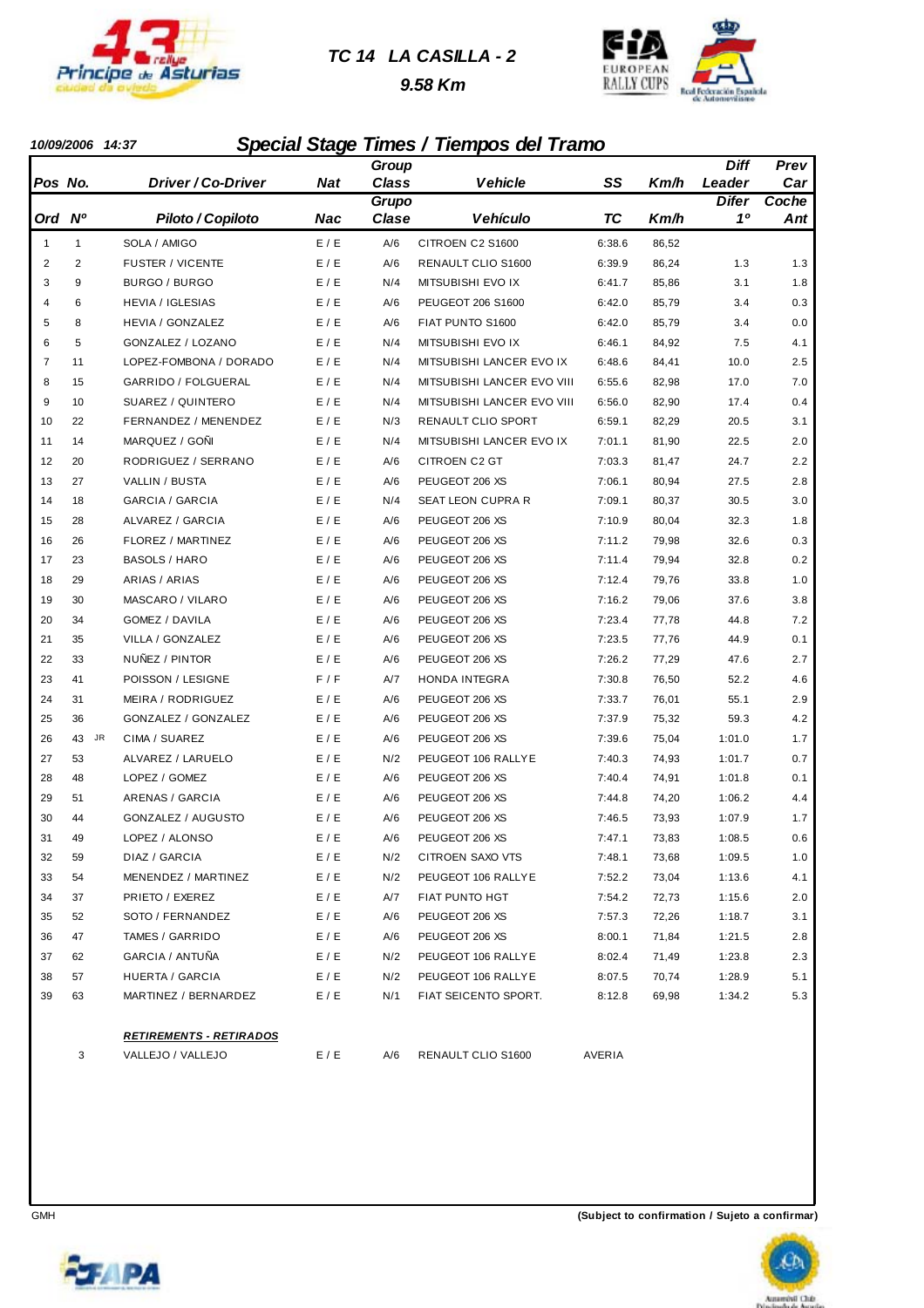

#### *TC 15 LA INVERNAL - 2*

 *14.21 Km*



#### *10/09/2006 15:09 Special Stage Times / Tiempos del Tramo*

|                |                |                         |            | Group        |                            |         |       | <b>Diff</b>  | Prev  |
|----------------|----------------|-------------------------|------------|--------------|----------------------------|---------|-------|--------------|-------|
| Pos No.        |                | Driver / Co-Driver      | <b>Nat</b> | <b>Class</b> | <b>Vehicle</b>             | SS      | Km/h  | Leader       | Car   |
|                |                |                         |            | Grupo        |                            |         |       | <b>Difer</b> | Coche |
| Ord            | <b>N°</b>      | Piloto / Copiloto       | <b>Nac</b> | Clase        | Vehículo                   | TC      | Km/h  | 10           | Ant   |
| $\mathbf{1}$   | $\overline{2}$ | <b>FUSTER / VICENTE</b> | E / E      | A/6          | RENAULT CLIO S1600         | 10:12.6 | 83,51 |              |       |
| $\overline{2}$ | $\mathbf{1}$   | SOLA / AMIGO            | E / E      | A/6          | CITROEN C2 S1600           | 10:13.3 | 83,41 | 0.7          | 0.7   |
| 3              | 6              | <b>HEVIA / IGLESIAS</b> | E / E      | A/6          | PEUGEOT 206 S1600          | 10:19.8 | 82,54 | 7.2          | 6.5   |
| 4              | 11             | LOPEZ-FOMBONA / DORADO  | E / E      | N/4          | MITSUBISHI LANCER EVO IX   | 10:24.4 | 81,93 | 11.8         | 4.6   |
| 5              | 8              | <b>HEVIA / GONZALEZ</b> | E / E      | A/6          | FIAT PUNTO S1600           | 10:26.4 | 81,67 | 13.8         | 2.0   |
| 6              | 5              | GONZALEZ / LOZANO       | E / E      | N/4          | MITSUBISHI EVO IX          | 10:28.1 | 81,45 | 15.5         | 1.7   |
| $\overline{7}$ | 9              | BURGO / BURGO           | E / E      | N/4          | MITSUBISHI EVO IX          | 10:28.3 | 81,42 | 15.7         | 0.2   |
| 8              | 22             | FERNANDEZ / MENENDEZ    | E / E      | N/3          | RENAULT CLIO SPORT         | 10:46.7 | 79,10 | 34.1         | 18.4  |
| 9              | 10             | SUAREZ / QUINTERO       | E / E      | N/4          | MITSUBISHI LANCER EVO VIII | 10:49.3 | 78,79 | 36.7         | 2.6   |
| 10             | 14             | MARQUEZ / GOÑI          | E / E      | N/4          | MITSUBISHI LANCER EVO IX   | 10:50.5 | 78,64 | 37.9         | 1.2   |
| 11             | 15             | GARRIDO / FOLGUERAL     | E / E      | N/4          | MITSUBISHI LANCER EVO VIII | 10:50.9 | 78,59 | 38.3         | 0.4   |
| 12             | 20             | RODRIGUEZ / SERRANO     | E / E      | A/6          | CITROEN C2 GT              | 11:02.8 | 77,18 | 50.2         | 11.9  |
| 13             | 23             | <b>BASOLS / HARO</b>    | E / E      | A/6          | PEUGEOT 206 XS             | 11:09.1 | 76,45 | 56.5         | 6.3   |
| 14             | 26             | FLOREZ / MARTINEZ       | E / E      | A/6          | PEUGEOT 206 XS             | 11:09.1 | 76,45 | 56.5         | 0.0   |
| 15             | 28             | ALVAREZ / GARCIA        | E / E      | A/6          | PEUGEOT 206 XS             | 11:09.6 | 76,40 | 57.0         | 0.5   |
| 16             | 27             | VALLIN / BUSTA          | E / E      | A/6          | PEUGEOT 206 XS             | 11:11.5 | 76,18 | 58.9         | 1.9   |
| 17             | 29             | ARIAS / ARIAS           | E / E      | A/6          | PEUGEOT 206 XS             | 11:17.7 | 75,48 | 1:05.1       | 6.2   |
| 18             | 30             | MASCARO / VILARO        | E / E      | A/6          | PEUGEOT 206 XS             | 11:21.9 | 75,02 | 1:09.3       | 4.2   |
| 19             | 34             | GOMEZ / DAVILA          | E / E      | A/6          | PEUGEOT 206 XS             | 11:28.9 | 74,26 | 1:16.3       | 7.0   |
| 20             | 35             | VILLA / GONZALEZ        | E / E      | A/6          | PEUGEOT 206 XS             | 11:37.3 | 73,36 | 1:24.7       | 8.4   |
| 21             | 31             | MEIRA / RODRIGUEZ       | E / E      | A/6          | PEUGEOT 206 XS             | 11:38.3 | 73,26 | 1:25.7       | 1.0   |
| 22             | 33             | NUÑEZ / PINTOR          | E / E      | A/6          | PEUGEOT 206 XS             | 11:39.9 | 73,09 | 1:27.3       | 1.6   |
| 23             | 41             | POISSON / LESIGNE       | F/F        | A/7          | HONDA INTEGRA              | 11:43.7 | 72,70 | 1:31.1       | 3.8   |
| 24             | 36             | GONZALEZ / GONZALEZ     | E / E      | A/6          | PEUGEOT 206 XS             | 11:55.9 | 71,46 | 1:43.3       | 12.2  |
| 25             | 53             | ALVAREZ / LARUELO       | E / E      | N/2          | PEUGEOT 106 RALLYE         | 11:57.7 | 71,28 | 1:45.1       | 1.8   |
| 26             | 59             | DIAZ / GARCIA           | E / E      | N/2          | <b>CITROEN SAXO VTS</b>    | 11:58.3 | 71,22 | 1:45.7       | 0.6   |
| 27             | 51             | ARENAS / GARCIA         | E / E      | A/6          | PEUGEOT 206 XS             | 12:01.2 | 70,93 | 1:48.6       | 2.9   |
| 28             | JR<br>43       | CIMA / SUAREZ           | E / E      | A/6          | PEUGEOT 206 XS             | 12:01.8 | 70,87 | 1:49.2       | 0.6   |
| 29             | 44             | GONZALEZ / AUGUSTO      | E/E        | A/6          | PEUGEOT 206 XS             | 12:07.4 | 70,33 | 1:54.8       | 5.6   |
| 30             | 48             | LOPEZ / GOMEZ           | E / E      | A/6          | PEUGEOT 206 XS             | 12:07.7 | 70,30 | 1:55.1       | 0.3   |
| 31             | 18             | GARCIA / GARCIA         | E / E      | N/4          | SEAT LEON CUPRA R          | 12:09.8 | 70,10 | 1:57.2       | 2.1   |
| 32             | 49             | LOPEZ / ALONSO          | E / E      | A/6          | PEUGEOT 206 XS             | 12:12.0 | 69,89 | 1:59.4       | 2.2   |
| 33             | 54             | MENENDEZ / MARTINEZ     | E/E        | N/2          | PEUGEOT 106 RALLYE         | 12:23.0 | 68,85 | 2:10.4       | 11.0  |
| 34             | 62             | GARCIA / ANTUÑA         | E / E      | N/2          | PEUGEOT 106 RALLYE         | 12:26.8 | 68,50 | 2:14.2       | 3.8   |
| 35             | 47             | TAMES / GARRIDO         | E/E        | A/6          | PEUGEOT 206 XS             | 12:32.9 | 67,95 | 2:20.3       | 6.1   |
| 36             | 52             | SOTO / FERNANDEZ        | E / E      | A/6          | PEUGEOT 206 XS             | 12:33.4 | 67,90 | 2:20.8       | 0.5   |
| 37             | 57             | HUERTA / GARCIA         | E/E        | N/2          | PEUGEOT 106 RALLYE         | 12:38.8 | 67,42 | 2:26.2       | 5.4   |
| 38             | 63             | MARTINEZ / BERNARDEZ    | E/E        | N/1          | FIAT SEICENTO SPORT.       | 12:57.4 | 65,80 | 2:44.8       | 18.6  |
| 39             | 37             | PRIETO / EXEREZ         | E / E      | A/7          | FIAT PUNTO HGT             | 13:00.5 | 65,54 | 2:47.9       | 3.1   |